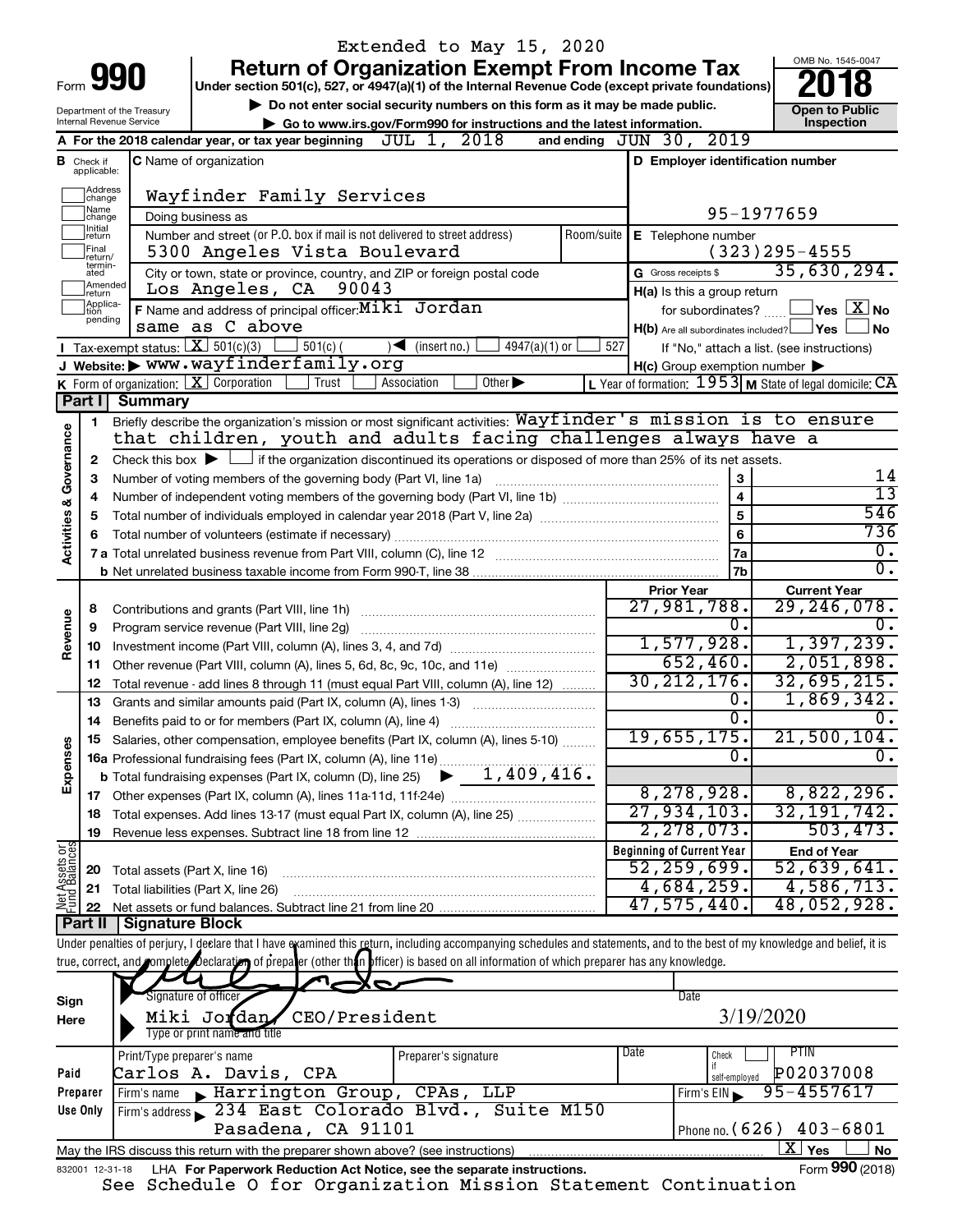|              | Wayfinder Family Services<br>Form 990 (2018)                                                                                                                                                       | 95-1977659<br>Page 2                        |                      |
|--------------|----------------------------------------------------------------------------------------------------------------------------------------------------------------------------------------------------|---------------------------------------------|----------------------|
|              | Part III   Statement of Program Service Accomplishments                                                                                                                                            |                                             |                      |
|              |                                                                                                                                                                                                    |                                             | $\boxed{\textbf{X}}$ |
| 1            | Briefly describe the organization's mission:                                                                                                                                                       |                                             |                      |
|              | See Schedule O.                                                                                                                                                                                    |                                             |                      |
|              |                                                                                                                                                                                                    |                                             |                      |
|              |                                                                                                                                                                                                    |                                             |                      |
|              |                                                                                                                                                                                                    |                                             |                      |
| $\mathbf{2}$ | Did the organization undertake any significant program services during the year which were not listed on the                                                                                       |                                             |                      |
|              | prior Form 990 or 990-EZ?                                                                                                                                                                          | $\Box$ Yes $[\,\overline{\mathrm{X}}\,]$ No |                      |
|              | If "Yes." describe these new services on Schedule O.                                                                                                                                               |                                             |                      |
| 3            | Did the organization cease conducting, or make significant changes in how it conducts, any program services?                                                                                       | $\Box$ Yes $[\overline{\mathrm{X}}]$ No     |                      |
|              | If "Yes," describe these changes on Schedule O.                                                                                                                                                    |                                             |                      |
|              |                                                                                                                                                                                                    |                                             |                      |
| 4            | Describe the organization's program service accomplishments for each of its three largest program services, as measured by expenses.                                                               |                                             |                      |
|              | Section 501(c)(3) and 501(c)(4) organizations are required to report the amount of grants and allocations to others, the total expenses, and                                                       |                                             |                      |
|              | revenue, if any, for each program service reported.                                                                                                                                                |                                             |                      |
|              | 4,768,219. including grants of \$<br>) (Expenses \$<br>) (Revenue \$<br>4a (Code:                                                                                                                  |                                             |                      |
|              | Group Homes for Children and Adults - Wayfinder operates five Group                                                                                                                                |                                             |                      |
|              | Homes in single family homes, each housing up to six children or six                                                                                                                               |                                             |                      |
|              | young adults with multiple disabilities. Residents receive                                                                                                                                         |                                             |                      |
|              | round-the-clock care. All group homes are conveniently located in the                                                                                                                              |                                             |                      |
|              | South Los Angeles neighborhood near the Wayfinder campus so that young                                                                                                                             |                                             |                      |
|              | residents can attend the Special Education School, and all residents                                                                                                                               |                                             |                      |
|              | can use Wayfinder's recreational facilities or receive care from the                                                                                                                               |                                             |                      |
|              | 24-hour medical center in an emergency.                                                                                                                                                            |                                             |                      |
|              |                                                                                                                                                                                                    |                                             |                      |
|              |                                                                                                                                                                                                    |                                             |                      |
|              |                                                                                                                                                                                                    |                                             |                      |
|              |                                                                                                                                                                                                    |                                             |                      |
|              | 3,881,449. including grants of \$<br>4b (Code:<br>) (Expenses \$<br>) (Revenue \$                                                                                                                  |                                             |                      |
|              | Short-Term Residential Therapeutic Program - This program offers foster                                                                                                                            |                                             |                      |
|              | youth with acute medical and mental health needs in a highly structured                                                                                                                            |                                             |                      |
|              | residential program on our campus. In a nurturing, therapeutic setting,                                                                                                                            |                                             |                      |
|              | STRTP offers youth intensive, individualized mental health and nursing                                                                                                                             |                                             |                      |
|              | services so they can overcome challenges and reunite with family, move                                                                                                                             |                                             |                      |
|              | to a foster home or live independently.                                                                                                                                                            |                                             |                      |
|              |                                                                                                                                                                                                    |                                             |                      |
|              |                                                                                                                                                                                                    |                                             |                      |
|              |                                                                                                                                                                                                    |                                             |                      |
|              |                                                                                                                                                                                                    |                                             |                      |
|              |                                                                                                                                                                                                    |                                             |                      |
|              |                                                                                                                                                                                                    |                                             |                      |
|              |                                                                                                                                                                                                    |                                             |                      |
|              | (Code: ) (Expenses \$ 3,842,348. including grants of \$ 1,869,342. ) (Revenue \$ Foster Care and Adoption - This program matches children and youth who<br>$1,869,342.$ ) (Revenue \$<br>4c (Code: |                                             |                      |
|              |                                                                                                                                                                                                    |                                             |                      |
|              | have been displaced from their homes due to abuse or neglect with                                                                                                                                  |                                             |                      |
|              | families that can provide safe, caring homes. Our adoption services                                                                                                                                |                                             |                      |
|              | find loving, lifelong families for children in the child welfare                                                                                                                                   |                                             |                      |
|              | system. Therapeutic, supportive services from Wayfinder ensure that                                                                                                                                |                                             |                      |
|              | children reach their greatest potential in safe, nurturing foster and                                                                                                                              |                                             |                      |
|              | permanent homes.                                                                                                                                                                                   |                                             |                      |
|              |                                                                                                                                                                                                    |                                             |                      |
|              |                                                                                                                                                                                                    |                                             |                      |
|              |                                                                                                                                                                                                    |                                             |                      |
|              |                                                                                                                                                                                                    |                                             |                      |
|              |                                                                                                                                                                                                    |                                             |                      |
|              |                                                                                                                                                                                                    |                                             |                      |
|              | 4d Other program services (Describe in Schedule O.)<br>14,697,729. including grants of \$                                                                                                          |                                             |                      |
|              | (Expenses \$<br>(Revenue \$<br>27, 189, 745.                                                                                                                                                       |                                             |                      |
|              | 4e Total program service expenses >                                                                                                                                                                |                                             |                      |
|              | 832002 12-31-18                                                                                                                                                                                    | Form 990 (2018)                             |                      |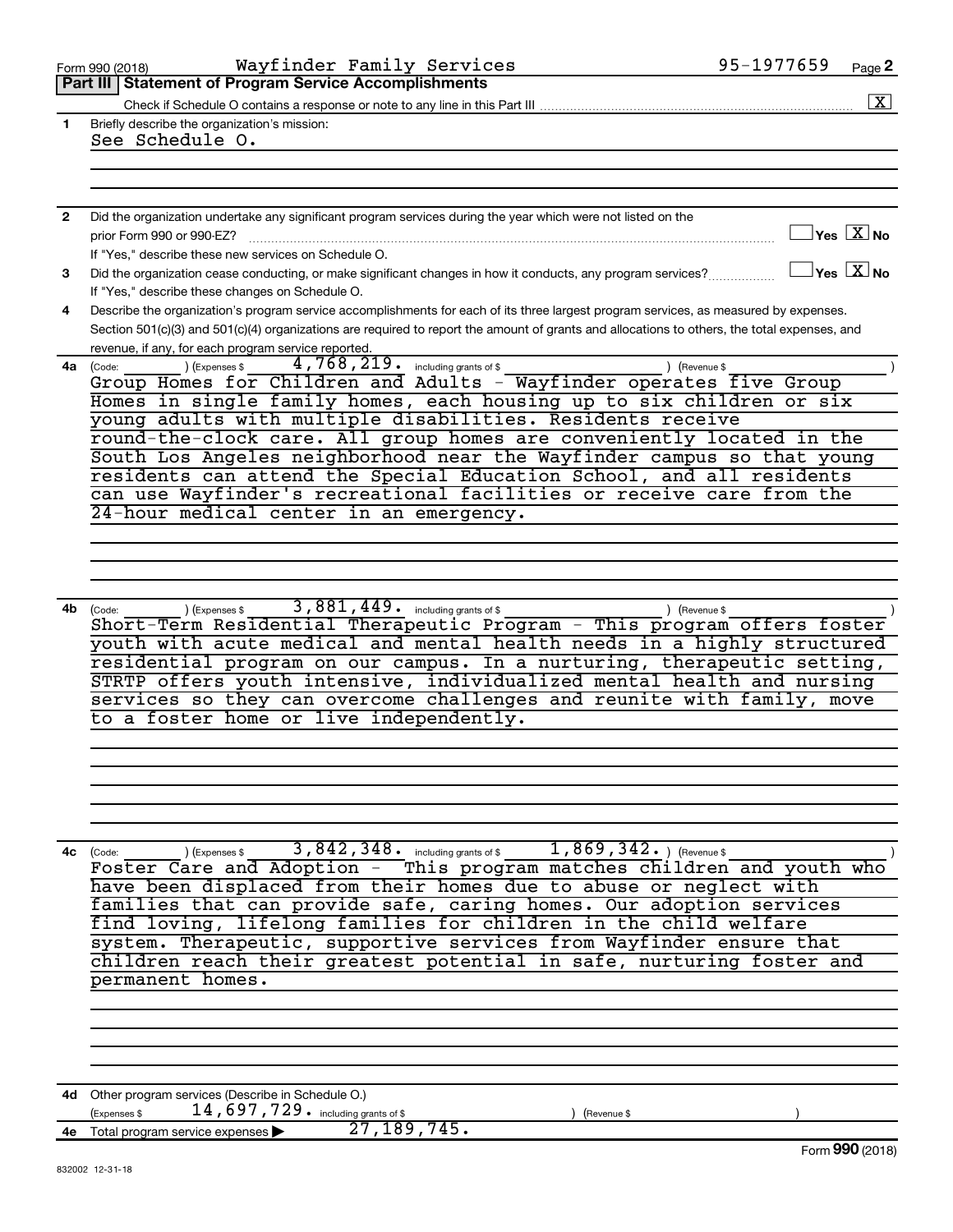| Form 990 (2018) |  |  |
|-----------------|--|--|

**Part IV Checklist of Required Schedules**

 $_{\rm Form}$   $990$  (2018) <code>Wayrinder</code> <code>Family</code> <code>Services</code>  $990$  <code>Page</code>  $95$  <code>Page</code> Wayfinder Family Services 95-1977659

| 1.<br>2<br>3<br>4<br>5 | Is the organization described in section $501(c)(3)$ or $4947(a)(1)$ (other than a private foundation)?<br>If "Yes," complete Schedule A<br>Did the organization engage in direct or indirect political campaign activities on behalf of or in opposition to candidates for<br>Section 501(c)(3) organizations. Did the organization engage in lobbying activities, or have a section 501(h) election in effect<br>Is the organization a section 501(c)(4), 501(c)(5), or 501(c)(6) organization that receives membership dues, assessments, or<br>Did the organization maintain any donor advised funds or any similar funds or accounts for which donors have the right to | 1<br>$\mathbf{2}$<br>3<br>4   | х<br>х | x                       |
|------------------------|------------------------------------------------------------------------------------------------------------------------------------------------------------------------------------------------------------------------------------------------------------------------------------------------------------------------------------------------------------------------------------------------------------------------------------------------------------------------------------------------------------------------------------------------------------------------------------------------------------------------------------------------------------------------------|-------------------------------|--------|-------------------------|
|                        |                                                                                                                                                                                                                                                                                                                                                                                                                                                                                                                                                                                                                                                                              |                               |        |                         |
|                        |                                                                                                                                                                                                                                                                                                                                                                                                                                                                                                                                                                                                                                                                              |                               |        |                         |
|                        |                                                                                                                                                                                                                                                                                                                                                                                                                                                                                                                                                                                                                                                                              |                               |        |                         |
|                        |                                                                                                                                                                                                                                                                                                                                                                                                                                                                                                                                                                                                                                                                              |                               |        |                         |
|                        |                                                                                                                                                                                                                                                                                                                                                                                                                                                                                                                                                                                                                                                                              |                               |        |                         |
|                        |                                                                                                                                                                                                                                                                                                                                                                                                                                                                                                                                                                                                                                                                              |                               | х      |                         |
|                        |                                                                                                                                                                                                                                                                                                                                                                                                                                                                                                                                                                                                                                                                              | 5                             |        | x                       |
| 6                      |                                                                                                                                                                                                                                                                                                                                                                                                                                                                                                                                                                                                                                                                              |                               |        |                         |
|                        | provide advice on the distribution or investment of amounts in such funds or accounts? If "Yes," complete Schedule D, Part I                                                                                                                                                                                                                                                                                                                                                                                                                                                                                                                                                 | 6                             |        | х                       |
| 7                      | Did the organization receive or hold a conservation easement, including easements to preserve open space,                                                                                                                                                                                                                                                                                                                                                                                                                                                                                                                                                                    |                               |        |                         |
|                        |                                                                                                                                                                                                                                                                                                                                                                                                                                                                                                                                                                                                                                                                              | $\overline{7}$                |        | х                       |
| 8                      | Did the organization maintain collections of works of art, historical treasures, or other similar assets? If "Yes," complete<br>Schedule D, Part III                                                                                                                                                                                                                                                                                                                                                                                                                                                                                                                         | 8                             |        | х                       |
| 9                      | Did the organization report an amount in Part X, line 21, for escrow or custodial account liability, serve as a custodian for                                                                                                                                                                                                                                                                                                                                                                                                                                                                                                                                                |                               |        |                         |
|                        | amounts not listed in Part X; or provide credit counseling, debt management, credit repair, or debt negotiation services?<br>If "Yes," complete Schedule D, Part IV                                                                                                                                                                                                                                                                                                                                                                                                                                                                                                          | 9                             |        | х                       |
| 10                     | Did the organization, directly or through a related organization, hold assets in temporarily restricted endowments, permanent                                                                                                                                                                                                                                                                                                                                                                                                                                                                                                                                                |                               |        |                         |
|                        |                                                                                                                                                                                                                                                                                                                                                                                                                                                                                                                                                                                                                                                                              | 10                            | х      |                         |
| 11                     | If the organization's answer to any of the following questions is "Yes," then complete Schedule D, Parts VI, VII, VIII, IX, or X<br>as applicable.                                                                                                                                                                                                                                                                                                                                                                                                                                                                                                                           |                               |        |                         |
|                        | a Did the organization report an amount for land, buildings, and equipment in Part X, line 10? If "Yes," complete Schedule D,                                                                                                                                                                                                                                                                                                                                                                                                                                                                                                                                                |                               |        |                         |
|                        | Part VI                                                                                                                                                                                                                                                                                                                                                                                                                                                                                                                                                                                                                                                                      | 11a                           | х      |                         |
| b                      | Did the organization report an amount for investments - other securities in Part X, line 12 that is 5% or more of its total                                                                                                                                                                                                                                                                                                                                                                                                                                                                                                                                                  | 11b                           |        | х                       |
|                        | c Did the organization report an amount for investments - program related in Part X, line 13 that is 5% or more of its total                                                                                                                                                                                                                                                                                                                                                                                                                                                                                                                                                 |                               |        |                         |
|                        |                                                                                                                                                                                                                                                                                                                                                                                                                                                                                                                                                                                                                                                                              | 11c                           |        | x                       |
|                        | d Did the organization report an amount for other assets in Part X, line 15 that is 5% or more of its total assets reported in                                                                                                                                                                                                                                                                                                                                                                                                                                                                                                                                               |                               |        |                         |
|                        |                                                                                                                                                                                                                                                                                                                                                                                                                                                                                                                                                                                                                                                                              | 11d                           | х      |                         |
| е                      |                                                                                                                                                                                                                                                                                                                                                                                                                                                                                                                                                                                                                                                                              | 11e                           |        | х                       |
| f                      | Did the organization's separate or consolidated financial statements for the tax year include a footnote that addresses                                                                                                                                                                                                                                                                                                                                                                                                                                                                                                                                                      |                               |        |                         |
|                        | the organization's liability for uncertain tax positions under FIN 48 (ASC 740)? If "Yes," complete Schedule D, Part X                                                                                                                                                                                                                                                                                                                                                                                                                                                                                                                                                       | 11f                           | х      |                         |
|                        | 12a Did the organization obtain separate, independent audited financial statements for the tax year? If "Yes," complete<br>Schedule D, Parts XI and XII                                                                                                                                                                                                                                                                                                                                                                                                                                                                                                                      | 12a                           | х      |                         |
|                        | <b>b</b> Was the organization included in consolidated, independent audited financial statements for the tax year?                                                                                                                                                                                                                                                                                                                                                                                                                                                                                                                                                           |                               |        |                         |
|                        | If "Yes," and if the organization answered "No" to line 12a, then completing Schedule D, Parts XI and XII is optional                                                                                                                                                                                                                                                                                                                                                                                                                                                                                                                                                        | 12 <sub>b</sub>               |        | х                       |
| 13                     |                                                                                                                                                                                                                                                                                                                                                                                                                                                                                                                                                                                                                                                                              | 13                            |        | $\overline{\textbf{x}}$ |
| 14a                    |                                                                                                                                                                                                                                                                                                                                                                                                                                                                                                                                                                                                                                                                              | 14a                           |        | х                       |
|                        | <b>b</b> Did the organization have aggregate revenues or expenses of more than \$10,000 from grantmaking, fundraising, business,<br>investment, and program service activities outside the United States, or aggregate foreign investments valued at \$100,000                                                                                                                                                                                                                                                                                                                                                                                                               |                               |        |                         |
|                        |                                                                                                                                                                                                                                                                                                                                                                                                                                                                                                                                                                                                                                                                              | 14b                           |        | х                       |
| 15                     | Did the organization report on Part IX, column (A), line 3, more than \$5,000 of grants or other assistance to or for any                                                                                                                                                                                                                                                                                                                                                                                                                                                                                                                                                    |                               |        |                         |
|                        |                                                                                                                                                                                                                                                                                                                                                                                                                                                                                                                                                                                                                                                                              | 15                            |        | х                       |
| 16                     | Did the organization report on Part IX, column (A), line 3, more than \$5,000 of aggregate grants or other assistance to                                                                                                                                                                                                                                                                                                                                                                                                                                                                                                                                                     |                               |        |                         |
|                        |                                                                                                                                                                                                                                                                                                                                                                                                                                                                                                                                                                                                                                                                              | 16                            |        | х                       |
| 17                     | Did the organization report a total of more than \$15,000 of expenses for professional fundraising services on Part IX,                                                                                                                                                                                                                                                                                                                                                                                                                                                                                                                                                      |                               |        |                         |
|                        |                                                                                                                                                                                                                                                                                                                                                                                                                                                                                                                                                                                                                                                                              | 17                            |        | х                       |
| 18                     | Did the organization report more than \$15,000 total of fundraising event gross income and contributions on Part VIII, lines                                                                                                                                                                                                                                                                                                                                                                                                                                                                                                                                                 |                               |        |                         |
|                        |                                                                                                                                                                                                                                                                                                                                                                                                                                                                                                                                                                                                                                                                              | 18                            |        | х                       |
| 19                     | Did the organization report more than \$15,000 of gross income from gaming activities on Part VIII, line 9a? If "Yes,"                                                                                                                                                                                                                                                                                                                                                                                                                                                                                                                                                       |                               |        |                         |
|                        |                                                                                                                                                                                                                                                                                                                                                                                                                                                                                                                                                                                                                                                                              | 19                            |        | х<br>х                  |
| 20a                    |                                                                                                                                                                                                                                                                                                                                                                                                                                                                                                                                                                                                                                                                              | <b>20a</b><br>20 <sub>b</sub> |        |                         |
| 21                     | Did the organization report more than \$5,000 of grants or other assistance to any domestic organization or                                                                                                                                                                                                                                                                                                                                                                                                                                                                                                                                                                  |                               |        |                         |
|                        |                                                                                                                                                                                                                                                                                                                                                                                                                                                                                                                                                                                                                                                                              | 21                            |        | x                       |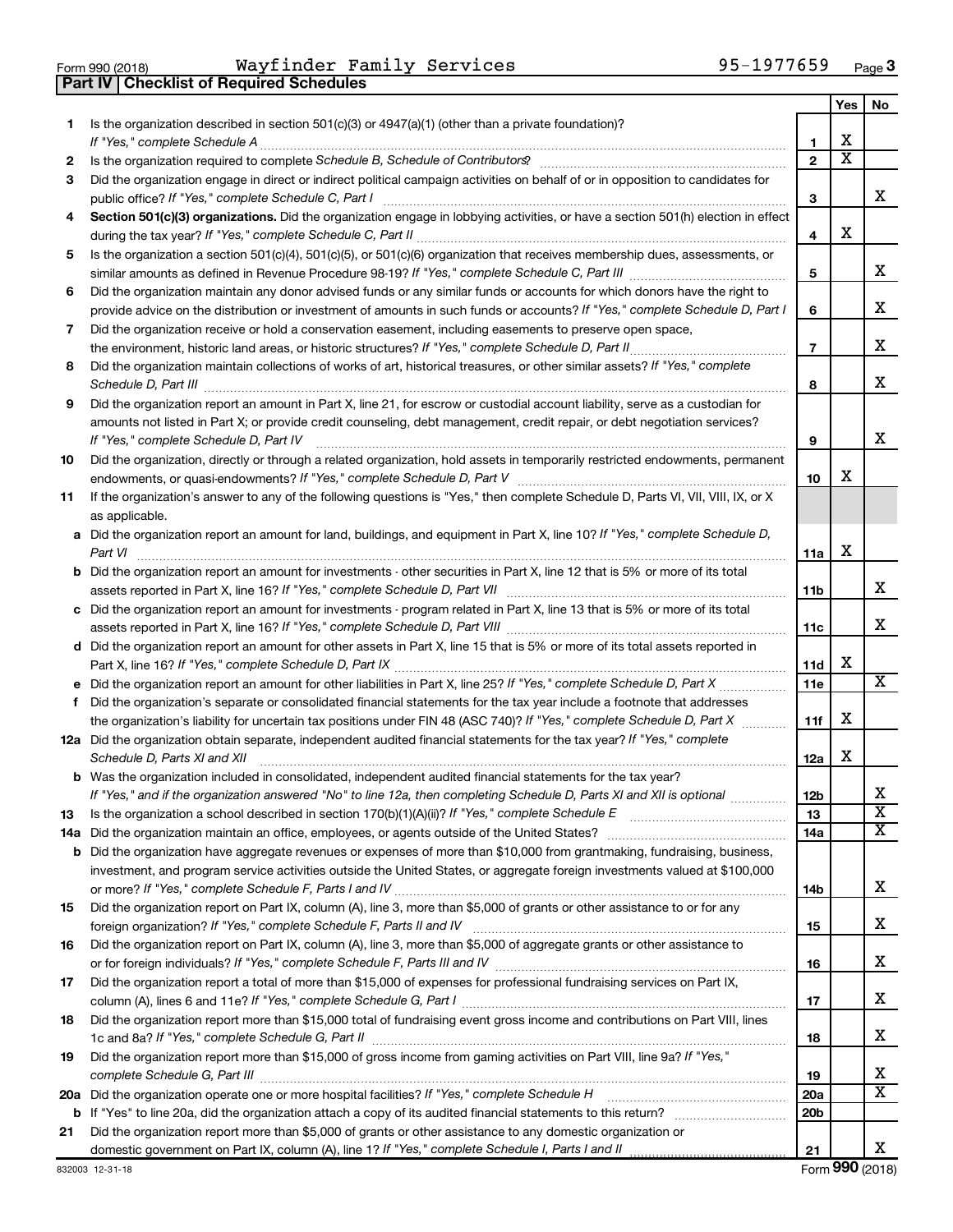**Part IV Checklist of Required Schedules**

*(continued)*

|               |                                                                                                                                                                                                                                                 |                 | Yes | No                      |  |  |  |  |  |
|---------------|-------------------------------------------------------------------------------------------------------------------------------------------------------------------------------------------------------------------------------------------------|-----------------|-----|-------------------------|--|--|--|--|--|
| 22            | Did the organization report more than \$5,000 of grants or other assistance to or for domestic individuals on                                                                                                                                   |                 |     |                         |  |  |  |  |  |
|               | Part IX, column (A), line 2? If "Yes," complete Schedule I, Parts I and III [11]] [11]] [11] [11] [11] [11] [1                                                                                                                                  | 22              | X   |                         |  |  |  |  |  |
| 23            | Did the organization answer "Yes" to Part VII, Section A, line 3, 4, or 5 about compensation of the organization's current                                                                                                                      |                 |     |                         |  |  |  |  |  |
|               | and former officers, directors, trustees, key employees, and highest compensated employees? If "Yes," complete                                                                                                                                  |                 |     |                         |  |  |  |  |  |
|               | Schedule J                                                                                                                                                                                                                                      | 23              | х   |                         |  |  |  |  |  |
|               | 24a Did the organization have a tax-exempt bond issue with an outstanding principal amount of more than \$100,000 as of the                                                                                                                     |                 |     |                         |  |  |  |  |  |
|               | last day of the year, that was issued after December 31, 2002? If "Yes," answer lines 24b through 24d and complete                                                                                                                              |                 |     | x                       |  |  |  |  |  |
|               | 24a                                                                                                                                                                                                                                             |                 |     |                         |  |  |  |  |  |
|               | <b>b</b> Did the organization invest any proceeds of tax-exempt bonds beyond a temporary period exception?<br>24 <sub>b</sub>                                                                                                                   |                 |     |                         |  |  |  |  |  |
|               | c Did the organization maintain an escrow account other than a refunding escrow at any time during the year to defease                                                                                                                          |                 |     |                         |  |  |  |  |  |
|               |                                                                                                                                                                                                                                                 | 24c             |     |                         |  |  |  |  |  |
|               |                                                                                                                                                                                                                                                 | 24d             |     |                         |  |  |  |  |  |
|               | 25a Section 501(c)(3), 501(c)(4), and 501(c)(29) organizations. Did the organization engage in an excess benefit                                                                                                                                |                 |     | x                       |  |  |  |  |  |
|               |                                                                                                                                                                                                                                                 | 25a             |     |                         |  |  |  |  |  |
|               | <b>b</b> Is the organization aware that it engaged in an excess benefit transaction with a disqualified person in a prior year, and                                                                                                             |                 |     |                         |  |  |  |  |  |
|               | that the transaction has not been reported on any of the organization's prior Forms 990 or 990-EZ? If "Yes," complete                                                                                                                           |                 |     | x                       |  |  |  |  |  |
|               | Schedule L, Part I                                                                                                                                                                                                                              | 25b             |     |                         |  |  |  |  |  |
| 26            | Did the organization report any amount on Part X, line 5, 6, or 22 for receivables from or payables to any current or<br>former officers, directors, trustees, key employees, highest compensated employees, or disqualified persons? If "Yes," |                 |     |                         |  |  |  |  |  |
|               | complete Schedule L, Part II                                                                                                                                                                                                                    | 26              |     | x                       |  |  |  |  |  |
| 27            | Did the organization provide a grant or other assistance to an officer, director, trustee, key employee, substantial                                                                                                                            |                 |     |                         |  |  |  |  |  |
|               | contributor or employee thereof, a grant selection committee member, or to a 35% controlled entity or family member                                                                                                                             |                 |     |                         |  |  |  |  |  |
|               |                                                                                                                                                                                                                                                 | 27              |     | x                       |  |  |  |  |  |
| 28            | Was the organization a party to a business transaction with one of the following parties (see Schedule L, Part IV                                                                                                                               |                 |     |                         |  |  |  |  |  |
|               | instructions for applicable filing thresholds, conditions, and exceptions):                                                                                                                                                                     |                 |     |                         |  |  |  |  |  |
|               | a A current or former officer, director, trustee, or key employee? If "Yes," complete Schedule L, Part IV                                                                                                                                       | 28a             |     | x                       |  |  |  |  |  |
|               | <b>b</b> A family member of a current or former officer, director, trustee, or key employee? If "Yes," complete Schedule L, Part IV                                                                                                             | 28b             |     | $\overline{\mathtt{x}}$ |  |  |  |  |  |
|               | c An entity of which a current or former officer, director, trustee, or key employee (or a family member thereof) was an officer,                                                                                                               |                 |     |                         |  |  |  |  |  |
|               | director, trustee, or direct or indirect owner? If "Yes," complete Schedule L, Part IV.                                                                                                                                                         | 28c             |     | X                       |  |  |  |  |  |
| 29            |                                                                                                                                                                                                                                                 | 29              | х   |                         |  |  |  |  |  |
| 30            | Did the organization receive contributions of art, historical treasures, or other similar assets, or qualified conservation                                                                                                                     |                 |     |                         |  |  |  |  |  |
|               |                                                                                                                                                                                                                                                 | 30              |     | x                       |  |  |  |  |  |
| 31            | Did the organization liquidate, terminate, or dissolve and cease operations?                                                                                                                                                                    |                 |     |                         |  |  |  |  |  |
|               |                                                                                                                                                                                                                                                 | 31              |     | x                       |  |  |  |  |  |
| 32            | Did the organization sell, exchange, dispose of, or transfer more than 25% of its net assets? If "Yes," complete                                                                                                                                |                 |     |                         |  |  |  |  |  |
|               | Schedule N, Part II                                                                                                                                                                                                                             | 32              |     | X                       |  |  |  |  |  |
| 33            | Did the organization own 100% of an entity disregarded as separate from the organization under Regulations                                                                                                                                      |                 |     |                         |  |  |  |  |  |
|               |                                                                                                                                                                                                                                                 | 33              | х   |                         |  |  |  |  |  |
| 34            | Was the organization related to any tax-exempt or taxable entity? If "Yes," complete Schedule R, Part II, III, or IV, and                                                                                                                       |                 |     |                         |  |  |  |  |  |
|               | Part V, line 1                                                                                                                                                                                                                                  | 34              |     | x                       |  |  |  |  |  |
|               |                                                                                                                                                                                                                                                 | 35a             |     | $\overline{\mathtt{x}}$ |  |  |  |  |  |
|               | b If "Yes" to line 35a, did the organization receive any payment from or engage in any transaction with a controlled entity                                                                                                                     |                 |     |                         |  |  |  |  |  |
|               |                                                                                                                                                                                                                                                 | 35 <sub>b</sub> |     |                         |  |  |  |  |  |
| 36            | Section 501(c)(3) organizations. Did the organization make any transfers to an exempt non-charitable related organization?                                                                                                                      |                 |     |                         |  |  |  |  |  |
|               |                                                                                                                                                                                                                                                 | 36              |     | x                       |  |  |  |  |  |
| 37            | Did the organization conduct more than 5% of its activities through an entity that is not a related organization                                                                                                                                |                 |     | x                       |  |  |  |  |  |
|               | and that is treated as a partnership for federal income tax purposes? If "Yes," complete Schedule R, Part VI                                                                                                                                    | 37              |     |                         |  |  |  |  |  |
| 38            | Did the organization complete Schedule O and provide explanations in Schedule O for Part VI, lines 11b and 19?                                                                                                                                  | 38              | х   |                         |  |  |  |  |  |
| <b>Part V</b> | <b>Statements Regarding Other IRS Filings and Tax Compliance</b>                                                                                                                                                                                |                 |     |                         |  |  |  |  |  |
|               | Check if Schedule O contains a response or note to any line in this Part V                                                                                                                                                                      |                 |     |                         |  |  |  |  |  |
|               |                                                                                                                                                                                                                                                 |                 | Yes | No                      |  |  |  |  |  |
|               | 82<br>1a                                                                                                                                                                                                                                        |                 |     |                         |  |  |  |  |  |
|               | <sup>0</sup><br>1b                                                                                                                                                                                                                              |                 |     |                         |  |  |  |  |  |
|               | c Did the organization comply with backup withholding rules for reportable payments to vendors and reportable gaming                                                                                                                            |                 |     |                         |  |  |  |  |  |
|               |                                                                                                                                                                                                                                                 | 1c              | х   |                         |  |  |  |  |  |
|               |                                                                                                                                                                                                                                                 |                 |     |                         |  |  |  |  |  |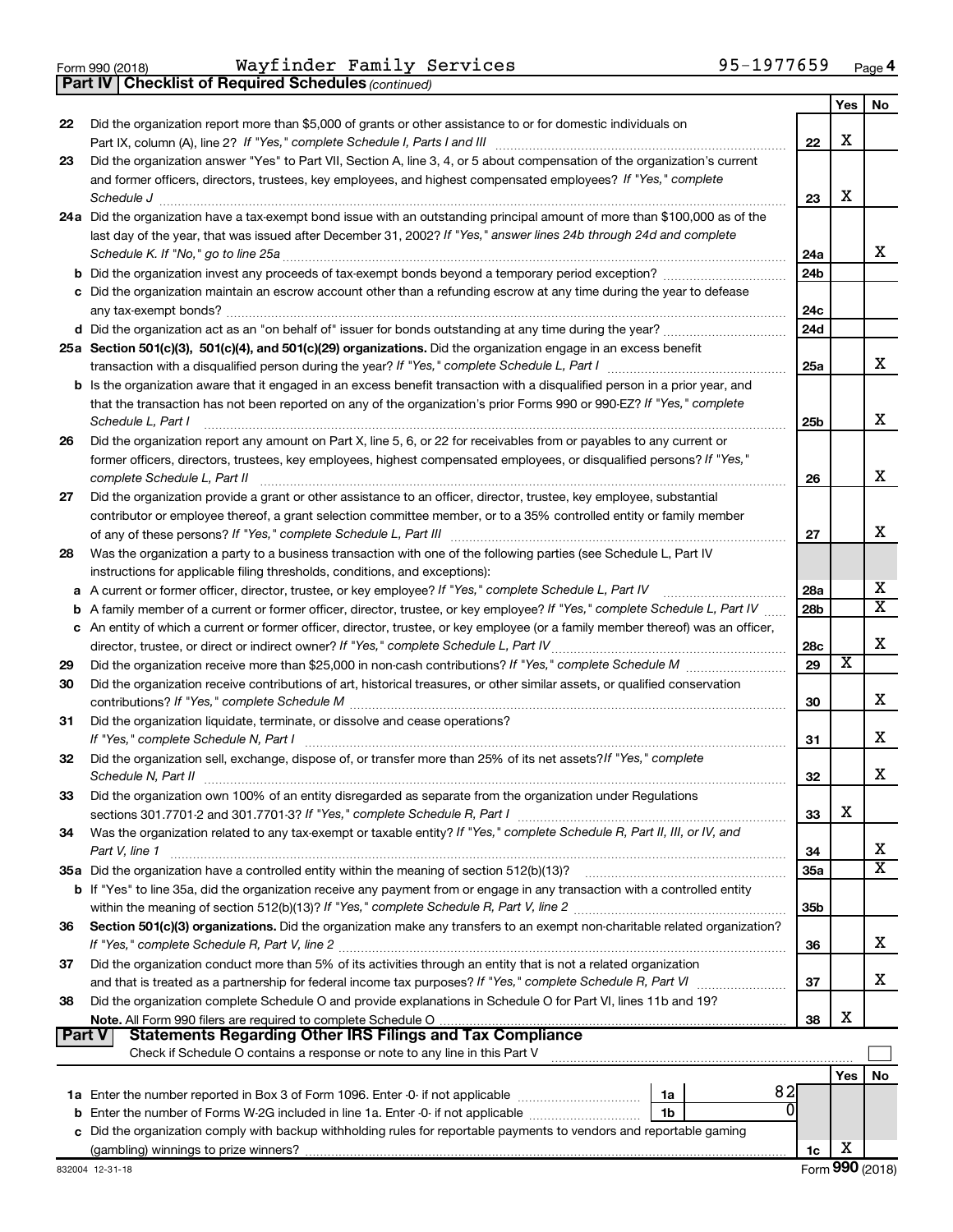| Form 990 (2018) | Wayfinder Family Services |                                                                                     | 95-1977659 | Page ${\bf 5}$ |
|-----------------|---------------------------|-------------------------------------------------------------------------------------|------------|----------------|
|                 |                           | <b>Part V</b> Statements Regarding Other IRS Filings and Tax Compliance (continued) |            |                |

|          |                                                                                                                                                 |     | Yes | No |  |  |  |  |  |  |
|----------|-------------------------------------------------------------------------------------------------------------------------------------------------|-----|-----|----|--|--|--|--|--|--|
|          | 2a Enter the number of employees reported on Form W-3, Transmittal of Wage and Tax Statements,                                                  |     |     |    |  |  |  |  |  |  |
|          | 546<br>filed for the calendar year ending with or within the year covered by this return <i>manumumumum</i><br>2a                               |     |     |    |  |  |  |  |  |  |
|          |                                                                                                                                                 | 2b  | х   |    |  |  |  |  |  |  |
|          | Note. If the sum of lines 1a and 2a is greater than 250, you may be required to e-file (see instructions) <i></i>                               |     |     |    |  |  |  |  |  |  |
|          | 3a Did the organization have unrelated business gross income of \$1,000 or more during the year?                                                | За  |     | х  |  |  |  |  |  |  |
|          |                                                                                                                                                 | 3b  |     |    |  |  |  |  |  |  |
|          | 4a At any time during the calendar year, did the organization have an interest in, or a signature or other authority over, a                    | 4a  |     | x  |  |  |  |  |  |  |
|          | financial account in a foreign country (such as a bank account, securities account, or other financial account)?                                |     |     |    |  |  |  |  |  |  |
|          | <b>b</b> If "Yes," enter the name of the foreign country: $\blacktriangleright$                                                                 |     |     |    |  |  |  |  |  |  |
|          | See instructions for filing requirements for FinCEN Form 114, Report of Foreign Bank and Financial Accounts (FBAR).                             | 5a  |     | х  |  |  |  |  |  |  |
| b        |                                                                                                                                                 | 5b  |     | X  |  |  |  |  |  |  |
| с        |                                                                                                                                                 | 5c  |     |    |  |  |  |  |  |  |
|          | 6a Does the organization have annual gross receipts that are normally greater than \$100,000, and did the organization solicit                  |     |     |    |  |  |  |  |  |  |
|          |                                                                                                                                                 | 6a  |     | х  |  |  |  |  |  |  |
|          | <b>b</b> If "Yes," did the organization include with every solicitation an express statement that such contributions or gifts                   |     |     |    |  |  |  |  |  |  |
|          |                                                                                                                                                 | 6b  |     |    |  |  |  |  |  |  |
| 7        | Organizations that may receive deductible contributions under section 170(c).                                                                   |     |     |    |  |  |  |  |  |  |
| а        | Did the organization receive a payment in excess of \$75 made partly as a contribution and partly for goods and services provided to the payor? | 7a  |     | x. |  |  |  |  |  |  |
|          |                                                                                                                                                 | 7b  |     |    |  |  |  |  |  |  |
|          | c Did the organization sell, exchange, or otherwise dispose of tangible personal property for which it was required                             |     |     |    |  |  |  |  |  |  |
|          |                                                                                                                                                 | 7c  |     | х  |  |  |  |  |  |  |
|          |                                                                                                                                                 |     |     |    |  |  |  |  |  |  |
| е        | Did the organization receive any funds, directly or indirectly, to pay premiums on a personal benefit contract?                                 | 7е  |     | х  |  |  |  |  |  |  |
| f.       | Did the organization, during the year, pay premiums, directly or indirectly, on a personal benefit contract?                                    | 7f  |     | X  |  |  |  |  |  |  |
| g        | If the organization received a contribution of qualified intellectual property, did the organization file Form 8899 as required?                | 7g  | N/R |    |  |  |  |  |  |  |
| h        | If the organization received a contribution of cars, boats, airplanes, or other vehicles, did the organization file a Form 1098-C?              | 7h  | N/R |    |  |  |  |  |  |  |
| 8        | Sponsoring organizations maintaining donor advised funds. Did a donor advised fund maintained by the                                            |     |     |    |  |  |  |  |  |  |
|          | N/A                                                                                                                                             | 8   |     |    |  |  |  |  |  |  |
| 9        | Sponsoring organizations maintaining donor advised funds.                                                                                       |     |     |    |  |  |  |  |  |  |
| а        | N/A<br>Did the sponsoring organization make any taxable distributions under section 4966?<br>N/A                                                | 9а  |     |    |  |  |  |  |  |  |
| b        |                                                                                                                                                 | 9b  |     |    |  |  |  |  |  |  |
| 10       | Section 501(c)(7) organizations. Enter:<br>10a                                                                                                  |     |     |    |  |  |  |  |  |  |
|          | Gross receipts, included on Form 990, Part VIII, line 12, for public use of club facilities<br>10 <sub>b</sub>                                  |     |     |    |  |  |  |  |  |  |
| b<br>11. | Section 501(c)(12) organizations. Enter:                                                                                                        |     |     |    |  |  |  |  |  |  |
|          | 11a                                                                                                                                             |     |     |    |  |  |  |  |  |  |
|          | b Gross income from other sources (Do not net amounts due or paid to other sources against                                                      |     |     |    |  |  |  |  |  |  |
|          | 11 <sub>b</sub>                                                                                                                                 |     |     |    |  |  |  |  |  |  |
|          | 12a Section 4947(a)(1) non-exempt charitable trusts. Is the organization filing Form 990 in lieu of Form 1041?                                  | 12a |     |    |  |  |  |  |  |  |
|          | <b>b</b> If "Yes," enter the amount of tax-exempt interest received or accrued during the year $\ldots$ $\mathbf{N}/\mathbf{A}$ .<br>  12b      |     |     |    |  |  |  |  |  |  |
| 13       | Section 501(c)(29) qualified nonprofit health insurance issuers.                                                                                |     |     |    |  |  |  |  |  |  |
|          | N/A                                                                                                                                             | 13a |     |    |  |  |  |  |  |  |
|          | Note. See the instructions for additional information the organization must report on Schedule O.                                               |     |     |    |  |  |  |  |  |  |
|          | <b>b</b> Enter the amount of reserves the organization is required to maintain by the states in which the                                       |     |     |    |  |  |  |  |  |  |
|          | 13 <sub>b</sub>                                                                                                                                 |     |     |    |  |  |  |  |  |  |
|          | 13 <sub>c</sub>                                                                                                                                 |     |     |    |  |  |  |  |  |  |
|          | 14a Did the organization receive any payments for indoor tanning services during the tax year?                                                  | 14a |     | x  |  |  |  |  |  |  |
|          |                                                                                                                                                 | 14b |     |    |  |  |  |  |  |  |
| 15       | Is the organization subject to the section 4960 tax on payment(s) of more than \$1,000,000 in remuneration or                                   |     |     |    |  |  |  |  |  |  |
|          |                                                                                                                                                 | 15  |     | х  |  |  |  |  |  |  |
|          | If "Yes," see instructions and file Form 4720, Schedule N.                                                                                      |     |     |    |  |  |  |  |  |  |
| 16       | Is the organization an educational institution subject to the section 4968 excise tax on net investment income?                                 | 16  |     | х  |  |  |  |  |  |  |
|          | If "Yes," complete Form 4720, Schedule O.                                                                                                       |     |     |    |  |  |  |  |  |  |

Form (2018) **990**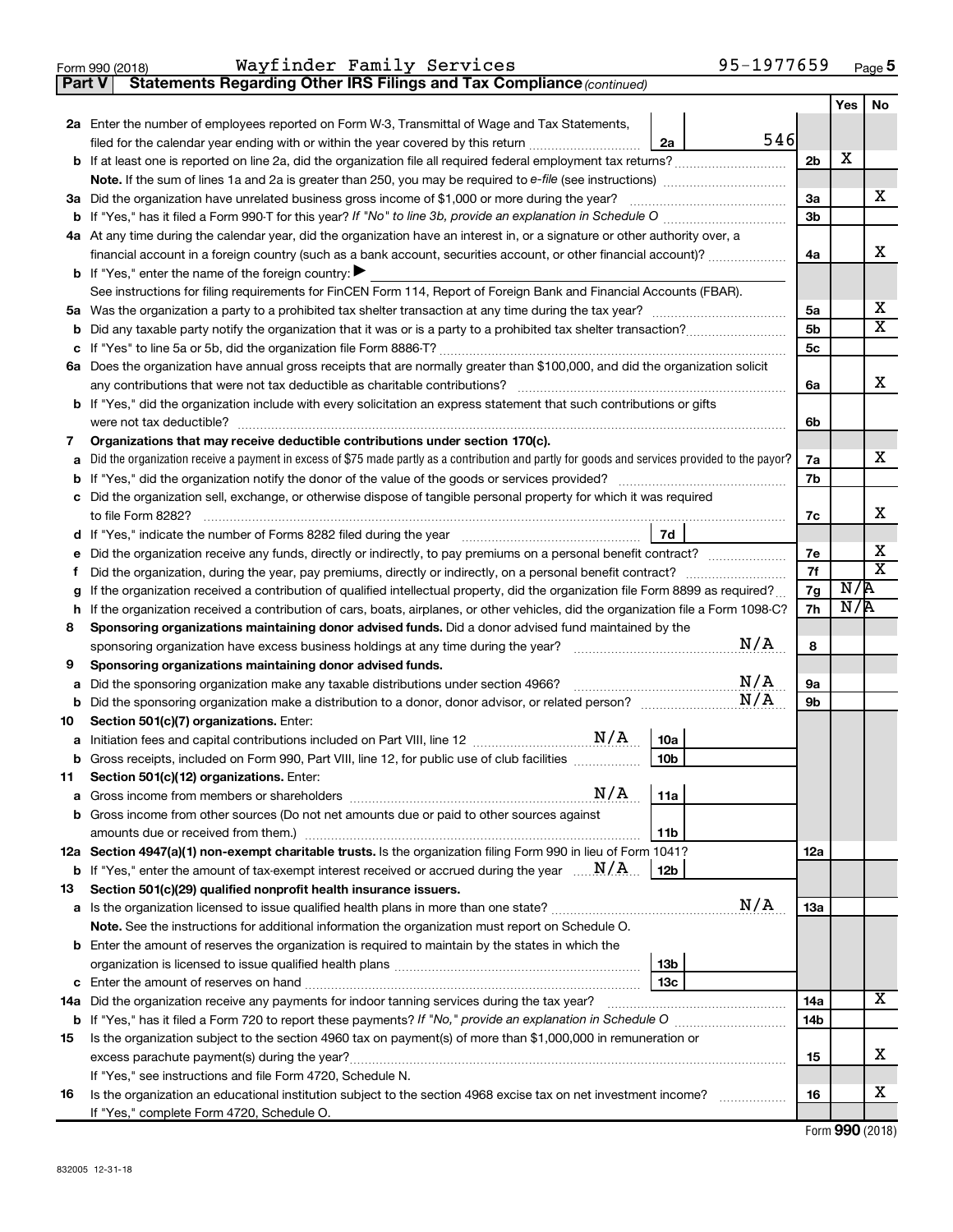| Form 990 (2018) |  |
|-----------------|--|
|-----------------|--|

#### Form 990 (2018) **Wayfinder Family Services** 95-1977659 <sub>Page</sub>

**Part VI** Governance, Management, and Disclosure For each "Yes" response to lines 2 through 7b below, and for a "No" response *to line 8a, 8b, or 10b below, describe the circumstances, processes, or changes in Schedule O. See instructions.*

|     | Check if Schedule O contains a response or note to any line in this Part VI                                                                                                                                                    |                 |                         | $\overline{\mathbf{x}}$ |
|-----|--------------------------------------------------------------------------------------------------------------------------------------------------------------------------------------------------------------------------------|-----------------|-------------------------|-------------------------|
|     | <b>Section A. Governing Body and Management</b>                                                                                                                                                                                |                 |                         |                         |
|     |                                                                                                                                                                                                                                |                 | <b>Yes</b>              | No                      |
|     | 14<br>1a Enter the number of voting members of the governing body at the end of the tax year <i>manumum</i><br>1a                                                                                                              |                 |                         |                         |
|     | If there are material differences in voting rights among members of the governing body, or if the governing                                                                                                                    |                 |                         |                         |
|     | body delegated broad authority to an executive committee or similar committee, explain in Schedule O.                                                                                                                          |                 |                         |                         |
| b   | 13<br>Enter the number of voting members included in line 1a, above, who are independent<br>1b                                                                                                                                 |                 |                         |                         |
| 2   | Did any officer, director, trustee, or key employee have a family relationship or a business relationship with any other                                                                                                       |                 |                         |                         |
|     | officer, director, trustee, or key employee?                                                                                                                                                                                   | $\mathbf{2}$    |                         | х                       |
| 3   | Did the organization delegate control over management duties customarily performed by or under the direct supervision                                                                                                          |                 |                         |                         |
|     |                                                                                                                                                                                                                                | 3               |                         | х                       |
| 4   | Did the organization make any significant changes to its governing documents since the prior Form 990 was filed?                                                                                                               | 4               |                         | $\overline{\mathbf{x}}$ |
| 5   |                                                                                                                                                                                                                                | 5               |                         | х                       |
| 6   |                                                                                                                                                                                                                                | 6               |                         | x                       |
| 7a  | Did the organization have members, stockholders, or other persons who had the power to elect or appoint one or                                                                                                                 |                 |                         |                         |
|     |                                                                                                                                                                                                                                | 7a              |                         | х                       |
|     | <b>b</b> Are any governance decisions of the organization reserved to (or subject to approval by) members, stockholders, or                                                                                                    |                 |                         |                         |
|     | persons other than the governing body?                                                                                                                                                                                         | 7b              |                         | x                       |
| 8   | Did the organization contemporaneously document the meetings held or written actions undertaken during the year by the following:                                                                                              |                 |                         |                         |
| a   |                                                                                                                                                                                                                                | 8a              | х                       |                         |
|     |                                                                                                                                                                                                                                | 8b              | $\overline{\textbf{x}}$ |                         |
| 9   | Is there any officer, director, trustee, or key employee listed in Part VII, Section A, who cannot be reached at the                                                                                                           |                 |                         |                         |
|     |                                                                                                                                                                                                                                | 9               |                         | x                       |
|     | Section B. Policies (This Section B requests information about policies not required by the Internal Revenue Code.)                                                                                                            |                 |                         |                         |
|     |                                                                                                                                                                                                                                |                 | Yes                     | No                      |
|     |                                                                                                                                                                                                                                | 10a             |                         | x                       |
|     | <b>b</b> If "Yes," did the organization have written policies and procedures governing the activities of such chapters, affiliates,                                                                                            |                 |                         |                         |
|     |                                                                                                                                                                                                                                | 10 <sub>b</sub> |                         |                         |
|     | 11a Has the organization provided a complete copy of this Form 990 to all members of its governing body before filing the form?                                                                                                | 11a             | х                       |                         |
| b   | Describe in Schedule O the process, if any, used by the organization to review this Form 990.                                                                                                                                  |                 |                         |                         |
| 12a | Did the organization have a written conflict of interest policy? If "No," go to line 13                                                                                                                                        | 12a             | х                       |                         |
| b   | Were officers, directors, or trustees, and key employees required to disclose annually interests that could give rise to conflicts?                                                                                            | 12 <sub>b</sub> | х                       |                         |
| с   | Did the organization regularly and consistently monitor and enforce compliance with the policy? If "Yes," describe                                                                                                             |                 |                         |                         |
|     | in Schedule O how this was done [11, 12] manufacture in the schedule of the schedule O how this was done                                                                                                                       | 12c             | X                       |                         |
| 13  |                                                                                                                                                                                                                                | 13              | X                       |                         |
| 14  |                                                                                                                                                                                                                                | 14              | X                       |                         |
| 15  | Did the process for determining compensation of the following persons include a review and approval by independent                                                                                                             |                 |                         |                         |
|     | persons, comparability data, and contemporaneous substantiation of the deliberation and decision?                                                                                                                              |                 |                         |                         |
| a   | The organization's CEO, Executive Director, or top management official manufactured content of the organization's CEO, Executive Director, or top management official manufactured content of the state of the state of the st | 15a             | х                       |                         |
|     | Other officers or key employees of the organization                                                                                                                                                                            | <b>15b</b>      | x                       |                         |
|     | If "Yes" to line 15a or 15b, describe the process in Schedule O (see instructions).                                                                                                                                            |                 |                         |                         |
|     | 16a Did the organization invest in, contribute assets to, or participate in a joint venture or similar arrangement with a                                                                                                      |                 |                         |                         |
|     | taxable entity during the year?                                                                                                                                                                                                | <b>16a</b>      |                         | x                       |
|     | b If "Yes," did the organization follow a written policy or procedure requiring the organization to evaluate its participation                                                                                                 |                 |                         |                         |
|     | in joint venture arrangements under applicable federal tax law, and take steps to safeguard the organization's                                                                                                                 |                 |                         |                         |
|     | exempt status with respect to such arrangements?                                                                                                                                                                               | 16b             |                         |                         |
|     | <b>Section C. Disclosure</b>                                                                                                                                                                                                   |                 |                         |                         |
| 17  | List the states with which a copy of this Form 990 is required to be filed CA, CT, FL, GA, HI, IL, KS, KY, MD, MI, MN, NJ                                                                                                      |                 |                         |                         |
| 18  | Section 6104 requires an organization to make its Forms 1023 (1024 or 1024 A if applicable), 990, and 990 T (Section 501(c)(3)s only) available                                                                                |                 |                         |                         |
|     | for public inspection. Indicate how you made these available. Check all that apply.                                                                                                                                            |                 |                         |                         |
|     | $\lfloor x \rfloor$ Upon request<br>$\lfloor X \rfloor$ Own website<br>$ \mathbf{X} $ Another's website<br>Other (explain in Schedule O)                                                                                       |                 |                         |                         |
| 19  | Describe in Schedule O whether (and if so, how) the organization made its governing documents, conflict of interest policy, and financial                                                                                      |                 |                         |                         |
|     | statements available to the public during the tax year.                                                                                                                                                                        |                 |                         |                         |
| 20  | State the name, address, and telephone number of the person who possesses the organization's books and records<br>Donna Roberts, Chief Financial & Admin. Officer - (323)295-4555                                              |                 |                         |                         |
|     | 5300 Angeles Vista Blvd., Los Angeles, CA<br>90043                                                                                                                                                                             |                 |                         |                         |
|     |                                                                                                                                                                                                                                |                 |                         |                         |

See Schedule O for full list of states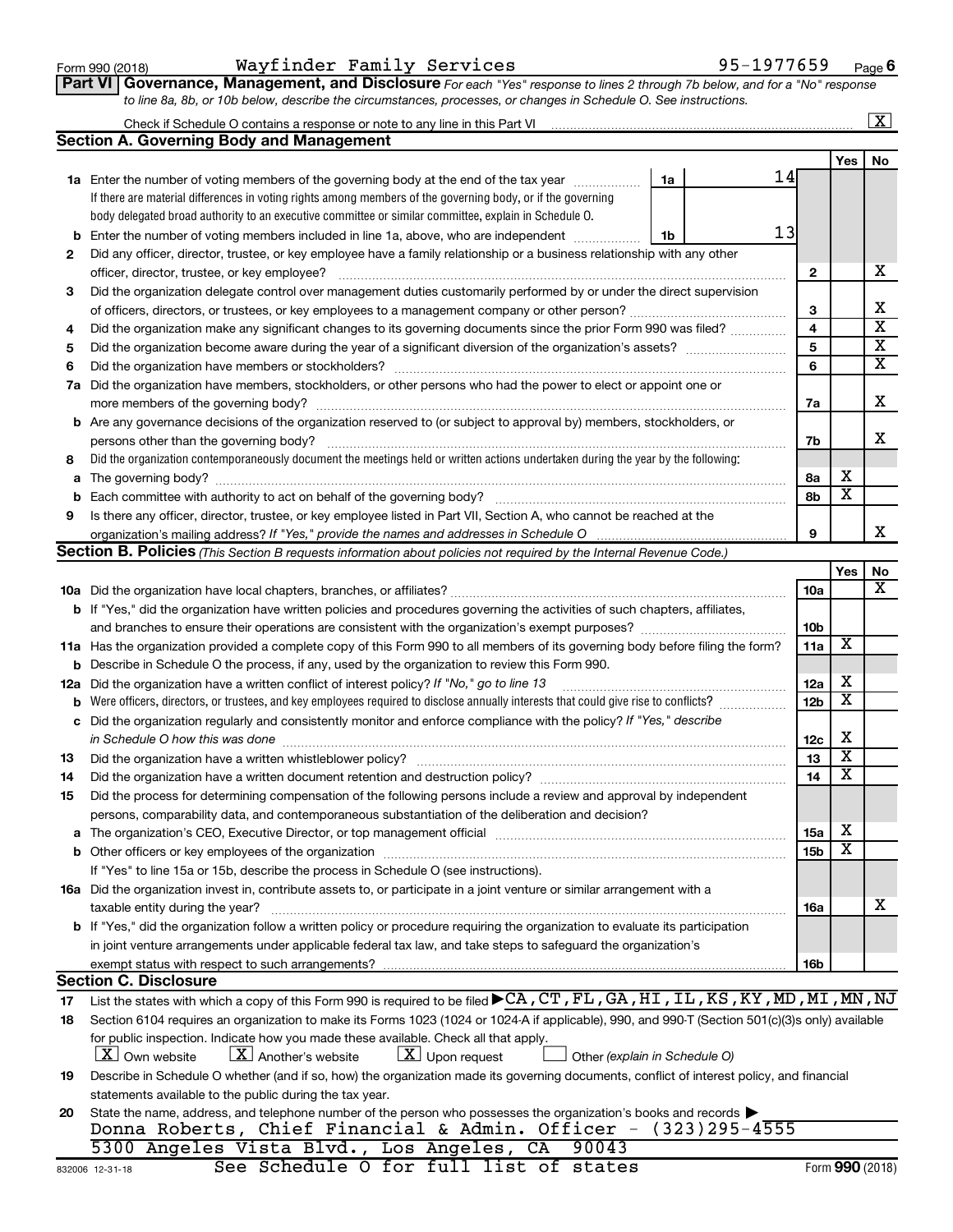$\Box$ 

| Part VII Compensation of Officers, Directors, Trustees, Key Employees, Highest Compensated |  |  |  |
|--------------------------------------------------------------------------------------------|--|--|--|
| <b>Employees, and Independent Contractors</b>                                              |  |  |  |

Check if Schedule O contains a response or note to any line in this Part VII

**Section A. Officers, Directors, Trustees, Key Employees, and Highest Compensated Employees**

**1a**  Complete this table for all persons required to be listed. Report compensation for the calendar year ending with or within the organization's tax year.

**•** List all of the organization's current officers, directors, trustees (whether individuals or organizations), regardless of amount of compensation. Enter -0- in columns  $(D)$ ,  $(E)$ , and  $(F)$  if no compensation was paid.

**•** List all of the organization's **current** key employees, if any. See instructions for definition of "key employee."

**•** List the organization's five current highest compensated employees (other than an officer, director, trustee, or key employee) who received reportable compensation (Box 5 of Form W-2 and/or Box 7 of Form 1099-MISC) of more than \$100,000 from the organization and any related organizations.

**•** List all of the organization's former officers, key employees, and highest compensated employees who received more than \$100,000 of reportable compensation from the organization and any related organizations.

**•** List all of the organization's former directors or trustees that received, in the capacity as a former director or trustee of the organization, more than \$10,000 of reportable compensation from the organization and any related organizations.

List persons in the following order: individual trustees or directors; institutional trustees; officers; key employees; highest compensated employees; and former such persons.

Check this box if neither the organization nor any related organization compensated any current officer, director, or trustee.  $\overline{a}$ 

| Position<br>Name and Title<br>Reportable<br>Average<br>Reportable<br>Estimated<br>(do not check more than one<br>compensation<br>compensation<br>amount of<br>hours per<br>box, unless person is both an<br>officer and a director/trustee)<br>week<br>from<br>from related<br>other<br>Individual trustee or director<br>the<br>organizations<br>compensation<br>(list any<br>(W-2/1099-MISC)<br>hours for<br>organization<br>from the<br>Highest compensated<br>employee<br>(W-2/1099-MISC)<br>related<br>organization<br>Key employee<br>organizations<br>and related<br>Institutional t<br>below<br>organizations<br>Former<br>Officer<br>line)<br>1.00<br>Elworth A.E. Williams<br>(1)<br>$\mathbf x$<br>X<br>0.<br>0.<br>$0$ .<br>1.00<br>Linda Myerson Dean<br>(2)<br>$\mathbf X$<br>$\mathbf 0$ .<br>X<br>0.<br>0.<br>1.00<br>(3)<br>Scott M. Farkas Esq.<br>$\mathbf X$<br>$\mathbf 0$<br>$\mathbf 0$ .<br>$\mathbf 0$ .<br>X<br>Immediate Past Chair & Secretary<br>1.00<br>(4) Glenn A. Sonnenberg<br>$\mathbf 0$ .<br>X<br>$\mathbf X$<br>$\mathbf 0$<br>0.<br>1.00<br>(5) Edward W. Chambliss<br>X<br>$\mathbf 0$<br>$\mathbf 0$ .<br>$\mathbf 0$ .<br>1.00<br>Harold A. Davidson DBA<br>(6)<br>$\mathbf X$<br>0<br>$\mathbf 0$ .<br>$\mathbf 0$ .<br>1.00<br>(7)<br>Timothy E. Ford, Esq.<br>$\mathbf 0$ .<br>X<br>0<br>0.<br>1.00<br>(8) Robert D. Held<br>X<br>$\mathbf 0$<br>$\mathbf 0$<br>0.<br>1.00<br>(9) Steve L. Hernandez<br>X<br>$\mathbf 0$ .<br>$0 \cdot$<br>0.<br>1.00<br>(10) Richard L. Kaplan<br>$\mathbf 0$ .<br>X<br>0<br>$\mathbf 0$ .<br>1.00<br>(11) Jonathan I. Macy, MD<br>X<br>$\mathbf 0$<br>$\mathbf 0$ .<br>0.<br>1.00<br>(12) Reva Rhakkottai<br>$\mathbf X$<br>$\mathbf 0$<br>$\mathbf 0$ .<br>$\mathbf 0$ .<br>1.00<br>(13) Stevie Wonder<br>0.<br>$\mathbf 0$ .<br>X<br>$0$ .<br>40.00<br>(14) Miki Jordan<br>2.00<br>$\mathbf X$<br>$\mathbf 0$ .<br>66,508.<br>X<br>385,504.<br>40.00<br>(15) Jay Allen<br>2.00<br>$\mathbf X$<br>269,852.<br>$\mathbf 0$ .<br>35,554.<br>COO<br>40.00<br>(16) Blythe Maling<br>0.<br>X<br>222,166.<br>31,003.<br>Senior VP of Develop & Marketing<br>40.00<br>(17) Donna Roberts | (A)                                 | (B) |  |  |  | (C) |   | (D)      | (E) | (F)     |
|-------------------------------------------------------------------------------------------------------------------------------------------------------------------------------------------------------------------------------------------------------------------------------------------------------------------------------------------------------------------------------------------------------------------------------------------------------------------------------------------------------------------------------------------------------------------------------------------------------------------------------------------------------------------------------------------------------------------------------------------------------------------------------------------------------------------------------------------------------------------------------------------------------------------------------------------------------------------------------------------------------------------------------------------------------------------------------------------------------------------------------------------------------------------------------------------------------------------------------------------------------------------------------------------------------------------------------------------------------------------------------------------------------------------------------------------------------------------------------------------------------------------------------------------------------------------------------------------------------------------------------------------------------------------------------------------------------------------------------------------------------------------------------------------------------------------------------------------------------------------------------------------------------------------------------------------------------------------------------------------------------------------------------------------------------------------------------------------------------------------------------------------------------------------|-------------------------------------|-----|--|--|--|-----|---|----------|-----|---------|
|                                                                                                                                                                                                                                                                                                                                                                                                                                                                                                                                                                                                                                                                                                                                                                                                                                                                                                                                                                                                                                                                                                                                                                                                                                                                                                                                                                                                                                                                                                                                                                                                                                                                                                                                                                                                                                                                                                                                                                                                                                                                                                                                                                   |                                     |     |  |  |  |     |   |          |     |         |
|                                                                                                                                                                                                                                                                                                                                                                                                                                                                                                                                                                                                                                                                                                                                                                                                                                                                                                                                                                                                                                                                                                                                                                                                                                                                                                                                                                                                                                                                                                                                                                                                                                                                                                                                                                                                                                                                                                                                                                                                                                                                                                                                                                   |                                     |     |  |  |  |     |   |          |     |         |
|                                                                                                                                                                                                                                                                                                                                                                                                                                                                                                                                                                                                                                                                                                                                                                                                                                                                                                                                                                                                                                                                                                                                                                                                                                                                                                                                                                                                                                                                                                                                                                                                                                                                                                                                                                                                                                                                                                                                                                                                                                                                                                                                                                   |                                     |     |  |  |  |     |   |          |     |         |
|                                                                                                                                                                                                                                                                                                                                                                                                                                                                                                                                                                                                                                                                                                                                                                                                                                                                                                                                                                                                                                                                                                                                                                                                                                                                                                                                                                                                                                                                                                                                                                                                                                                                                                                                                                                                                                                                                                                                                                                                                                                                                                                                                                   |                                     |     |  |  |  |     |   |          |     |         |
|                                                                                                                                                                                                                                                                                                                                                                                                                                                                                                                                                                                                                                                                                                                                                                                                                                                                                                                                                                                                                                                                                                                                                                                                                                                                                                                                                                                                                                                                                                                                                                                                                                                                                                                                                                                                                                                                                                                                                                                                                                                                                                                                                                   |                                     |     |  |  |  |     |   |          |     |         |
|                                                                                                                                                                                                                                                                                                                                                                                                                                                                                                                                                                                                                                                                                                                                                                                                                                                                                                                                                                                                                                                                                                                                                                                                                                                                                                                                                                                                                                                                                                                                                                                                                                                                                                                                                                                                                                                                                                                                                                                                                                                                                                                                                                   |                                     |     |  |  |  |     |   |          |     |         |
|                                                                                                                                                                                                                                                                                                                                                                                                                                                                                                                                                                                                                                                                                                                                                                                                                                                                                                                                                                                                                                                                                                                                                                                                                                                                                                                                                                                                                                                                                                                                                                                                                                                                                                                                                                                                                                                                                                                                                                                                                                                                                                                                                                   |                                     |     |  |  |  |     |   |          |     |         |
|                                                                                                                                                                                                                                                                                                                                                                                                                                                                                                                                                                                                                                                                                                                                                                                                                                                                                                                                                                                                                                                                                                                                                                                                                                                                                                                                                                                                                                                                                                                                                                                                                                                                                                                                                                                                                                                                                                                                                                                                                                                                                                                                                                   |                                     |     |  |  |  |     |   |          |     |         |
|                                                                                                                                                                                                                                                                                                                                                                                                                                                                                                                                                                                                                                                                                                                                                                                                                                                                                                                                                                                                                                                                                                                                                                                                                                                                                                                                                                                                                                                                                                                                                                                                                                                                                                                                                                                                                                                                                                                                                                                                                                                                                                                                                                   |                                     |     |  |  |  |     |   |          |     |         |
|                                                                                                                                                                                                                                                                                                                                                                                                                                                                                                                                                                                                                                                                                                                                                                                                                                                                                                                                                                                                                                                                                                                                                                                                                                                                                                                                                                                                                                                                                                                                                                                                                                                                                                                                                                                                                                                                                                                                                                                                                                                                                                                                                                   | Chair of Board                      |     |  |  |  |     |   |          |     |         |
|                                                                                                                                                                                                                                                                                                                                                                                                                                                                                                                                                                                                                                                                                                                                                                                                                                                                                                                                                                                                                                                                                                                                                                                                                                                                                                                                                                                                                                                                                                                                                                                                                                                                                                                                                                                                                                                                                                                                                                                                                                                                                                                                                                   |                                     |     |  |  |  |     |   |          |     |         |
|                                                                                                                                                                                                                                                                                                                                                                                                                                                                                                                                                                                                                                                                                                                                                                                                                                                                                                                                                                                                                                                                                                                                                                                                                                                                                                                                                                                                                                                                                                                                                                                                                                                                                                                                                                                                                                                                                                                                                                                                                                                                                                                                                                   | Vice Chair of Board                 |     |  |  |  |     |   |          |     |         |
|                                                                                                                                                                                                                                                                                                                                                                                                                                                                                                                                                                                                                                                                                                                                                                                                                                                                                                                                                                                                                                                                                                                                                                                                                                                                                                                                                                                                                                                                                                                                                                                                                                                                                                                                                                                                                                                                                                                                                                                                                                                                                                                                                                   |                                     |     |  |  |  |     |   |          |     |         |
|                                                                                                                                                                                                                                                                                                                                                                                                                                                                                                                                                                                                                                                                                                                                                                                                                                                                                                                                                                                                                                                                                                                                                                                                                                                                                                                                                                                                                                                                                                                                                                                                                                                                                                                                                                                                                                                                                                                                                                                                                                                                                                                                                                   |                                     |     |  |  |  |     |   |          |     |         |
|                                                                                                                                                                                                                                                                                                                                                                                                                                                                                                                                                                                                                                                                                                                                                                                                                                                                                                                                                                                                                                                                                                                                                                                                                                                                                                                                                                                                                                                                                                                                                                                                                                                                                                                                                                                                                                                                                                                                                                                                                                                                                                                                                                   |                                     |     |  |  |  |     |   |          |     |         |
|                                                                                                                                                                                                                                                                                                                                                                                                                                                                                                                                                                                                                                                                                                                                                                                                                                                                                                                                                                                                                                                                                                                                                                                                                                                                                                                                                                                                                                                                                                                                                                                                                                                                                                                                                                                                                                                                                                                                                                                                                                                                                                                                                                   | Treasurer                           |     |  |  |  |     |   |          |     |         |
|                                                                                                                                                                                                                                                                                                                                                                                                                                                                                                                                                                                                                                                                                                                                                                                                                                                                                                                                                                                                                                                                                                                                                                                                                                                                                                                                                                                                                                                                                                                                                                                                                                                                                                                                                                                                                                                                                                                                                                                                                                                                                                                                                                   |                                     |     |  |  |  |     |   |          |     |         |
|                                                                                                                                                                                                                                                                                                                                                                                                                                                                                                                                                                                                                                                                                                                                                                                                                                                                                                                                                                                                                                                                                                                                                                                                                                                                                                                                                                                                                                                                                                                                                                                                                                                                                                                                                                                                                                                                                                                                                                                                                                                                                                                                                                   | Board Member                        |     |  |  |  |     |   |          |     |         |
|                                                                                                                                                                                                                                                                                                                                                                                                                                                                                                                                                                                                                                                                                                                                                                                                                                                                                                                                                                                                                                                                                                                                                                                                                                                                                                                                                                                                                                                                                                                                                                                                                                                                                                                                                                                                                                                                                                                                                                                                                                                                                                                                                                   |                                     |     |  |  |  |     |   |          |     |         |
|                                                                                                                                                                                                                                                                                                                                                                                                                                                                                                                                                                                                                                                                                                                                                                                                                                                                                                                                                                                                                                                                                                                                                                                                                                                                                                                                                                                                                                                                                                                                                                                                                                                                                                                                                                                                                                                                                                                                                                                                                                                                                                                                                                   | Board Member                        |     |  |  |  |     |   |          |     |         |
|                                                                                                                                                                                                                                                                                                                                                                                                                                                                                                                                                                                                                                                                                                                                                                                                                                                                                                                                                                                                                                                                                                                                                                                                                                                                                                                                                                                                                                                                                                                                                                                                                                                                                                                                                                                                                                                                                                                                                                                                                                                                                                                                                                   |                                     |     |  |  |  |     |   |          |     |         |
|                                                                                                                                                                                                                                                                                                                                                                                                                                                                                                                                                                                                                                                                                                                                                                                                                                                                                                                                                                                                                                                                                                                                                                                                                                                                                                                                                                                                                                                                                                                                                                                                                                                                                                                                                                                                                                                                                                                                                                                                                                                                                                                                                                   | Board Member                        |     |  |  |  |     |   |          |     |         |
|                                                                                                                                                                                                                                                                                                                                                                                                                                                                                                                                                                                                                                                                                                                                                                                                                                                                                                                                                                                                                                                                                                                                                                                                                                                                                                                                                                                                                                                                                                                                                                                                                                                                                                                                                                                                                                                                                                                                                                                                                                                                                                                                                                   |                                     |     |  |  |  |     |   |          |     |         |
|                                                                                                                                                                                                                                                                                                                                                                                                                                                                                                                                                                                                                                                                                                                                                                                                                                                                                                                                                                                                                                                                                                                                                                                                                                                                                                                                                                                                                                                                                                                                                                                                                                                                                                                                                                                                                                                                                                                                                                                                                                                                                                                                                                   | Board Member                        |     |  |  |  |     |   |          |     |         |
|                                                                                                                                                                                                                                                                                                                                                                                                                                                                                                                                                                                                                                                                                                                                                                                                                                                                                                                                                                                                                                                                                                                                                                                                                                                                                                                                                                                                                                                                                                                                                                                                                                                                                                                                                                                                                                                                                                                                                                                                                                                                                                                                                                   |                                     |     |  |  |  |     |   |          |     |         |
|                                                                                                                                                                                                                                                                                                                                                                                                                                                                                                                                                                                                                                                                                                                                                                                                                                                                                                                                                                                                                                                                                                                                                                                                                                                                                                                                                                                                                                                                                                                                                                                                                                                                                                                                                                                                                                                                                                                                                                                                                                                                                                                                                                   | Board Member                        |     |  |  |  |     |   |          |     |         |
|                                                                                                                                                                                                                                                                                                                                                                                                                                                                                                                                                                                                                                                                                                                                                                                                                                                                                                                                                                                                                                                                                                                                                                                                                                                                                                                                                                                                                                                                                                                                                                                                                                                                                                                                                                                                                                                                                                                                                                                                                                                                                                                                                                   |                                     |     |  |  |  |     |   |          |     |         |
|                                                                                                                                                                                                                                                                                                                                                                                                                                                                                                                                                                                                                                                                                                                                                                                                                                                                                                                                                                                                                                                                                                                                                                                                                                                                                                                                                                                                                                                                                                                                                                                                                                                                                                                                                                                                                                                                                                                                                                                                                                                                                                                                                                   | Board Member                        |     |  |  |  |     |   |          |     |         |
|                                                                                                                                                                                                                                                                                                                                                                                                                                                                                                                                                                                                                                                                                                                                                                                                                                                                                                                                                                                                                                                                                                                                                                                                                                                                                                                                                                                                                                                                                                                                                                                                                                                                                                                                                                                                                                                                                                                                                                                                                                                                                                                                                                   |                                     |     |  |  |  |     |   |          |     |         |
|                                                                                                                                                                                                                                                                                                                                                                                                                                                                                                                                                                                                                                                                                                                                                                                                                                                                                                                                                                                                                                                                                                                                                                                                                                                                                                                                                                                                                                                                                                                                                                                                                                                                                                                                                                                                                                                                                                                                                                                                                                                                                                                                                                   | Board Member                        |     |  |  |  |     |   |          |     |         |
|                                                                                                                                                                                                                                                                                                                                                                                                                                                                                                                                                                                                                                                                                                                                                                                                                                                                                                                                                                                                                                                                                                                                                                                                                                                                                                                                                                                                                                                                                                                                                                                                                                                                                                                                                                                                                                                                                                                                                                                                                                                                                                                                                                   |                                     |     |  |  |  |     |   |          |     |         |
|                                                                                                                                                                                                                                                                                                                                                                                                                                                                                                                                                                                                                                                                                                                                                                                                                                                                                                                                                                                                                                                                                                                                                                                                                                                                                                                                                                                                                                                                                                                                                                                                                                                                                                                                                                                                                                                                                                                                                                                                                                                                                                                                                                   | Board Member                        |     |  |  |  |     |   |          |     |         |
|                                                                                                                                                                                                                                                                                                                                                                                                                                                                                                                                                                                                                                                                                                                                                                                                                                                                                                                                                                                                                                                                                                                                                                                                                                                                                                                                                                                                                                                                                                                                                                                                                                                                                                                                                                                                                                                                                                                                                                                                                                                                                                                                                                   |                                     |     |  |  |  |     |   |          |     |         |
|                                                                                                                                                                                                                                                                                                                                                                                                                                                                                                                                                                                                                                                                                                                                                                                                                                                                                                                                                                                                                                                                                                                                                                                                                                                                                                                                                                                                                                                                                                                                                                                                                                                                                                                                                                                                                                                                                                                                                                                                                                                                                                                                                                   | Board Member                        |     |  |  |  |     |   |          |     |         |
|                                                                                                                                                                                                                                                                                                                                                                                                                                                                                                                                                                                                                                                                                                                                                                                                                                                                                                                                                                                                                                                                                                                                                                                                                                                                                                                                                                                                                                                                                                                                                                                                                                                                                                                                                                                                                                                                                                                                                                                                                                                                                                                                                                   |                                     |     |  |  |  |     |   |          |     |         |
|                                                                                                                                                                                                                                                                                                                                                                                                                                                                                                                                                                                                                                                                                                                                                                                                                                                                                                                                                                                                                                                                                                                                                                                                                                                                                                                                                                                                                                                                                                                                                                                                                                                                                                                                                                                                                                                                                                                                                                                                                                                                                                                                                                   | CEO/President                       |     |  |  |  |     |   |          |     |         |
|                                                                                                                                                                                                                                                                                                                                                                                                                                                                                                                                                                                                                                                                                                                                                                                                                                                                                                                                                                                                                                                                                                                                                                                                                                                                                                                                                                                                                                                                                                                                                                                                                                                                                                                                                                                                                                                                                                                                                                                                                                                                                                                                                                   |                                     |     |  |  |  |     |   |          |     |         |
|                                                                                                                                                                                                                                                                                                                                                                                                                                                                                                                                                                                                                                                                                                                                                                                                                                                                                                                                                                                                                                                                                                                                                                                                                                                                                                                                                                                                                                                                                                                                                                                                                                                                                                                                                                                                                                                                                                                                                                                                                                                                                                                                                                   |                                     |     |  |  |  |     |   |          |     |         |
|                                                                                                                                                                                                                                                                                                                                                                                                                                                                                                                                                                                                                                                                                                                                                                                                                                                                                                                                                                                                                                                                                                                                                                                                                                                                                                                                                                                                                                                                                                                                                                                                                                                                                                                                                                                                                                                                                                                                                                                                                                                                                                                                                                   |                                     |     |  |  |  |     |   |          |     |         |
|                                                                                                                                                                                                                                                                                                                                                                                                                                                                                                                                                                                                                                                                                                                                                                                                                                                                                                                                                                                                                                                                                                                                                                                                                                                                                                                                                                                                                                                                                                                                                                                                                                                                                                                                                                                                                                                                                                                                                                                                                                                                                                                                                                   |                                     |     |  |  |  |     |   |          |     |         |
|                                                                                                                                                                                                                                                                                                                                                                                                                                                                                                                                                                                                                                                                                                                                                                                                                                                                                                                                                                                                                                                                                                                                                                                                                                                                                                                                                                                                                                                                                                                                                                                                                                                                                                                                                                                                                                                                                                                                                                                                                                                                                                                                                                   |                                     |     |  |  |  |     |   |          |     |         |
|                                                                                                                                                                                                                                                                                                                                                                                                                                                                                                                                                                                                                                                                                                                                                                                                                                                                                                                                                                                                                                                                                                                                                                                                                                                                                                                                                                                                                                                                                                                                                                                                                                                                                                                                                                                                                                                                                                                                                                                                                                                                                                                                                                   | VP Business & Strategic Development |     |  |  |  |     | X | 180,279. | 0.  | 31,080. |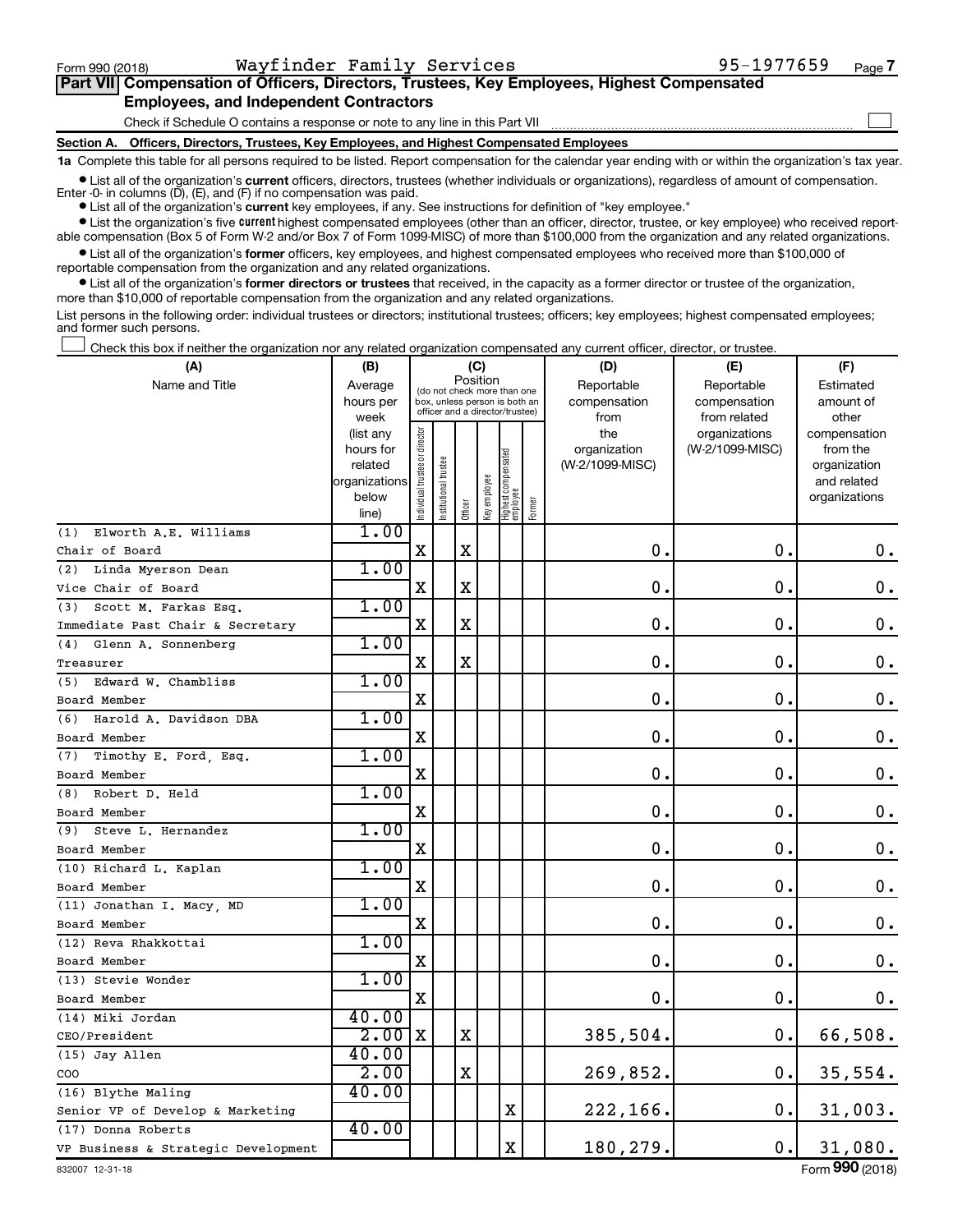| Wayfinder Family Services<br>Form 990 (2018)                                                                                                                                                                                                                |                                                                      |                                |                       |         |              |                                                                                                             |        |                                           | 95-1977659                                        |    |                                                                          | Page 8                                 |
|-------------------------------------------------------------------------------------------------------------------------------------------------------------------------------------------------------------------------------------------------------------|----------------------------------------------------------------------|--------------------------------|-----------------------|---------|--------------|-------------------------------------------------------------------------------------------------------------|--------|-------------------------------------------|---------------------------------------------------|----|--------------------------------------------------------------------------|----------------------------------------|
| <b>Part VII</b><br>Section A. Officers, Directors, Trustees, Key Employees, and Highest Compensated Employees (continued)                                                                                                                                   |                                                                      |                                |                       |         |              |                                                                                                             |        |                                           |                                                   |    |                                                                          |                                        |
| (A)<br>Name and title                                                                                                                                                                                                                                       | (B)<br>Average<br>hours per<br>week                                  |                                |                       |         |              | Position<br>(do not check more than one<br>box, unless person is both an<br>officer and a director/trustee) |        | (D)<br>Reportable<br>compensation<br>from | (E)<br>Reportable<br>compensation<br>from related |    |                                                                          | (F)<br>Estimated<br>amount of<br>other |
|                                                                                                                                                                                                                                                             | (list any<br>hours for<br>related<br>organizations<br>below<br>line) | Individual trustee or director | Institutional trustee | Officer | Key employee | Highest compensated<br>  employee                                                                           | Former | the<br>organization<br>(W-2/1099-MISC)    | organizations<br>(W-2/1099-MISC)                  |    | compensation<br>from the<br>organization<br>and related<br>organizations |                                        |
| (18) Corina Casco                                                                                                                                                                                                                                           | 40.00                                                                |                                |                       |         |              |                                                                                                             |        |                                           |                                                   |    |                                                                          |                                        |
| Chief Program Officer                                                                                                                                                                                                                                       | 40.00                                                                |                                |                       |         |              | Χ                                                                                                           |        | 184,354.                                  |                                                   | 0. |                                                                          | 30,805.                                |
| (19) Donald A. Ouimet<br>Chief Program Officer                                                                                                                                                                                                              |                                                                      |                                |                       |         |              | Χ                                                                                                           |        | 173,766.                                  |                                                   | 0. |                                                                          | 30,752.                                |
| (20) Carmen Garcia                                                                                                                                                                                                                                          | 40.00                                                                |                                |                       |         |              |                                                                                                             |        |                                           |                                                   |    |                                                                          |                                        |
| Chief People Officer                                                                                                                                                                                                                                        |                                                                      |                                |                       |         |              | X                                                                                                           |        | 155,005.                                  |                                                   | 0. |                                                                          | 25,607.                                |
|                                                                                                                                                                                                                                                             |                                                                      |                                |                       |         |              |                                                                                                             |        |                                           |                                                   |    |                                                                          |                                        |
|                                                                                                                                                                                                                                                             |                                                                      |                                |                       |         |              |                                                                                                             |        |                                           |                                                   |    |                                                                          |                                        |
|                                                                                                                                                                                                                                                             |                                                                      |                                |                       |         |              |                                                                                                             |        |                                           |                                                   |    |                                                                          |                                        |
|                                                                                                                                                                                                                                                             |                                                                      |                                |                       |         |              |                                                                                                             |        |                                           |                                                   |    |                                                                          |                                        |
|                                                                                                                                                                                                                                                             |                                                                      |                                |                       |         |              |                                                                                                             |        |                                           |                                                   |    |                                                                          |                                        |
|                                                                                                                                                                                                                                                             |                                                                      |                                |                       |         |              |                                                                                                             |        |                                           |                                                   |    |                                                                          |                                        |
|                                                                                                                                                                                                                                                             |                                                                      |                                |                       |         |              |                                                                                                             |        | 1,570,926.                                |                                                   | Ο. |                                                                          | 251, 309.                              |
| c Total from continuation sheets to Part VII, Section A manufactured by                                                                                                                                                                                     |                                                                      |                                |                       |         |              |                                                                                                             |        | $\overline{0}$ .                          |                                                   | σ. |                                                                          | 0.                                     |
|                                                                                                                                                                                                                                                             |                                                                      |                                |                       |         |              |                                                                                                             |        | 1,570,926.                                |                                                   | σ. |                                                                          | 251,309.                               |
| Total number of individuals (including but not limited to those listed above) who received more than \$100,000 of reportable<br>$\mathbf{2}$<br>compensation from the organization $\blacktriangleright$                                                    |                                                                      |                                |                       |         |              |                                                                                                             |        |                                           |                                                   |    |                                                                          | 16                                     |
|                                                                                                                                                                                                                                                             |                                                                      |                                |                       |         |              |                                                                                                             |        |                                           |                                                   |    | Yes                                                                      | No                                     |
| Did the organization list any former officer, director, or trustee, key employee, or highest compensated employee on<br>з<br>line 1a? If "Yes," complete Schedule J for such individual [11] manufacture manufacture in the set of the set o                |                                                                      |                                |                       |         |              |                                                                                                             |        |                                           |                                                   |    | 3                                                                        | x                                      |
| For any individual listed on line 1a, is the sum of reportable compensation and other compensation from the organization<br>4<br>and related organizations greater than \$150,000? If "Yes," complete Schedule J for such individual                        |                                                                      |                                |                       |         |              |                                                                                                             |        |                                           |                                                   |    | х<br>4                                                                   |                                        |
| Did any person listed on line 1a receive or accrue compensation from any unrelated organization or individual for services<br>5                                                                                                                             |                                                                      |                                |                       |         |              |                                                                                                             |        |                                           |                                                   |    |                                                                          | X                                      |
| rendered to the organization? If "Yes," complete Schedule J for such person<br><b>Section B. Independent Contractors</b>                                                                                                                                    |                                                                      |                                |                       |         |              |                                                                                                             |        |                                           |                                                   |    | 5                                                                        |                                        |
| Complete this table for your five highest compensated independent contractors that received more than \$100,000 of compensation from<br>1<br>the organization. Report compensation for the calendar year ending with or within the organization's tax year. |                                                                      |                                |                       |         |              |                                                                                                             |        |                                           |                                                   |    |                                                                          |                                        |
| (A)<br>Name and business address                                                                                                                                                                                                                            |                                                                      |                                |                       |         |              |                                                                                                             |        | (B)<br>Description of services            |                                                   |    | (C)<br>Compensation                                                      |                                        |
| Fox Staffing, Inc., 15342 S. Hawthorne<br>Blvd., Ste. 214, Lawndale, CA 90260                                                                                                                                                                               |                                                                      |                                |                       |         |              |                                                                                                             |        | Temporary Help                            |                                                   |    |                                                                          | 828,178.                               |
| Huntington Culinary, Inc, 7071 Warner<br>Avenue, Suite F-714, Huntington Beach, CA                                                                                                                                                                          |                                                                      |                                |                       |         |              |                                                                                                             |        | Food                                      |                                                   |    |                                                                          | 585,295.                               |
| US Foods, Inc<br>1515155 Northam St., La Mirada, CA 90638                                                                                                                                                                                                   |                                                                      |                                |                       |         |              |                                                                                                             |        | Food services                             |                                                   |    |                                                                          | 313, 234.                              |
| DMS Facility Services, 1040 Arroyo Drive<br>Caller Service, #2005, S. Pasadena, CA 910                                                                                                                                                                      |                                                                      |                                |                       |         |              |                                                                                                             |        | Cleaning Services                         |                                                   |    |                                                                          | 303,460.                               |
| Innovative<br>14271 Frn Avenue, Chino, CA 91710                                                                                                                                                                                                             |                                                                      |                                |                       |         |              |                                                                                                             |        | IT Services                               |                                                   |    |                                                                          | 299,826.                               |
| 2 Total number of independent contractors (including but not limited to those listed above) who received more than<br>\$100,000 of compensation from the organization >                                                                                     |                                                                      |                                |                       |         |              | 6                                                                                                           |        |                                           |                                                   |    |                                                                          |                                        |
|                                                                                                                                                                                                                                                             |                                                                      |                                |                       |         |              |                                                                                                             |        |                                           |                                                   |    |                                                                          |                                        |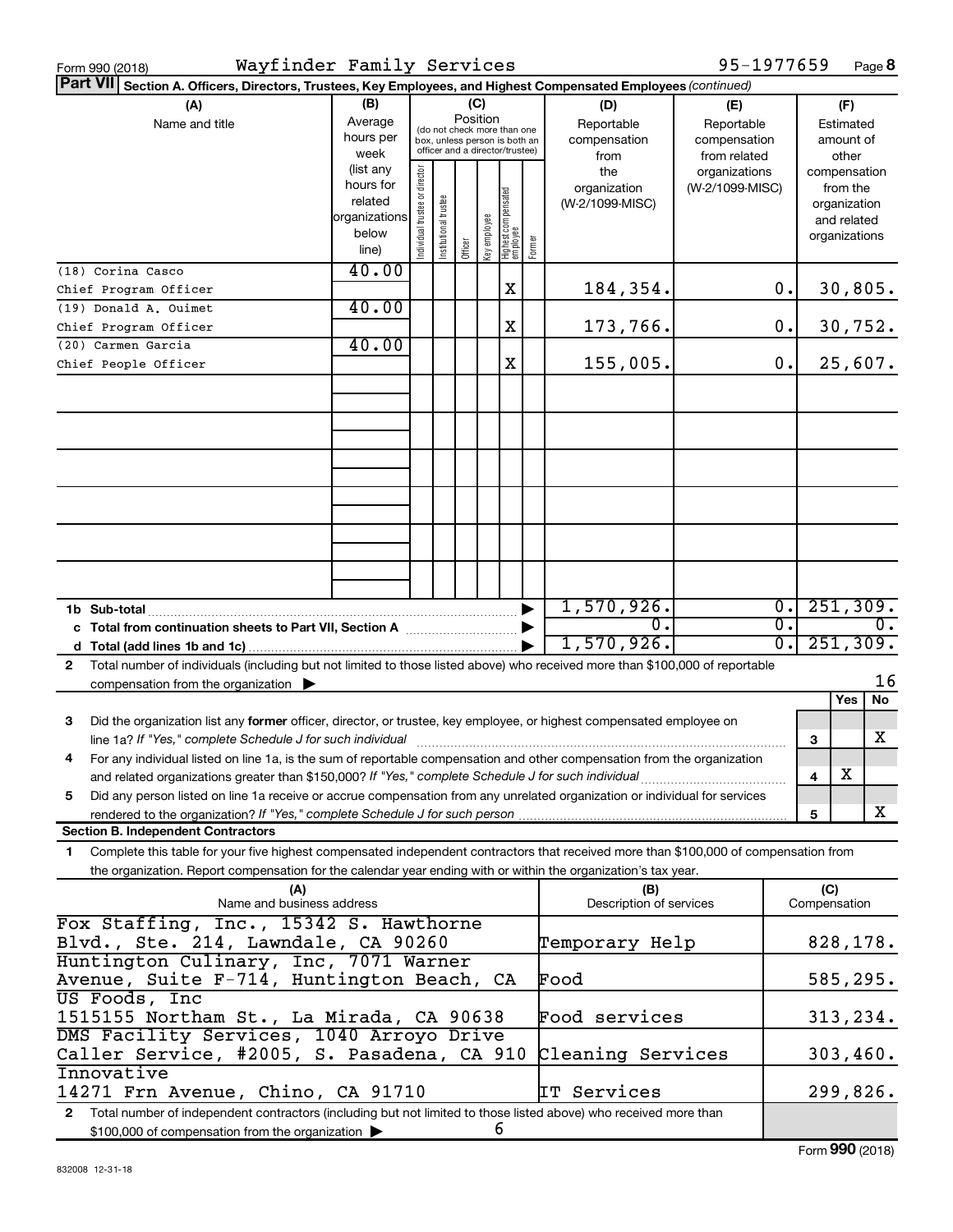|                                                           | <b>Part VIII</b> | <b>Statement of Revenue</b>                                                                                   |                           |                      |                      |                                                 |                                                    |                                                                    |
|-----------------------------------------------------------|------------------|---------------------------------------------------------------------------------------------------------------|---------------------------|----------------------|----------------------|-------------------------------------------------|----------------------------------------------------|--------------------------------------------------------------------|
|                                                           |                  | Check if Schedule O contains a response or note to any line in this Part VIII [[[[[[[[[[[[[[[[[[[[[[[[[[[[[[[ |                           |                      |                      |                                                 |                                                    |                                                                    |
|                                                           |                  |                                                                                                               |                           |                      | (A)<br>Total revenue | (B)<br>Related or<br>exempt function<br>revenue | $\overline{C}$<br>Unrelated<br>business<br>revenue | (D)<br>Revenue excluded<br>from tax under<br>sections<br>512 - 514 |
|                                                           |                  | 1 a Federated campaigns                                                                                       | 1a                        |                      |                      |                                                 |                                                    |                                                                    |
|                                                           |                  |                                                                                                               | 1 <sub>b</sub>            |                      |                      |                                                 |                                                    |                                                                    |
|                                                           |                  | c Fundraising events                                                                                          | 1c                        |                      |                      |                                                 |                                                    |                                                                    |
| Contributions, Gifts, Grants<br>and Other Similar Amounts |                  | d Related organizations                                                                                       | 1d                        |                      |                      |                                                 |                                                    |                                                                    |
|                                                           |                  | e Government grants (contributions)                                                                           | 1e                        | 22,925,054.          |                      |                                                 |                                                    |                                                                    |
|                                                           |                  | f All other contributions, gifts, grants, and                                                                 |                           |                      |                      |                                                 |                                                    |                                                                    |
|                                                           |                  | similar amounts not included above                                                                            | 1f                        | 6,321,024.           |                      |                                                 |                                                    |                                                                    |
|                                                           |                  | g Noncash contributions included in lines 1a-1f: \$                                                           |                           | 1,173,465.           |                      |                                                 |                                                    |                                                                    |
|                                                           |                  |                                                                                                               |                           |                      | 29,246,078.          |                                                 |                                                    |                                                                    |
|                                                           |                  |                                                                                                               |                           | <b>Business Code</b> |                      |                                                 |                                                    |                                                                    |
|                                                           | 2 a              |                                                                                                               |                           |                      |                      |                                                 |                                                    |                                                                    |
|                                                           | b                |                                                                                                               |                           |                      |                      |                                                 |                                                    |                                                                    |
|                                                           | c                |                                                                                                               |                           |                      |                      |                                                 |                                                    |                                                                    |
|                                                           | d                |                                                                                                               |                           |                      |                      |                                                 |                                                    |                                                                    |
| Program Service<br>Revenue                                | е                |                                                                                                               |                           |                      |                      |                                                 |                                                    |                                                                    |
|                                                           | f                | All other program service revenue                                                                             |                           |                      |                      |                                                 |                                                    |                                                                    |
|                                                           | a                |                                                                                                               |                           |                      |                      |                                                 |                                                    |                                                                    |
|                                                           | 3                | Investment income (including dividends, interest, and                                                         |                           |                      |                      |                                                 |                                                    |                                                                    |
|                                                           |                  |                                                                                                               |                           |                      | 474,407.             |                                                 |                                                    | 474,407.                                                           |
|                                                           | 4                | Income from investment of tax-exempt bond proceeds                                                            |                           |                      |                      |                                                 |                                                    |                                                                    |
|                                                           | 5                |                                                                                                               |                           |                      |                      |                                                 |                                                    |                                                                    |
|                                                           |                  |                                                                                                               | (i) Real                  | (ii) Personal        |                      |                                                 |                                                    |                                                                    |
|                                                           |                  | 6 a Gross rents                                                                                               | 31,305.<br>$\mathbf{0}$ . |                      |                      |                                                 |                                                    |                                                                    |
|                                                           | b                | Less: rental expenses                                                                                         |                           |                      |                      |                                                 |                                                    |                                                                    |
|                                                           | c                | Rental income or (loss)                                                                                       | 31,305.                   |                      |                      |                                                 |                                                    |                                                                    |
|                                                           |                  | <b>d</b> Net rental income or (loss)                                                                          |                           |                      | 31,305.              | 31,305.                                         |                                                    |                                                                    |
|                                                           |                  | <b>7 a</b> Gross amount from sales of                                                                         | (i) Securities            | (ii) Other           |                      |                                                 |                                                    |                                                                    |
|                                                           |                  | assets other than inventory                                                                                   | 3,857,911.                |                      |                      |                                                 |                                                    |                                                                    |
|                                                           |                  | <b>b</b> Less: cost or other basis                                                                            |                           |                      |                      |                                                 |                                                    |                                                                    |
|                                                           |                  | and sales expenses                                                                                            | 2,935,079.<br>922,832.    |                      |                      |                                                 |                                                    |                                                                    |
|                                                           |                  |                                                                                                               |                           |                      | 922,832.             |                                                 |                                                    | 922,832.                                                           |
|                                                           |                  | 8 a Gross income from fundraising events (not                                                                 |                           |                      |                      |                                                 |                                                    |                                                                    |
| <b>Other Revenue</b>                                      |                  | including \$                                                                                                  | оf                        |                      |                      |                                                 |                                                    |                                                                    |
|                                                           |                  | contributions reported on line 1c). See                                                                       |                           |                      |                      |                                                 |                                                    |                                                                    |
|                                                           |                  |                                                                                                               |                           |                      |                      |                                                 |                                                    |                                                                    |
|                                                           |                  | <b>b</b> Less: direct expenses $\ldots$                                                                       | b                         |                      |                      |                                                 |                                                    |                                                                    |
|                                                           |                  | c Net income or (loss) from fundraising events                                                                |                           | .                    |                      |                                                 |                                                    |                                                                    |
|                                                           |                  | 9 a Gross income from gaming activities. See                                                                  |                           |                      |                      |                                                 |                                                    |                                                                    |
|                                                           |                  |                                                                                                               |                           |                      |                      |                                                 |                                                    |                                                                    |
|                                                           |                  |                                                                                                               | b                         |                      |                      |                                                 |                                                    |                                                                    |
|                                                           |                  | c Net income or (loss) from gaming activities                                                                 |                           |                      |                      |                                                 |                                                    |                                                                    |
|                                                           |                  | <b>10 a</b> Gross sales of inventory, less returns                                                            |                           |                      |                      |                                                 |                                                    |                                                                    |
|                                                           |                  |                                                                                                               |                           |                      |                      |                                                 |                                                    |                                                                    |
|                                                           |                  |                                                                                                               | b                         |                      |                      |                                                 |                                                    |                                                                    |
|                                                           |                  | c Net income or (loss) from sales of inventory                                                                |                           |                      |                      |                                                 |                                                    |                                                                    |
|                                                           |                  | Miscellaneous Revenue                                                                                         |                           | <b>Business Code</b> |                      |                                                 |                                                    |                                                                    |
|                                                           |                  | 11 a Gain on disposal of property                                                                             |                           | 524290               | 1,869,193.           |                                                 |                                                    | 1,869,193.                                                         |
|                                                           | b                | Cell Tower income                                                                                             |                           | 900099               | 63,582.              |                                                 |                                                    | 63,582.                                                            |
|                                                           |                  | Miscellaneous income                                                                                          |                           | 900099               | 52,378.              |                                                 |                                                    | 52,378.                                                            |
|                                                           | d                |                                                                                                               |                           | 900099               | 35,440.              |                                                 |                                                    | 35,440.                                                            |
|                                                           |                  |                                                                                                               |                           |                      | 2,020,593.           |                                                 |                                                    |                                                                    |
|                                                           | 12               |                                                                                                               |                           |                      | 32,695,215.          | 31,305.                                         | 0.                                                 | 3,417,832.                                                         |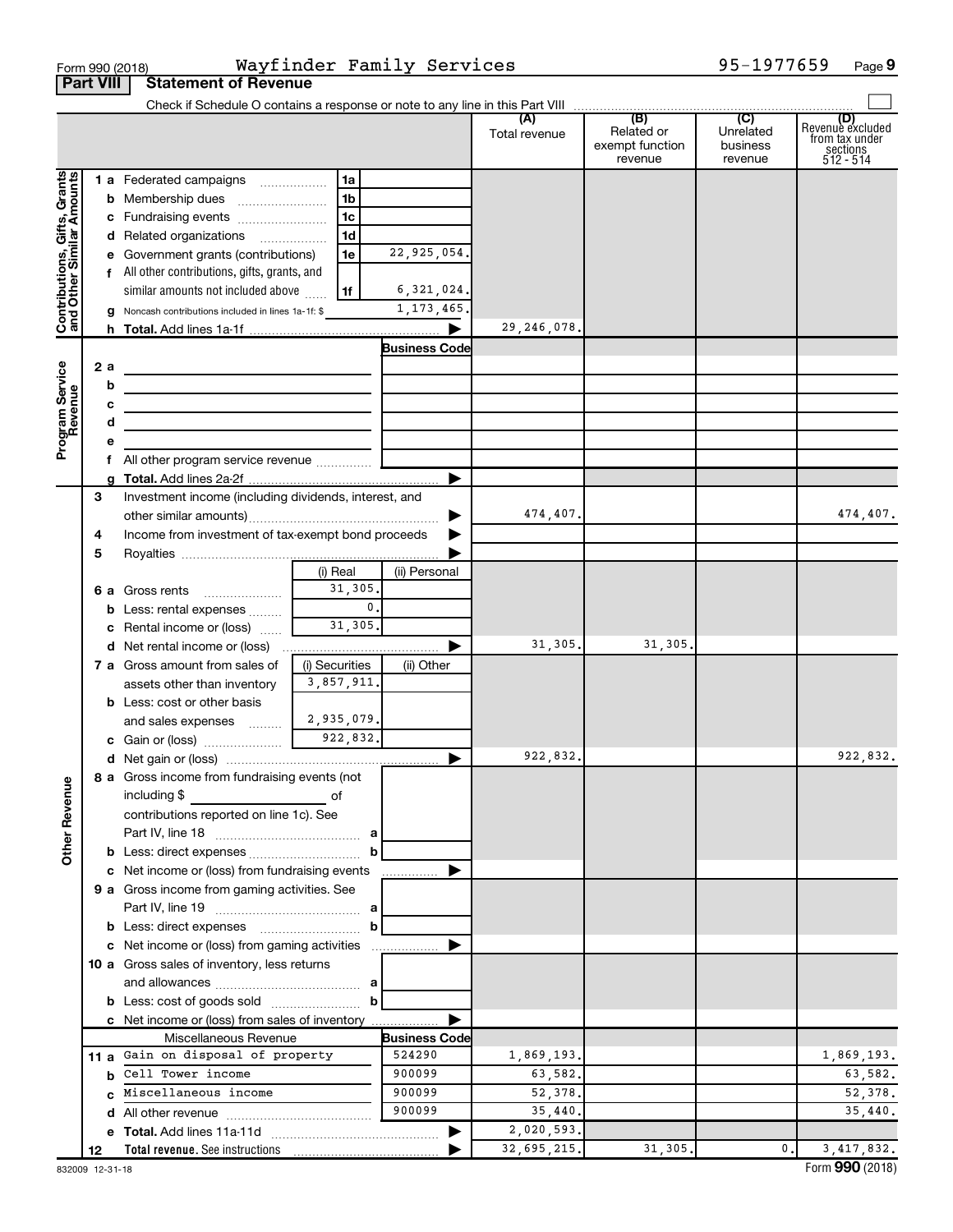Form 990 (2018) Page **Part IX Statement of Functional Expenses** Wayfinder Family Services 95-1977659

| Section 501(c)(3) and 501(c)(4) organizations must complete all columns. All other organizations must complete column (A). |                                                                                                                                                                                                             |                       |                                    |                                    |                                |  |
|----------------------------------------------------------------------------------------------------------------------------|-------------------------------------------------------------------------------------------------------------------------------------------------------------------------------------------------------------|-----------------------|------------------------------------|------------------------------------|--------------------------------|--|
|                                                                                                                            | Check if Schedule O contains a response or note to any line in this Part IX.                                                                                                                                |                       |                                    |                                    | $\mathbf{X}$                   |  |
|                                                                                                                            | Do not include amounts reported on lines 6b,<br>7b, 8b, 9b, and 10b of Part VIII.                                                                                                                           | (A)<br>Total expenses | (B)<br>Program service<br>expenses | Management and<br>general expenses | (D)<br>Fundraising<br>expenses |  |
| 1.                                                                                                                         | Grants and other assistance to domestic organizations<br>and domestic governments. See Part IV, line 21                                                                                                     |                       |                                    |                                    |                                |  |
| 2                                                                                                                          | Grants and other assistance to domestic                                                                                                                                                                     | 1,869,342.            | 1,869,342.                         |                                    |                                |  |
| 3                                                                                                                          | Grants and other assistance to foreign                                                                                                                                                                      |                       |                                    |                                    |                                |  |
|                                                                                                                            | organizations, foreign governments, and foreign                                                                                                                                                             |                       |                                    |                                    |                                |  |
|                                                                                                                            | individuals. See Part IV, lines 15 and 16                                                                                                                                                                   |                       |                                    |                                    |                                |  |
| 4                                                                                                                          | Benefits paid to or for members                                                                                                                                                                             |                       |                                    |                                    |                                |  |
| 5                                                                                                                          | Compensation of current officers, directors,                                                                                                                                                                |                       |                                    |                                    |                                |  |
|                                                                                                                            | trustees, and key employees                                                                                                                                                                                 | 771,457.              | 656,056.                           | 81,330.                            | 34,071.                        |  |
| 6                                                                                                                          | Compensation not included above, to disqualified                                                                                                                                                            |                       |                                    |                                    |                                |  |
|                                                                                                                            | persons (as defined under section 4958(f)(1)) and                                                                                                                                                           |                       |                                    |                                    |                                |  |
|                                                                                                                            | persons described in section 4958(c)(3)(B)                                                                                                                                                                  |                       |                                    |                                    |                                |  |
| 7                                                                                                                          |                                                                                                                                                                                                             |                       | 16,833,820. 14,366,955.            | 1,729,983.                         | 736,882.                       |  |
| 8                                                                                                                          | Pension plan accruals and contributions (include                                                                                                                                                            |                       |                                    |                                    |                                |  |
|                                                                                                                            | section 401(k) and 403(b) employer contributions)                                                                                                                                                           | 375,568.              | 311,884.                           | 46,134.                            | 17,550.                        |  |
| 9                                                                                                                          | Other employee benefits                                                                                                                                                                                     | 2,354,036.            | 1,954,872.                         | 289, 165.                          | 109,999.                       |  |
| 10                                                                                                                         |                                                                                                                                                                                                             | 1, 165, 223.          | 1,014,140.                         | 103,019.                           | 48,064.                        |  |
| 11                                                                                                                         | Fees for services (non-employees):                                                                                                                                                                          |                       |                                    |                                    |                                |  |
|                                                                                                                            |                                                                                                                                                                                                             |                       |                                    |                                    |                                |  |
| b                                                                                                                          |                                                                                                                                                                                                             | 112, 145.             | 75,710.                            | 29,205.                            | 7,230.                         |  |
|                                                                                                                            |                                                                                                                                                                                                             | 43,801.               | 29,570.                            | 11,407.                            | 2,824.                         |  |
|                                                                                                                            |                                                                                                                                                                                                             |                       |                                    |                                    |                                |  |
|                                                                                                                            | e Professional fundraising services. See Part IV, line 17                                                                                                                                                   |                       |                                    |                                    |                                |  |
|                                                                                                                            | f Investment management fees                                                                                                                                                                                |                       |                                    |                                    |                                |  |
|                                                                                                                            | g Other. (If line 11g amount exceeds 10% of line 25,                                                                                                                                                        | 2,100,361.            | 1,447,829.                         | 497,492.                           | 155,040.                       |  |
|                                                                                                                            | column (A) amount, list line 11g expenses on Sch O.)                                                                                                                                                        | 160,097.              | 7,971.                             | 164.                               | 151,962.                       |  |
| 12<br>13                                                                                                                   |                                                                                                                                                                                                             | 1,120,792.            | 1,023,860.                         | 63,359.                            | 33,573.                        |  |
| 14                                                                                                                         |                                                                                                                                                                                                             |                       |                                    |                                    |                                |  |
| 15                                                                                                                         |                                                                                                                                                                                                             |                       |                                    |                                    |                                |  |
| 16                                                                                                                         |                                                                                                                                                                                                             | 590, 773.             | 526, 673.                          | 33,580.                            | 30,520.                        |  |
| 17                                                                                                                         |                                                                                                                                                                                                             | 950,536.              | 911,943.                           | 28,621.                            | 9,972.                         |  |
| 18                                                                                                                         | Payments of travel or entertainment expenses                                                                                                                                                                |                       |                                    |                                    |                                |  |
|                                                                                                                            | for any federal, state, or local public officials                                                                                                                                                           |                       |                                    |                                    |                                |  |
| 19                                                                                                                         | Conferences, conventions, and meetings                                                                                                                                                                      |                       |                                    |                                    |                                |  |
| 20                                                                                                                         | Interest                                                                                                                                                                                                    | 46,861.               |                                    | 46,861.                            |                                |  |
| 21                                                                                                                         |                                                                                                                                                                                                             |                       |                                    |                                    |                                |  |
| 22                                                                                                                         | Depreciation, depletion, and amortization                                                                                                                                                                   | 829, 247.             | 629,439.                           | 196, 174.                          | 3,634.                         |  |
| 23                                                                                                                         | Insurance                                                                                                                                                                                                   | 341,811.              | $276,056$ .                        | 52,970.                            | 12,785.                        |  |
| 24                                                                                                                         | Other expenses. Itemize expenses not covered<br>above. (List miscellaneous expenses in line 24e. If line<br>24e amount exceeds 10% of line 25, column (A)<br>amount, list line 24e expenses on Schedule O.) |                       |                                    |                                    |                                |  |
|                                                                                                                            | Maintenance                                                                                                                                                                                                 | 921,760.              | 774,550.                           | 127, 315.                          | 19,895.                        |  |
|                                                                                                                            | Contract food services                                                                                                                                                                                      | 878,803.              | 854,664.                           | 23,841.                            | 298.                           |  |
|                                                                                                                            | Training, dues & subs.                                                                                                                                                                                      | 478,767.              | 271,688.                           | 175,564.                           | 31,515.                        |  |
| d                                                                                                                          | Event expenses                                                                                                                                                                                              | <u>145,539.</u>       | $100,584$ .                        | 43,541.                            | 1,414.                         |  |
|                                                                                                                            | e All other expenses                                                                                                                                                                                        | 101,003.              | 85,959.                            | 12,856.                            | 2,188.                         |  |
| 25                                                                                                                         | Total functional expenses. Add lines 1 through 24e                                                                                                                                                          | 32, 191, 742.         | 27, 189, 745.                      | 3,592,581.                         | 1,409,416.                     |  |
| 26                                                                                                                         | Joint costs. Complete this line only if the organization                                                                                                                                                    |                       |                                    |                                    |                                |  |
|                                                                                                                            | reported in column (B) joint costs from a combined                                                                                                                                                          |                       |                                    |                                    |                                |  |
|                                                                                                                            | educational campaign and fundraising solicitation.                                                                                                                                                          |                       |                                    |                                    |                                |  |
|                                                                                                                            | Check here $\blacktriangleright$<br>if following SOP 98-2 (ASC 958-720)                                                                                                                                     |                       |                                    |                                    |                                |  |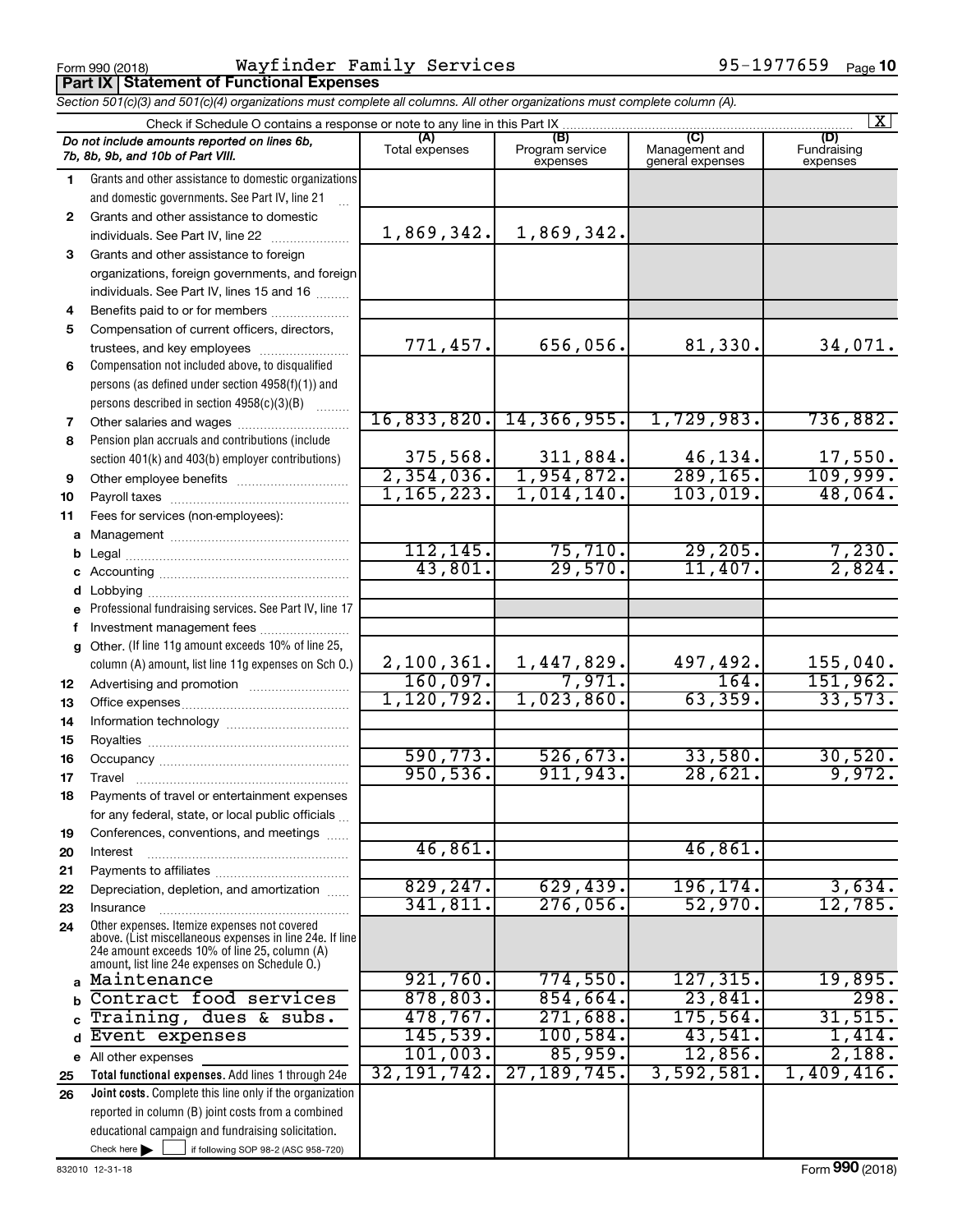| Family Services | 1977659 |
|-----------------|---------|
| Wayfinder       | $QF -$  |
| Form 990 (2018) | Page    |

|                             |    |                                                                                                                                              | (A)<br>Beginning of year |                         | (B)<br>End of year |
|-----------------------------|----|----------------------------------------------------------------------------------------------------------------------------------------------|--------------------------|-------------------------|--------------------|
|                             | 1  |                                                                                                                                              | 392,403.                 | $\mathbf{1}$            | 448,431.           |
|                             | 2  |                                                                                                                                              | 268,598.                 | $\mathbf 2$             | 319,656.           |
|                             | з  |                                                                                                                                              | 553, 350.                | $\mathbf{3}$            | 1,342,125.         |
|                             | 4  |                                                                                                                                              | 3,816,826.               | $\overline{\mathbf{4}}$ | 2,835,032.         |
|                             | 5  | Loans and other receivables from current and former officers, directors,                                                                     |                          |                         |                    |
|                             |    | trustees, key employees, and highest compensated employees. Complete                                                                         |                          |                         |                    |
|                             |    | Part II of Schedule L                                                                                                                        |                          | 5                       |                    |
|                             | 6  | Loans and other receivables from other disqualified persons (as defined under                                                                |                          |                         |                    |
|                             |    | section 4958(f)(1)), persons described in section 4958(c)(3)(B), and contributing                                                            |                          |                         |                    |
|                             |    | employers and sponsoring organizations of section 501(c)(9) voluntary                                                                        |                          |                         |                    |
|                             |    | employees' beneficiary organizations (see instr). Complete Part II of Sch L                                                                  |                          | 6                       |                    |
| Assets                      | 7  |                                                                                                                                              |                          | 7                       |                    |
|                             | 8  |                                                                                                                                              | 8,824.                   | 8                       | 5,676.             |
|                             | 9  | Prepaid expenses and deferred charges                                                                                                        | 1,086,378.               | 9                       | 1,307,855.         |
|                             |    | 10a Land, buildings, and equipment: cost or other                                                                                            |                          |                         |                    |
|                             |    | basis. Complete Part VI of Schedule D    10a   27, 903, 064.                                                                                 |                          |                         |                    |
|                             |    | $\boxed{10b}$ 17, 128, 944.                                                                                                                  | 13, 795, 567.            | 10 <sub>c</sub>         | 10,774,120.        |
|                             | 11 |                                                                                                                                              | 28, 240, 651.            | 11                      | 27,610,553.        |
|                             | 12 |                                                                                                                                              |                          | 12                      |                    |
|                             | 13 |                                                                                                                                              |                          | 13                      |                    |
|                             | 14 |                                                                                                                                              |                          | 14                      |                    |
|                             | 15 |                                                                                                                                              | 4,097,102.               | 15                      | 7,996,193.         |
|                             | 16 |                                                                                                                                              | 52, 259, 699.            | 16                      | 52,639,641.        |
|                             | 17 |                                                                                                                                              | 3,925,926.               | 17                      | 4,586,713.         |
|                             | 18 |                                                                                                                                              |                          | 18                      |                    |
|                             | 19 |                                                                                                                                              |                          | 19                      |                    |
|                             | 20 |                                                                                                                                              |                          | 20                      |                    |
|                             | 21 | Escrow or custodial account liability. Complete Part IV of Schedule D                                                                        |                          | 21                      |                    |
|                             | 22 | Loans and other payables to current and former officers, directors, trustees,                                                                |                          |                         |                    |
|                             |    | key employees, highest compensated employees, and disqualified persons.                                                                      |                          |                         |                    |
| Liabilities                 |    |                                                                                                                                              |                          | 22                      |                    |
|                             | 23 | Secured mortgages and notes payable to unrelated third parties                                                                               | 758,333.                 | 23                      |                    |
|                             | 24 | Unsecured notes and loans payable to unrelated third parties                                                                                 |                          | 24                      |                    |
|                             | 25 | Other liabilities (including federal income tax, payables to related third                                                                   |                          |                         |                    |
|                             |    | parties, and other liabilities not included on lines 17-24). Complete Part X of                                                              |                          |                         |                    |
|                             |    | Schedule D                                                                                                                                   | 4,684,259.               | 25                      | 4,586,713.         |
|                             | 26 | Total liabilities. Add lines 17 through 25<br>Organizations that follow SFAS 117 (ASC 958), check here $\blacktriangleright$ $\boxed{X}$ and |                          | 26                      |                    |
|                             |    | complete lines 27 through 29, and lines 33 and 34.                                                                                           |                          |                         |                    |
|                             | 27 |                                                                                                                                              | 46,788,100.              | 27                      | 46,793,638.        |
|                             | 28 |                                                                                                                                              | 581,460.                 | 28                      | 839,410.           |
|                             | 29 | Permanently restricted net assets                                                                                                            | 205,880.                 | 29                      | 419,880.           |
| Net Assets or Fund Balances |    | Organizations that do not follow SFAS 117 (ASC 958), check here $\blacktriangleright$                                                        |                          |                         |                    |
|                             |    | and complete lines 30 through 34.                                                                                                            |                          |                         |                    |
|                             | 30 |                                                                                                                                              |                          | 30                      |                    |
|                             | 31 | Paid-in or capital surplus, or land, building, or equipment fund                                                                             |                          | 31                      |                    |
|                             | 32 | Retained earnings, endowment, accumulated income, or other funds                                                                             |                          | 32                      |                    |
|                             | 33 | Total net assets or fund balances                                                                                                            | 47,575,440.              | 33                      | 48,052,928.        |
|                             | 34 |                                                                                                                                              | 52, 259, 699.            | 34                      | 52,639,641.        |
|                             |    |                                                                                                                                              |                          |                         |                    |

Form (2018) **990**

 $\overline{\phantom{0}}$ 

**Part X** | Balance Sheet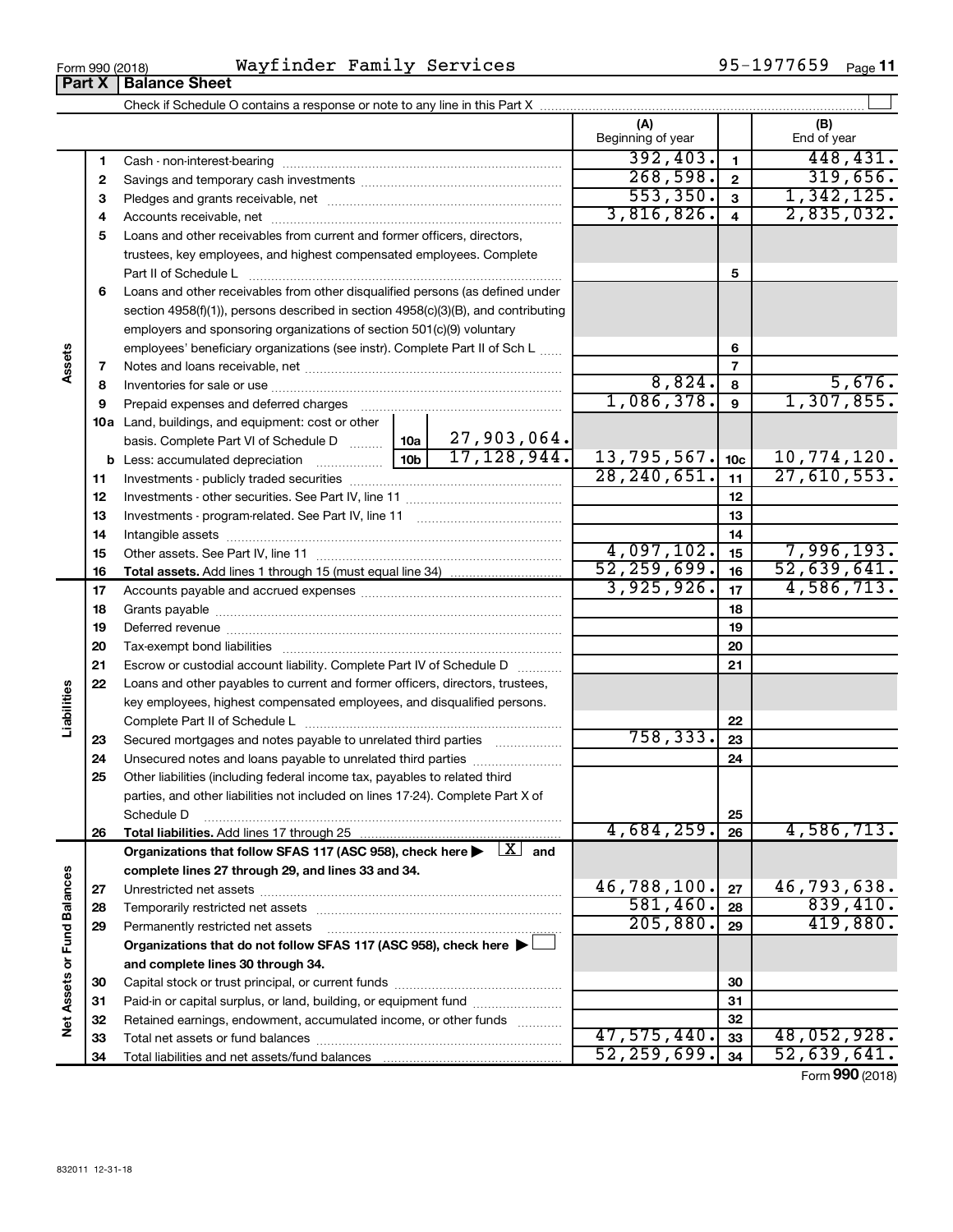|    | Wayfinder Family Services<br>Form 990 (2018)                                                                                                                      |                         | 95-1977659     |     | Page 12          |
|----|-------------------------------------------------------------------------------------------------------------------------------------------------------------------|-------------------------|----------------|-----|------------------|
|    | Part XI<br><b>Reconciliation of Net Assets</b>                                                                                                                    |                         |                |     |                  |
|    | Check if Schedule O contains a response or note to any line in this Part XI [11] [12] Check if Schedule O contains a response or note to any line in this Part XI |                         |                |     |                  |
|    |                                                                                                                                                                   |                         |                |     |                  |
| 1  |                                                                                                                                                                   | 1                       | 32,695,215.    |     |                  |
| 2  |                                                                                                                                                                   | $\overline{2}$          | 32, 191, 742.  |     |                  |
| З  | Revenue less expenses. Subtract line 2 from line 1                                                                                                                | 3                       |                |     | 503, 473.        |
| 4  |                                                                                                                                                                   | $\overline{\mathbf{4}}$ | 47,575,440.    |     |                  |
| 5  |                                                                                                                                                                   | 5                       |                |     | $-25,985.$       |
| 6  | Donated services and use of facilities                                                                                                                            | 6                       |                |     |                  |
| 7  | Investment expenses                                                                                                                                               | $\overline{7}$          |                |     |                  |
| 8  | Prior period adjustments                                                                                                                                          | 8                       |                |     |                  |
| 9  |                                                                                                                                                                   | 9                       |                |     | $\overline{0}$ . |
| 10 | Net assets or fund balances at end of year. Combine lines 3 through 9 (must equal Part X, line 33,                                                                |                         |                |     |                  |
|    | column (B))                                                                                                                                                       | 10                      | 48,052,928.    |     |                  |
|    | Part XII Financial Statements and Reporting                                                                                                                       |                         |                |     |                  |
|    |                                                                                                                                                                   |                         |                |     |                  |
|    |                                                                                                                                                                   |                         |                | Yes | <b>No</b>        |
| 1  | $\boxed{\text{X}}$ Accrual<br>Accounting method used to prepare the Form 990: $\Box$ Cash<br><b>Durier</b>                                                        |                         |                |     |                  |
|    | If the organization changed its method of accounting from a prior year or checked "Other," explain in Schedule O.                                                 |                         |                |     |                  |
|    |                                                                                                                                                                   |                         | 2a             |     | x                |
|    | If "Yes," check a box below to indicate whether the financial statements for the year were compiled or reviewed on a                                              |                         |                |     |                  |
|    | separate basis, consolidated basis, or both:                                                                                                                      |                         |                |     |                  |
|    | Both consolidated and separate basis<br>Consolidated basis<br>Separate basis                                                                                      |                         |                |     |                  |
|    |                                                                                                                                                                   |                         | 2 <sub>b</sub> | х   |                  |
|    | If "Yes," check a box below to indicate whether the financial statements for the year were audited on a separate basis,                                           |                         |                |     |                  |
|    | consolidated basis, or both:                                                                                                                                      |                         |                |     |                  |
|    | $ \mathbf{X} $ Separate basis<br>Consolidated basis<br>Both consolidated and separate basis                                                                       |                         |                |     |                  |
|    | c If "Yes" to line 2a or 2b, does the organization have a committee that assumes responsibility for oversight of the audit,                                       |                         |                |     |                  |
|    | review, or compilation of its financial statements and selection of an independent accountant?                                                                    |                         | 2c             | X   |                  |
|    | If the organization changed either its oversight process or selection process during the tax year, explain in Schedule O.                                         |                         |                |     |                  |
|    | 3a As a result of a federal award, was the organization required to undergo an audit or audits as set forth in the Single Audit                                   |                         |                |     |                  |
|    | Act and OMB Circular A-133?                                                                                                                                       |                         | За             | х   |                  |
|    | b If "Yes," did the organization undergo the required audit or audits? If the organization did not undergo the required audit                                     |                         |                |     |                  |
|    |                                                                                                                                                                   |                         | 3 <sub>b</sub> | X   |                  |

Form (2018) **990**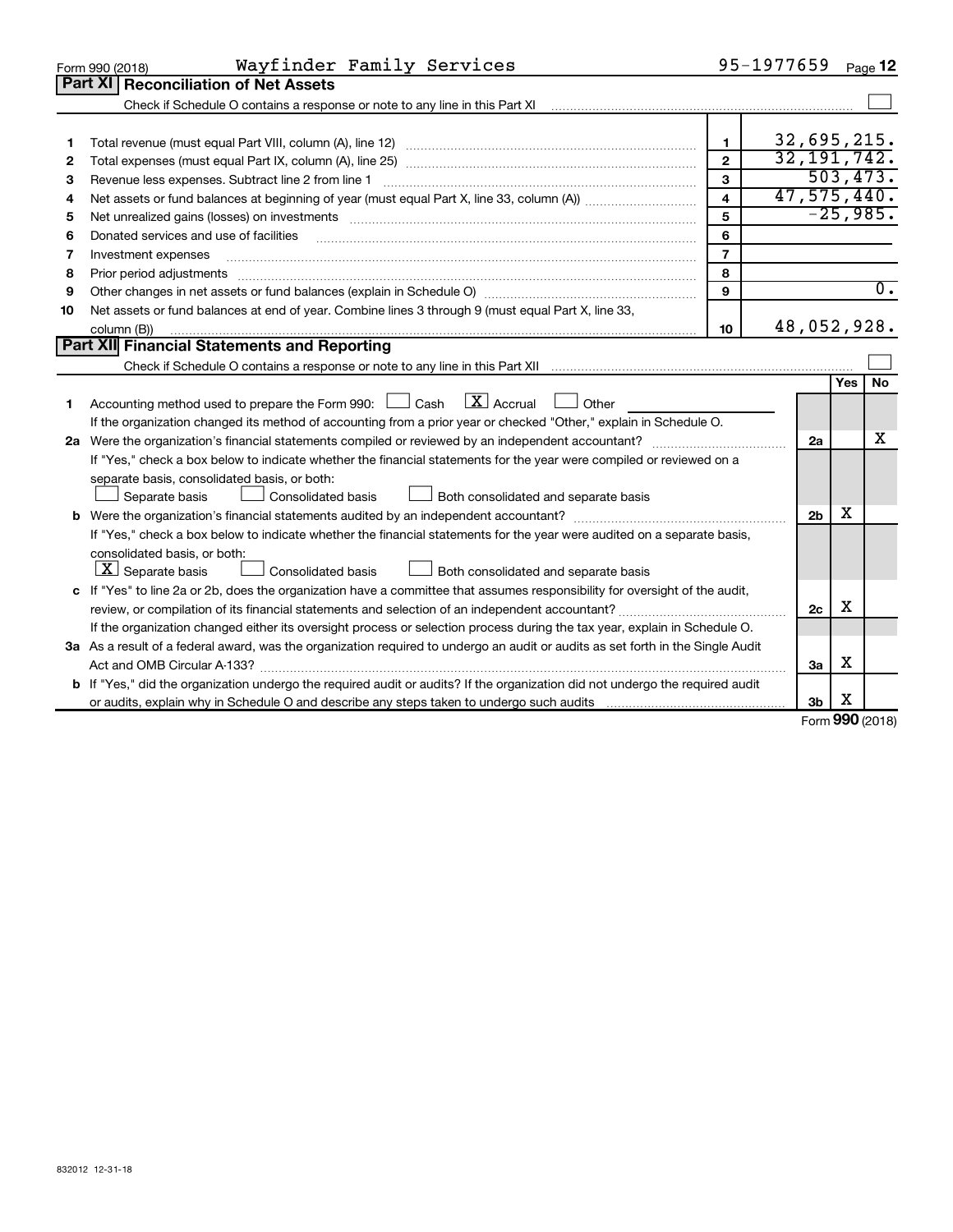**SCHEDULE A**

Department of the Treasury Internal Revenue Service

# Form 990 or 990-EZ) **Public Charity Status and Public Support**<br>
Complete if the organization is a section 501(c)(3) organization or a section<br> **2018**

**4947(a)(1) nonexempt charitable trust.**

**| Attach to Form 990 or Form 990-EZ. | Go to www.irs.gov/Form990 for instructions and the latest information.**

| <b>Open to Public</b><br>Inspection |  |  |  |  |  |  |
|-------------------------------------|--|--|--|--|--|--|
|                                     |  |  |  |  |  |  |

OMB No. 1545-0047

|  |  | Name of the organization |
|--|--|--------------------------|
|--|--|--------------------------|

|       |                                                                                                                                        | Name of the organization                                                                                                                                                              |          |                                                        |                                                                |    |                            |  | <b>Employer identification number</b> |
|-------|----------------------------------------------------------------------------------------------------------------------------------------|---------------------------------------------------------------------------------------------------------------------------------------------------------------------------------------|----------|--------------------------------------------------------|----------------------------------------------------------------|----|----------------------------|--|---------------------------------------|
|       | Wayfinder Family Services<br>Part I<br>Reason for Public Charity Status (All organizations must complete this part.) See instructions. |                                                                                                                                                                                       |          |                                                        |                                                                |    | 95-1977659                 |  |                                       |
|       |                                                                                                                                        |                                                                                                                                                                                       |          |                                                        |                                                                |    |                            |  |                                       |
|       |                                                                                                                                        | The organization is not a private foundation because it is: (For lines 1 through 12, check only one box.)                                                                             |          |                                                        |                                                                |    |                            |  |                                       |
| 1.    |                                                                                                                                        | A church, convention of churches, or association of churches described in section 170(b)(1)(A)(i).                                                                                    |          |                                                        |                                                                |    |                            |  |                                       |
| 2     |                                                                                                                                        | A school described in section 170(b)(1)(A)(ii). (Attach Schedule E (Form 990 or 990-EZ).)                                                                                             |          |                                                        |                                                                |    |                            |  |                                       |
| 3.    |                                                                                                                                        | A hospital or a cooperative hospital service organization described in section 170(b)(1)(A)(iii).                                                                                     |          |                                                        |                                                                |    |                            |  |                                       |
| 4     |                                                                                                                                        | A medical research organization operated in conjunction with a hospital described in section 170(b)(1)(A)(iii). Enter the hospital's name,                                            |          |                                                        |                                                                |    |                            |  |                                       |
|       |                                                                                                                                        | city, and state:                                                                                                                                                                      |          |                                                        |                                                                |    |                            |  |                                       |
| 5     |                                                                                                                                        | An organization operated for the benefit of a college or university owned or operated by a governmental unit described in                                                             |          |                                                        |                                                                |    |                            |  |                                       |
|       |                                                                                                                                        | section 170(b)(1)(A)(iv). (Complete Part II.)                                                                                                                                         |          |                                                        |                                                                |    |                            |  |                                       |
| 6.    |                                                                                                                                        | A federal, state, or local government or governmental unit described in section 170(b)(1)(A)(v).                                                                                      |          |                                                        |                                                                |    |                            |  |                                       |
|       |                                                                                                                                        | 7 $ X $ An organization that normally receives a substantial part of its support from a governmental unit or from the general public described in                                     |          |                                                        |                                                                |    |                            |  |                                       |
|       |                                                                                                                                        | section 170(b)(1)(A)(vi). (Complete Part II.)                                                                                                                                         |          |                                                        |                                                                |    |                            |  |                                       |
| 8     |                                                                                                                                        | A community trust described in section 170(b)(1)(A)(vi). (Complete Part II.)                                                                                                          |          |                                                        |                                                                |    |                            |  |                                       |
| 9     |                                                                                                                                        | An agricultural research organization described in section 170(b)(1)(A)(ix) operated in conjunction with a land-grant college                                                         |          |                                                        |                                                                |    |                            |  |                                       |
|       |                                                                                                                                        | or university or a non-land-grant college of agriculture (see instructions). Enter the name, city, and state of the college or                                                        |          |                                                        |                                                                |    |                            |  |                                       |
|       |                                                                                                                                        | university:                                                                                                                                                                           |          |                                                        |                                                                |    |                            |  |                                       |
| 10    |                                                                                                                                        | An organization that normally receives: (1) more than 33 1/3% of its support from contributions, membership fees, and gross receipts from                                             |          |                                                        |                                                                |    |                            |  |                                       |
|       |                                                                                                                                        | activities related to its exempt functions - subject to certain exceptions, and (2) no more than 33 1/3% of its support from gross investment                                         |          |                                                        |                                                                |    |                            |  |                                       |
|       |                                                                                                                                        | income and unrelated business taxable income (less section 511 tax) from businesses acquired by the organization after June 30, 1975.                                                 |          |                                                        |                                                                |    |                            |  |                                       |
|       |                                                                                                                                        | See section 509(a)(2). (Complete Part III.)                                                                                                                                           |          |                                                        |                                                                |    |                            |  |                                       |
| 11    |                                                                                                                                        | An organization organized and operated exclusively to test for public safety. See section 509(a)(4).                                                                                  |          |                                                        |                                                                |    |                            |  |                                       |
| 12    |                                                                                                                                        | An organization organized and operated exclusively for the benefit of, to perform the functions of, or to carry out the purposes of one or                                            |          |                                                        |                                                                |    |                            |  |                                       |
|       |                                                                                                                                        | more publicly supported organizations described in section 509(a)(1) or section 509(a)(2). See section 509(a)(3). Check the box in                                                    |          |                                                        |                                                                |    |                            |  |                                       |
|       |                                                                                                                                        | lines 12a through 12d that describes the type of supporting organization and complete lines 12e, 12f, and 12g.                                                                        |          |                                                        |                                                                |    |                            |  |                                       |
| а     |                                                                                                                                        | Type I. A supporting organization operated, supervised, or controlled by its supported organization(s), typically by giving                                                           |          |                                                        |                                                                |    |                            |  |                                       |
|       |                                                                                                                                        | the supported organization(s) the power to regularly appoint or elect a majority of the directors or trustees of the supporting                                                       |          |                                                        |                                                                |    |                            |  |                                       |
| b     |                                                                                                                                        | organization. You must complete Part IV, Sections A and B.<br>Type II. A supporting organization supervised or controlled in connection with its supported organization(s), by having |          |                                                        |                                                                |    |                            |  |                                       |
|       |                                                                                                                                        | control or management of the supporting organization vested in the same persons that control or manage the supported                                                                  |          |                                                        |                                                                |    |                            |  |                                       |
|       |                                                                                                                                        | organization(s). You must complete Part IV, Sections A and C.                                                                                                                         |          |                                                        |                                                                |    |                            |  |                                       |
| с     |                                                                                                                                        | Type III functionally integrated. A supporting organization operated in connection with, and functionally integrated with,                                                            |          |                                                        |                                                                |    |                            |  |                                       |
|       |                                                                                                                                        | its supported organization(s) (see instructions). You must complete Part IV, Sections A, D, and E.                                                                                    |          |                                                        |                                                                |    |                            |  |                                       |
| d     |                                                                                                                                        | Type III non-functionally integrated. A supporting organization operated in connection with its supported organization(s)                                                             |          |                                                        |                                                                |    |                            |  |                                       |
|       |                                                                                                                                        | that is not functionally integrated. The organization generally must satisfy a distribution requirement and an attentiveness                                                          |          |                                                        |                                                                |    |                            |  |                                       |
|       |                                                                                                                                        | requirement (see instructions). You must complete Part IV, Sections A and D, and Part V.                                                                                              |          |                                                        |                                                                |    |                            |  |                                       |
|       |                                                                                                                                        | Check this box if the organization received a written determination from the IRS that it is a Type I, Type II, Type III                                                               |          |                                                        |                                                                |    |                            |  |                                       |
|       |                                                                                                                                        | functionally integrated, or Type III non-functionally integrated supporting organization.                                                                                             |          |                                                        |                                                                |    |                            |  |                                       |
|       |                                                                                                                                        | f Enter the number of supported organizations                                                                                                                                         |          |                                                        |                                                                |    |                            |  |                                       |
|       |                                                                                                                                        | g Provide the following information about the supported organization(s).                                                                                                              |          |                                                        |                                                                |    |                            |  |                                       |
|       |                                                                                                                                        | (i) Name of supported                                                                                                                                                                 | (ii) EIN | (iii) Type of organization<br>(described on lines 1-10 | (iv) Is the organization listed<br>in your governing document? |    | (v) Amount of monetary     |  | (vi) Amount of other                  |
|       |                                                                                                                                        | organization                                                                                                                                                                          |          | above (see instructions))                              | Yes                                                            | No | support (see instructions) |  | support (see instructions)            |
|       |                                                                                                                                        |                                                                                                                                                                                       |          |                                                        |                                                                |    |                            |  |                                       |
|       |                                                                                                                                        |                                                                                                                                                                                       |          |                                                        |                                                                |    |                            |  |                                       |
|       |                                                                                                                                        |                                                                                                                                                                                       |          |                                                        |                                                                |    |                            |  |                                       |
|       |                                                                                                                                        |                                                                                                                                                                                       |          |                                                        |                                                                |    |                            |  |                                       |
|       |                                                                                                                                        |                                                                                                                                                                                       |          |                                                        |                                                                |    |                            |  |                                       |
|       |                                                                                                                                        |                                                                                                                                                                                       |          |                                                        |                                                                |    |                            |  |                                       |
|       |                                                                                                                                        |                                                                                                                                                                                       |          |                                                        |                                                                |    |                            |  |                                       |
|       |                                                                                                                                        |                                                                                                                                                                                       |          |                                                        |                                                                |    |                            |  |                                       |
|       |                                                                                                                                        |                                                                                                                                                                                       |          |                                                        |                                                                |    |                            |  |                                       |
| Total |                                                                                                                                        |                                                                                                                                                                                       |          |                                                        |                                                                |    |                            |  |                                       |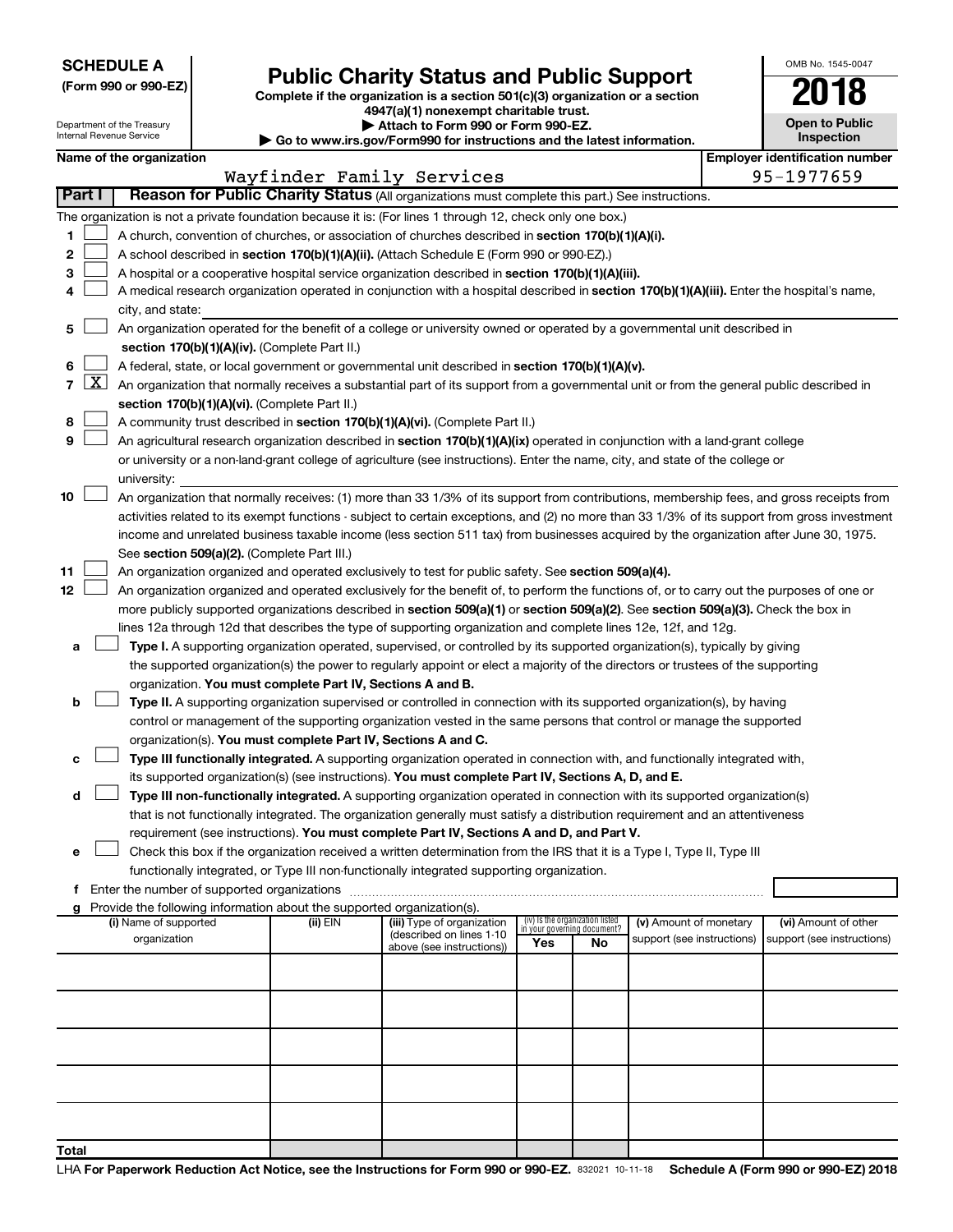#### Schedule A (Form 990 or 990-EZ) 2018  $\mathtt{Wayfinder}$   $\mathtt{Family}$   $\mathtt{Services}$  95-1977659  $\mathtt{Page}$

(Complete only if you checked the box on line 5, 7, or 8 of Part I or if the organization failed to qualify under Part III. If the organization **Part II Support Schedule for Organizations Described in Sections 170(b)(1)(A)(iv) and 170(b)(1)(A)(vi)**

fails to qualify under the tests listed below, please complete Part III.)

| <b>Section A. Public Support</b> |                                                                                                                                                                                                                                |               |                       |                                         |             |                 |                                          |
|----------------------------------|--------------------------------------------------------------------------------------------------------------------------------------------------------------------------------------------------------------------------------|---------------|-----------------------|-----------------------------------------|-------------|-----------------|------------------------------------------|
|                                  | Calendar year (or fiscal year beginning in)                                                                                                                                                                                    | (a) 2014      | $(b)$ 2015            | $(c)$ 2016                              | $(d)$ 2017  | (e) 2018        | (f) Total                                |
|                                  | 1 Gifts, grants, contributions, and                                                                                                                                                                                            |               |                       |                                         |             |                 |                                          |
|                                  | membership fees received. (Do not                                                                                                                                                                                              |               |                       |                                         |             |                 |                                          |
|                                  | include any "unusual grants.")                                                                                                                                                                                                 | 20, 749, 683. | 23,018,595.           | 27,686,626.                             | 27,981,788. |                 | 29, 246, 078. 128, 682, 770.             |
|                                  | 2 Tax revenues levied for the organ-                                                                                                                                                                                           |               |                       |                                         |             |                 |                                          |
|                                  | ization's benefit and either paid to                                                                                                                                                                                           |               |                       |                                         |             |                 |                                          |
|                                  | or expended on its behalf                                                                                                                                                                                                      |               |                       |                                         |             |                 |                                          |
|                                  | 3 The value of services or facilities                                                                                                                                                                                          |               |                       |                                         |             |                 |                                          |
|                                  | furnished by a governmental unit to                                                                                                                                                                                            |               |                       |                                         |             |                 |                                          |
|                                  | the organization without charge                                                                                                                                                                                                |               |                       |                                         |             |                 |                                          |
|                                  | 4 Total. Add lines 1 through 3                                                                                                                                                                                                 | 20,749,683.   | 23,018,595.           | 27,686,626.                             | 27,981,788. |                 | 29, 246, 078. 128, 682, 770.             |
| 5.                               | The portion of total contributions                                                                                                                                                                                             |               |                       |                                         |             |                 |                                          |
|                                  | by each person (other than a                                                                                                                                                                                                   |               |                       |                                         |             |                 |                                          |
|                                  | governmental unit or publicly                                                                                                                                                                                                  |               |                       |                                         |             |                 |                                          |
|                                  | supported organization) included                                                                                                                                                                                               |               |                       |                                         |             |                 |                                          |
|                                  | on line 1 that exceeds 2% of the                                                                                                                                                                                               |               |                       |                                         |             |                 |                                          |
|                                  | amount shown on line 11,                                                                                                                                                                                                       |               |                       |                                         |             |                 |                                          |
|                                  | column (f)                                                                                                                                                                                                                     |               |                       |                                         |             |                 |                                          |
|                                  | 6 Public support. Subtract line 5 from line 4.                                                                                                                                                                                 |               |                       |                                         |             |                 | 128.682.770.                             |
|                                  | <b>Section B. Total Support</b>                                                                                                                                                                                                |               |                       |                                         |             |                 |                                          |
|                                  | Calendar year (or fiscal year beginning in)                                                                                                                                                                                    | (a) 2014      | (b) 2015              | $(c)$ 2016                              | $(d)$ 2017  | $(e)$ 2018      | (f) Total                                |
|                                  | 7 Amounts from line 4                                                                                                                                                                                                          | 20,749,683.   | 23,018,595.           | 27,686,626.                             | 27,981,788. | 29, 246, 078.   | 128,682,770.                             |
|                                  | 8 Gross income from interest,                                                                                                                                                                                                  |               |                       |                                         |             |                 |                                          |
|                                  | dividends, payments received on                                                                                                                                                                                                |               |                       |                                         |             |                 |                                          |
|                                  | securities loans, rents, royalties,                                                                                                                                                                                            |               |                       |                                         |             |                 |                                          |
|                                  | and income from similar sources                                                                                                                                                                                                |               | $985, 277.$ 591, 561. | 680, 971.                               | 706,889.    | 1,428,544.      | 4,393,242.                               |
|                                  | <b>9</b> Net income from unrelated business                                                                                                                                                                                    |               |                       |                                         |             |                 |                                          |
|                                  | activities, whether or not the                                                                                                                                                                                                 |               |                       |                                         |             |                 |                                          |
|                                  | business is regularly carried on                                                                                                                                                                                               |               |                       |                                         |             |                 |                                          |
|                                  | 10 Other income. Do not include gain                                                                                                                                                                                           |               |                       |                                         |             |                 |                                          |
|                                  | or loss from the sale of capital                                                                                                                                                                                               |               |                       |                                         |             |                 |                                          |
|                                  | assets (Explain in Part VI.)                                                                                                                                                                                                   |               |                       | 386, 542. 159, 519. 177, 225. 287, 941. |             | 2,020,593.      | 3,031,820.                               |
|                                  | 11 Total support. Add lines 7 through 10                                                                                                                                                                                       |               |                       |                                         |             |                 | 136, 107, 832.                           |
|                                  | <b>12</b> Gross receipts from related activities, etc. (see instructions)                                                                                                                                                      |               |                       |                                         |             | 12 <sup>2</sup> |                                          |
|                                  | 13 First five years. If the Form 990 is for the organization's first, second, third, fourth, or fifth tax year as a section 501(c)(3)                                                                                          |               |                       |                                         |             |                 |                                          |
|                                  | organization, check this box and stop here                                                                                                                                                                                     |               |                       |                                         |             |                 |                                          |
|                                  | Section C. Computation of Public Support Percentage                                                                                                                                                                            |               |                       |                                         |             |                 |                                          |
|                                  | 14 Public support percentage for 2018 (line 6, column (f) divided by line 11, column (f) <i>mummumumum</i>                                                                                                                     |               |                       |                                         |             | 14              | 94.54<br>$\%$                            |
|                                  |                                                                                                                                                                                                                                |               |                       |                                         |             | 15              | 95.96<br>%                               |
|                                  | 16a 33 1/3% support test - 2018. If the organization did not check the box on line 13, and line 14 is 33 1/3% or more, check this box and                                                                                      |               |                       |                                         |             |                 |                                          |
|                                  | stop here. The organization qualifies as a publicly supported organization [11] manuscription manuscription manuscription manuscription manuscription manuscription manuscription of the state of the state of the state of th |               |                       |                                         |             |                 | $\blacktriangleright$ $\boxed{\text{X}}$ |
|                                  | b 33 1/3% support test - 2017. If the organization did not check a box on line 13 or 16a, and line 15 is 33 1/3% or more, check this box                                                                                       |               |                       |                                         |             |                 |                                          |
|                                  |                                                                                                                                                                                                                                |               |                       |                                         |             |                 |                                          |
|                                  | 17a 10% -facts-and-circumstances test - 2018. If the organization did not check a box on line 13, 16a, or 16b, and line 14 is 10% or more,                                                                                     |               |                       |                                         |             |                 |                                          |
|                                  | and if the organization meets the "facts-and-circumstances" test, check this box and stop here. Explain in Part VI how the organization                                                                                        |               |                       |                                         |             |                 |                                          |
|                                  |                                                                                                                                                                                                                                |               |                       |                                         |             |                 |                                          |
|                                  | b 10% -facts-and-circumstances test - 2017. If the organization did not check a box on line 13, 16a, 16b, or 17a, and line 15 is 10% or                                                                                        |               |                       |                                         |             |                 |                                          |
|                                  | more, and if the organization meets the "facts-and-circumstances" test, check this box and stop here. Explain in Part VI how the                                                                                               |               |                       |                                         |             |                 |                                          |
|                                  |                                                                                                                                                                                                                                |               |                       |                                         |             |                 |                                          |
|                                  | 18 Private foundation. If the organization did not check a box on line 13, 16a, 16b, 17a, or 17b, check this box and see instructions                                                                                          |               |                       |                                         |             |                 |                                          |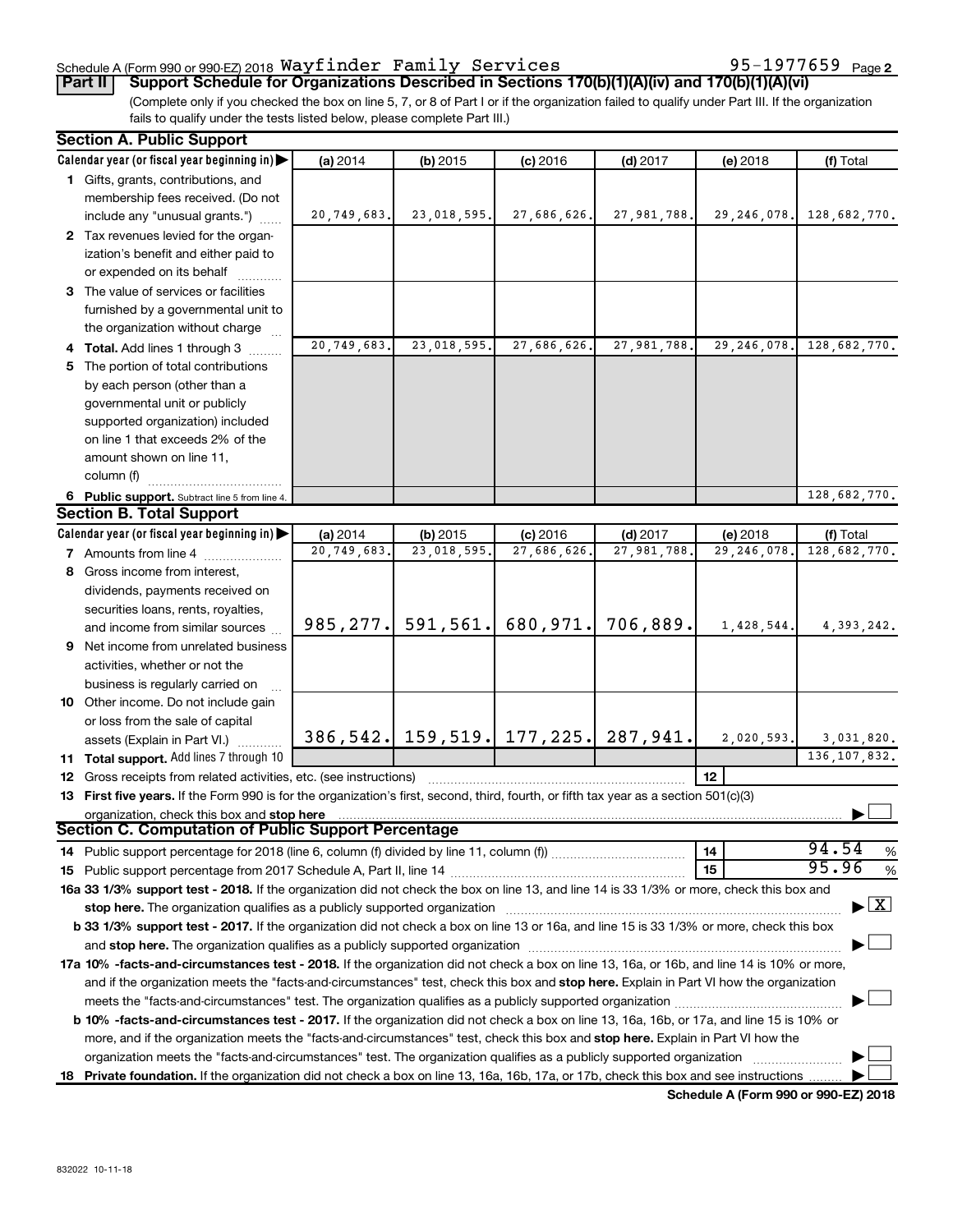### Schedule A (Form 990 or 990-EZ) 2018  $\mathtt{Wayfinder}$   $\mathtt{Family}$   $\mathtt{Services}$  95-1977659  $\mathtt{Page}$

(Complete only if you checked the box on line 10 of Part I or if the organization failed to qualify under Part II. If the organization fails to **Part III | Support Schedule for Organizations Described in Section 509(a)(2)** 

qualify under the tests listed below, please complete Part II.)

| <b>Section A. Public Support</b>                                                                                                                                                                                                         |          |          |            |            |          |           |
|------------------------------------------------------------------------------------------------------------------------------------------------------------------------------------------------------------------------------------------|----------|----------|------------|------------|----------|-----------|
| Calendar year (or fiscal year beginning in) $\blacktriangleright$                                                                                                                                                                        | (a) 2014 | (b) 2015 | $(c)$ 2016 | $(d)$ 2017 | (e) 2018 | (f) Total |
| 1 Gifts, grants, contributions, and                                                                                                                                                                                                      |          |          |            |            |          |           |
| membership fees received. (Do not                                                                                                                                                                                                        |          |          |            |            |          |           |
| include any "unusual grants.")                                                                                                                                                                                                           |          |          |            |            |          |           |
| <b>2</b> Gross receipts from admissions,                                                                                                                                                                                                 |          |          |            |            |          |           |
| merchandise sold or services per-                                                                                                                                                                                                        |          |          |            |            |          |           |
| formed, or facilities furnished in                                                                                                                                                                                                       |          |          |            |            |          |           |
| any activity that is related to the<br>organization's tax-exempt purpose                                                                                                                                                                 |          |          |            |            |          |           |
| 3 Gross receipts from activities that                                                                                                                                                                                                    |          |          |            |            |          |           |
| are not an unrelated trade or bus-                                                                                                                                                                                                       |          |          |            |            |          |           |
| iness under section 513                                                                                                                                                                                                                  |          |          |            |            |          |           |
| 4 Tax revenues levied for the organ-                                                                                                                                                                                                     |          |          |            |            |          |           |
| ization's benefit and either paid to                                                                                                                                                                                                     |          |          |            |            |          |           |
| or expended on its behalf                                                                                                                                                                                                                |          |          |            |            |          |           |
| .<br>5 The value of services or facilities                                                                                                                                                                                               |          |          |            |            |          |           |
| furnished by a governmental unit to                                                                                                                                                                                                      |          |          |            |            |          |           |
| the organization without charge                                                                                                                                                                                                          |          |          |            |            |          |           |
|                                                                                                                                                                                                                                          |          |          |            |            |          |           |
| <b>6 Total.</b> Add lines 1 through 5                                                                                                                                                                                                    |          |          |            |            |          |           |
| 7a Amounts included on lines 1, 2, and                                                                                                                                                                                                   |          |          |            |            |          |           |
| 3 received from disqualified persons                                                                                                                                                                                                     |          |          |            |            |          |           |
| <b>b</b> Amounts included on lines 2 and 3 received<br>from other than disqualified persons that                                                                                                                                         |          |          |            |            |          |           |
| exceed the greater of \$5,000 or 1% of the                                                                                                                                                                                               |          |          |            |            |          |           |
| amount on line 13 for the year                                                                                                                                                                                                           |          |          |            |            |          |           |
| c Add lines 7a and 7b                                                                                                                                                                                                                    |          |          |            |            |          |           |
| 8 Public support. (Subtract line 7c from line 6.)                                                                                                                                                                                        |          |          |            |            |          |           |
| <b>Section B. Total Support</b>                                                                                                                                                                                                          |          |          |            |            |          |           |
| Calendar year (or fiscal year beginning in) $\blacktriangleright$                                                                                                                                                                        | (a) 2014 | (b) 2015 | (c) 2016   | $(d)$ 2017 | (e) 2018 | (f) Total |
| <b>9</b> Amounts from line 6                                                                                                                                                                                                             |          |          |            |            |          |           |
| <b>10a</b> Gross income from interest,<br>dividends, payments received on                                                                                                                                                                |          |          |            |            |          |           |
| securities loans, rents, royalties,                                                                                                                                                                                                      |          |          |            |            |          |           |
| and income from similar sources                                                                                                                                                                                                          |          |          |            |            |          |           |
| <b>b</b> Unrelated business taxable income                                                                                                                                                                                               |          |          |            |            |          |           |
| (less section 511 taxes) from businesses                                                                                                                                                                                                 |          |          |            |            |          |           |
| acquired after June 30, 1975                                                                                                                                                                                                             |          |          |            |            |          |           |
| c Add lines 10a and 10b                                                                                                                                                                                                                  |          |          |            |            |          |           |
| <b>11</b> Net income from unrelated business                                                                                                                                                                                             |          |          |            |            |          |           |
| activities not included in line 10b.                                                                                                                                                                                                     |          |          |            |            |          |           |
| whether or not the business is<br>regularly carried on                                                                                                                                                                                   |          |          |            |            |          |           |
| 12 Other income. Do not include gain                                                                                                                                                                                                     |          |          |            |            |          |           |
| or loss from the sale of capital                                                                                                                                                                                                         |          |          |            |            |          |           |
| assets (Explain in Part VI.)<br><b>13</b> Total support. (Add lines 9, 10c, 11, and 12.)                                                                                                                                                 |          |          |            |            |          |           |
| 14 First five years. If the Form 990 is for the organization's first, second, third, fourth, or fifth tax year as a section 501(c)(3) organization,                                                                                      |          |          |            |            |          |           |
| check this box and stop here <b>construction and construction</b> and check this box and stop here <b>construction</b> and construction and construction and construction and construction and construction and construction and constru |          |          |            |            |          |           |
| Section C. Computation of Public Support Percentage                                                                                                                                                                                      |          |          |            |            |          |           |
| 15 Public support percentage for 2018 (line 8, column (f), divided by line 13, column (f) <i>manumeronominium</i>                                                                                                                        |          |          |            |            | 15       | %         |
| 16 Public support percentage from 2017 Schedule A, Part III, line 15                                                                                                                                                                     |          |          |            |            | 16       | %         |
| Section D. Computation of Investment Income Percentage                                                                                                                                                                                   |          |          |            |            |          |           |
| 17 Investment income percentage for 2018 (line 10c, column (f), divided by line 13, column (f))                                                                                                                                          |          |          |            |            | 17       | %         |
| 18 Investment income percentage from 2017 Schedule A, Part III, line 17                                                                                                                                                                  |          |          |            |            | 18       | %         |
| 19a 33 1/3% support tests - 2018. If the organization did not check the box on line 14, and line 15 is more than 33 1/3%, and line 17 is not                                                                                             |          |          |            |            |          |           |
| more than 33 1/3%, check this box and stop here. The organization qualifies as a publicly supported organization                                                                                                                         |          |          |            |            |          |           |
| <b>b 33 1/3% support tests - 2017.</b> If the organization did not check a box on line 14 or line 19a, and line 16 is more than 33 1/3%, and                                                                                             |          |          |            |            |          |           |
| line 18 is not more than 33 1/3%, check this box and stop here. The organization qualifies as a publicly supported organization                                                                                                          |          |          |            |            |          |           |
|                                                                                                                                                                                                                                          |          |          |            |            |          |           |
|                                                                                                                                                                                                                                          |          |          |            |            |          |           |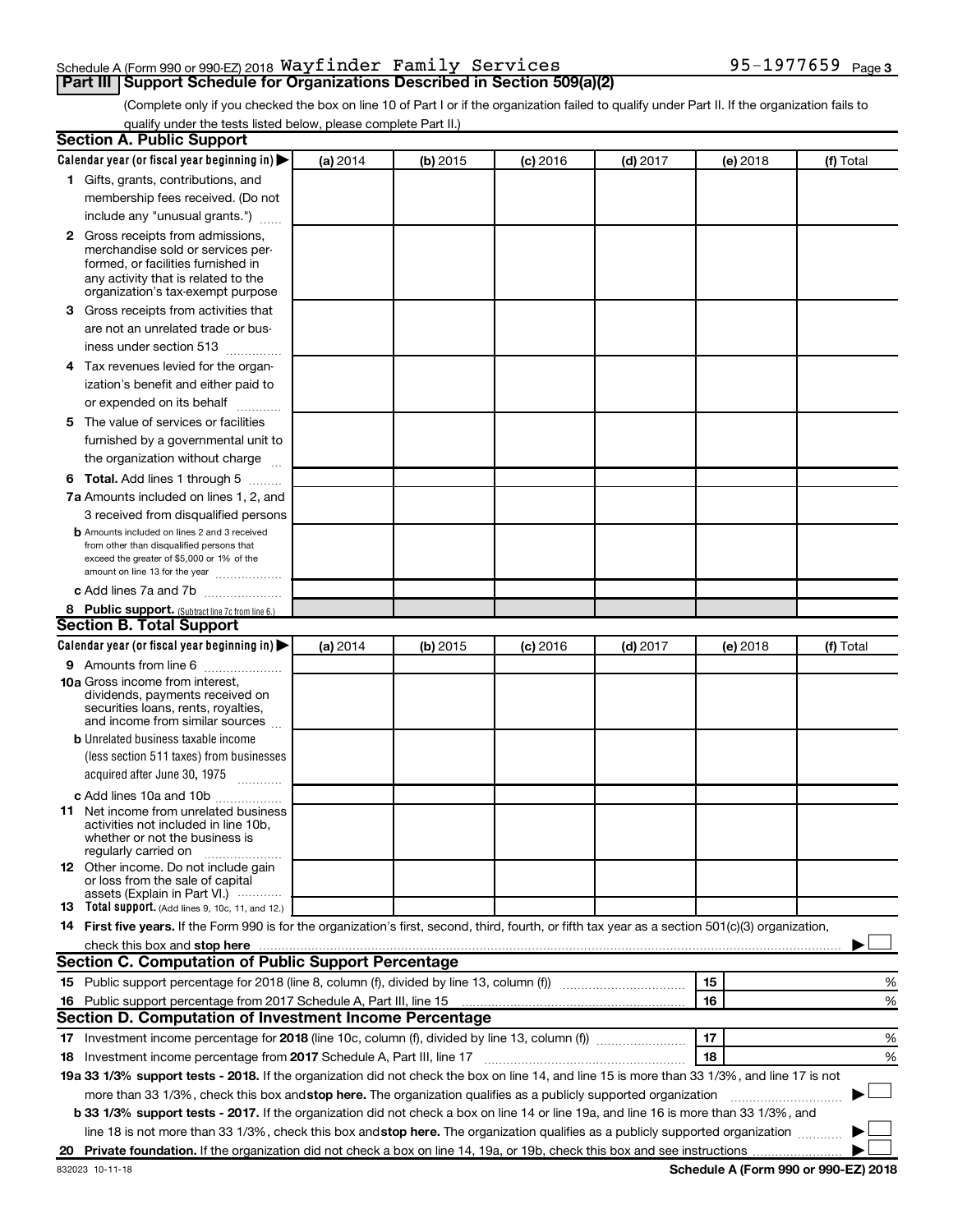## Schedule A (Form 990 or 990-EZ) 2018  $\mathtt{Wayfinder}$   $\mathtt{Family}$   $\mathtt{Services}$  95-1977659  $\mathtt{Page}$

## **Part IV Supporting Organizations**

(Complete only if you checked a box in line 12 on Part I. If you checked 12a of Part I, complete Sections A and B. If you checked 12b of Part I, complete Sections A and C. If you checked 12c of Part I, complete Sections A, D, and E. If you checked 12d of Part I, complete Sections A and D, and complete Part V.)

#### **Section A. All Supporting Organizations**

- **1** Are all of the organization's supported organizations listed by name in the organization's governing documents? If "No," describe in Part VI how the supported organizations are designated. If designated by *class or purpose, describe the designation. If historic and continuing relationship, explain.*
- **2** Did the organization have any supported organization that does not have an IRS determination of status under section 509(a)(1) or (2)? If "Yes," explain in Part **VI** how the organization determined that the supported *organization was described in section 509(a)(1) or (2).*
- **3a** Did the organization have a supported organization described in section 501(c)(4), (5), or (6)? If "Yes," answer *(b) and (c) below.*
- **b** Did the organization confirm that each supported organization qualified under section 501(c)(4), (5), or (6) and satisfied the public support tests under section 509(a)(2)? If "Yes," describe in Part VI when and how the *organization made the determination.*
- **c** Did the organization ensure that all support to such organizations was used exclusively for section 170(c)(2)(B) purposes? If "Yes," explain in Part VI what controls the organization put in place to ensure such use.
- **4 a** *If* Was any supported organization not organized in the United States ("foreign supported organization")? *"Yes," and if you checked 12a or 12b in Part I, answer (b) and (c) below.*
- **b** Did the organization have ultimate control and discretion in deciding whether to make grants to the foreign supported organization? If "Yes," describe in Part VI how the organization had such control and discretion *despite being controlled or supervised by or in connection with its supported organizations.*
- **c** Did the organization support any foreign supported organization that does not have an IRS determination under sections 501(c)(3) and 509(a)(1) or (2)? If "Yes," explain in Part VI what controls the organization used *to ensure that all support to the foreign supported organization was used exclusively for section 170(c)(2)(B) purposes.*
- **5a** Did the organization add, substitute, or remove any supported organizations during the tax year? If "Yes," answer (b) and (c) below (if applicable). Also, provide detail in **Part VI,** including (i) the names and EIN *numbers of the supported organizations added, substituted, or removed; (ii) the reasons for each such action; (iii) the authority under the organization's organizing document authorizing such action; and (iv) how the action was accomplished (such as by amendment to the organizing document).*
- **b** Type I or Type II only. Was any added or substituted supported organization part of a class already designated in the organization's organizing document?
- **c Substitutions only.**  Was the substitution the result of an event beyond the organization's control?
- **6** Did the organization provide support (whether in the form of grants or the provision of services or facilities) to **Part VI.** support or benefit one or more of the filing organization's supported organizations? If "Yes," provide detail in anyone other than (i) its supported organizations, (ii) individuals that are part of the charitable class benefited by one or more of its supported organizations, or (iii) other supporting organizations that also
- **7** Did the organization provide a grant, loan, compensation, or other similar payment to a substantial contributor regard to a substantial contributor? If "Yes," complete Part I of Schedule L (Form 990 or 990-EZ). (as defined in section 4958(c)(3)(C)), a family member of a substantial contributor, or a 35% controlled entity with
- **8** Did the organization make a loan to a disqualified person (as defined in section 4958) not described in line 7? *If "Yes," complete Part I of Schedule L (Form 990 or 990-EZ).*
- **9 a** Was the organization controlled directly or indirectly at any time during the tax year by one or more in section 509(a)(1) or (2))? If "Yes," provide detail in **Part VI.** disqualified persons as defined in section 4946 (other than foundation managers and organizations described
- **b** Did one or more disqualified persons (as defined in line 9a) hold a controlling interest in any entity in which the supporting organization had an interest? If "Yes," provide detail in Part VI.
- **c** Did a disqualified person (as defined in line 9a) have an ownership interest in, or derive any personal benefit from, assets in which the supporting organization also had an interest? If "Yes," provide detail in Part VI.
- **10 a** Was the organization subject to the excess business holdings rules of section 4943 because of section supporting organizations)? If "Yes," answer 10b below. 4943(f) (regarding certain Type II supporting organizations, and all Type III non-functionally integrated
	- **b** Did the organization have any excess business holdings in the tax year? (Use Schedule C, Form 4720, to *determine whether the organization had excess business holdings.)*

**Yes No 1 2 3a 3b 3c 4a 4b 4c 5a 5b 5c 6 7 8 9a 9b 9c 10a 10b**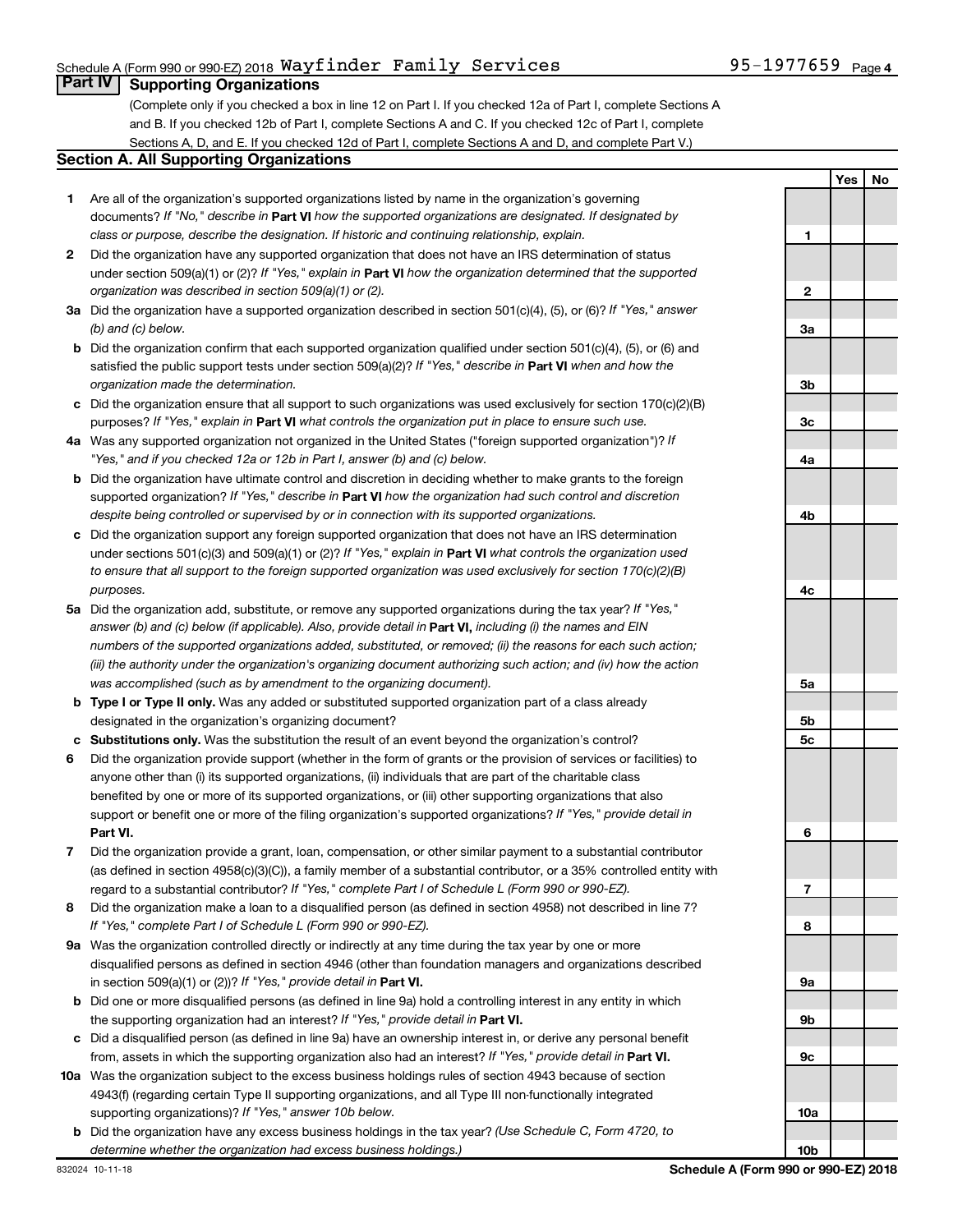# Schedule A (Form 990 or 990-EZ) 2018  $\mathtt{Wayfinder}$   $\mathtt{Family}$   $\mathtt{Services}$  95-1977659  $\mathtt{Page}$ **Part IV** Supporting Organizations *(continued)*

|    |                                                                                                                                 |              | Yes | No |
|----|---------------------------------------------------------------------------------------------------------------------------------|--------------|-----|----|
| 11 | Has the organization accepted a gift or contribution from any of the following persons?                                         |              |     |    |
|    | a A person who directly or indirectly controls, either alone or together with persons described in (b) and (c)                  |              |     |    |
|    | below, the governing body of a supported organization?                                                                          | 11a          |     |    |
|    | <b>b</b> A family member of a person described in (a) above?                                                                    | 11b          |     |    |
| с  | A 35% controlled entity of a person described in (a) or (b) above? If "Yes" to a, b, or c, provide detail in Part VI.           | 11c          |     |    |
|    | <b>Section B. Type I Supporting Organizations</b>                                                                               |              |     |    |
|    |                                                                                                                                 |              | Yes | No |
| 1  | Did the directors, trustees, or membership of one or more supported organizations have the power to                             |              |     |    |
|    | regularly appoint or elect at least a majority of the organization's directors or trustees at all times during the              |              |     |    |
|    | tax year? If "No," describe in Part VI how the supported organization(s) effectively operated, supervised, or                   |              |     |    |
|    |                                                                                                                                 |              |     |    |
|    | controlled the organization's activities. If the organization had more than one supported organization,                         |              |     |    |
|    | describe how the powers to appoint and/or remove directors or trustees were allocated among the supported                       |              |     |    |
|    | organizations and what conditions or restrictions, if any, applied to such powers during the tax year.                          | 1            |     |    |
| 2  | Did the organization operate for the benefit of any supported organization other than the supported                             |              |     |    |
|    | organization(s) that operated, supervised, or controlled the supporting organization? If "Yes," explain in                      |              |     |    |
|    | Part VI how providing such benefit carried out the purposes of the supported organization(s) that operated,                     |              |     |    |
|    | supervised, or controlled the supporting organization.                                                                          | $\mathbf{2}$ |     |    |
|    | <b>Section C. Type II Supporting Organizations</b>                                                                              |              |     |    |
|    |                                                                                                                                 |              | Yes | No |
| 1  | Were a majority of the organization's directors or trustees during the tax year also a majority of the directors                |              |     |    |
|    | or trustees of each of the organization's supported organization(s)? If "No," describe in Part VI how control                   |              |     |    |
|    | or management of the supporting organization was vested in the same persons that controlled or managed                          |              |     |    |
|    | the supported organization(s).                                                                                                  | 1            |     |    |
|    | <b>Section D. All Type III Supporting Organizations</b>                                                                         |              |     |    |
|    |                                                                                                                                 |              | Yes | No |
| 1  | Did the organization provide to each of its supported organizations, by the last day of the fifth month of the                  |              |     |    |
|    | organization's tax year, (i) a written notice describing the type and amount of support provided during the prior tax           |              |     |    |
|    | year, (ii) a copy of the Form 990 that was most recently filed as of the date of notification, and (iii) copies of the          |              |     |    |
|    | organization's governing documents in effect on the date of notification, to the extent not previously provided?                | 1            |     |    |
| 2  | Were any of the organization's officers, directors, or trustees either (i) appointed or elected by the supported                |              |     |    |
|    | organization(s) or (ii) serving on the governing body of a supported organization? If "No," explain in Part VI how              |              |     |    |
|    | the organization maintained a close and continuous working relationship with the supported organization(s).                     | 2            |     |    |
| 3  | By reason of the relationship described in (2), did the organization's supported organizations have a                           |              |     |    |
|    | significant voice in the organization's investment policies and in directing the use of the organization's                      |              |     |    |
|    | income or assets at all times during the tax year? If "Yes," describe in Part VI the role the organization's                    |              |     |    |
|    | supported organizations played in this regard.                                                                                  | З            |     |    |
|    | <b>Section E. Type III Functionally Integrated Supporting Organizations</b>                                                     |              |     |    |
|    | Check the box next to the method that the organization used to satisfy the Integral Part Test during the yealsee instructions). |              |     |    |
| 1  |                                                                                                                                 |              |     |    |
| а  | The organization satisfied the Activities Test. Complete line 2 below.                                                          |              |     |    |
| b  | The organization is the parent of each of its supported organizations. Complete line 3 below.                                   |              |     |    |
| с  | The organization supported a governmental entity. Describe in Part VI how you supported a government entity (see instructions). |              |     |    |
| 2  | Activities Test. Answer (a) and (b) below.                                                                                      |              | Yes | No |
| а  | Did substantially all of the organization's activities during the tax year directly further the exempt purposes of              |              |     |    |
|    | the supported organization(s) to which the organization was responsive? If "Yes," then in Part VI identify                      |              |     |    |
|    | those supported organizations and explain how these activities directly furthered their exempt purposes,                        |              |     |    |
|    | how the organization was responsive to those supported organizations, and how the organization determined                       |              |     |    |
|    | that these activities constituted substantially all of its activities.                                                          | 2a           |     |    |
| b  | Did the activities described in (a) constitute activities that, but for the organization's involvement, one or more             |              |     |    |
|    | of the organization's supported organization(s) would have been engaged in? If "Yes," explain in Part VI the                    |              |     |    |
|    | reasons for the organization's position that its supported organization(s) would have engaged in these                          |              |     |    |
|    | activities but for the organization's involvement.                                                                              | 2b           |     |    |
| З  | Parent of Supported Organizations. Answer (a) and (b) below.                                                                    |              |     |    |
| а  | Did the organization have the power to regularly appoint or elect a majority of the officers, directors, or                     |              |     |    |
|    | trustees of each of the supported organizations? Provide details in Part VI.                                                    | За           |     |    |
| b  | Did the organization exercise a substantial degree of direction over the policies, programs, and activities of each             |              |     |    |
|    | of its supported organizations? If "Yes," describe in Part VI the role played by the organization in this regard.               | 3b           |     |    |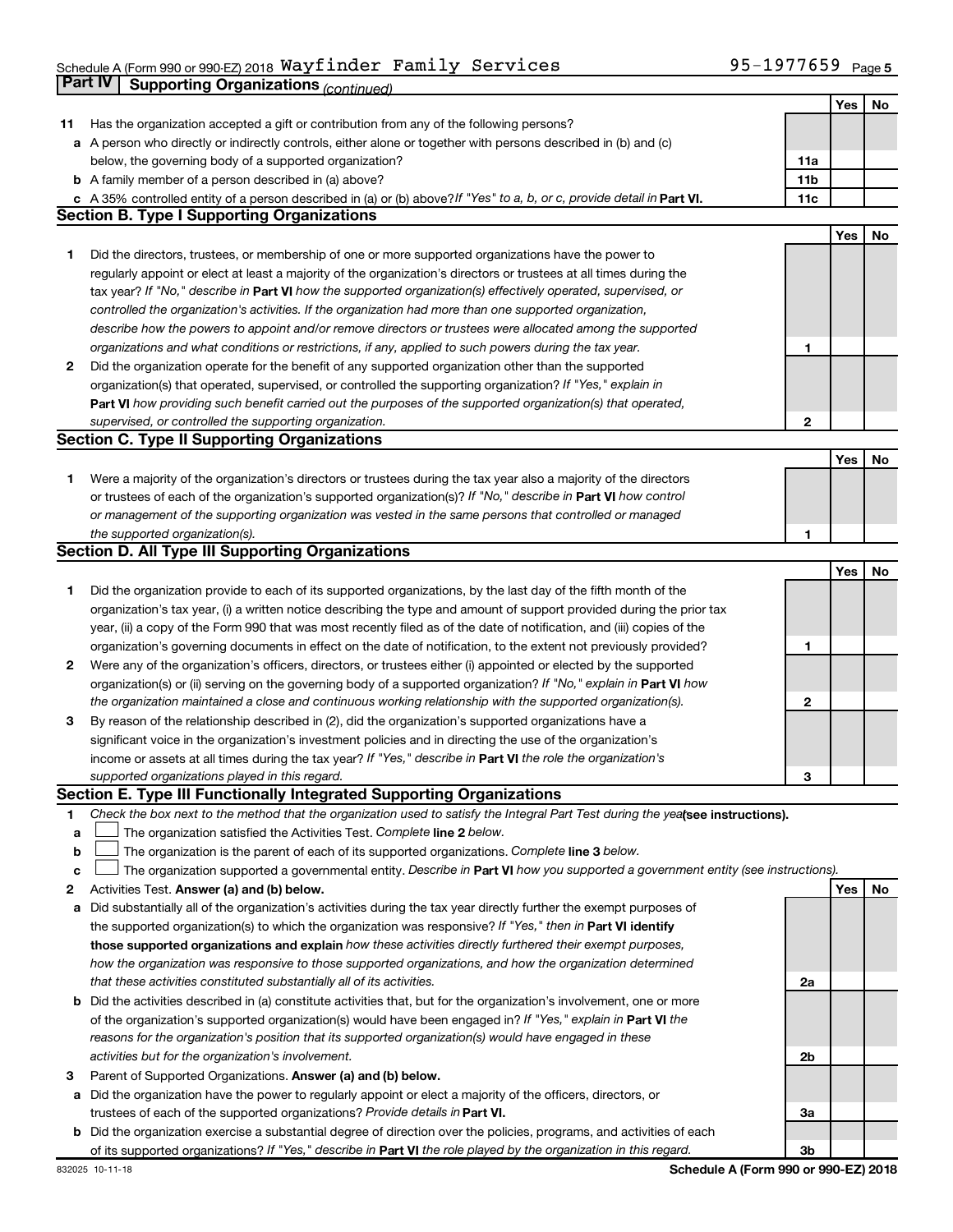#### Schedule A (Form 990 or 990-EZ) 2018  $\mathtt{Wayfinder}$   $\mathtt{Family}$   $\mathtt{Services}$  95-1977659  $\mathtt{Page}$ **Part V Type III Non-Functionally Integrated 509(a)(3) Supporting Organizations**

1 **Letter See instructions.** All Check here if the organization satisfied the Integral Part Test as a qualifying trust on Nov. 20, 1970 (explain in Part VI.) See instructions. All other Type III non-functionally integrated supporting organizations must complete Sections A through E.

|              | Section A - Adjusted Net Income                                              |                | (A) Prior Year | (B) Current Year<br>(optional) |
|--------------|------------------------------------------------------------------------------|----------------|----------------|--------------------------------|
| 1            | Net short-term capital gain                                                  | $\mathbf{1}$   |                |                                |
| 2            | Recoveries of prior-year distributions                                       | $\mathbf{2}$   |                |                                |
| з            | Other gross income (see instructions)                                        | 3              |                |                                |
| 4            | Add lines 1 through 3                                                        | 4              |                |                                |
| 5            | Depreciation and depletion                                                   | 5              |                |                                |
| 6            | Portion of operating expenses paid or incurred for production or             |                |                |                                |
|              | collection of gross income or for management, conservation, or               |                |                |                                |
|              | maintenance of property held for production of income (see instructions)     | 6              |                |                                |
| 7            | Other expenses (see instructions)                                            | $\overline{7}$ |                |                                |
| 8            | Adjusted Net Income (subtract lines 5, 6, and 7 from line 4)                 | 8              |                |                                |
|              | Section B - Minimum Asset Amount                                             |                | (A) Prior Year | (B) Current Year<br>(optional) |
| 1            | Aggregate fair market value of all non-exempt-use assets (see                |                |                |                                |
|              | instructions for short tax year or assets held for part of year):            |                |                |                                |
|              | a Average monthly value of securities                                        | 1a             |                |                                |
|              | <b>b</b> Average monthly cash balances                                       | 1 <sub>b</sub> |                |                                |
|              | c Fair market value of other non-exempt-use assets                           | 1c             |                |                                |
|              | <b>d</b> Total (add lines 1a, 1b, and 1c)                                    | 1 <sub>d</sub> |                |                                |
|              | e Discount claimed for blockage or other                                     |                |                |                                |
|              | factors (explain in detail in <b>Part VI</b> ):                              |                |                |                                |
| $\mathbf{2}$ | Acquisition indebtedness applicable to non-exempt-use assets                 | $\mathbf{2}$   |                |                                |
| 3            | Subtract line 2 from line 1d                                                 | 3              |                |                                |
| 4            | Cash deemed held for exempt use. Enter 1-1/2% of line 3 (for greater amount, |                |                |                                |
|              | see instructions)                                                            | 4              |                |                                |
| 5            | Net value of non-exempt-use assets (subtract line 4 from line 3)             | 5              |                |                                |
| 6            | Multiply line 5 by .035                                                      | 6              |                |                                |
| 7            | Recoveries of prior-year distributions                                       | $\overline{7}$ |                |                                |
| 8            | Minimum Asset Amount (add line 7 to line 6)                                  | 8              |                |                                |
|              | <b>Section C - Distributable Amount</b>                                      |                |                | <b>Current Year</b>            |
| 1            | Adjusted net income for prior year (from Section A, line 8, Column A)        | 1              |                |                                |
| $\mathbf{2}$ | Enter 85% of line 1                                                          | $\mathbf{2}$   |                |                                |
| З            | Minimum asset amount for prior year (from Section B, line 8, Column A)       | 3              |                |                                |
| 4            | Enter greater of line 2 or line 3                                            | 4              |                |                                |
| 5            | Income tax imposed in prior year                                             | 5              |                |                                |
| 6            | Distributable Amount. Subtract line 5 from line 4, unless subject to         |                |                |                                |
|              | emergency temporary reduction (see instructions)                             | 6              |                |                                |
|              |                                                                              |                |                |                                |

**7** Let Check here if the current year is the organization's first as a non-functionally integrated Type III supporting organization (see instructions).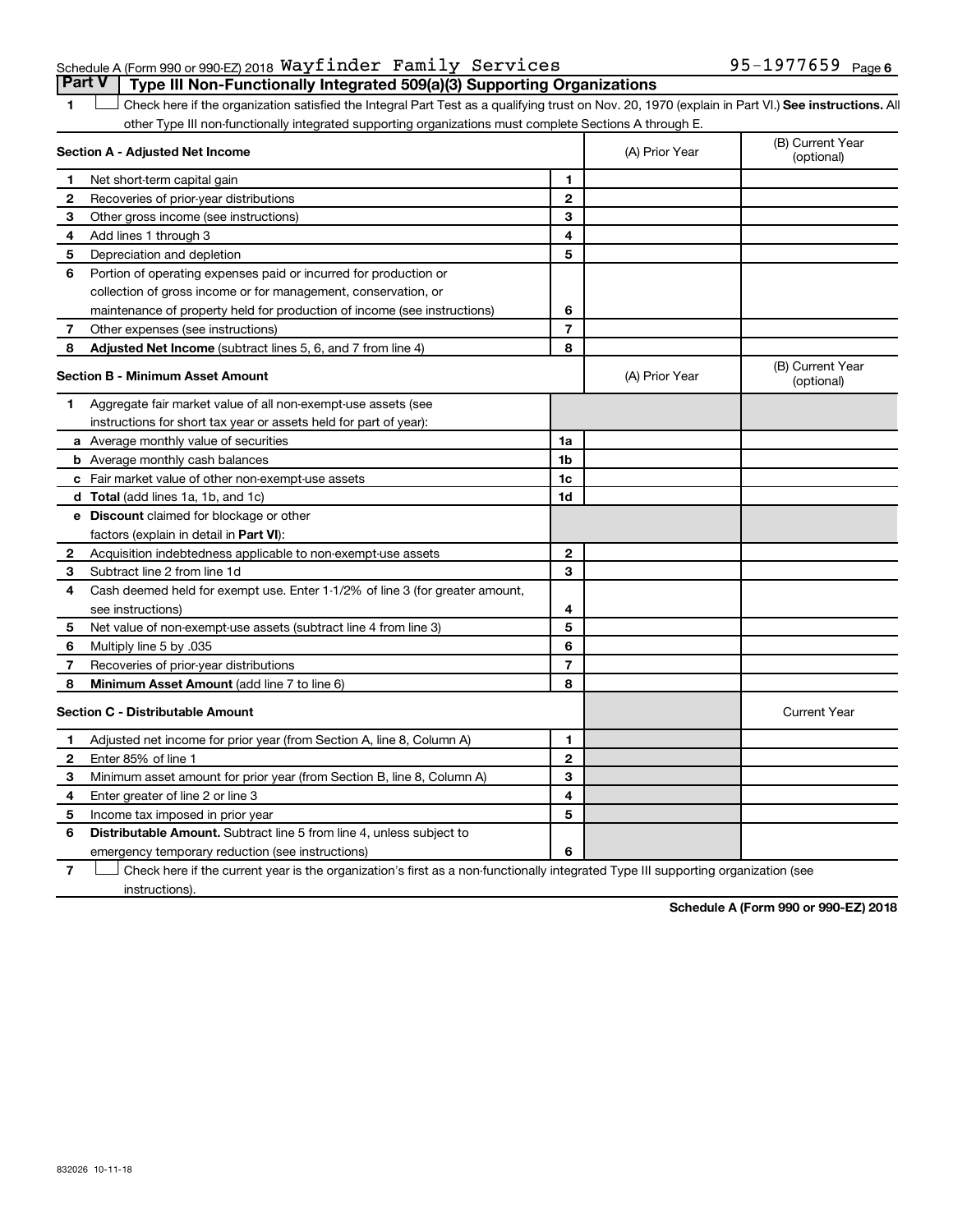| <b>Part V</b><br>Type III Non-Functionally Integrated 509(a)(3) Supporting Organizations (continued) |                                                                                            |                             |                                       |                                         |  |  |  |
|------------------------------------------------------------------------------------------------------|--------------------------------------------------------------------------------------------|-----------------------------|---------------------------------------|-----------------------------------------|--|--|--|
|                                                                                                      | <b>Current Year</b><br><b>Section D - Distributions</b>                                    |                             |                                       |                                         |  |  |  |
| 1                                                                                                    | Amounts paid to supported organizations to accomplish exempt purposes                      |                             |                                       |                                         |  |  |  |
| $\mathbf{2}$                                                                                         | Amounts paid to perform activity that directly furthers exempt purposes of supported       |                             |                                       |                                         |  |  |  |
|                                                                                                      | organizations, in excess of income from activity                                           |                             |                                       |                                         |  |  |  |
| 3                                                                                                    | Administrative expenses paid to accomplish exempt purposes of supported organizations      |                             |                                       |                                         |  |  |  |
| 4                                                                                                    | Amounts paid to acquire exempt-use assets                                                  |                             |                                       |                                         |  |  |  |
| 5                                                                                                    | Qualified set-aside amounts (prior IRS approval required)                                  |                             |                                       |                                         |  |  |  |
| 6                                                                                                    | Other distributions (describe in <b>Part VI</b> ). See instructions.                       |                             |                                       |                                         |  |  |  |
| 7                                                                                                    | Total annual distributions. Add lines 1 through 6.                                         |                             |                                       |                                         |  |  |  |
| 8                                                                                                    | Distributions to attentive supported organizations to which the organization is responsive |                             |                                       |                                         |  |  |  |
|                                                                                                      | (provide details in Part VI). See instructions.                                            |                             |                                       |                                         |  |  |  |
| 9                                                                                                    | Distributable amount for 2018 from Section C, line 6                                       |                             |                                       |                                         |  |  |  |
| 10                                                                                                   | Line 8 amount divided by line 9 amount                                                     |                             |                                       |                                         |  |  |  |
|                                                                                                      |                                                                                            | (i)                         | (ii)                                  | (iii)                                   |  |  |  |
|                                                                                                      | <b>Section E - Distribution Allocations (see instructions)</b>                             | <b>Excess Distributions</b> | <b>Underdistributions</b><br>Pre-2018 | <b>Distributable</b><br>Amount for 2018 |  |  |  |
| 1                                                                                                    | Distributable amount for 2018 from Section C, line 6                                       |                             |                                       |                                         |  |  |  |
| $\mathbf{2}$                                                                                         | Underdistributions, if any, for years prior to 2018 (reason-                               |                             |                                       |                                         |  |  |  |
|                                                                                                      | able cause required- explain in Part VI). See instructions.                                |                             |                                       |                                         |  |  |  |
| 3                                                                                                    | Excess distributions carryover, if any, to 2018                                            |                             |                                       |                                         |  |  |  |
|                                                                                                      | a From 2013                                                                                |                             |                                       |                                         |  |  |  |
|                                                                                                      | $b$ From 2014                                                                              |                             |                                       |                                         |  |  |  |
|                                                                                                      | c From 2015                                                                                |                             |                                       |                                         |  |  |  |
|                                                                                                      | d From 2016                                                                                |                             |                                       |                                         |  |  |  |
|                                                                                                      | e From 2017                                                                                |                             |                                       |                                         |  |  |  |
|                                                                                                      | f Total of lines 3a through e                                                              |                             |                                       |                                         |  |  |  |
|                                                                                                      | <b>g</b> Applied to underdistributions of prior years                                      |                             |                                       |                                         |  |  |  |
|                                                                                                      | <b>h</b> Applied to 2018 distributable amount                                              |                             |                                       |                                         |  |  |  |
| Ť.                                                                                                   | Carryover from 2013 not applied (see instructions)                                         |                             |                                       |                                         |  |  |  |
|                                                                                                      | Remainder. Subtract lines 3g, 3h, and 3i from 3f.                                          |                             |                                       |                                         |  |  |  |
| 4                                                                                                    | Distributions for 2018 from Section D,                                                     |                             |                                       |                                         |  |  |  |
|                                                                                                      | line $7:$                                                                                  |                             |                                       |                                         |  |  |  |
|                                                                                                      | <b>a</b> Applied to underdistributions of prior years                                      |                             |                                       |                                         |  |  |  |
|                                                                                                      | <b>b</b> Applied to 2018 distributable amount                                              |                             |                                       |                                         |  |  |  |
| c                                                                                                    | Remainder. Subtract lines 4a and 4b from 4.                                                |                             |                                       |                                         |  |  |  |
| 5                                                                                                    | Remaining underdistributions for years prior to 2018, if                                   |                             |                                       |                                         |  |  |  |
|                                                                                                      | any. Subtract lines 3g and 4a from line 2. For result greater                              |                             |                                       |                                         |  |  |  |
|                                                                                                      | than zero, explain in Part VI. See instructions.                                           |                             |                                       |                                         |  |  |  |
| 6                                                                                                    | Remaining underdistributions for 2018. Subtract lines 3h                                   |                             |                                       |                                         |  |  |  |
|                                                                                                      | and 4b from line 1. For result greater than zero, explain in                               |                             |                                       |                                         |  |  |  |
|                                                                                                      | <b>Part VI.</b> See instructions.                                                          |                             |                                       |                                         |  |  |  |
| $\overline{7}$                                                                                       | Excess distributions carryover to 2019. Add lines 3j                                       |                             |                                       |                                         |  |  |  |
|                                                                                                      | and 4c.                                                                                    |                             |                                       |                                         |  |  |  |
| 8                                                                                                    | Breakdown of line 7:                                                                       |                             |                                       |                                         |  |  |  |
|                                                                                                      | a Excess from 2014                                                                         |                             |                                       |                                         |  |  |  |
|                                                                                                      | <b>b</b> Excess from 2015                                                                  |                             |                                       |                                         |  |  |  |
|                                                                                                      | c Excess from 2016                                                                         |                             |                                       |                                         |  |  |  |
|                                                                                                      | d Excess from 2017                                                                         |                             |                                       |                                         |  |  |  |
|                                                                                                      | e Excess from 2018                                                                         |                             |                                       |                                         |  |  |  |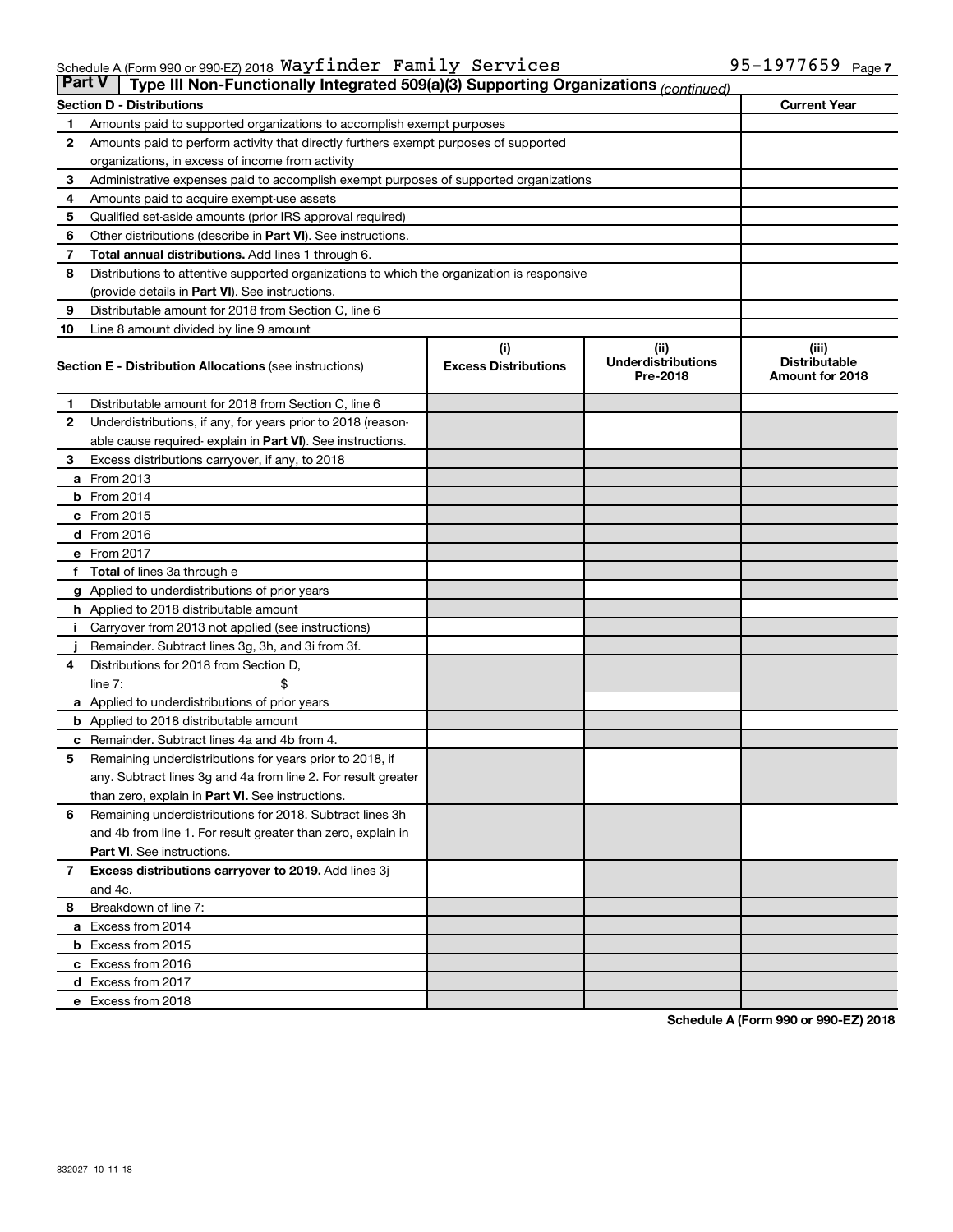|                | Schedule A (Form 990 or 990-EZ) 2018 Wayfinder Family Services                                                                                                                                                                                                                                                                                                                                                                                                                                                                                                                              | 95-1977659 Page 8 |
|----------------|---------------------------------------------------------------------------------------------------------------------------------------------------------------------------------------------------------------------------------------------------------------------------------------------------------------------------------------------------------------------------------------------------------------------------------------------------------------------------------------------------------------------------------------------------------------------------------------------|-------------------|
| <b>Part VI</b> | Supplemental Information. Provide the explanations required by Part II, line 10; Part II, line 17a or 17b; Part III, line 12;<br>Part IV, Section A, lines 1, 2, 3b, 3c, 4b, 4c, 5a, 6, 9a, 9b, 9c, 11a, 11b, and 11c; Part IV, Section B, lines 1 and 2; Part IV, Section C,<br>line 1; Part IV, Section D, lines 2 and 3; Part IV, Section E, lines 1c, 2a, 2b, 3a, and 3b; Part V, line 1; Part V, Section B, line 1e; Part V,<br>Section D, lines 5, 6, and 8; and Part V, Section E, lines 2, 5, and 6. Also complete this part for any additional information.<br>(See instructions.) |                   |
|                |                                                                                                                                                                                                                                                                                                                                                                                                                                                                                                                                                                                             |                   |
|                |                                                                                                                                                                                                                                                                                                                                                                                                                                                                                                                                                                                             |                   |
|                |                                                                                                                                                                                                                                                                                                                                                                                                                                                                                                                                                                                             |                   |
|                |                                                                                                                                                                                                                                                                                                                                                                                                                                                                                                                                                                                             |                   |
|                |                                                                                                                                                                                                                                                                                                                                                                                                                                                                                                                                                                                             |                   |
|                |                                                                                                                                                                                                                                                                                                                                                                                                                                                                                                                                                                                             |                   |
|                |                                                                                                                                                                                                                                                                                                                                                                                                                                                                                                                                                                                             |                   |
|                |                                                                                                                                                                                                                                                                                                                                                                                                                                                                                                                                                                                             |                   |
|                |                                                                                                                                                                                                                                                                                                                                                                                                                                                                                                                                                                                             |                   |
|                |                                                                                                                                                                                                                                                                                                                                                                                                                                                                                                                                                                                             |                   |
|                |                                                                                                                                                                                                                                                                                                                                                                                                                                                                                                                                                                                             |                   |
|                |                                                                                                                                                                                                                                                                                                                                                                                                                                                                                                                                                                                             |                   |
|                |                                                                                                                                                                                                                                                                                                                                                                                                                                                                                                                                                                                             |                   |
|                |                                                                                                                                                                                                                                                                                                                                                                                                                                                                                                                                                                                             |                   |
|                |                                                                                                                                                                                                                                                                                                                                                                                                                                                                                                                                                                                             |                   |
|                |                                                                                                                                                                                                                                                                                                                                                                                                                                                                                                                                                                                             |                   |
|                |                                                                                                                                                                                                                                                                                                                                                                                                                                                                                                                                                                                             |                   |
|                |                                                                                                                                                                                                                                                                                                                                                                                                                                                                                                                                                                                             |                   |
|                |                                                                                                                                                                                                                                                                                                                                                                                                                                                                                                                                                                                             |                   |
|                |                                                                                                                                                                                                                                                                                                                                                                                                                                                                                                                                                                                             |                   |
|                |                                                                                                                                                                                                                                                                                                                                                                                                                                                                                                                                                                                             |                   |
|                |                                                                                                                                                                                                                                                                                                                                                                                                                                                                                                                                                                                             |                   |
|                |                                                                                                                                                                                                                                                                                                                                                                                                                                                                                                                                                                                             |                   |
|                |                                                                                                                                                                                                                                                                                                                                                                                                                                                                                                                                                                                             |                   |
|                |                                                                                                                                                                                                                                                                                                                                                                                                                                                                                                                                                                                             |                   |
|                |                                                                                                                                                                                                                                                                                                                                                                                                                                                                                                                                                                                             |                   |
|                |                                                                                                                                                                                                                                                                                                                                                                                                                                                                                                                                                                                             |                   |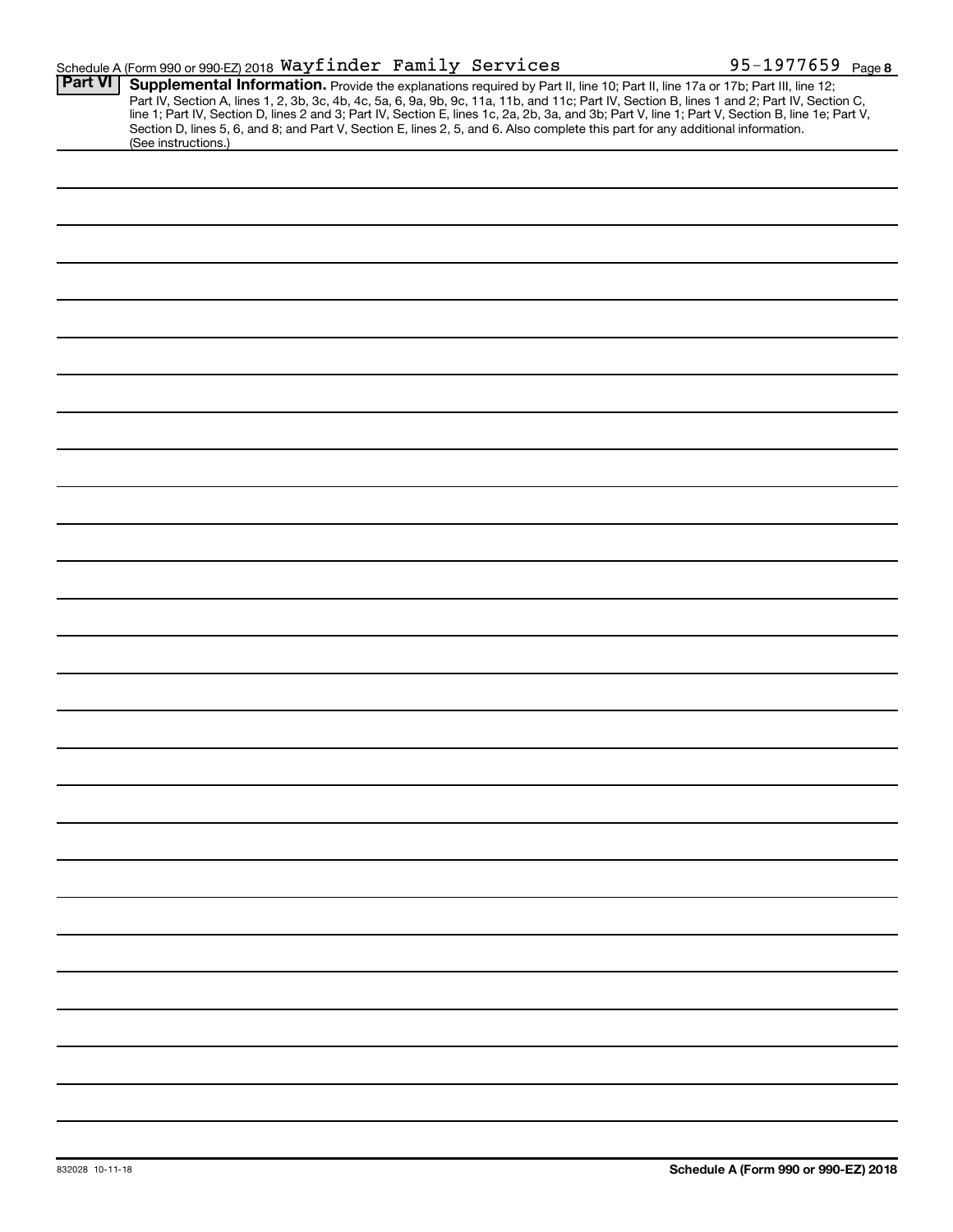| <b>SCHEDULE C</b>                                                                                                                                                                                                                                                                                   |                                                                                       | <b>Political Campaign and Lobbying Activities</b>                                                                                                                                                                                                  |           |                            | OMB No. 1545-0047                                  |  |  |  |  |
|-----------------------------------------------------------------------------------------------------------------------------------------------------------------------------------------------------------------------------------------------------------------------------------------------------|---------------------------------------------------------------------------------------|----------------------------------------------------------------------------------------------------------------------------------------------------------------------------------------------------------------------------------------------------|-----------|----------------------------|----------------------------------------------------|--|--|--|--|
| (Form 990 or 990-EZ)                                                                                                                                                                                                                                                                                | For Organizations Exempt From Income Tax Under section 501(c) and section 527         |                                                                                                                                                                                                                                                    |           |                            |                                                    |  |  |  |  |
|                                                                                                                                                                                                                                                                                                     | Complete if the organization is described below. > Attach to Form 990 or Form 990-EZ. |                                                                                                                                                                                                                                                    |           |                            |                                                    |  |  |  |  |
| Department of the Treasury<br>Internal Revenue Service                                                                                                                                                                                                                                              |                                                                                       | Go to www.irs.gov/Form990 for instructions and the latest information.                                                                                                                                                                             |           |                            | <b>Open to Public</b><br>Inspection                |  |  |  |  |
| If the organization answered "Yes," on Form 990, Part IV, line 3, or Form 990-EZ, Part V, line 46 (Political Campaign Activities), then                                                                                                                                                             |                                                                                       |                                                                                                                                                                                                                                                    |           |                            |                                                    |  |  |  |  |
|                                                                                                                                                                                                                                                                                                     |                                                                                       | • Section 501(c)(3) organizations: Complete Parts I-A and B. Do not complete Part I-C.                                                                                                                                                             |           |                            |                                                    |  |  |  |  |
|                                                                                                                                                                                                                                                                                                     |                                                                                       | • Section 501(c) (other than section 501(c)(3)) organizations: Complete Parts I-A and C below. Do not complete Part I-B.                                                                                                                           |           |                            |                                                    |  |  |  |  |
| • Section 527 organizations: Complete Part I-A only.                                                                                                                                                                                                                                                |                                                                                       | If the organization answered "Yes," on Form 990, Part IV, line 4, or Form 990-EZ, Part VI, line 47 (Lobbying Activities), then                                                                                                                     |           |                            |                                                    |  |  |  |  |
|                                                                                                                                                                                                                                                                                                     |                                                                                       |                                                                                                                                                                                                                                                    |           |                            |                                                    |  |  |  |  |
| ● Section 501(c)(3) organizations that have filed Form 5768 (election under section 501(h)): Complete Part II-A. Do not complete Part II-B.<br>• Section 501(c)(3) organizations that have NOT filed Form 5768 (election under section 501(h)): Complete Part II-B. Do not complete Part II-A.      |                                                                                       |                                                                                                                                                                                                                                                    |           |                            |                                                    |  |  |  |  |
|                                                                                                                                                                                                                                                                                                     |                                                                                       | If the organization answered "Yes," on Form 990, Part IV, line 5 (Proxy Tax) (see separate instructions) or Form 990-EZ, Part V, line 35c (Proxy                                                                                                   |           |                            |                                                    |  |  |  |  |
| Tax) (see separate instructions), then                                                                                                                                                                                                                                                              |                                                                                       |                                                                                                                                                                                                                                                    |           |                            |                                                    |  |  |  |  |
|                                                                                                                                                                                                                                                                                                     |                                                                                       | • Section 501(c)(4), (5), or (6) organizations: Complete Part III.                                                                                                                                                                                 |           |                            |                                                    |  |  |  |  |
| Name of organization                                                                                                                                                                                                                                                                                |                                                                                       |                                                                                                                                                                                                                                                    |           |                            | <b>Employer identification number</b>              |  |  |  |  |
| Part I-A                                                                                                                                                                                                                                                                                            |                                                                                       | Wayfinder Family Services<br>Complete if the organization is exempt under section 501(c) or is a section 527 organization.                                                                                                                         |           |                            | 95-1977659                                         |  |  |  |  |
|                                                                                                                                                                                                                                                                                                     |                                                                                       |                                                                                                                                                                                                                                                    |           |                            |                                                    |  |  |  |  |
| 1.                                                                                                                                                                                                                                                                                                  |                                                                                       | Provide a description of the organization's direct and indirect political campaign activities in Part IV.                                                                                                                                          |           |                            |                                                    |  |  |  |  |
| 2                                                                                                                                                                                                                                                                                                   |                                                                                       |                                                                                                                                                                                                                                                    |           | $\triangleright$ \$        |                                                    |  |  |  |  |
| Volunteer hours for political campaign activities<br>З                                                                                                                                                                                                                                              |                                                                                       |                                                                                                                                                                                                                                                    |           |                            |                                                    |  |  |  |  |
|                                                                                                                                                                                                                                                                                                     |                                                                                       |                                                                                                                                                                                                                                                    |           |                            |                                                    |  |  |  |  |
| Part I-B                                                                                                                                                                                                                                                                                            |                                                                                       | Complete if the organization is exempt under section 501(c)(3).                                                                                                                                                                                    |           |                            |                                                    |  |  |  |  |
|                                                                                                                                                                                                                                                                                                     |                                                                                       |                                                                                                                                                                                                                                                    |           |                            | >                                                  |  |  |  |  |
| 2                                                                                                                                                                                                                                                                                                   |                                                                                       | Enter the amount of any excise tax incurred by organization managers under section 4955 $\ldots$                                                                                                                                                   |           |                            |                                                    |  |  |  |  |
| з                                                                                                                                                                                                                                                                                                   |                                                                                       |                                                                                                                                                                                                                                                    |           |                            | Yes<br><b>No</b>                                   |  |  |  |  |
|                                                                                                                                                                                                                                                                                                     | Yes<br>No                                                                             |                                                                                                                                                                                                                                                    |           |                            |                                                    |  |  |  |  |
| <b>b</b> If "Yes," describe in Part IV.                                                                                                                                                                                                                                                             |                                                                                       | Part I-C Complete if the organization is exempt under section 501(c), except section 501(c)(3).                                                                                                                                                    |           |                            |                                                    |  |  |  |  |
|                                                                                                                                                                                                                                                                                                     |                                                                                       | 1 Enter the amount directly expended by the filing organization for section 527 exempt function activities                                                                                                                                         |           | $\triangleright$ \$        |                                                    |  |  |  |  |
| 2                                                                                                                                                                                                                                                                                                   |                                                                                       | Enter the amount of the filing organization's funds contributed to other organizations for section 527                                                                                                                                             |           |                            |                                                    |  |  |  |  |
|                                                                                                                                                                                                                                                                                                     |                                                                                       |                                                                                                                                                                                                                                                    |           | ▶ \$                       |                                                    |  |  |  |  |
|                                                                                                                                                                                                                                                                                                     |                                                                                       | 3 Total exempt function expenditures. Add lines 1 and 2. Enter here and on Form 1120-POL,                                                                                                                                                          |           |                            |                                                    |  |  |  |  |
|                                                                                                                                                                                                                                                                                                     |                                                                                       |                                                                                                                                                                                                                                                    |           | $\triangleright$ \$        |                                                    |  |  |  |  |
| 4                                                                                                                                                                                                                                                                                                   |                                                                                       | Did the filing organization file Form 1120-POL for this year?                                                                                                                                                                                      |           |                            | <b>No</b><br>Yes                                   |  |  |  |  |
| Enter the names, addresses and employer identification number (EIN) of all section 527 political organizations to which the filing organization<br>5<br>made payments. For each organization listed, enter the amount paid from the filing organization's funds. Also enter the amount of political |                                                                                       |                                                                                                                                                                                                                                                    |           |                            |                                                    |  |  |  |  |
|                                                                                                                                                                                                                                                                                                     |                                                                                       |                                                                                                                                                                                                                                                    |           |                            |                                                    |  |  |  |  |
|                                                                                                                                                                                                                                                                                                     |                                                                                       | contributions received that were promptly and directly delivered to a separate political organization, such as a separate segregated fund or a<br>political action committee (PAC). If additional space is needed, provide information in Part IV. |           |                            |                                                    |  |  |  |  |
| (a) Name                                                                                                                                                                                                                                                                                            |                                                                                       | (b) Address                                                                                                                                                                                                                                        | $(c)$ EIN | (d) Amount paid from       | (e) Amount of political                            |  |  |  |  |
|                                                                                                                                                                                                                                                                                                     |                                                                                       |                                                                                                                                                                                                                                                    |           | filing organization's      | contributions received and                         |  |  |  |  |
|                                                                                                                                                                                                                                                                                                     |                                                                                       |                                                                                                                                                                                                                                                    |           | funds. If none, enter -0-. | promptly and directly                              |  |  |  |  |
|                                                                                                                                                                                                                                                                                                     |                                                                                       |                                                                                                                                                                                                                                                    |           |                            | delivered to a separate<br>political organization. |  |  |  |  |
|                                                                                                                                                                                                                                                                                                     |                                                                                       |                                                                                                                                                                                                                                                    |           |                            | If none, enter -0-.                                |  |  |  |  |
|                                                                                                                                                                                                                                                                                                     |                                                                                       |                                                                                                                                                                                                                                                    |           |                            |                                                    |  |  |  |  |
|                                                                                                                                                                                                                                                                                                     |                                                                                       |                                                                                                                                                                                                                                                    |           |                            |                                                    |  |  |  |  |
|                                                                                                                                                                                                                                                                                                     |                                                                                       |                                                                                                                                                                                                                                                    |           |                            |                                                    |  |  |  |  |
|                                                                                                                                                                                                                                                                                                     |                                                                                       |                                                                                                                                                                                                                                                    |           |                            |                                                    |  |  |  |  |
|                                                                                                                                                                                                                                                                                                     |                                                                                       |                                                                                                                                                                                                                                                    |           |                            |                                                    |  |  |  |  |
|                                                                                                                                                                                                                                                                                                     |                                                                                       |                                                                                                                                                                                                                                                    |           |                            |                                                    |  |  |  |  |
|                                                                                                                                                                                                                                                                                                     |                                                                                       |                                                                                                                                                                                                                                                    |           |                            |                                                    |  |  |  |  |
|                                                                                                                                                                                                                                                                                                     |                                                                                       |                                                                                                                                                                                                                                                    |           |                            |                                                    |  |  |  |  |
|                                                                                                                                                                                                                                                                                                     |                                                                                       |                                                                                                                                                                                                                                                    |           |                            |                                                    |  |  |  |  |
|                                                                                                                                                                                                                                                                                                     |                                                                                       |                                                                                                                                                                                                                                                    |           |                            |                                                    |  |  |  |  |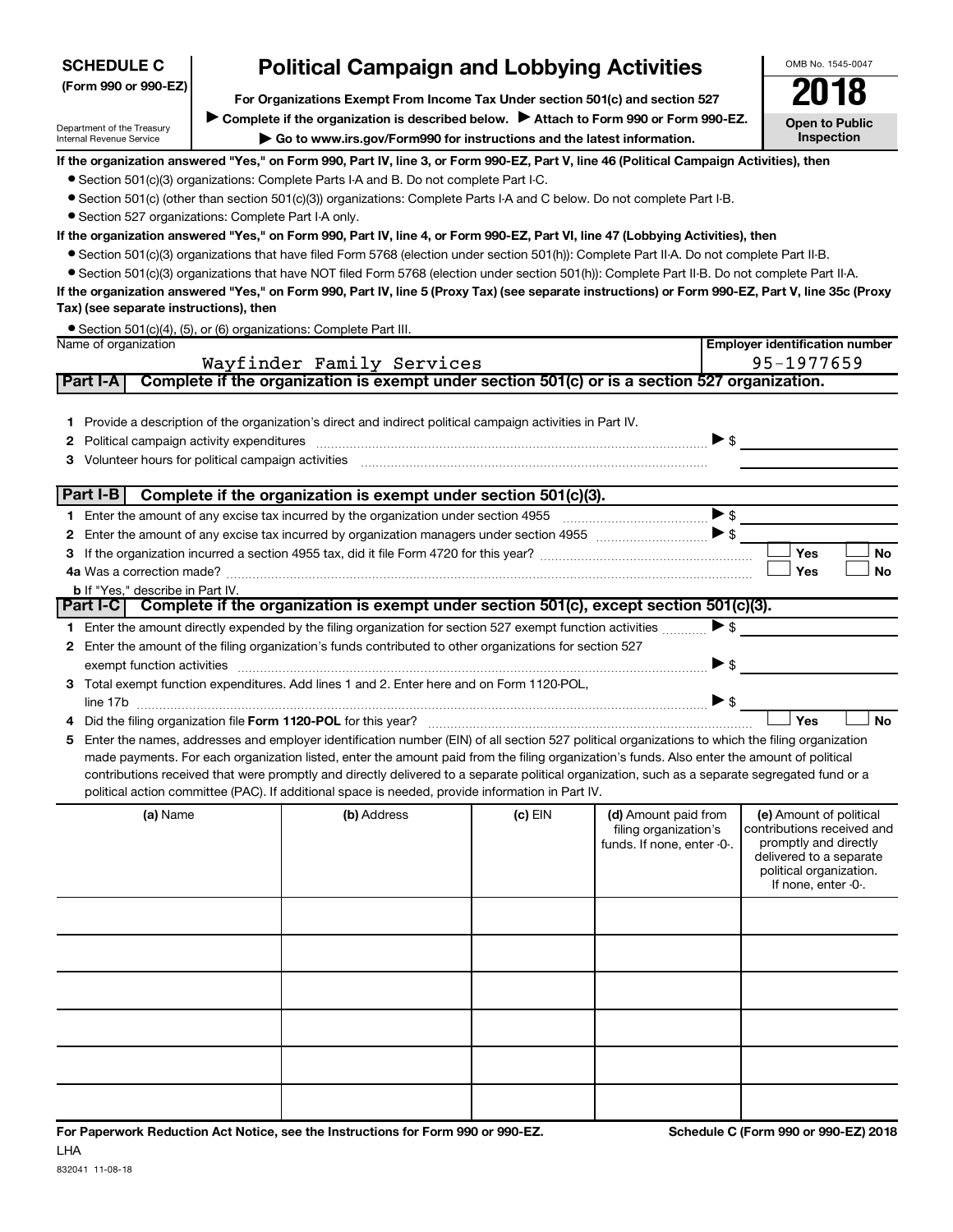| Schedule C (Form 990 or 990-EZ) 2018 $\mathtt{Wayfilter}$ $\mathtt{Family}$ $\mathtt{Services}$ |  |  | 95-1977659 Page 2 |  |
|-------------------------------------------------------------------------------------------------|--|--|-------------------|--|
|-------------------------------------------------------------------------------------------------|--|--|-------------------|--|

| Complete if the organization is exempt under section 501(c)(3) and filed Form 5768 (election under<br><b>Part II-A</b><br>section 501(h)).                                                                                                                                                                                                                                                           |                                                       |                                                                                                         |                                                                                                                                   |                                        |                                |
|------------------------------------------------------------------------------------------------------------------------------------------------------------------------------------------------------------------------------------------------------------------------------------------------------------------------------------------------------------------------------------------------------|-------------------------------------------------------|---------------------------------------------------------------------------------------------------------|-----------------------------------------------------------------------------------------------------------------------------------|----------------------------------------|--------------------------------|
| A Check $\blacktriangleright$                                                                                                                                                                                                                                                                                                                                                                        |                                                       |                                                                                                         | if the filing organization belongs to an affiliated group (and list in Part IV each affiliated group member's name, address, EIN, |                                        |                                |
|                                                                                                                                                                                                                                                                                                                                                                                                      | expenses, and share of excess lobbying expenditures). |                                                                                                         |                                                                                                                                   |                                        |                                |
| <b>B</b> Check $\blacktriangleright$                                                                                                                                                                                                                                                                                                                                                                 |                                                       | if the filing organization checked box A and "limited control" provisions apply.                        |                                                                                                                                   |                                        |                                |
|                                                                                                                                                                                                                                                                                                                                                                                                      | <b>Limits on Lobbying Expenditures</b>                | (The term "expenditures" means amounts paid or incurred.)                                               |                                                                                                                                   | (a) Filing<br>organization's<br>totals | (b) Affiliated group<br>totals |
| 1a Total lobbying expenditures to influence public opinion (grass roots lobbying)                                                                                                                                                                                                                                                                                                                    |                                                       |                                                                                                         |                                                                                                                                   |                                        |                                |
| <b>b</b> Total lobbying expenditures to influence a legislative body (direct lobbying) <i>manumumumum</i>                                                                                                                                                                                                                                                                                            |                                                       |                                                                                                         |                                                                                                                                   |                                        |                                |
|                                                                                                                                                                                                                                                                                                                                                                                                      |                                                       |                                                                                                         |                                                                                                                                   |                                        |                                |
| d Other exempt purpose expenditures                                                                                                                                                                                                                                                                                                                                                                  |                                                       |                                                                                                         |                                                                                                                                   |                                        |                                |
|                                                                                                                                                                                                                                                                                                                                                                                                      |                                                       |                                                                                                         |                                                                                                                                   |                                        |                                |
| f Lobbying nontaxable amount. Enter the amount from the following table in both columns.                                                                                                                                                                                                                                                                                                             |                                                       |                                                                                                         |                                                                                                                                   |                                        |                                |
| If the amount on line 1e, column (a) or (b) is:                                                                                                                                                                                                                                                                                                                                                      |                                                       | The lobbying nontaxable amount is:                                                                      |                                                                                                                                   |                                        |                                |
| Not over \$500,000                                                                                                                                                                                                                                                                                                                                                                                   |                                                       | 20% of the amount on line 1e.                                                                           |                                                                                                                                   |                                        |                                |
| Over \$500,000 but not over \$1,000,000                                                                                                                                                                                                                                                                                                                                                              |                                                       | \$100,000 plus 15% of the excess over \$500,000.                                                        |                                                                                                                                   |                                        |                                |
| Over \$1,000,000 but not over \$1,500,000                                                                                                                                                                                                                                                                                                                                                            |                                                       | \$175,000 plus 10% of the excess over \$1,000,000                                                       |                                                                                                                                   |                                        |                                |
| Over \$1,500,000 but not over \$17,000,000                                                                                                                                                                                                                                                                                                                                                           |                                                       | \$225,000 plus 5% of the excess over \$1,500,000.                                                       |                                                                                                                                   |                                        |                                |
| Over \$17,000,000                                                                                                                                                                                                                                                                                                                                                                                    | \$1,000,000.                                          |                                                                                                         |                                                                                                                                   |                                        |                                |
| h Subtract line 1g from line 1a. If zero or less, enter -0-<br>i Subtract line 1f from line 1c. If zero or less, enter -0-<br>If there is an amount other than zero on either line 1h or line 1i, did the organization file Form 4720<br>reporting section 4911 tax for this year?<br>(Some organizations that made a section 501(h) election do not have to complete all of the five columns below. |                                                       | 4-Year Averaging Period Under Section 501(h)<br>See the separate instructions for lines 2a through 2f.) |                                                                                                                                   |                                        | Yes<br>No                      |
|                                                                                                                                                                                                                                                                                                                                                                                                      |                                                       | Lobbying Expenditures During 4-Year Averaging Period                                                    |                                                                                                                                   |                                        |                                |
| Calendar year<br>(or fiscal year beginning in)                                                                                                                                                                                                                                                                                                                                                       | (a) 2015                                              | (b) 2016                                                                                                | $(c)$ 2017                                                                                                                        | $(d)$ 2018                             | (e) Total                      |
| 2a Lobbying nontaxable amount                                                                                                                                                                                                                                                                                                                                                                        |                                                       |                                                                                                         |                                                                                                                                   |                                        |                                |
| <b>b</b> Lobbying ceiling amount                                                                                                                                                                                                                                                                                                                                                                     |                                                       |                                                                                                         |                                                                                                                                   |                                        |                                |
| (150% of line 2a, column(e))                                                                                                                                                                                                                                                                                                                                                                         |                                                       |                                                                                                         |                                                                                                                                   |                                        |                                |
|                                                                                                                                                                                                                                                                                                                                                                                                      |                                                       |                                                                                                         |                                                                                                                                   |                                        |                                |
| c Total lobbying expenditures                                                                                                                                                                                                                                                                                                                                                                        |                                                       |                                                                                                         |                                                                                                                                   |                                        |                                |
|                                                                                                                                                                                                                                                                                                                                                                                                      |                                                       |                                                                                                         |                                                                                                                                   |                                        |                                |
| d Grassroots nontaxable amount                                                                                                                                                                                                                                                                                                                                                                       |                                                       |                                                                                                         |                                                                                                                                   |                                        |                                |
| e Grassroots ceiling amount                                                                                                                                                                                                                                                                                                                                                                          |                                                       |                                                                                                         |                                                                                                                                   |                                        |                                |
| (150% of line 2d, column (e))                                                                                                                                                                                                                                                                                                                                                                        |                                                       |                                                                                                         |                                                                                                                                   |                                        |                                |
|                                                                                                                                                                                                                                                                                                                                                                                                      |                                                       |                                                                                                         |                                                                                                                                   |                                        |                                |
| f Grassroots lobbying expenditures                                                                                                                                                                                                                                                                                                                                                                   |                                                       |                                                                                                         |                                                                                                                                   |                                        |                                |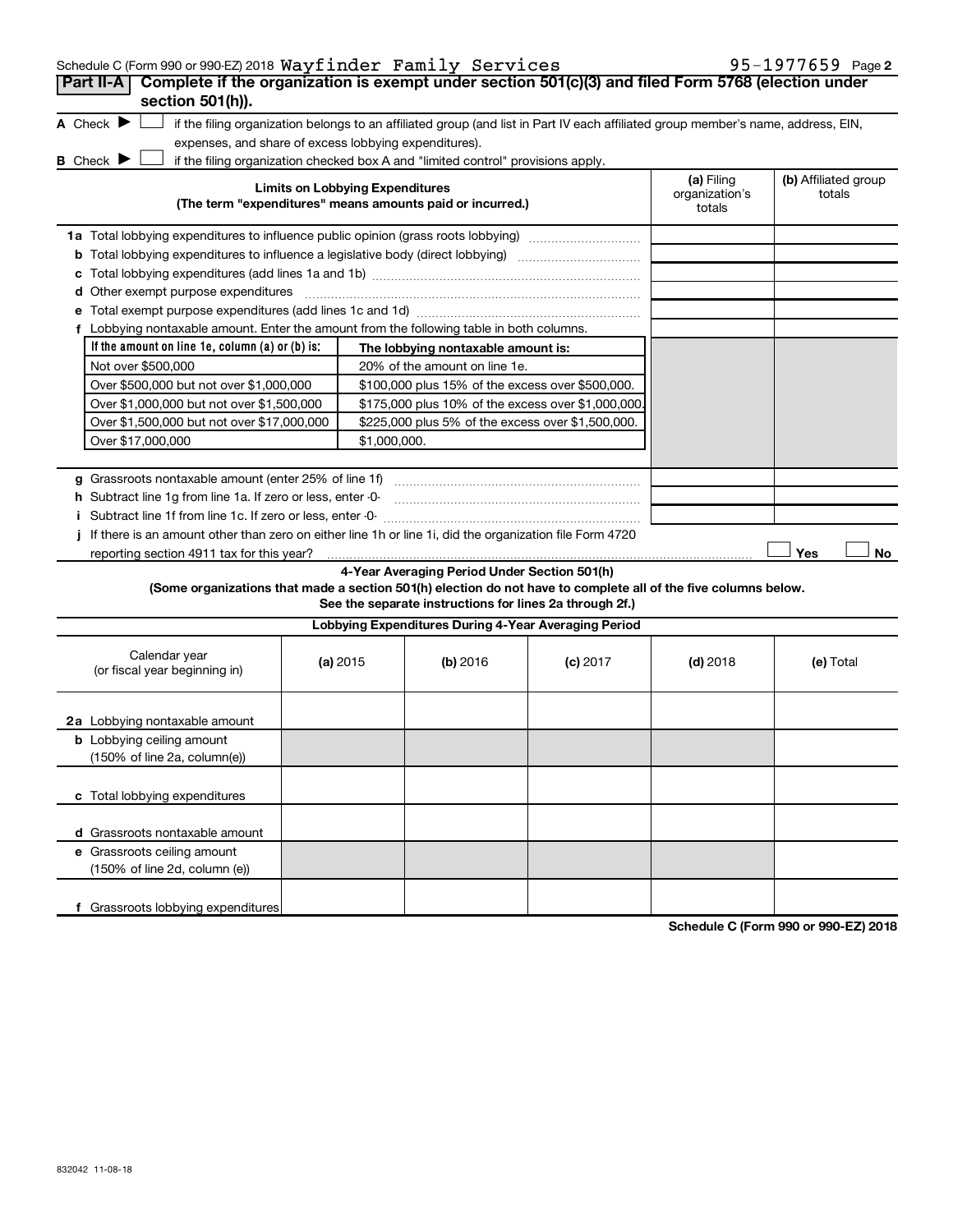#### Schedule C (Form 990 or 990-EZ) 2018  $\mathtt{Wayfinder}\>$   $\mathtt{Family}\>$   $\mathtt{Services}$   $\hspace{1.5em}$  95-1977659  $\>$  Page

## **Part II-B Complete if the organization is exempt under section 501(c)(3) and has NOT filed Form 5768 (election under section 501(h)).**

|              | For each "Yes," response on lines 1a through 1i below, provide in Part IV a detailed description                                                                                                                                                  | (a) |                         | (b)    |         |  |
|--------------|---------------------------------------------------------------------------------------------------------------------------------------------------------------------------------------------------------------------------------------------------|-----|-------------------------|--------|---------|--|
|              | of the lobbying activity.                                                                                                                                                                                                                         | Yes | No                      | Amount |         |  |
| 1            | During the year, did the filing organization attempt to influence foreign, national, state, or<br>local legislation, including any attempt to influence public opinion on a legislative matter<br>or referendum, through the use of:              |     |                         |        |         |  |
|              |                                                                                                                                                                                                                                                   |     | х                       |        |         |  |
|              | <b>b</b> Paid staff or management (include compensation in expenses reported on lines 1c through 1i)?                                                                                                                                             |     | $\overline{\text{x}}$   |        |         |  |
|              |                                                                                                                                                                                                                                                   |     | $\overline{\textbf{x}}$ |        |         |  |
|              |                                                                                                                                                                                                                                                   |     | $\overline{\textbf{x}}$ |        |         |  |
|              |                                                                                                                                                                                                                                                   |     | $\overline{\text{x}}$   |        |         |  |
|              |                                                                                                                                                                                                                                                   |     | $\overline{\text{x}}$   |        |         |  |
|              | g Direct contact with legislators, their staffs, government officials, or a legislative body?                                                                                                                                                     | X   |                         |        | 20,000. |  |
|              | h Rallies, demonstrations, seminars, conventions, speeches, lectures, or any similar means?                                                                                                                                                       |     | $\overline{\textbf{x}}$ |        |         |  |
|              |                                                                                                                                                                                                                                                   |     | $\overline{\mathbf{X}}$ |        |         |  |
|              |                                                                                                                                                                                                                                                   |     |                         |        | 20,000. |  |
|              | 2a Did the activities in line 1 cause the organization to be not described in section 501(c)(3)?                                                                                                                                                  |     | $\overline{\texttt{x}}$ |        |         |  |
|              |                                                                                                                                                                                                                                                   |     |                         |        |         |  |
|              | c If "Yes," enter the amount of any tax incurred by organization managers under section 4912                                                                                                                                                      |     |                         |        |         |  |
|              | d If the filing organization incurred a section 4912 tax, did it file Form 4720 for this year?                                                                                                                                                    |     |                         |        |         |  |
|              | Part III-A Complete if the organization is exempt under section $501(c)(4)$ , section $501(c)(5)$ , or section                                                                                                                                    |     |                         |        |         |  |
|              | $501(c)(6)$ .                                                                                                                                                                                                                                     |     |                         |        |         |  |
|              |                                                                                                                                                                                                                                                   |     |                         | Yes    | No      |  |
| 1            |                                                                                                                                                                                                                                                   |     | 1                       |        |         |  |
| $\mathbf{2}$ | $\mathbf{2}$                                                                                                                                                                                                                                      |     |                         |        |         |  |
| 3            | Did the organization agree to carry over lobbying and political campaign activity expenditures from the prior year?                                                                                                                               |     | 3                       |        |         |  |
|              | Part III-B Complete if the organization is exempt under section $501(c)(4)$ , section $501(c)(5)$ , or section<br>501(c)(6) and if either (a) BOTH Part III-A, lines 1 and 2, are answered "No," OR (b) Part III-A, line 3, is<br>answered "Yes." |     |                         |        |         |  |
| 1            |                                                                                                                                                                                                                                                   |     | 1                       |        |         |  |
| $\mathbf{2}$ | Section 162(e) nondeductible lobbying and political expenditures (do not include amounts of political                                                                                                                                             |     |                         |        |         |  |
|              | expenses for which the section 527(f) tax was paid).                                                                                                                                                                                              |     |                         |        |         |  |
|              |                                                                                                                                                                                                                                                   |     | 2a                      |        |         |  |
|              | b Carryover from last year manufactured and content to content the content of the content of the content of the content of the content of the content of the content of the content of the content of the content of the conte                    |     | 2b                      |        |         |  |
|              |                                                                                                                                                                                                                                                   |     | 2c                      |        |         |  |
| 3            | Aggregate amount reported in section 6033(e)(1)(A) notices of nondeductible section 162(e) dues manufactured                                                                                                                                      |     | 3                       |        |         |  |
| 4            | If notices were sent and the amount on line 2c exceeds the amount on line 3, what portion of the excess                                                                                                                                           |     |                         |        |         |  |
|              | does the organization agree to carryover to the reasonable estimate of nondeductible lobbying and political                                                                                                                                       |     |                         |        |         |  |
|              |                                                                                                                                                                                                                                                   |     | 4                       |        |         |  |
| 5.           |                                                                                                                                                                                                                                                   |     | 5                       |        |         |  |
|              | <b>Part IV   Supplemental Information</b>                                                                                                                                                                                                         |     |                         |        |         |  |
|              | Provide the descriptions required for Part LA Jine 1: Part LR Jine 4: Part LC Jine 5: Part II A (affiliated group list): Part II A Jines 1 and 2 (see                                                                                             |     |                         |        |         |  |

Provide the descriptions required for Part I-A, line 1; Part I-B, line 4; Part I-C, line 5; Part II-A (affiliated group list); Part II-A, lines 1 and 2 (see instructions); and Part II-B, line 1. Also, complete this part for any additional information.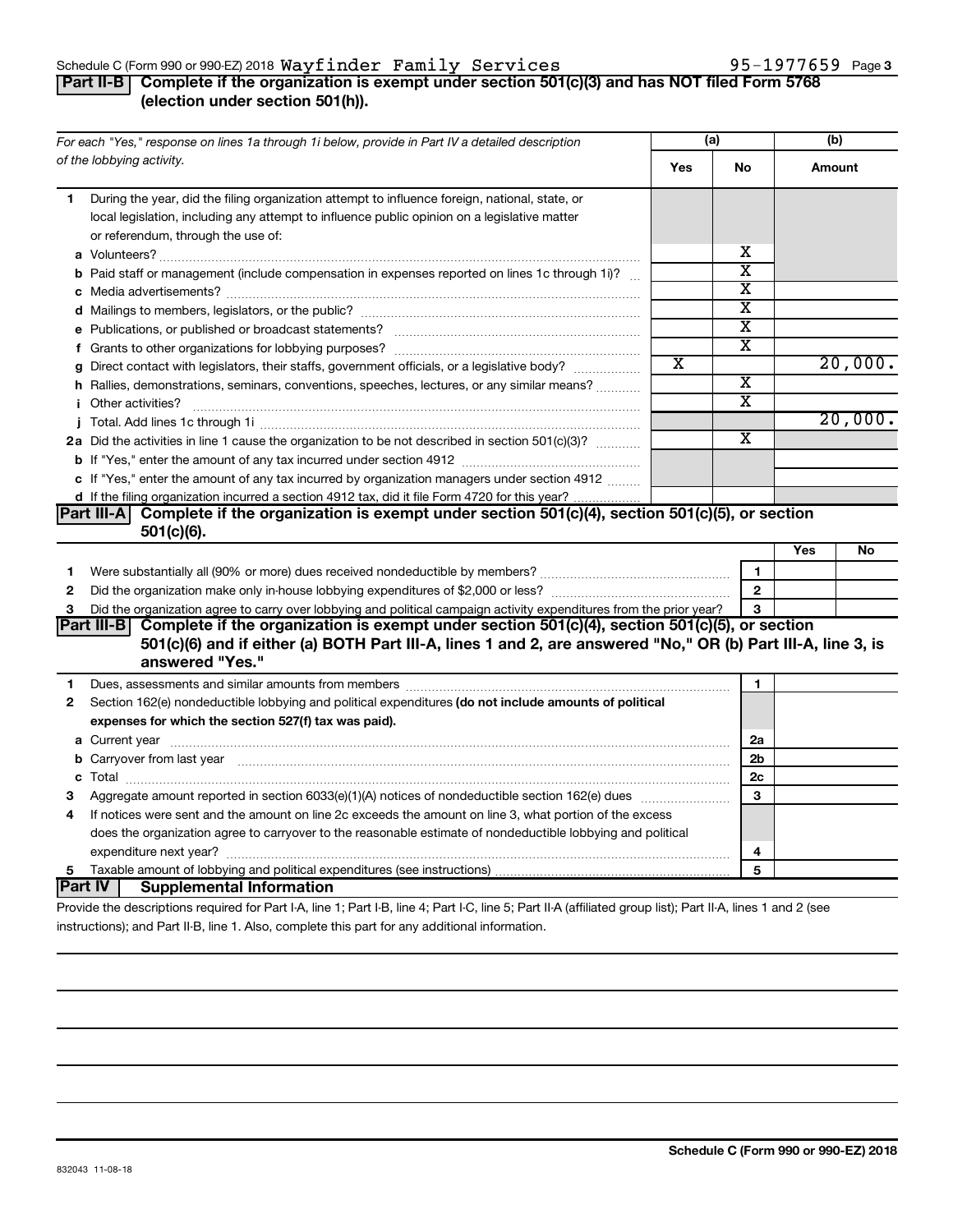# **SCHEDULE D Supplemental Financial Statements**<br> **Form 990 2018**<br> **Part IV** line 6.7.8.9.10, 11a, 11b, 11d, 11d, 11d, 11d, 11d, 12a, 0r, 12b

**(Form 990) | Complete if the organization answered "Yes" on Form 990, Part IV, line 6, 7, 8, 9, 10, 11a, 11b, 11c, 11d, 11e, 11f, 12a, or 12b.**

**| Attach to Form 990. |Go to www.irs.gov/Form990 for instructions and the latest information.**



Department of the Treasury Internal Revenue Service

#### **Name of the organization Employer identification number** Wayfinder Family Services

| Part I  | Organizations Maintaining Donor Advised Funds or Other Similar Funds or Accounts. Complete if the                                                                                                                              |                         |                                                    |
|---------|--------------------------------------------------------------------------------------------------------------------------------------------------------------------------------------------------------------------------------|-------------------------|----------------------------------------------------|
|         | organization answered "Yes" on Form 990, Part IV, line 6.                                                                                                                                                                      | (a) Donor advised funds | (b) Funds and other accounts                       |
|         |                                                                                                                                                                                                                                |                         |                                                    |
| 1       |                                                                                                                                                                                                                                |                         |                                                    |
| 2       | Aggregate value of contributions to (during year)                                                                                                                                                                              |                         |                                                    |
| з       | Aggregate value of grants from (during year)                                                                                                                                                                                   |                         |                                                    |
| 4<br>5  | Did the organization inform all donors and donor advisors in writing that the assets held in donor advised funds                                                                                                               |                         |                                                    |
|         |                                                                                                                                                                                                                                |                         | Yes<br>No                                          |
| 6       | Did the organization inform all grantees, donors, and donor advisors in writing that grant funds can be used only                                                                                                              |                         |                                                    |
|         | for charitable purposes and not for the benefit of the donor or donor advisor, or for any other purpose conferring                                                                                                             |                         |                                                    |
|         |                                                                                                                                                                                                                                |                         | Yes<br>No                                          |
| Part II | Conservation Easements. Complete if the organization answered "Yes" on Form 990, Part IV, line 7.                                                                                                                              |                         |                                                    |
| 1       | Purpose(s) of conservation easements held by the organization (check all that apply).                                                                                                                                          |                         |                                                    |
|         | Preservation of land for public use (e.g., recreation or education)                                                                                                                                                            |                         | Preservation of a historically important land area |
|         | Protection of natural habitat                                                                                                                                                                                                  |                         | Preservation of a certified historic structure     |
|         | Preservation of open space                                                                                                                                                                                                     |                         |                                                    |
| 2       | Complete lines 2a through 2d if the organization held a qualified conservation contribution in the form of a conservation easement on the last                                                                                 |                         |                                                    |
|         | day of the tax year.                                                                                                                                                                                                           |                         | Held at the End of the Tax Year                    |
| а       |                                                                                                                                                                                                                                |                         | 2a                                                 |
| b       |                                                                                                                                                                                                                                |                         | 2b                                                 |
|         |                                                                                                                                                                                                                                |                         | 2c                                                 |
|         | d Number of conservation easements included in (c) acquired after 7/25/06, and not on a historic structure                                                                                                                     |                         |                                                    |
|         | listed in the National Register [111] in the National Register [11] in the National Register [11] in the National Register [11] in the National Register [11] in the National Register [11] in the National Register [11] in t |                         | 2d                                                 |
| 3       | Number of conservation easements modified, transferred, released, extinguished, or terminated by the organization during the tax                                                                                               |                         |                                                    |
|         | $year \blacktriangleright$                                                                                                                                                                                                     |                         |                                                    |
| 4       | Number of states where property subject to conservation easement is located >                                                                                                                                                  |                         |                                                    |
| 5       | Does the organization have a written policy regarding the periodic monitoring, inspection, handling of                                                                                                                         |                         |                                                    |
|         | violations, and enforcement of the conservation easements it holds?                                                                                                                                                            |                         | Yes<br><b>No</b>                                   |
| 6       | Staff and volunteer hours devoted to monitoring, inspecting, handling of violations, and enforcing conservation easements during the year                                                                                      |                         |                                                    |
|         |                                                                                                                                                                                                                                |                         |                                                    |
| 7       | Amount of expenses incurred in monitoring, inspecting, handling of violations, and enforcing conservation easements during the year                                                                                            |                         |                                                    |
|         | ▶ \$                                                                                                                                                                                                                           |                         |                                                    |
| 8       | Does each conservation easement reported on line 2(d) above satisfy the requirements of section 170(h)(4)(B)(i)                                                                                                                |                         |                                                    |
|         |                                                                                                                                                                                                                                |                         | <b>No</b><br>Yes                                   |
| 9       | In Part XIII, describe how the organization reports conservation easements in its revenue and expense statement, and balance sheet, and                                                                                        |                         |                                                    |
|         | include, if applicable, the text of the footnote to the organization's financial statements that describes the organization's accounting for                                                                                   |                         |                                                    |
|         | conservation easements.                                                                                                                                                                                                        |                         |                                                    |
|         | Organizations Maintaining Collections of Art, Historical Treasures, or Other Similar Assets.<br>Part III                                                                                                                       |                         |                                                    |
|         | Complete if the organization answered "Yes" on Form 990, Part IV, line 8.                                                                                                                                                      |                         |                                                    |
|         | 1a If the organization elected, as permitted under SFAS 116 (ASC 958), not to report in its revenue statement and balance sheet works of art,                                                                                  |                         |                                                    |
|         | historical treasures, or other similar assets held for public exhibition, education, or research in furtherance of public service, provide, in Part XIII,                                                                      |                         |                                                    |
|         | the text of the footnote to its financial statements that describes these items.                                                                                                                                               |                         |                                                    |
|         | <b>b</b> If the organization elected, as permitted under SFAS 116 (ASC 958), to report in its revenue statement and balance sheet works of art, historical                                                                     |                         |                                                    |
|         | treasures, or other similar assets held for public exhibition, education, or research in furtherance of public service, provide the following amounts                                                                          |                         |                                                    |
|         | relating to these items:                                                                                                                                                                                                       |                         |                                                    |
|         |                                                                                                                                                                                                                                |                         | - \$                                               |
|         | (ii) Assets included in Form 990, Part X                                                                                                                                                                                       |                         | $\blacktriangleright$ \$                           |
| 2       | If the organization received or held works of art, historical treasures, or other similar assets for financial gain, provide                                                                                                   |                         |                                                    |
|         | the following amounts required to be reported under SFAS 116 (ASC 958) relating to these items:                                                                                                                                |                         |                                                    |
| а       |                                                                                                                                                                                                                                |                         | - \$                                               |
|         |                                                                                                                                                                                                                                |                         |                                                    |

832051 10-29-18 **For Paperwork Reduction Act Notice, see the Instructions for Form 990. Schedule D (Form 990) 2018** LHA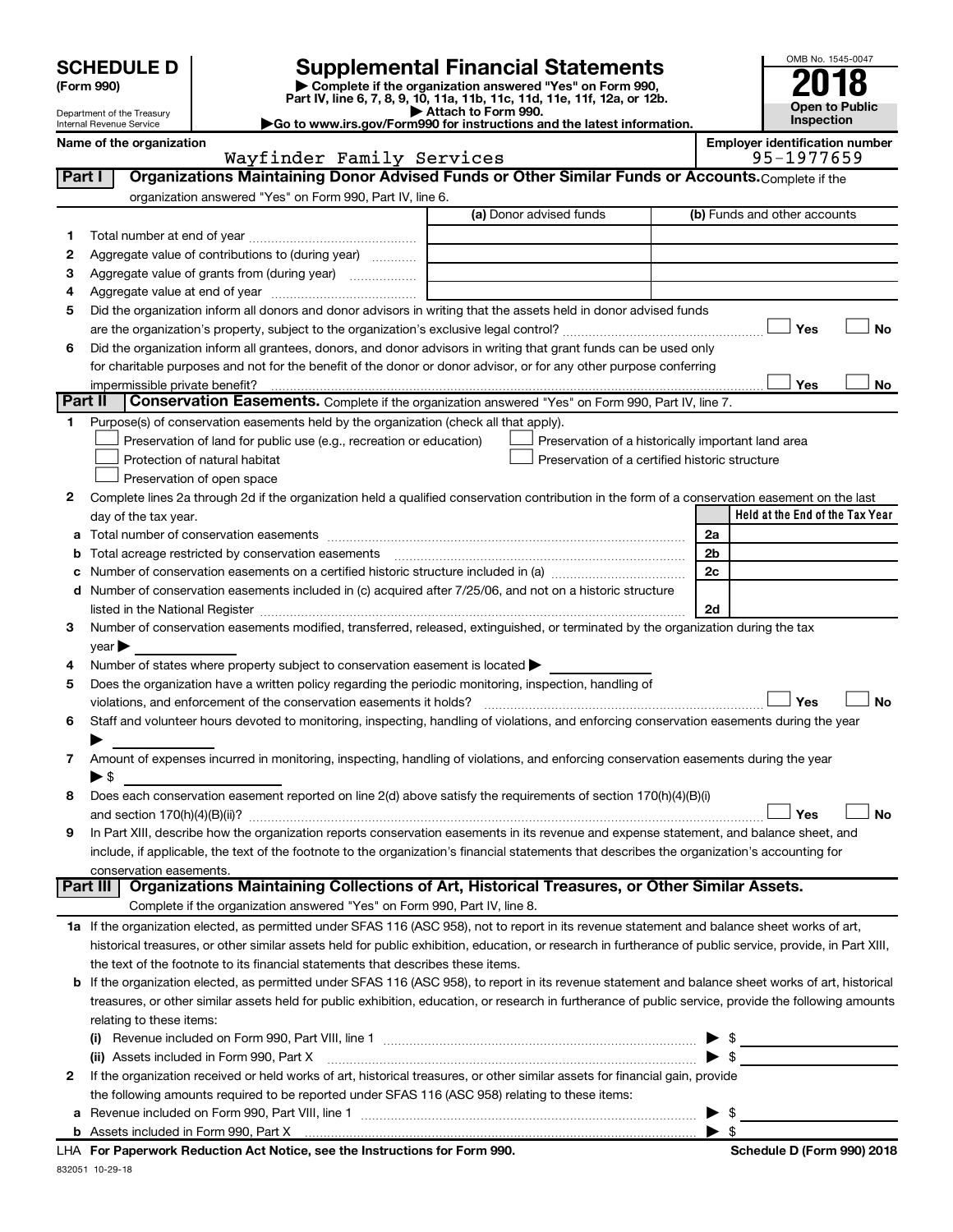| Organizations Maintaining Collections of Art, Historical Treasures, or Other Similar Assets (continued)<br>Part III<br>Using the organization's acquisition, accession, and other records, check any of the following that are a significant use of its collection items<br>3<br>(check all that apply):<br>Public exhibition<br>Loan or exchange programs<br>a<br>Scholarly research<br>Other<br>b<br>Preservation for future generations<br>c<br>Provide a description of the organization's collections and explain how they further the organization's exempt purpose in Part XIII.<br>During the year, did the organization solicit or receive donations of art, historical treasures, or other similar assets<br>5<br>Yes<br><b>Part IV</b><br><b>Escrow and Custodial Arrangements.</b> Complete if the organization answered "Yes" on Form 990, Part IV, line 9, or<br>reported an amount on Form 990, Part X, line 21.<br>1a Is the organization an agent, trustee, custodian or other intermediary for contributions or other assets not included<br>Yes<br>b If "Yes," explain the arrangement in Part XIII and complete the following table:<br>Amount<br>c Beginning balance measurements and the contract of the contract of the contract of the contract of the contract of the contract of the contract of the contract of the contract of the contract of the contract of the contr<br>1c<br>1d<br>e Distributions during the year manufactured and contained and contained and the year manufactured and contained and the year manufactured and contained and contained and contained and contained and contained and contained<br>1e<br>1f<br>f<br>2a Did the organization include an amount on Form 990, Part X, line 21, for escrow or custodial account liability?<br>Yes<br>. | No<br>No<br>No |
|-------------------------------------------------------------------------------------------------------------------------------------------------------------------------------------------------------------------------------------------------------------------------------------------------------------------------------------------------------------------------------------------------------------------------------------------------------------------------------------------------------------------------------------------------------------------------------------------------------------------------------------------------------------------------------------------------------------------------------------------------------------------------------------------------------------------------------------------------------------------------------------------------------------------------------------------------------------------------------------------------------------------------------------------------------------------------------------------------------------------------------------------------------------------------------------------------------------------------------------------------------------------------------------------------------------------------------------------------------------------------------------------------------------------------------------------------------------------------------------------------------------------------------------------------------------------------------------------------------------------------------------------------------------------------------------------------------------------------------------------------------------------------------------------------------|----------------|
|                                                                                                                                                                                                                                                                                                                                                                                                                                                                                                                                                                                                                                                                                                                                                                                                                                                                                                                                                                                                                                                                                                                                                                                                                                                                                                                                                                                                                                                                                                                                                                                                                                                                                                                                                                                                       |                |
|                                                                                                                                                                                                                                                                                                                                                                                                                                                                                                                                                                                                                                                                                                                                                                                                                                                                                                                                                                                                                                                                                                                                                                                                                                                                                                                                                                                                                                                                                                                                                                                                                                                                                                                                                                                                       |                |
|                                                                                                                                                                                                                                                                                                                                                                                                                                                                                                                                                                                                                                                                                                                                                                                                                                                                                                                                                                                                                                                                                                                                                                                                                                                                                                                                                                                                                                                                                                                                                                                                                                                                                                                                                                                                       |                |
|                                                                                                                                                                                                                                                                                                                                                                                                                                                                                                                                                                                                                                                                                                                                                                                                                                                                                                                                                                                                                                                                                                                                                                                                                                                                                                                                                                                                                                                                                                                                                                                                                                                                                                                                                                                                       |                |
|                                                                                                                                                                                                                                                                                                                                                                                                                                                                                                                                                                                                                                                                                                                                                                                                                                                                                                                                                                                                                                                                                                                                                                                                                                                                                                                                                                                                                                                                                                                                                                                                                                                                                                                                                                                                       |                |
|                                                                                                                                                                                                                                                                                                                                                                                                                                                                                                                                                                                                                                                                                                                                                                                                                                                                                                                                                                                                                                                                                                                                                                                                                                                                                                                                                                                                                                                                                                                                                                                                                                                                                                                                                                                                       |                |
|                                                                                                                                                                                                                                                                                                                                                                                                                                                                                                                                                                                                                                                                                                                                                                                                                                                                                                                                                                                                                                                                                                                                                                                                                                                                                                                                                                                                                                                                                                                                                                                                                                                                                                                                                                                                       |                |
|                                                                                                                                                                                                                                                                                                                                                                                                                                                                                                                                                                                                                                                                                                                                                                                                                                                                                                                                                                                                                                                                                                                                                                                                                                                                                                                                                                                                                                                                                                                                                                                                                                                                                                                                                                                                       |                |
|                                                                                                                                                                                                                                                                                                                                                                                                                                                                                                                                                                                                                                                                                                                                                                                                                                                                                                                                                                                                                                                                                                                                                                                                                                                                                                                                                                                                                                                                                                                                                                                                                                                                                                                                                                                                       |                |
|                                                                                                                                                                                                                                                                                                                                                                                                                                                                                                                                                                                                                                                                                                                                                                                                                                                                                                                                                                                                                                                                                                                                                                                                                                                                                                                                                                                                                                                                                                                                                                                                                                                                                                                                                                                                       |                |
|                                                                                                                                                                                                                                                                                                                                                                                                                                                                                                                                                                                                                                                                                                                                                                                                                                                                                                                                                                                                                                                                                                                                                                                                                                                                                                                                                                                                                                                                                                                                                                                                                                                                                                                                                                                                       |                |
|                                                                                                                                                                                                                                                                                                                                                                                                                                                                                                                                                                                                                                                                                                                                                                                                                                                                                                                                                                                                                                                                                                                                                                                                                                                                                                                                                                                                                                                                                                                                                                                                                                                                                                                                                                                                       |                |
|                                                                                                                                                                                                                                                                                                                                                                                                                                                                                                                                                                                                                                                                                                                                                                                                                                                                                                                                                                                                                                                                                                                                                                                                                                                                                                                                                                                                                                                                                                                                                                                                                                                                                                                                                                                                       |                |
|                                                                                                                                                                                                                                                                                                                                                                                                                                                                                                                                                                                                                                                                                                                                                                                                                                                                                                                                                                                                                                                                                                                                                                                                                                                                                                                                                                                                                                                                                                                                                                                                                                                                                                                                                                                                       |                |
|                                                                                                                                                                                                                                                                                                                                                                                                                                                                                                                                                                                                                                                                                                                                                                                                                                                                                                                                                                                                                                                                                                                                                                                                                                                                                                                                                                                                                                                                                                                                                                                                                                                                                                                                                                                                       |                |
|                                                                                                                                                                                                                                                                                                                                                                                                                                                                                                                                                                                                                                                                                                                                                                                                                                                                                                                                                                                                                                                                                                                                                                                                                                                                                                                                                                                                                                                                                                                                                                                                                                                                                                                                                                                                       |                |
|                                                                                                                                                                                                                                                                                                                                                                                                                                                                                                                                                                                                                                                                                                                                                                                                                                                                                                                                                                                                                                                                                                                                                                                                                                                                                                                                                                                                                                                                                                                                                                                                                                                                                                                                                                                                       |                |
|                                                                                                                                                                                                                                                                                                                                                                                                                                                                                                                                                                                                                                                                                                                                                                                                                                                                                                                                                                                                                                                                                                                                                                                                                                                                                                                                                                                                                                                                                                                                                                                                                                                                                                                                                                                                       |                |
|                                                                                                                                                                                                                                                                                                                                                                                                                                                                                                                                                                                                                                                                                                                                                                                                                                                                                                                                                                                                                                                                                                                                                                                                                                                                                                                                                                                                                                                                                                                                                                                                                                                                                                                                                                                                       |                |
| <b>b</b> If "Yes," explain the arrangement in Part XIII. Check here if the explanation has been provided on Part XIII                                                                                                                                                                                                                                                                                                                                                                                                                                                                                                                                                                                                                                                                                                                                                                                                                                                                                                                                                                                                                                                                                                                                                                                                                                                                                                                                                                                                                                                                                                                                                                                                                                                                                 |                |
| Endowment Funds. Complete if the organization answered "Yes" on Form 990, Part IV, line 10.<br><b>Part V</b>                                                                                                                                                                                                                                                                                                                                                                                                                                                                                                                                                                                                                                                                                                                                                                                                                                                                                                                                                                                                                                                                                                                                                                                                                                                                                                                                                                                                                                                                                                                                                                                                                                                                                          |                |
| (c) Two years back $\vert$ (d) Three years back $\vert$<br>(e) Four years back<br>(a) Current year<br>(b) Prior year                                                                                                                                                                                                                                                                                                                                                                                                                                                                                                                                                                                                                                                                                                                                                                                                                                                                                                                                                                                                                                                                                                                                                                                                                                                                                                                                                                                                                                                                                                                                                                                                                                                                                  |                |
| 419,880.<br>419,880.<br>419,880.<br>419,880<br>1a Beginning of year balance                                                                                                                                                                                                                                                                                                                                                                                                                                                                                                                                                                                                                                                                                                                                                                                                                                                                                                                                                                                                                                                                                                                                                                                                                                                                                                                                                                                                                                                                                                                                                                                                                                                                                                                           | 205,880.       |
|                                                                                                                                                                                                                                                                                                                                                                                                                                                                                                                                                                                                                                                                                                                                                                                                                                                                                                                                                                                                                                                                                                                                                                                                                                                                                                                                                                                                                                                                                                                                                                                                                                                                                                                                                                                                       | 214,000.       |
| 6,944.<br>c Net investment earnings, gains, and losses                                                                                                                                                                                                                                                                                                                                                                                                                                                                                                                                                                                                                                                                                                                                                                                                                                                                                                                                                                                                                                                                                                                                                                                                                                                                                                                                                                                                                                                                                                                                                                                                                                                                                                                                                | 11,226.        |
|                                                                                                                                                                                                                                                                                                                                                                                                                                                                                                                                                                                                                                                                                                                                                                                                                                                                                                                                                                                                                                                                                                                                                                                                                                                                                                                                                                                                                                                                                                                                                                                                                                                                                                                                                                                                       |                |
| e Other expenditures for facilities                                                                                                                                                                                                                                                                                                                                                                                                                                                                                                                                                                                                                                                                                                                                                                                                                                                                                                                                                                                                                                                                                                                                                                                                                                                                                                                                                                                                                                                                                                                                                                                                                                                                                                                                                                   |                |
| 6,944.                                                                                                                                                                                                                                                                                                                                                                                                                                                                                                                                                                                                                                                                                                                                                                                                                                                                                                                                                                                                                                                                                                                                                                                                                                                                                                                                                                                                                                                                                                                                                                                                                                                                                                                                                                                                | 11,226.        |
| f Administrative expenses <i></i>                                                                                                                                                                                                                                                                                                                                                                                                                                                                                                                                                                                                                                                                                                                                                                                                                                                                                                                                                                                                                                                                                                                                                                                                                                                                                                                                                                                                                                                                                                                                                                                                                                                                                                                                                                     |                |
| 419,880.<br>419,880.<br>419,880.<br>419,880.<br>End of year balance <i>manually contained</i><br>g                                                                                                                                                                                                                                                                                                                                                                                                                                                                                                                                                                                                                                                                                                                                                                                                                                                                                                                                                                                                                                                                                                                                                                                                                                                                                                                                                                                                                                                                                                                                                                                                                                                                                                    | 419,880.       |
| Provide the estimated percentage of the current year end balance (line 1g, column (a)) held as:<br>2                                                                                                                                                                                                                                                                                                                                                                                                                                                                                                                                                                                                                                                                                                                                                                                                                                                                                                                                                                                                                                                                                                                                                                                                                                                                                                                                                                                                                                                                                                                                                                                                                                                                                                  |                |
| a Board designated or quasi-endowment ><br>%                                                                                                                                                                                                                                                                                                                                                                                                                                                                                                                                                                                                                                                                                                                                                                                                                                                                                                                                                                                                                                                                                                                                                                                                                                                                                                                                                                                                                                                                                                                                                                                                                                                                                                                                                          |                |
| <b>b</b> Permanent endowment $\blacktriangleright$ 100.00<br>%                                                                                                                                                                                                                                                                                                                                                                                                                                                                                                                                                                                                                                                                                                                                                                                                                                                                                                                                                                                                                                                                                                                                                                                                                                                                                                                                                                                                                                                                                                                                                                                                                                                                                                                                        |                |
| c Temporarily restricted endowment<br>%                                                                                                                                                                                                                                                                                                                                                                                                                                                                                                                                                                                                                                                                                                                                                                                                                                                                                                                                                                                                                                                                                                                                                                                                                                                                                                                                                                                                                                                                                                                                                                                                                                                                                                                                                               |                |
| The percentages on lines 2a, 2b, and 2c should equal 100%.                                                                                                                                                                                                                                                                                                                                                                                                                                                                                                                                                                                                                                                                                                                                                                                                                                                                                                                                                                                                                                                                                                                                                                                                                                                                                                                                                                                                                                                                                                                                                                                                                                                                                                                                            |                |
| 3a Are there endowment funds not in the possession of the organization that are held and administered for the organization                                                                                                                                                                                                                                                                                                                                                                                                                                                                                                                                                                                                                                                                                                                                                                                                                                                                                                                                                                                                                                                                                                                                                                                                                                                                                                                                                                                                                                                                                                                                                                                                                                                                            |                |
| Yes<br>by:                                                                                                                                                                                                                                                                                                                                                                                                                                                                                                                                                                                                                                                                                                                                                                                                                                                                                                                                                                                                                                                                                                                                                                                                                                                                                                                                                                                                                                                                                                                                                                                                                                                                                                                                                                                            | No             |
| 3a(i)                                                                                                                                                                                                                                                                                                                                                                                                                                                                                                                                                                                                                                                                                                                                                                                                                                                                                                                                                                                                                                                                                                                                                                                                                                                                                                                                                                                                                                                                                                                                                                                                                                                                                                                                                                                                 | х              |
| (ii) related organizations contract to the contract of the contract of the contract of the contract of the contract of the contract of the contract of the contract of the contract of the contract of the contract of the con<br> 3a(ii)                                                                                                                                                                                                                                                                                                                                                                                                                                                                                                                                                                                                                                                                                                                                                                                                                                                                                                                                                                                                                                                                                                                                                                                                                                                                                                                                                                                                                                                                                                                                                             | x              |
| 3b                                                                                                                                                                                                                                                                                                                                                                                                                                                                                                                                                                                                                                                                                                                                                                                                                                                                                                                                                                                                                                                                                                                                                                                                                                                                                                                                                                                                                                                                                                                                                                                                                                                                                                                                                                                                    |                |
| Describe in Part XIII the intended uses of the organization's endowment funds.                                                                                                                                                                                                                                                                                                                                                                                                                                                                                                                                                                                                                                                                                                                                                                                                                                                                                                                                                                                                                                                                                                                                                                                                                                                                                                                                                                                                                                                                                                                                                                                                                                                                                                                        |                |
| <b>Land, Buildings, and Equipment.</b><br><b>Part VI</b>                                                                                                                                                                                                                                                                                                                                                                                                                                                                                                                                                                                                                                                                                                                                                                                                                                                                                                                                                                                                                                                                                                                                                                                                                                                                                                                                                                                                                                                                                                                                                                                                                                                                                                                                              |                |
| Complete if the organization answered "Yes" on Form 990, Part IV, line 11a. See Form 990, Part X, line 10.                                                                                                                                                                                                                                                                                                                                                                                                                                                                                                                                                                                                                                                                                                                                                                                                                                                                                                                                                                                                                                                                                                                                                                                                                                                                                                                                                                                                                                                                                                                                                                                                                                                                                            |                |
| (b) Cost or other<br>Description of property<br>(a) Cost or other<br>(c) Accumulated<br>(d) Book value<br>basis (investment)<br>basis (other)<br>depreciation                                                                                                                                                                                                                                                                                                                                                                                                                                                                                                                                                                                                                                                                                                                                                                                                                                                                                                                                                                                                                                                                                                                                                                                                                                                                                                                                                                                                                                                                                                                                                                                                                                         |                |
| 2,815,271.<br>2,815,271.                                                                                                                                                                                                                                                                                                                                                                                                                                                                                                                                                                                                                                                                                                                                                                                                                                                                                                                                                                                                                                                                                                                                                                                                                                                                                                                                                                                                                                                                                                                                                                                                                                                                                                                                                                              |                |
| 19, 303, 391.<br>11,631,518.<br>7,671,873.                                                                                                                                                                                                                                                                                                                                                                                                                                                                                                                                                                                                                                                                                                                                                                                                                                                                                                                                                                                                                                                                                                                                                                                                                                                                                                                                                                                                                                                                                                                                                                                                                                                                                                                                                            |                |
|                                                                                                                                                                                                                                                                                                                                                                                                                                                                                                                                                                                                                                                                                                                                                                                                                                                                                                                                                                                                                                                                                                                                                                                                                                                                                                                                                                                                                                                                                                                                                                                                                                                                                                                                                                                                       |                |
| 5,497,426.<br>5,714,461.                                                                                                                                                                                                                                                                                                                                                                                                                                                                                                                                                                                                                                                                                                                                                                                                                                                                                                                                                                                                                                                                                                                                                                                                                                                                                                                                                                                                                                                                                                                                                                                                                                                                                                                                                                              | 217,035.       |
| 69,941.                                                                                                                                                                                                                                                                                                                                                                                                                                                                                                                                                                                                                                                                                                                                                                                                                                                                                                                                                                                                                                                                                                                                                                                                                                                                                                                                                                                                                                                                                                                                                                                                                                                                                                                                                                                               | 69,941.        |
| 10,774,120.<br>Total. Add lines 1a through 1e. (Column (d) must equal Form 990, Part X, column (B), line 10c.)<br>▶                                                                                                                                                                                                                                                                                                                                                                                                                                                                                                                                                                                                                                                                                                                                                                                                                                                                                                                                                                                                                                                                                                                                                                                                                                                                                                                                                                                                                                                                                                                                                                                                                                                                                   |                |

**Schedule D (Form 990) 2018**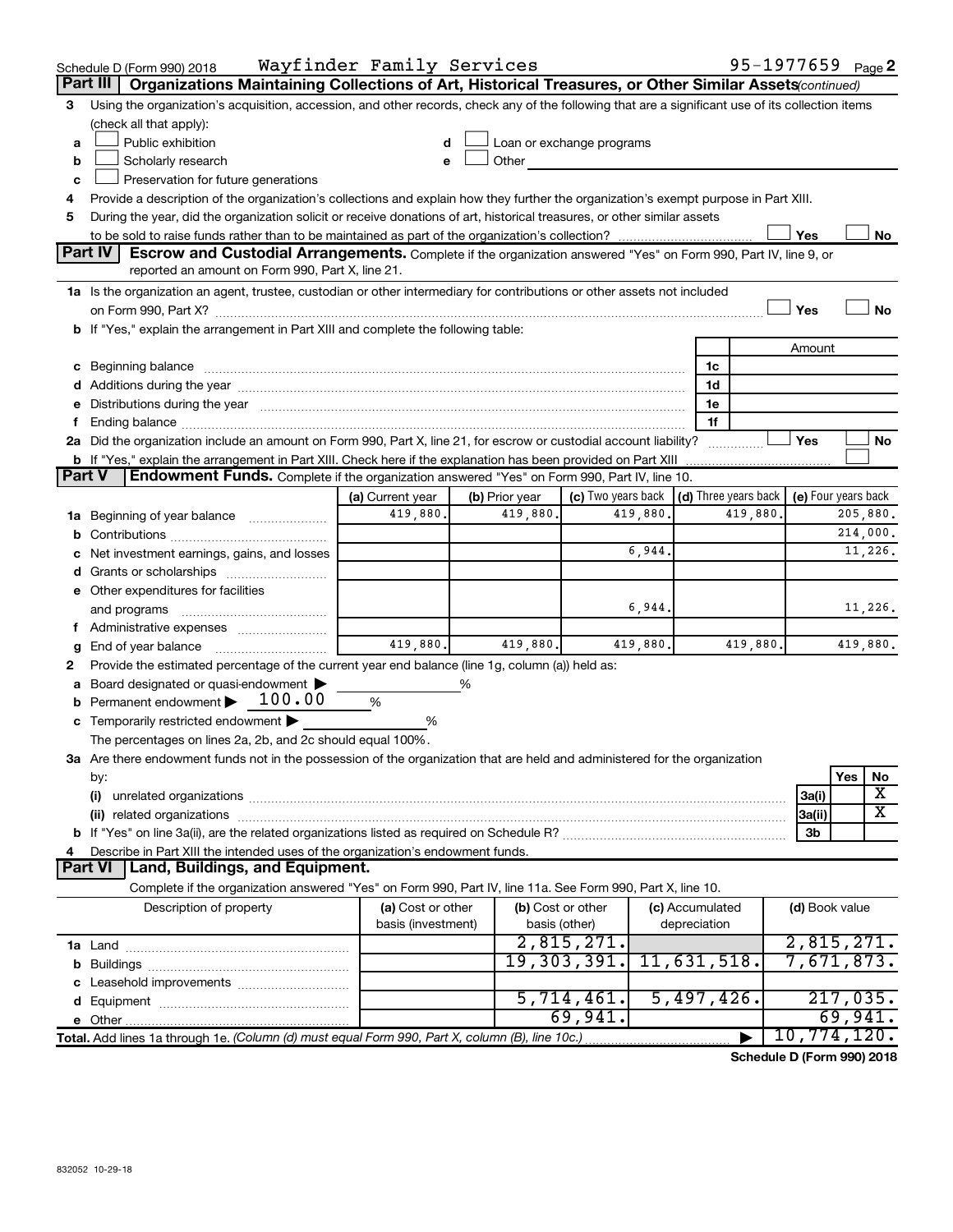| Schedule D (Form 990) 2018 |                                          | Wayfinder Family Services | 95-1977659 $_{Page}$ 3 |  |
|----------------------------|------------------------------------------|---------------------------|------------------------|--|
|                            | Part VII Investments - Other Securities. |                           |                        |  |

| Complete if the organization answered "Yes" on Form 990, Part IV, line 11b. See Form 990, Part X, line 12. |                |                                                           |
|------------------------------------------------------------------------------------------------------------|----------------|-----------------------------------------------------------|
| (a) Description of security or category (including name of security)                                       | (b) Book value | (c) Method of valuation: Cost or end-of-year market value |
| (1) Financial derivatives                                                                                  |                |                                                           |
| (2) Closely-held equity interests                                                                          |                |                                                           |
| $(3)$ Other                                                                                                |                |                                                           |
| (A)                                                                                                        |                |                                                           |
| (B)                                                                                                        |                |                                                           |
| (C)                                                                                                        |                |                                                           |
| (D)                                                                                                        |                |                                                           |
| (E)                                                                                                        |                |                                                           |
| (F)                                                                                                        |                |                                                           |
| (G)                                                                                                        |                |                                                           |
| (H)                                                                                                        |                |                                                           |
| <b>Total.</b> (Col. (b) must equal Form 990, Part X, col. (B) line $12$ .)                                 |                |                                                           |

### **Part VIII Investments - Program Related.**

Complete if the organization answered "Yes" on Form 990, Part IV, line 11c. See Form 990, Part X, line 13.

| (a) Description of investment                                                           | (b) Book value | (c) Method of valuation: Cost or end-of-year market value |
|-----------------------------------------------------------------------------------------|----------------|-----------------------------------------------------------|
| (1)                                                                                     |                |                                                           |
| (2)                                                                                     |                |                                                           |
| (3)                                                                                     |                |                                                           |
| (4)                                                                                     |                |                                                           |
| (5)                                                                                     |                |                                                           |
| (6)                                                                                     |                |                                                           |
| (7)                                                                                     |                |                                                           |
| (8)                                                                                     |                |                                                           |
| (9)                                                                                     |                |                                                           |
| Total. (Col. (b) must equal Form 990, Part X, col. (B) line $13.$ $\blacktriangleright$ |                |                                                           |

#### **Part IX Other Assets.**

Complete if the organization answered "Yes" on Form 990, Part IV, line 11d. See Form 990, Part X, line 15.

| (a) Description                     | (b) Book value |
|-------------------------------------|----------------|
| Other assets<br>(1)                 | 755, 167.      |
| Property held for investment<br>(2) | 2,989,000.     |
| Deposits<br>(3)                     | 225, 385.      |
| Insurance receivables<br>(4)        | 4,026,641.     |
| (5)                                 |                |
| (6)                                 |                |
| (7)                                 |                |
| (8)                                 |                |
| (9)                                 |                |
|                                     | 7,996,193.     |

#### **Part X Other Liabilities.**

Complete if the organization answered "Yes" on Form 990, Part IV, line 11e or 11f. See Form 990, Part X, line 25.

|     | (a) Description of liability                                       | (b) Book value |
|-----|--------------------------------------------------------------------|----------------|
|     | Federal income taxes                                               |                |
| (2) |                                                                    |                |
| (3) |                                                                    |                |
| (4) |                                                                    |                |
| (5) |                                                                    |                |
| (6) |                                                                    |                |
|     |                                                                    |                |
| (8) |                                                                    |                |
| (9) |                                                                    |                |
|     | Total. (Column (b) must equal Form 990, Part X, col. (B) line 25.) |                |

**2.** Liability for uncertain tax positions. In Part XIII, provide the text of the footnote to the organization's financial statements that reports the organization's liability for uncertain tax positions under FIN 48 (ASC 740). Check here if the text of the footnote has been provided in Part XIII  $\boxed{\text{X}}$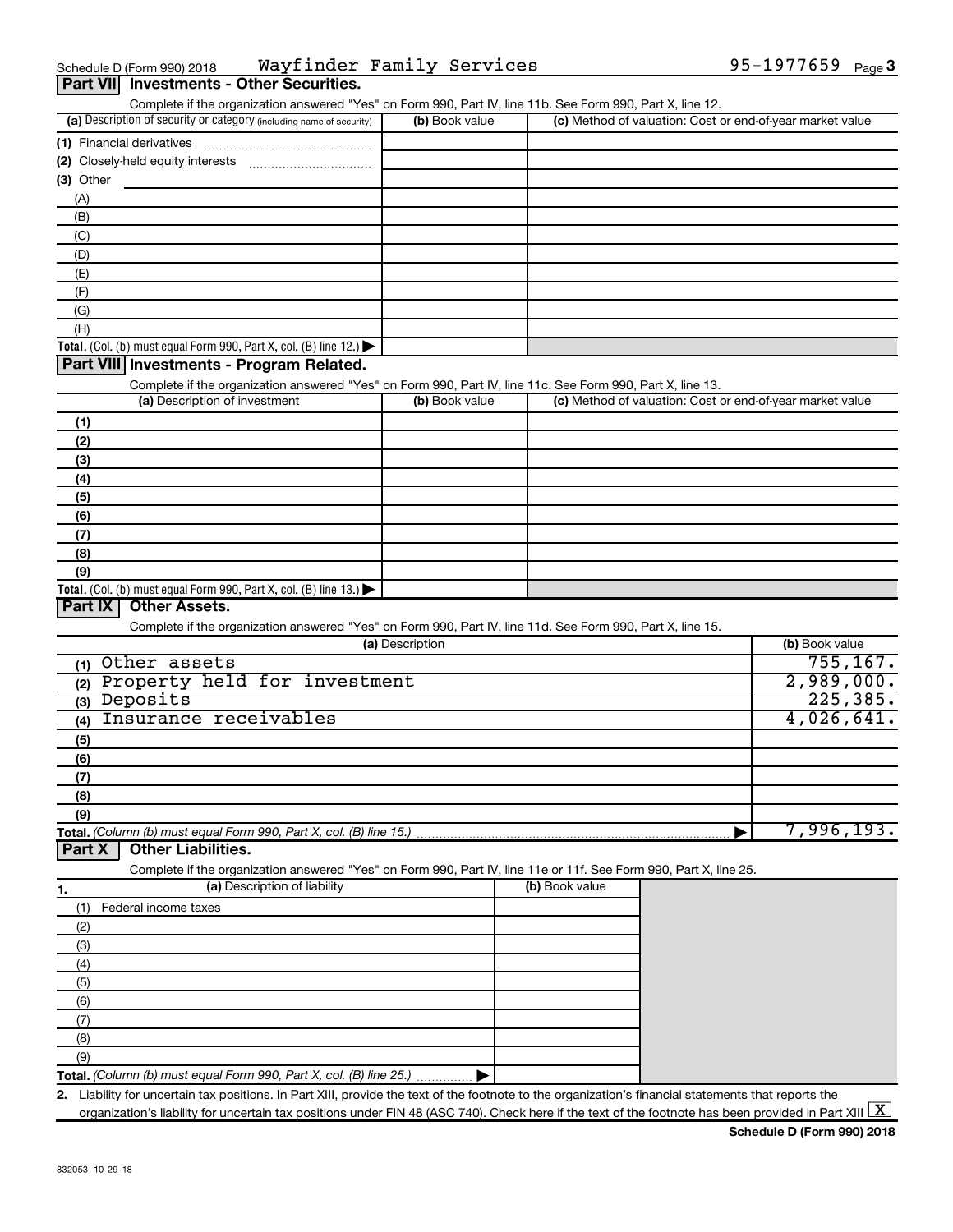|    | Wayfinder Family Services<br>Schedule D (Form 990) 2018                                                                                                                                                                             |                |            |                | 95-1977659 $_{Page 4}$ |
|----|-------------------------------------------------------------------------------------------------------------------------------------------------------------------------------------------------------------------------------------|----------------|------------|----------------|------------------------|
|    | Reconciliation of Revenue per Audited Financial Statements With Revenue per Return.<br><b>Part XI</b>                                                                                                                               |                |            |                |                        |
|    | Complete if the organization answered "Yes" on Form 990, Part IV, line 12a.                                                                                                                                                         |                |            |                |                        |
| 1  | Total revenue, gains, and other support per audited financial statements [[[[[[[[[[[[[[[[[[[[[[[[]]]]]]]]]]]]                                                                                                                       |                |            | $\overline{1}$ | 32,973,800.            |
| 2  | Amounts included on line 1 but not on Form 990, Part VIII, line 12:                                                                                                                                                                 |                |            |                |                        |
| a  | Net unrealized gains (losses) on investments [111] [12] matter contracts and the unrealized gains (losses) on investments [11] matter contracts and the unrealized gains (losses) on investments [11] matter contracts and the      | 2a             | $-25,985.$ |                |                        |
| b  |                                                                                                                                                                                                                                     | 2 <sub>b</sub> | 304,570.   |                |                        |
| C  |                                                                                                                                                                                                                                     | 2 <sub>c</sub> |            |                |                        |
| d  |                                                                                                                                                                                                                                     | 2d             |            |                |                        |
| e  | Add lines 2a through 2d                                                                                                                                                                                                             |                |            | 2e             | 278,585.               |
| 3  |                                                                                                                                                                                                                                     |                |            | $\mathbf{3}$   | 32,695,215.            |
| 4  | Amounts included on Form 990, Part VIII, line 12, but not on line 1:                                                                                                                                                                |                |            |                |                        |
|    | Investment expenses not included on Form 990, Part VIII, line 7b [1001111111111111111111111111111111                                                                                                                                | - 4a           |            |                |                        |
| b  |                                                                                                                                                                                                                                     | 4 <sub>b</sub> |            |                |                        |
| c. | Add lines 4a and 4b                                                                                                                                                                                                                 |                |            | 4с             |                        |
| 5  |                                                                                                                                                                                                                                     |                |            | 5              | 32,695,215.            |
|    |                                                                                                                                                                                                                                     |                |            |                |                        |
|    | Part XII Reconciliation of Expenses per Audited Financial Statements With Expenses per Return.                                                                                                                                      |                |            |                |                        |
|    | Complete if the organization answered "Yes" on Form 990, Part IV, line 12a.                                                                                                                                                         |                |            |                |                        |
| 1  |                                                                                                                                                                                                                                     |                |            | $\blacksquare$ | 32,496,312.            |
| 2  | Amounts included on line 1 but not on Form 990, Part IX, line 25:                                                                                                                                                                   |                |            |                |                        |
| a  |                                                                                                                                                                                                                                     | 2a             | 304,570.   |                |                        |
| b  |                                                                                                                                                                                                                                     | 2 <sub>b</sub> |            |                |                        |
| c  |                                                                                                                                                                                                                                     | 2c             |            |                |                        |
|    |                                                                                                                                                                                                                                     | 2d             |            |                |                        |
| е  | Add lines 2a through 2d <b>[10]</b> University of the state of the state of the state of the state of the state of the state of the state of the state of the state of the state of the state of the state of the state of the stat |                |            | 2e             | 304,570.               |
| З  |                                                                                                                                                                                                                                     |                |            | $\mathbf{3}$   | 32, 191, 742.          |
| 4  | Amounts included on Form 990, Part IX, line 25, but not on line 1:                                                                                                                                                                  |                |            |                |                        |
| a  |                                                                                                                                                                                                                                     | 4a             |            |                |                        |
| b  |                                                                                                                                                                                                                                     | 4b             |            |                |                        |
|    | Add lines 4a and 4b                                                                                                                                                                                                                 |                |            | 4c             | 0.                     |
|    | <b>Part XIII</b> Supplemental Information.                                                                                                                                                                                          |                |            | $\mathbf{5}$   | 32, 191, 742.          |

Provide the descriptions required for Part II, lines 3, 5, and 9; Part III, lines 1a and 4; Part IV, lines 1b and 2b; Part V, line 4; Part X, line 2; Part XI, lines 2d and 4b; and Part XII, lines 2d and 4b. Also complete this part to provide any additional information.

Part V, line 4:

The donor has stipulated that the principal of the Endowment Fund is to be kept in tact in perpetuity and only the interest and dividends there from may be expended for the needs of the organization and children.

Part X, Line 2:

Wayfinder Family Services is exempt from taxation under Internal Revenue

Code Section 501(c)(3) and California Revenue and Taxation Code Section

23701d.

Generally accepted accounting principles provide accounting and disclosure

832054 10-29-18 **Schedule D (Form 990) 2018** guidance about positions taken by an organization in its tax returns that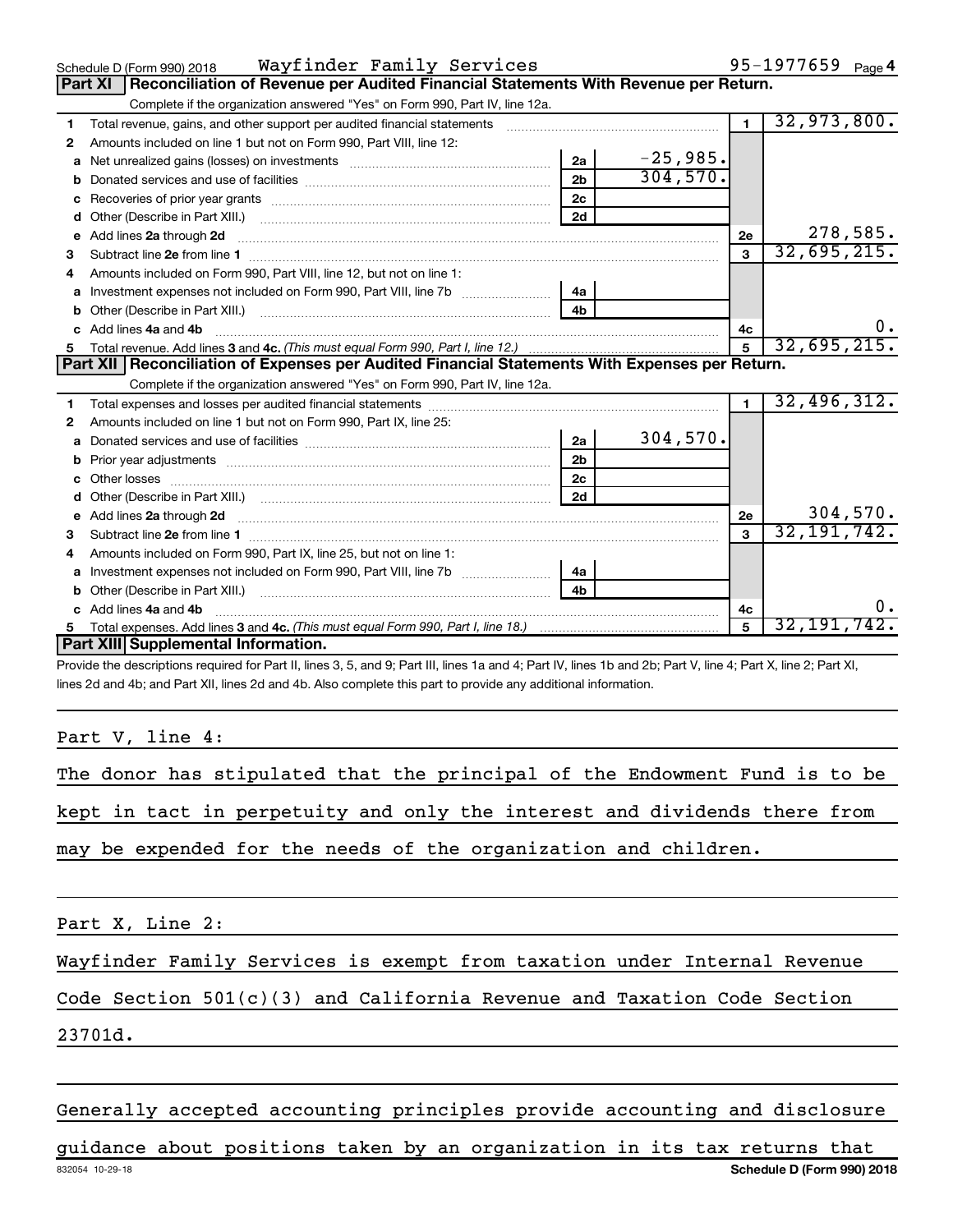| Wayfinder Family Services<br>Schedule D (Form 990) 2018<br><b>Part XIII Supplemental Information (continued)</b> | 95-1977659 Page 5          |
|------------------------------------------------------------------------------------------------------------------|----------------------------|
|                                                                                                                  |                            |
| might be uncertain. Management has considered its tax positions and                                              |                            |
| believes that all of the positions taken by Wayfinder Family Services in                                         |                            |
| its federal and state exempt organization tax returns are more likely than                                       |                            |
| not to be sustained upon examination. Wayfinder Family Services' returns                                         |                            |
| are subject to examination by federal and state taxing authorities,                                              |                            |
| generally for three and four years, respectively, after they are filed.                                          |                            |
|                                                                                                                  |                            |
|                                                                                                                  |                            |
|                                                                                                                  |                            |
|                                                                                                                  |                            |
|                                                                                                                  |                            |
|                                                                                                                  |                            |
|                                                                                                                  |                            |
|                                                                                                                  |                            |
|                                                                                                                  |                            |
|                                                                                                                  |                            |
|                                                                                                                  |                            |
|                                                                                                                  |                            |
|                                                                                                                  |                            |
|                                                                                                                  |                            |
|                                                                                                                  |                            |
|                                                                                                                  |                            |
|                                                                                                                  |                            |
|                                                                                                                  |                            |
|                                                                                                                  |                            |
|                                                                                                                  |                            |
|                                                                                                                  |                            |
|                                                                                                                  |                            |
|                                                                                                                  |                            |
| 832055 10-29-18                                                                                                  | Schedule D (Form 990) 2018 |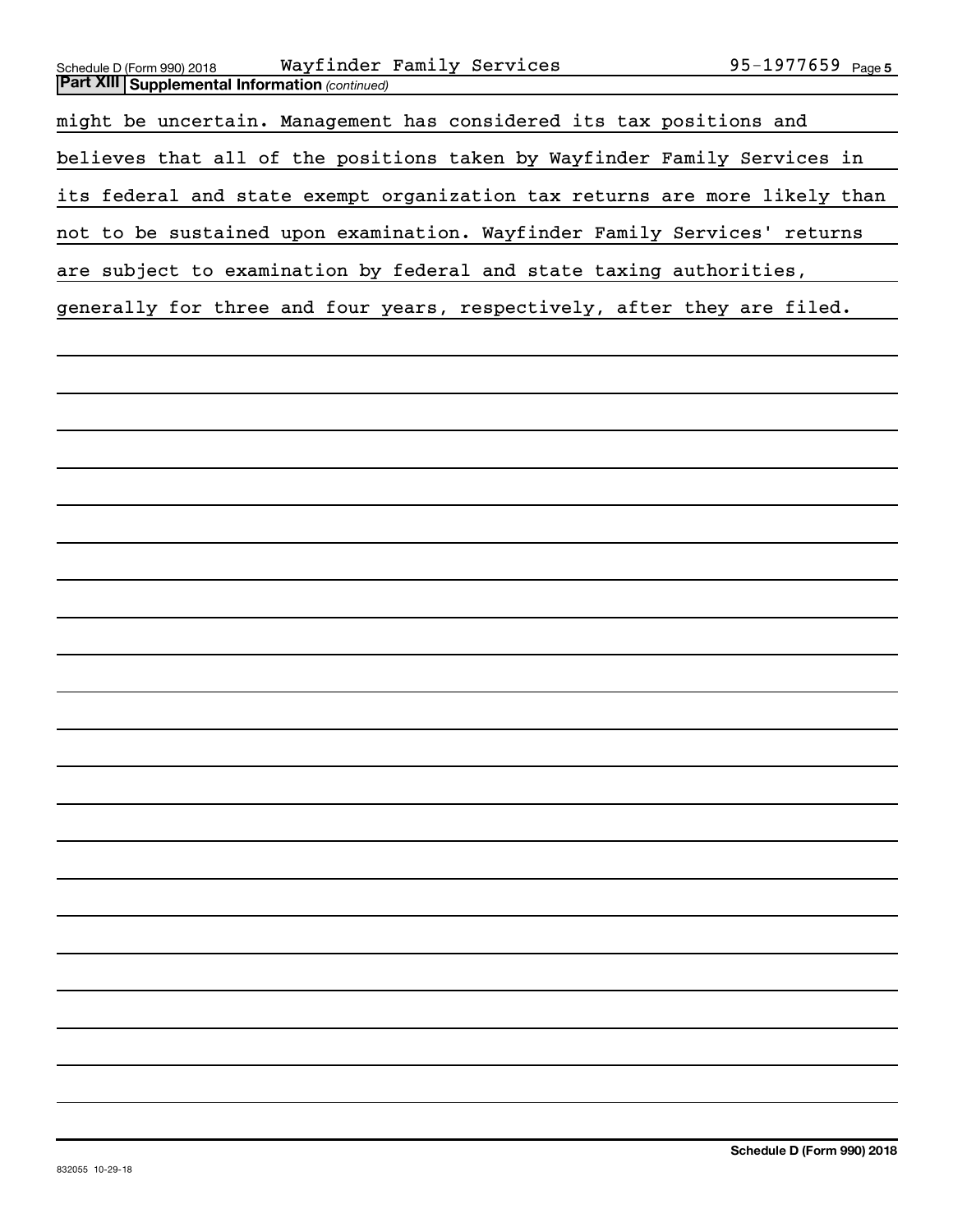| <b>SCHEDULE I</b><br>(Form 990)<br>Department of the Treasury<br>Internal Revenue Service |                                                                                                                                                                                                                                                                                           |                           | <b>Grants and Other Assistance to Organizations,</b><br>Governments, and Individuals in the United States<br>Complete if the organization answered "Yes" on Form 990, Part IV, line 21 or 22. | Attach to Form 990.<br>Go to www.irs.gov/Form990 for the latest information. |                                         |                                                                |                                          | OMB No. 1545-0047<br>2018<br><b>Open to Public</b><br>Inspection |
|-------------------------------------------------------------------------------------------|-------------------------------------------------------------------------------------------------------------------------------------------------------------------------------------------------------------------------------------------------------------------------------------------|---------------------------|-----------------------------------------------------------------------------------------------------------------------------------------------------------------------------------------------|------------------------------------------------------------------------------|-----------------------------------------|----------------------------------------------------------------|------------------------------------------|------------------------------------------------------------------|
| Name of the organization                                                                  |                                                                                                                                                                                                                                                                                           |                           |                                                                                                                                                                                               |                                                                              |                                         |                                                                |                                          | <b>Employer identification number</b>                            |
|                                                                                           |                                                                                                                                                                                                                                                                                           | Wayfinder Family Services |                                                                                                                                                                                               |                                                                              |                                         |                                                                |                                          | 95-1977659                                                       |
| Part I                                                                                    | <b>General Information on Grants and Assistance</b>                                                                                                                                                                                                                                       |                           |                                                                                                                                                                                               |                                                                              |                                         |                                                                |                                          |                                                                  |
| 1                                                                                         | Does the organization maintain records to substantiate the amount of the grants or assistance, the grantees' eligibility for the grants or assistance, and the selection<br>Describe in Part IV the organization's procedures for monitoring the use of grant funds in the United States. |                           |                                                                                                                                                                                               |                                                                              |                                         |                                                                |                                          | $ \mathbf{X} $ Yes<br>l No                                       |
| $\mathbf{2}$<br>Part II                                                                   | Grants and Other Assistance to Domestic Organizations and Domestic Governments. Complete if the organization answered "Yes" on Form 990, Part IV, line 21, for any                                                                                                                        |                           |                                                                                                                                                                                               |                                                                              |                                         |                                                                |                                          |                                                                  |
|                                                                                           | recipient that received more than \$5,000. Part II can be duplicated if additional space is needed.                                                                                                                                                                                       |                           |                                                                                                                                                                                               |                                                                              |                                         |                                                                |                                          |                                                                  |
|                                                                                           | <b>1 (a)</b> Name and address of organization<br>or government                                                                                                                                                                                                                            | $(b)$ EIN                 | (c) IRC section<br>(if applicable)                                                                                                                                                            | (d) Amount of<br>cash grant                                                  | (e) Amount of<br>non-cash<br>assistance | (f) Method of<br>valuation (book,<br>FMV, appraisal,<br>other) | (g) Description of<br>noncash assistance | (h) Purpose of grant<br>or assistance                            |
|                                                                                           |                                                                                                                                                                                                                                                                                           |                           |                                                                                                                                                                                               |                                                                              |                                         |                                                                |                                          |                                                                  |
|                                                                                           |                                                                                                                                                                                                                                                                                           |                           |                                                                                                                                                                                               |                                                                              |                                         |                                                                |                                          |                                                                  |
|                                                                                           |                                                                                                                                                                                                                                                                                           |                           |                                                                                                                                                                                               |                                                                              |                                         |                                                                |                                          |                                                                  |
|                                                                                           |                                                                                                                                                                                                                                                                                           |                           |                                                                                                                                                                                               |                                                                              |                                         |                                                                |                                          |                                                                  |
|                                                                                           |                                                                                                                                                                                                                                                                                           |                           |                                                                                                                                                                                               |                                                                              |                                         |                                                                |                                          |                                                                  |
|                                                                                           |                                                                                                                                                                                                                                                                                           |                           |                                                                                                                                                                                               |                                                                              |                                         |                                                                |                                          |                                                                  |
| $\mathbf{2}$                                                                              | Enter total number of section $501(c)(3)$ and government organizations listed in the line 1 table                                                                                                                                                                                         |                           |                                                                                                                                                                                               |                                                                              |                                         |                                                                |                                          |                                                                  |
| 3                                                                                         | Enter total number of other organizations listed in the line 1 table                                                                                                                                                                                                                      |                           |                                                                                                                                                                                               |                                                                              |                                         |                                                                |                                          |                                                                  |
|                                                                                           | LHA For Paperwork Reduction Act Notice, see the Instructions for Form 990.                                                                                                                                                                                                                |                           |                                                                                                                                                                                               |                                                                              |                                         |                                                                |                                          | Schedule I (Form 990) (2018)                                     |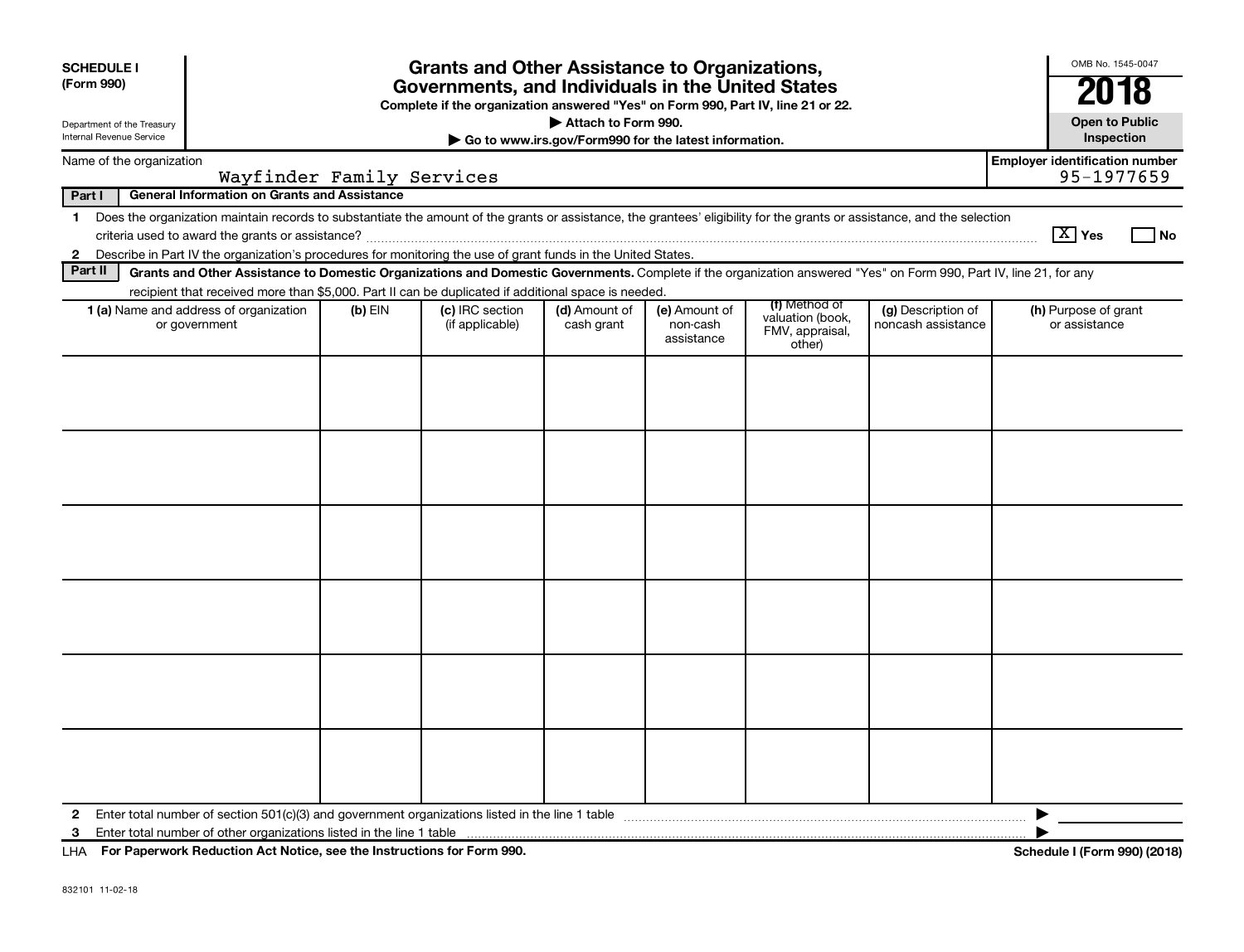Schedule I (Form 990) (2018) Page Wayfinder Family Services 95-1977659

Part III | Grants and Other Assistance to Domestic Individuals. Complete if the organization answered "Yes" on Form 990, Part IV, line 22. Part III can be duplicated if additional space is needed.

| (a) Type of grant or assistance | (b) Number of<br>recipients | (c) Amount of<br>cash grant | (d) Amount of non-<br>cash assistance | (e) Method of valuation<br>(book, FMV, appraisal, other) | (f) Description of noncash assistance |
|---------------------------------|-----------------------------|-----------------------------|---------------------------------------|----------------------------------------------------------|---------------------------------------|
|                                 |                             |                             |                                       |                                                          |                                       |
| Foster Family payments          | 91                          | 1,869,342.                  | 0.                                    |                                                          |                                       |
|                                 |                             |                             |                                       |                                                          |                                       |
|                                 |                             |                             |                                       |                                                          |                                       |
|                                 |                             |                             |                                       |                                                          |                                       |
|                                 |                             |                             |                                       |                                                          |                                       |
|                                 |                             |                             |                                       |                                                          |                                       |
|                                 |                             |                             |                                       |                                                          |                                       |
|                                 |                             |                             |                                       |                                                          |                                       |
|                                 |                             |                             |                                       |                                                          |                                       |

Part IV | Supplemental Information. Provide the information required in Part I, line 2; Part III, column (b); and any other additional information.

Part I, Line 2:

All foster parents receive payments based on the child's age or "Level of

Care" as determinated by DCFS through an approved review process.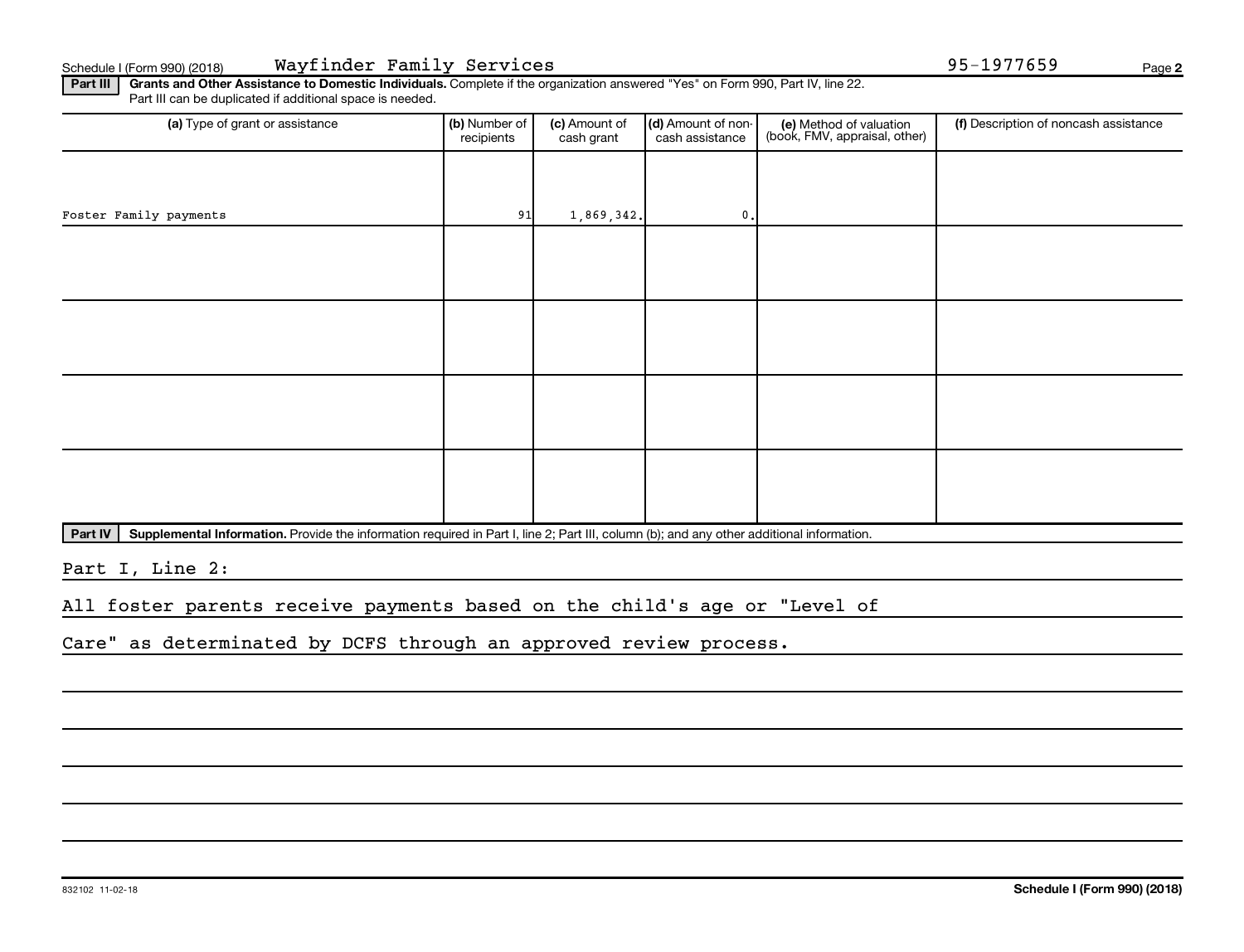|    | <b>SCHEDULE J</b>                                                                   | <b>Compensation Information</b>                                                                                                  |                                       | OMB No. 1545-0047          |                         |                         |
|----|-------------------------------------------------------------------------------------|----------------------------------------------------------------------------------------------------------------------------------|---------------------------------------|----------------------------|-------------------------|-------------------------|
|    | (Form 990)<br>For certain Officers, Directors, Trustees, Key Employees, and Highest |                                                                                                                                  |                                       | 2018                       |                         |                         |
|    |                                                                                     | <b>Compensated Employees</b>                                                                                                     |                                       |                            |                         |                         |
|    |                                                                                     | Complete if the organization answered "Yes" on Form 990, Part IV, line 23.<br>Attach to Form 990.                                |                                       | <b>Open to Public</b>      |                         |                         |
|    | Department of the Treasury<br>Internal Revenue Service                              | Go to www.irs.gov/Form990 for instructions and the latest information.                                                           |                                       | Inspection                 |                         |                         |
|    | Name of the organization                                                            |                                                                                                                                  | <b>Employer identification number</b> |                            |                         |                         |
|    |                                                                                     | Wayfinder Family Services                                                                                                        |                                       | 95-1977659                 |                         |                         |
|    | Part I                                                                              | <b>Questions Regarding Compensation</b>                                                                                          |                                       |                            |                         |                         |
|    |                                                                                     |                                                                                                                                  |                                       |                            | Yes                     | No                      |
|    |                                                                                     | <b>1a</b> Check the appropriate box(es) if the organization provided any of the following to or for a person listed on Form 990, |                                       |                            |                         |                         |
|    |                                                                                     | Part VII, Section A, line 1a. Complete Part III to provide any relevant information regarding these items.                       |                                       |                            |                         |                         |
|    | First-class or charter travel                                                       | Housing allowance or residence for personal use                                                                                  |                                       |                            |                         |                         |
|    | Travel for companions                                                               | Payments for business use of personal residence                                                                                  |                                       |                            |                         |                         |
|    |                                                                                     | Tax indemnification and gross-up payments<br>Health or social club dues or initiation fees                                       |                                       |                            |                         |                         |
|    |                                                                                     | Discretionary spending account<br>Personal services (such as maid, chauffeur, chef)                                              |                                       |                            |                         |                         |
|    |                                                                                     |                                                                                                                                  |                                       |                            |                         |                         |
|    |                                                                                     | <b>b</b> If any of the boxes on line 1a are checked, did the organization follow a written policy regarding payment or           |                                       |                            |                         |                         |
|    |                                                                                     |                                                                                                                                  |                                       | 1b                         |                         |                         |
| 2. |                                                                                     | Did the organization require substantiation prior to reimbursing or allowing expenses incurred by all directors,                 |                                       |                            |                         |                         |
|    |                                                                                     |                                                                                                                                  |                                       | $\mathbf{2}$               |                         |                         |
|    |                                                                                     |                                                                                                                                  |                                       |                            |                         |                         |
| з  |                                                                                     | Indicate which, if any, of the following the filing organization used to establish the compensation of the organization's        |                                       |                            |                         |                         |
|    |                                                                                     | CEO/Executive Director. Check all that apply. Do not check any boxes for methods used by a related organization to               |                                       |                            |                         |                         |
|    |                                                                                     | establish compensation of the CEO/Executive Director, but explain in Part III.                                                   |                                       |                            |                         |                         |
|    | $\lfloor \underline{\textbf{X}} \rfloor$ Compensation committee                     | $\underline{\mathbf{X}}$ Written employment contract                                                                             |                                       |                            |                         |                         |
|    | X                                                                                   | $ \mathbf{X} $ Compensation survey or study<br>Independent compensation consultant                                               |                                       |                            |                         |                         |
|    |                                                                                     | $\mathbf{X}$ Approval by the board or compensation committee<br>Form 990 of other organizations                                  |                                       |                            |                         |                         |
|    |                                                                                     |                                                                                                                                  |                                       |                            |                         |                         |
| 4  |                                                                                     | During the year, did any person listed on Form 990, Part VII, Section A, line 1a, with respect to the filing                     |                                       |                            |                         |                         |
|    | organization or a related organization:                                             |                                                                                                                                  |                                       |                            |                         |                         |
| а  |                                                                                     | Receive a severance payment or change-of-control payment?                                                                        |                                       | 4a                         | х                       |                         |
| b  |                                                                                     |                                                                                                                                  |                                       | 4b                         | $\overline{\textbf{x}}$ |                         |
|    |                                                                                     |                                                                                                                                  |                                       | 4c                         |                         | $\overline{\mathbf{X}}$ |
|    |                                                                                     | If "Yes" to any of lines 4a-c, list the persons and provide the applicable amounts for each item in Part III.                    |                                       |                            |                         |                         |
|    |                                                                                     |                                                                                                                                  |                                       |                            |                         |                         |
|    |                                                                                     | Only section 501(c)(3), 501(c)(4), and 501(c)(29) organizations must complete lines 5-9.                                         |                                       |                            |                         |                         |
|    |                                                                                     | For persons listed on Form 990, Part VII, Section A, line 1a, did the organization pay or accrue any compensation                |                                       |                            |                         |                         |
|    | contingent on the revenues of:                                                      |                                                                                                                                  |                                       |                            |                         |                         |
|    |                                                                                     | a The organization? <b>Process and Construction Construction</b> and The organization?                                           |                                       | 5а                         |                         | х<br>x                  |
|    |                                                                                     |                                                                                                                                  |                                       | 5b                         |                         |                         |
|    |                                                                                     | If "Yes" on line 5a or 5b, describe in Part III.                                                                                 |                                       |                            |                         |                         |
|    |                                                                                     | 6 For persons listed on Form 990, Part VII, Section A, line 1a, did the organization pay or accrue any compensation              |                                       |                            |                         |                         |
|    | contingent on the net earnings of:                                                  |                                                                                                                                  |                                       |                            |                         | х                       |
|    |                                                                                     |                                                                                                                                  |                                       | 6a<br>6b                   |                         | X                       |
|    |                                                                                     | If "Yes" on line 6a or 6b, describe in Part III.                                                                                 |                                       |                            |                         |                         |
|    |                                                                                     | 7 For persons listed on Form 990, Part VII, Section A, line 1a, did the organization provide any nonfixed payments               |                                       |                            |                         |                         |
|    |                                                                                     |                                                                                                                                  |                                       | $\overline{7}$             | х                       |                         |
| 8  |                                                                                     | Were any amounts reported on Form 990, Part VII, paid or accrued pursuant to a contract that was subject to the                  |                                       |                            |                         |                         |
|    |                                                                                     |                                                                                                                                  |                                       | 8                          |                         | x.                      |
| 9  |                                                                                     | If "Yes" on line 8, did the organization also follow the rebuttable presumption procedure described in                           |                                       |                            |                         |                         |
|    |                                                                                     |                                                                                                                                  |                                       | 9                          |                         |                         |
|    |                                                                                     | LHA For Paperwork Reduction Act Notice, see the Instructions for Form 990.                                                       |                                       | Schedule J (Form 990) 2018 |                         |                         |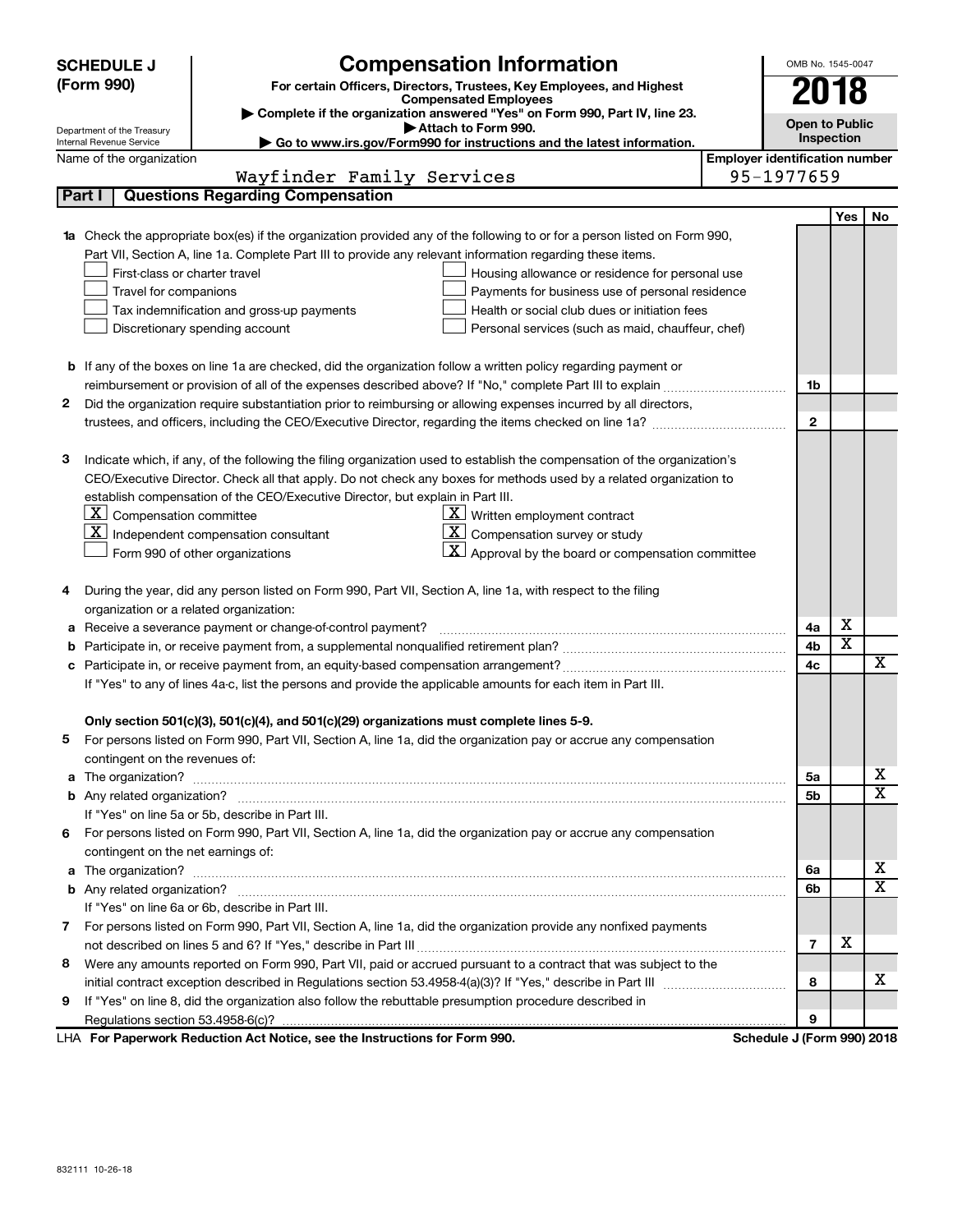#### Part II | Officers, Directors, Trustees, Key Employees, and Highest Compensated Employees. Use duplicate copies if additional space is needed.

For each individual whose compensation must be reported on Schedule J, report compensation from the organization on row (i) and from related organizations, described in the instructions, on row (ii). Do not list any individuals that aren't listed on Form 990, Part VII.

Note: The sum of columns (B)(i)-(iii) for each listed individual must equal the total amount of Form 990, Part VII, Section A, line 1a, applicable column (D) and (E) amounts for that individual.

| (A) Name and Title                  |      |                           | (B) Breakdown of W-2 and/or 1099-MISC compensation |                                           | (C) Retirement and             | (D) Nontaxable | (E) Total of columns | (F) Compensation                                           |
|-------------------------------------|------|---------------------------|----------------------------------------------------|-------------------------------------------|--------------------------------|----------------|----------------------|------------------------------------------------------------|
|                                     |      | (i) Base<br>compensation  | (ii) Bonus &<br>incentive<br>compensation          | (iii) Other<br>reportable<br>compensation | other deferred<br>compensation | benefits       | $(B)(i)$ - $(D)$     | in column (B)<br>reported as deferred<br>on prior Form 990 |
| Miki Jordan<br>(1)                  | (i)  | 361,838.                  | 0.                                                 | 23,666.                                   | 30, 183.                       | 36, 325.       | 452,012.             | $0$ .                                                      |
| CEO/President                       | (i)  | 0.                        | 0.                                                 | 0.                                        | 0                              | $\Omega$ .     | $\Omega$             | $\overline{0}$ .                                           |
| Jay Allen<br>(2)                    | (i)  | 269,852.                  | $\overline{0}$ .                                   | $\overline{0}$ .                          | 28,870.                        | 6,684.         | 305,406.             | $\overline{0}$ .                                           |
| COO                                 | (ii) | 0.                        | $\overline{0}$ .                                   | $\overline{0}$ .                          | 0                              | 0              | $\Omega$ .           | $\overline{0}$ .                                           |
| Blythe Maling<br>(3)                | (i)  | 222, 166.                 | $\overline{0}$ .                                   | $\overline{0}$ .                          | 19,523.                        | 11,480         | 253, 169.            | $\overline{0}$ .                                           |
| Senior VP of Develop & Marketing    | (ii) | 0.                        | $\overline{0}$ .                                   | 0.                                        | 0                              | 0.             | $\overline{0}$       | $\overline{0}$ .                                           |
| Donna Roberts<br>(4)                | (i)  | 180,279.                  | $\overline{0}$ .                                   | $\overline{0}$ .                          | 15,945.                        | 15, 135.       | 211, 359.            | $\overline{0}$ .                                           |
| VP Business & Strategic Development | (ii) | 0.                        | $\overline{0}$ .                                   | $\overline{0}$ .                          | 0.                             | 0.             | 0.                   | $\overline{0}$ .                                           |
| Corina Casco<br>(5)                 | (i)  | 184, 354.                 | $\overline{\mathfrak{o}}$ .                        | $\overline{0}$ .                          | 15,670.                        | 15, 135.       | 215, 159.            | $\overline{0}$ .                                           |
| Chief Program Officer               | (ii) | Ο.                        | $\overline{\mathfrak{o}}$ .                        | $\overline{0}$ .                          | 0.                             | О.             | $\mathbf 0$ .        | $\overline{0}$ .                                           |
| Donald A. Ouimet<br>(6)             | (i)  | 173,766.                  | $\overline{0}$ .                                   | $\overline{0}$ .                          | 15,617.                        | 15, 135.       | 204,518.             | $\overline{0}$ .                                           |
| Chief Program Officer               | (ii) | Ο.                        | $\overline{\mathfrak{o}}$ .                        | $\overline{0}$ .                          | 0.                             | Ο.             | 0.                   | $\overline{0}$ .                                           |
| Carmen Garcia<br>(7)                | (i)  | 155,005.                  | $\overline{0}$ .                                   | $\overline{0}$ .                          | 13,950.                        | 11,657.        | 180,612.             | $\overline{0}$ .                                           |
| Chief People Officer                | (ii) | $\overline{\mathbf{0}}$ . | $\overline{0}$ .                                   | 0.                                        | 0.                             | 0.             | 0.                   | $\overline{0}$ .                                           |
|                                     | (i)  |                           |                                                    |                                           |                                |                |                      |                                                            |
|                                     | (ii) |                           |                                                    |                                           |                                |                |                      |                                                            |
|                                     | (i)  |                           |                                                    |                                           |                                |                |                      |                                                            |
|                                     | (ii) |                           |                                                    |                                           |                                |                |                      |                                                            |
|                                     | (i)  |                           |                                                    |                                           |                                |                |                      |                                                            |
|                                     | (ii) |                           |                                                    |                                           |                                |                |                      |                                                            |
|                                     | (i)  |                           |                                                    |                                           |                                |                |                      |                                                            |
|                                     | (ii) |                           |                                                    |                                           |                                |                |                      |                                                            |
|                                     | (i)  |                           |                                                    |                                           |                                |                |                      |                                                            |
|                                     | (i)  |                           |                                                    |                                           |                                |                |                      |                                                            |
|                                     | (i)  |                           |                                                    |                                           |                                |                |                      |                                                            |
|                                     | (ii) |                           |                                                    |                                           |                                |                |                      |                                                            |
|                                     | (i)  |                           |                                                    |                                           |                                |                |                      |                                                            |
|                                     | (ii) |                           |                                                    |                                           |                                |                |                      |                                                            |
|                                     | (i)  |                           |                                                    |                                           |                                |                |                      |                                                            |
|                                     | (i)  |                           |                                                    |                                           |                                |                |                      |                                                            |
|                                     | (i)  |                           |                                                    |                                           |                                |                |                      |                                                            |
|                                     | (ii) |                           |                                                    |                                           |                                |                |                      |                                                            |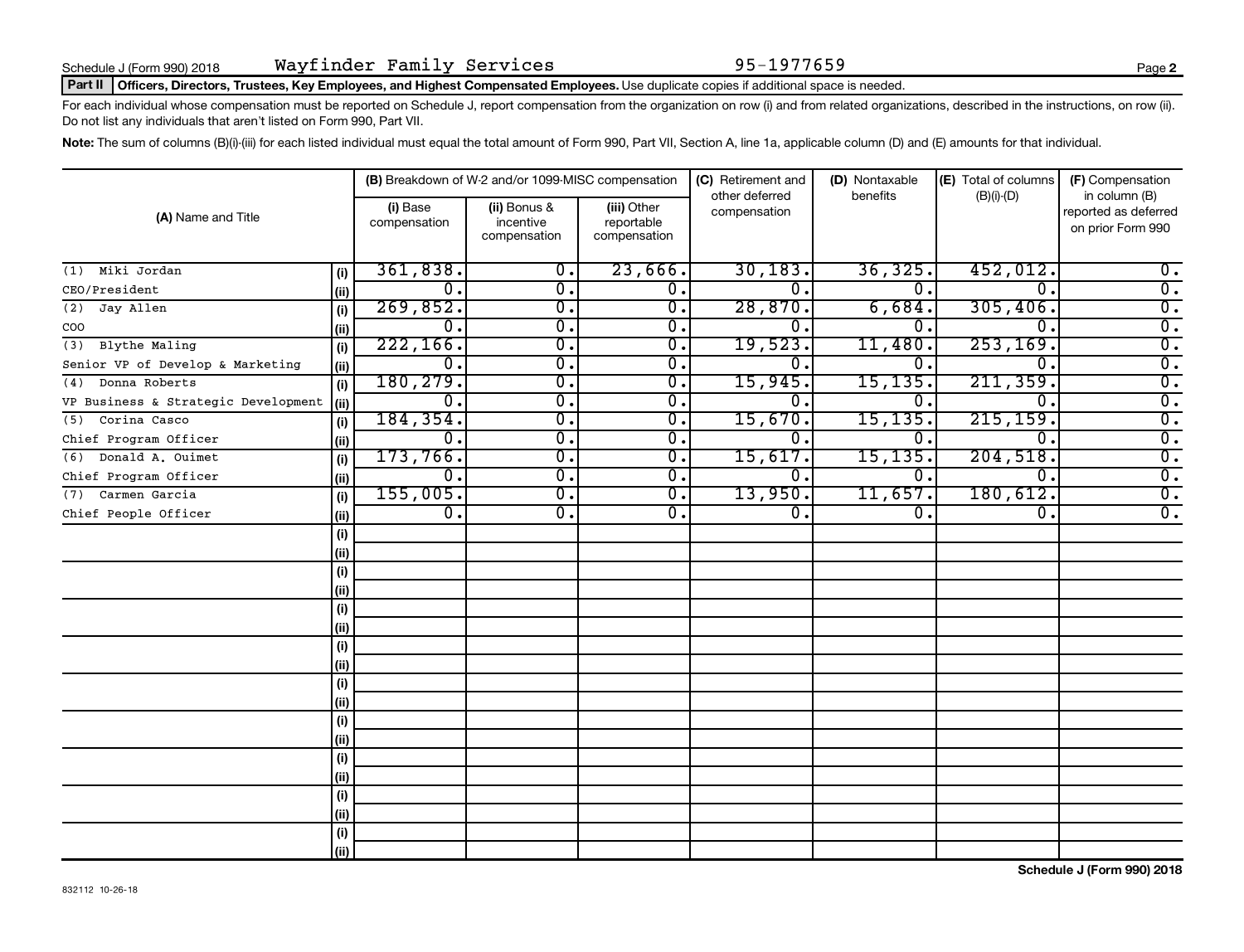#### **Part III Supplemental Information**

Provide the information, explanation, or descriptions required for Part I, lines 1a, 1b, 3, 4a, 4b, 4c, 5a, 5b, 6a, 6b, 7, and 8, and for Part II. Also complete this part for any additional information.

| Part I, Lines 4a-b:                                                       |
|---------------------------------------------------------------------------|
| The following participated in a 457(b)Plan:                               |
| Miki Jordan - $$18,500$                                                   |
| Jay Allen - \$18,500                                                      |
| Kami Mann $-$ \$4,279                                                     |
| Carmen Garcia $-$ \$7,750                                                 |
| Corina Casco - $$9,218$                                                   |
| Donald Quimet $-$ \$8,688                                                 |
| Donna Roberts - \$9,014                                                   |
| Blythe C. Maling $-$ \$11,108                                             |
|                                                                           |
| Part I, Line 7:                                                           |
| The following payment is part of the CEO's total compensation package, as |

approved by the Compensation Committee of the Board.

Miki Jordan: \$23,666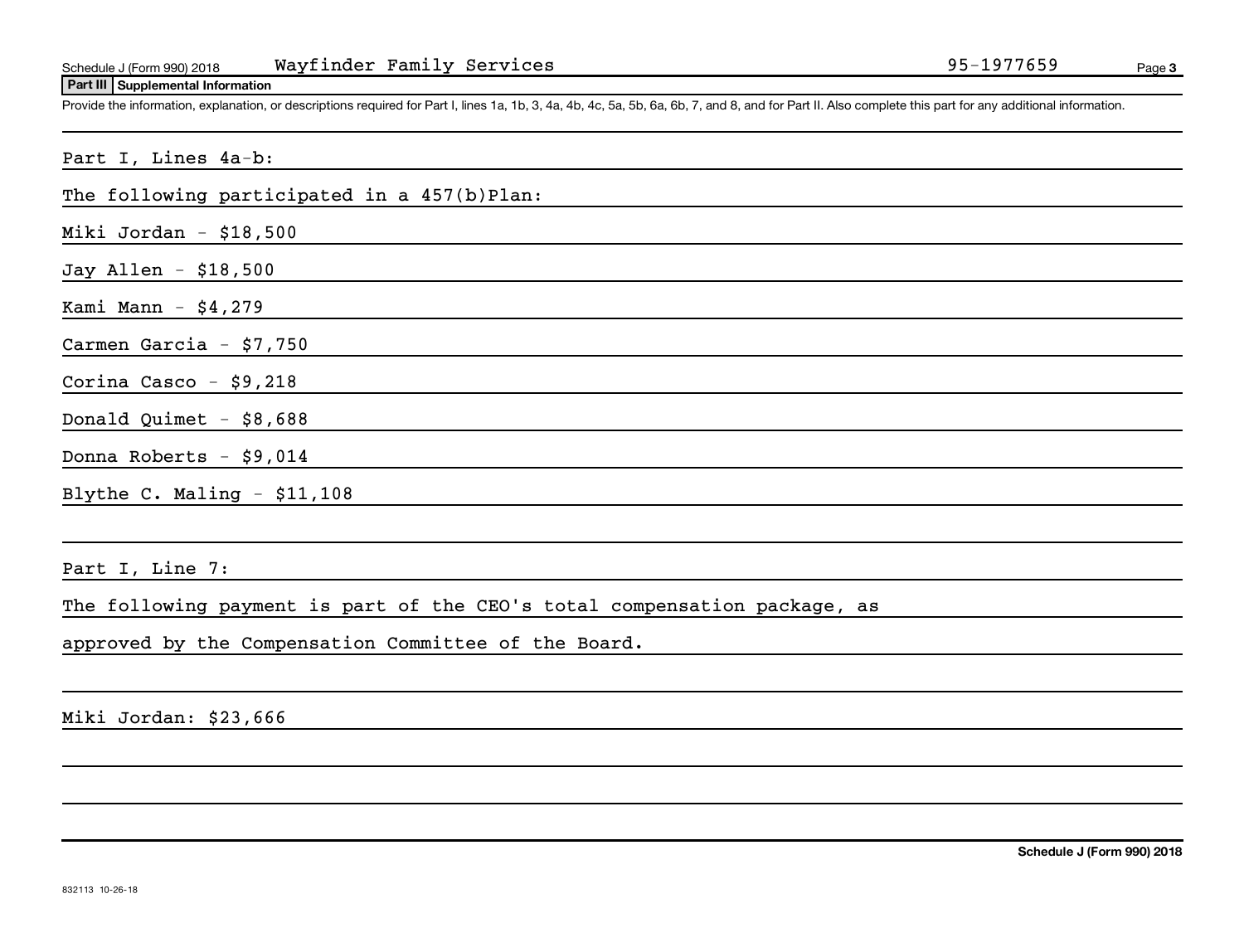### **SCHEDULE M (Form 990)**

# **Noncash Contributions**

OMB No. 1545-0047

| Department of the Treasury |  |
|----------------------------|--|
| Internal Revenue Service   |  |

◆ Complete if the organizations answered "Yes" on Form 990, Part IV, lines 29 or 30.<br>▶ Complete if the organizations answered "Yes" on Form 990, Part IV, lines 29 or 30. **Attach to Form 990.**  $\blacktriangleright$ 

**Open to Public Inspection**

|  | Name of the organization |
|--|--------------------------|
|--|--------------------------|

 **Go to www.irs.gov/Form990 for instructions and the latest information.**

| ame of the organization |  |
|-------------------------|--|
|                         |  |

 $\blacktriangleright$ 

|  | <b>Employer identification number</b> |  |
|--|---------------------------------------|--|
|  | 95-1977659                            |  |

|               | Wayfinder Family Services                                                                                                      |                               |                                      |                                                                                                      |            |                                                              | 95-1977659 |          |    |
|---------------|--------------------------------------------------------------------------------------------------------------------------------|-------------------------------|--------------------------------------|------------------------------------------------------------------------------------------------------|------------|--------------------------------------------------------------|------------|----------|----|
| <b>Part I</b> | <b>Types of Property</b>                                                                                                       |                               |                                      |                                                                                                      |            |                                                              |            |          |    |
|               |                                                                                                                                | (a)<br>Check if<br>applicable | (b)<br>Number of<br>contributions or | (c)<br>Noncash contribution<br>amounts reported on<br>items contributed Form 990, Part VIII, line 1g |            | (d)<br>Method of determining<br>noncash contribution amounts |            |          |    |
| 1.            |                                                                                                                                |                               |                                      |                                                                                                      |            |                                                              |            |          |    |
| 2             |                                                                                                                                |                               |                                      |                                                                                                      |            |                                                              |            |          |    |
| З             | Art - Fractional interests                                                                                                     |                               |                                      |                                                                                                      |            |                                                              |            |          |    |
| 4             | Books and publications                                                                                                         |                               |                                      |                                                                                                      |            |                                                              |            |          |    |
| 5             | Clothing and household goods                                                                                                   |                               |                                      |                                                                                                      |            |                                                              |            |          |    |
| 6             |                                                                                                                                |                               |                                      |                                                                                                      |            |                                                              |            |          |    |
| 7             |                                                                                                                                |                               |                                      |                                                                                                      |            |                                                              |            |          |    |
| 8             |                                                                                                                                |                               |                                      |                                                                                                      |            |                                                              |            |          |    |
| 9             | Securities - Publicly traded                                                                                                   | $\overline{\text{x}}$         | 2                                    | 1,031,332.FMV                                                                                        |            |                                                              |            |          |    |
| 10            | Securities - Closely held stock                                                                                                |                               |                                      |                                                                                                      |            |                                                              |            |          |    |
| 11            | Securities - Partnership, LLC, or                                                                                              |                               |                                      |                                                                                                      |            |                                                              |            |          |    |
|               | trust interests                                                                                                                |                               |                                      |                                                                                                      |            |                                                              |            |          |    |
| 12            | Securities - Miscellaneous                                                                                                     |                               |                                      |                                                                                                      |            |                                                              |            |          |    |
| 13            | Qualified conservation contribution -                                                                                          |                               |                                      |                                                                                                      |            |                                                              |            |          |    |
|               | Historic structures                                                                                                            |                               |                                      |                                                                                                      |            |                                                              |            |          |    |
| 14            | Qualified conservation contribution - Other                                                                                    |                               |                                      |                                                                                                      |            |                                                              |            |          |    |
| 15            | Real estate - Residential                                                                                                      |                               |                                      |                                                                                                      |            |                                                              |            |          |    |
| 16            | Real estate - Commercial                                                                                                       |                               |                                      |                                                                                                      |            |                                                              |            |          |    |
| 17            |                                                                                                                                |                               |                                      |                                                                                                      |            |                                                              |            |          |    |
| 18            |                                                                                                                                |                               |                                      |                                                                                                      |            |                                                              |            |          |    |
| 19            |                                                                                                                                |                               |                                      |                                                                                                      |            |                                                              |            |          |    |
| 20            | Drugs and medical supplies                                                                                                     |                               |                                      |                                                                                                      |            |                                                              |            |          |    |
| 21            |                                                                                                                                |                               |                                      |                                                                                                      |            |                                                              |            |          |    |
| 22            |                                                                                                                                |                               |                                      |                                                                                                      |            |                                                              |            |          |    |
| 23            |                                                                                                                                |                               |                                      |                                                                                                      |            |                                                              |            |          |    |
| 24            | Archeological artifacts                                                                                                        |                               |                                      |                                                                                                      |            |                                                              |            |          |    |
| 25            | Other $\blacktriangleright$ (Clothing                                                                                          | $\overline{\textbf{x}}$       | 2                                    |                                                                                                      | 65,000.FMV |                                                              |            |          |    |
| 26            | (Tickets & gif)<br>Other $\blacktriangleright$                                                                                 | $\overline{\mathtt{x}}$       | 4                                    |                                                                                                      | 42,961.FMV |                                                              |            |          |    |
| 27            | (Software lice)<br>Other $\blacktriangleright$                                                                                 | $\overline{\textbf{x}}$       |                                      |                                                                                                      | 30,600.FMV |                                                              |            |          |    |
| 28            | Other $\blacktriangleright$                                                                                                    |                               |                                      |                                                                                                      |            |                                                              |            |          |    |
| 29            | Number of Forms 8283 received by the organization during the tax year for contributions                                        |                               |                                      |                                                                                                      |            |                                                              |            |          |    |
|               | for which the organization completed Form 8283, Part IV, Donee Acknowledgement                                                 |                               |                                      |                                                                                                      | 29         |                                                              |            |          |    |
|               |                                                                                                                                |                               |                                      |                                                                                                      |            |                                                              |            | $Yes$ No |    |
|               | 30a During the year, did the organization receive by contribution any property reported in Part I, lines 1 through 28, that it |                               |                                      |                                                                                                      |            |                                                              |            |          |    |
|               | must hold for at least three years from the date of the initial contribution, and which isn't required to be used for          |                               |                                      |                                                                                                      |            |                                                              |            |          |    |
|               |                                                                                                                                |                               |                                      |                                                                                                      |            |                                                              | <b>30a</b> |          | х  |
|               | <b>b</b> If "Yes," describe the arrangement in Part II.                                                                        |                               |                                      |                                                                                                      |            |                                                              |            |          |    |
| 31            | Does the organization have a gift acceptance policy that requires the review of any nonstandard contributions?                 |                               |                                      |                                                                                                      |            |                                                              | 31         | х        |    |
|               | 32a Does the organization hire or use third parties or related organizations to solicit, process, or sell noncash              |                               |                                      |                                                                                                      |            |                                                              |            |          |    |
|               | contributions?                                                                                                                 |                               |                                      |                                                                                                      |            |                                                              | 32a        |          | x. |
|               | <b>b</b> If "Yes," describe in Part II.                                                                                        |                               |                                      |                                                                                                      |            |                                                              |            |          |    |
| 33            | If the organization didn't report an amount in column (c) for a type of property for which column (a) is checked,              |                               |                                      |                                                                                                      |            |                                                              |            |          |    |
|               | describe in Part II.                                                                                                           |                               |                                      |                                                                                                      |            |                                                              |            |          |    |

**For Paperwork Reduction Act Notice, see the Instructions for Form 990. Schedule M (Form 990) 2018** LHA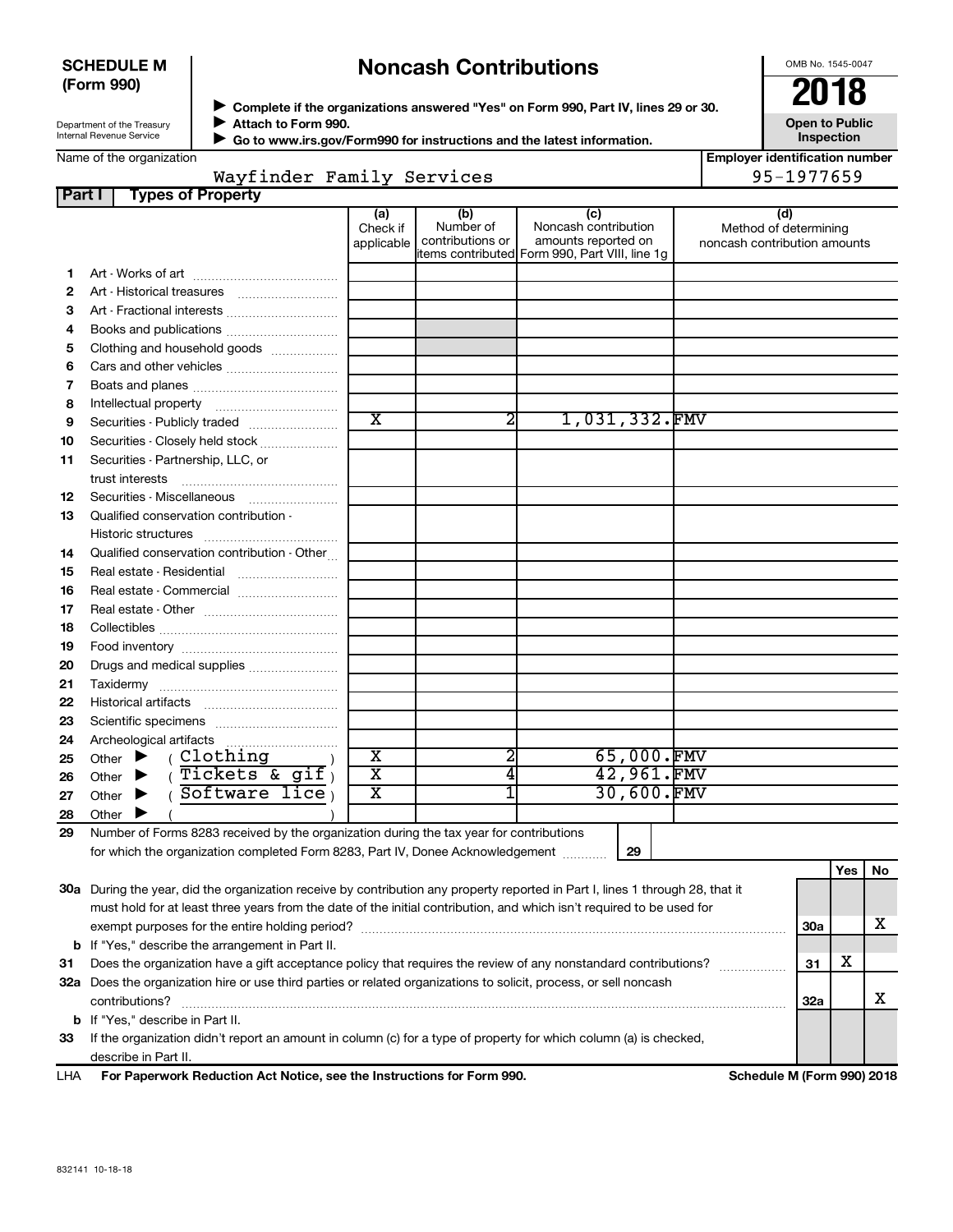|  |  | Schedule M (Form 990) 2018 $\,$ <code>Wayfinder Family Services</code> |  |  | 95-1977659<br>Page |  |
|--|--|------------------------------------------------------------------------|--|--|--------------------|--|
|--|--|------------------------------------------------------------------------|--|--|--------------------|--|

Provide the information required by Part I, lines 30b, 32b, and 33, and whether the organization is reporting in Part I, column (b), the number of contributions, the number of items received, or a combination of both. Also complete this part for any additional information. **Part II Supplemental Information.** 

Schedule M, Part I, Column (b):

The number of contibutions reported is based on the number of donors.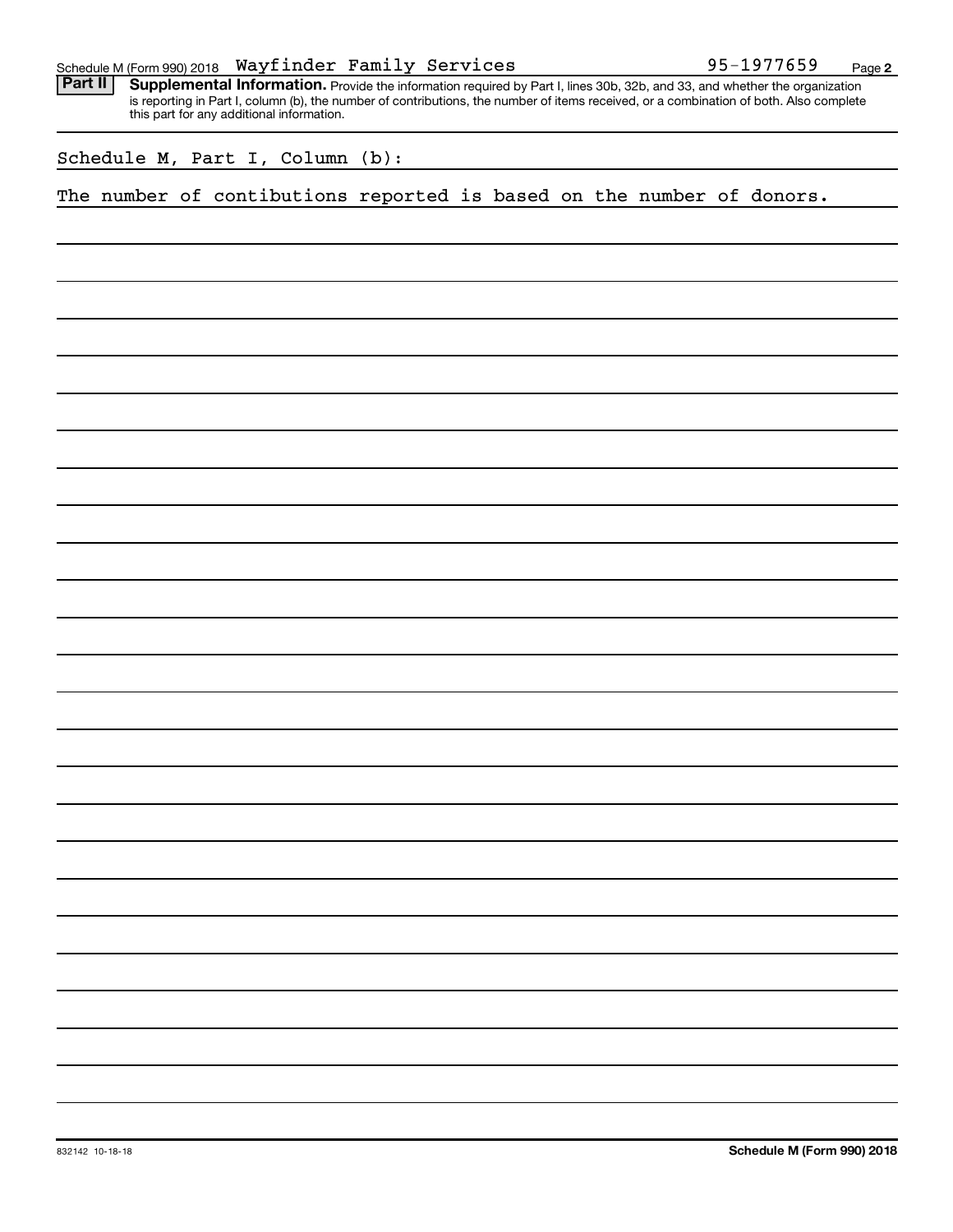Department of the Treasury **(Form 990 or 990-EZ)**

Name of the organization

Internal Revenue Service

**Complete to provide information for responses to specific questions on Form 990 or 990-EZ or to provide any additional information. | Attach to Form 990 or 990-EZ. | Go to www.irs.gov/Form990 for the latest information.** SCHEDULE O **Supplemental Information to Form 990 or 990-EZ** 2018 No. 1545-004<br>(Form 990 or 990-EZ) complete to provide information for responses to specific questions on



Wayfinder Family Services

Form 990, Part I, Line 1, Description of Organization Mission:

place to turn. Wayfinder operates three divisions: 1) Children and

adults with visual impairment and multiple disabilities; 2) Child

welfare, with a special focus on foster youth with developmental,

medical, physical or behavioral challenges; 3) Medical and mental

health services to children, adults and families in our programs.

Form 990, Part III, Line 1, Description of Organization Mission: Founded in 1953 as the Foundation for the Junior Blind, then renamed Junior Blind of America, and now called Wayfinder Family Services. The organization's mission is to ensure that children, youth, and adults facing challenges always have a place to turn. Initally, our programs enabled blind and visually impaired children to lead fuller and more independent lives. Today, we serve 16,500 children, youth, adults and family members annually across California. To reflect the evolution in our programs, Junior Blind became Wayfinder Family Services in 2018. Over the years, Wayfinder has steadily grown from a local organization working with children with vision loss to a regional leader and an essential resource for thousands of children, adults and families facing varied, complex challenges. We continue to respond to emerging needs and to put people at the center of everything we do. All of Wayfinder's programs are offered at no cost to clients, 90 percent of whom are low-income.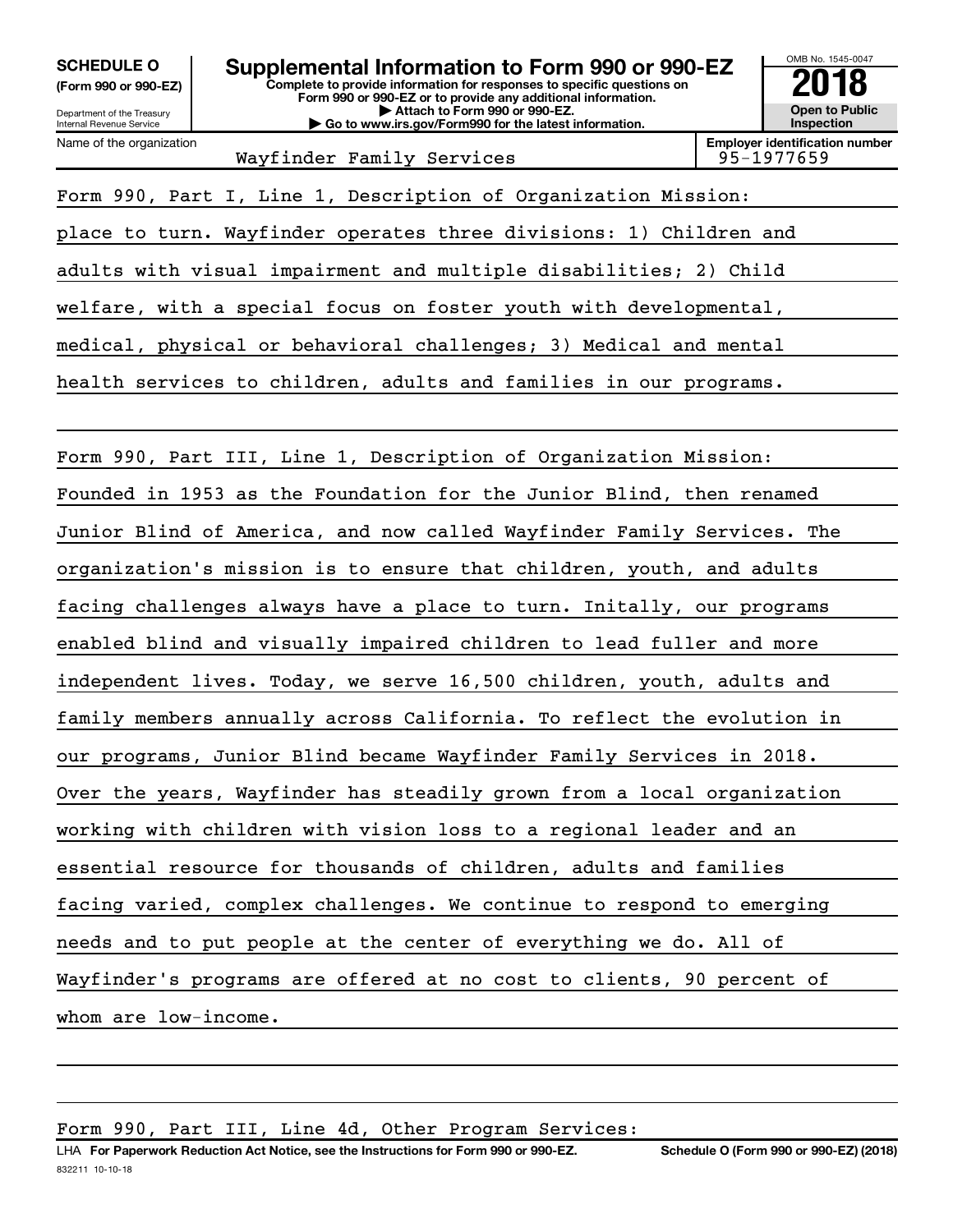| Schedule O (Form 990 or 990-EZ) (2018)                | Page 2                                              |
|-------------------------------------------------------|-----------------------------------------------------|
| Name of the organization<br>Wayfinder Family Services | <b>Employer identification number</b><br>95-1977659 |
|                                                       |                                                     |

| Mental Health Services - Through a contract from Los Angeles County's   |  |  |  |  |
|-------------------------------------------------------------------------|--|--|--|--|
| Department of Mental Health, Wayfinder provides therapy to young people |  |  |  |  |
| who have been impacted by the foster care system, including children    |  |  |  |  |
| with special healthcare needs, multiple disabilities or chronic         |  |  |  |  |
| illness, as well as individuals and families who need assistance coping |  |  |  |  |
| with the effects of sudden or gradual vision loss.                      |  |  |  |  |
| Expenses $$1,545,187$ . including grants of $$0$ . Revenue $$0$ .       |  |  |  |  |

Transition Services - Transition Services help teens and young adults

with vision loss, ages 16 to 25, explore career options and

successfully transition to independent living, college or the

workforce. In addition to teaching independent living, orientation and

mobility, assistive technology and self-advocacy skills, the program

provides participants with college-access activities and experience in

the workplace via internships or job shadowing.

Expenses \$ 990,615. including grants of \$ 0. Revenue \$ 0.

Camp Bloomfield - The camp provides children and youth who are blind, visually impaired, multi-disabled or in foster care and their families with memorable experiences in the great outdoors that develop self-esteem and build independence. The camp offers activities adapted for children of all ages and abilities.

832212 10-10-18 **Schedule O (Form 990 or 990-EZ) (2018)** Visions: Adventures in Learning provides empowering recreational experiences to teens who are blind or visually impaired. Through exciting, challenging three-day adventures, teenagers learn the power of teamwork and gain confidence, trust and leadership skills. Examples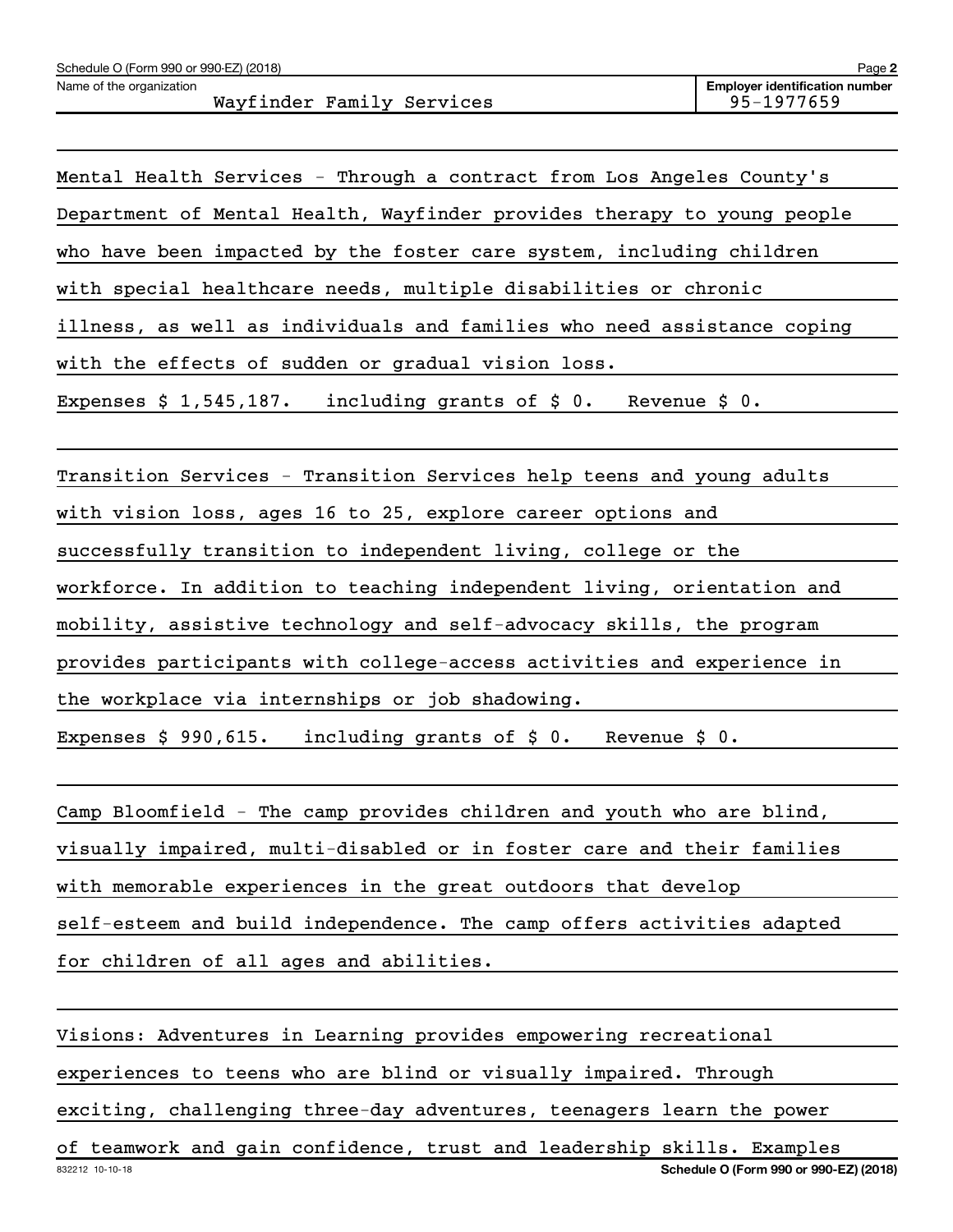| Name of the organization                                                 | <b>Employer identification number</b> |
|--------------------------------------------------------------------------|---------------------------------------|
| Wayfinder Family Services                                                | $95 - 1977659$                        |
| of past trips are surfing, kayaking, whitewater rafting, deep sea        |                                       |
| fishing and more.                                                        |                                       |
| including grants of \$ 0.<br>Expenses $$963,734.$<br>Revenue $\sharp$ 0. |                                       |

Davidson Program for Independence - Wayfinder's Davidson Program is a comprehensive residential program for adults ages 18 and older who are newly blind or visually impaired. Through training in Braille, computer skills, orientation and mobility, and independent-living skills (such as cooking, cleaning, and money management), graduates of the program attain the skills to find employment and enjoy productive, fulfilling lives in their homes and communities. The Davidson Program for Independence also includes:

Assistive Technology Training provides instruction on the latest assistive technology devices and software for success in today's job market. Each client works with staff to develop an individual plan to reach employment goals. Wayfinder also provides assessments of accessibility at worksites within a 10-mile radius of the South Los Angeles campus.

The Employment Services program teaches skills needed to join or rejoin the workforce. Participants receive assessments, training and job placement, as well as coaching and orientation and mobility instruction to find and keep jobs. Also, Wayfinder assists employers in adapting workplaces or accessing federal tax credits available for hiring people with disabilities.

Expenses \$ 1,442,789. including grants of \$ 0. Revenue \$ 0.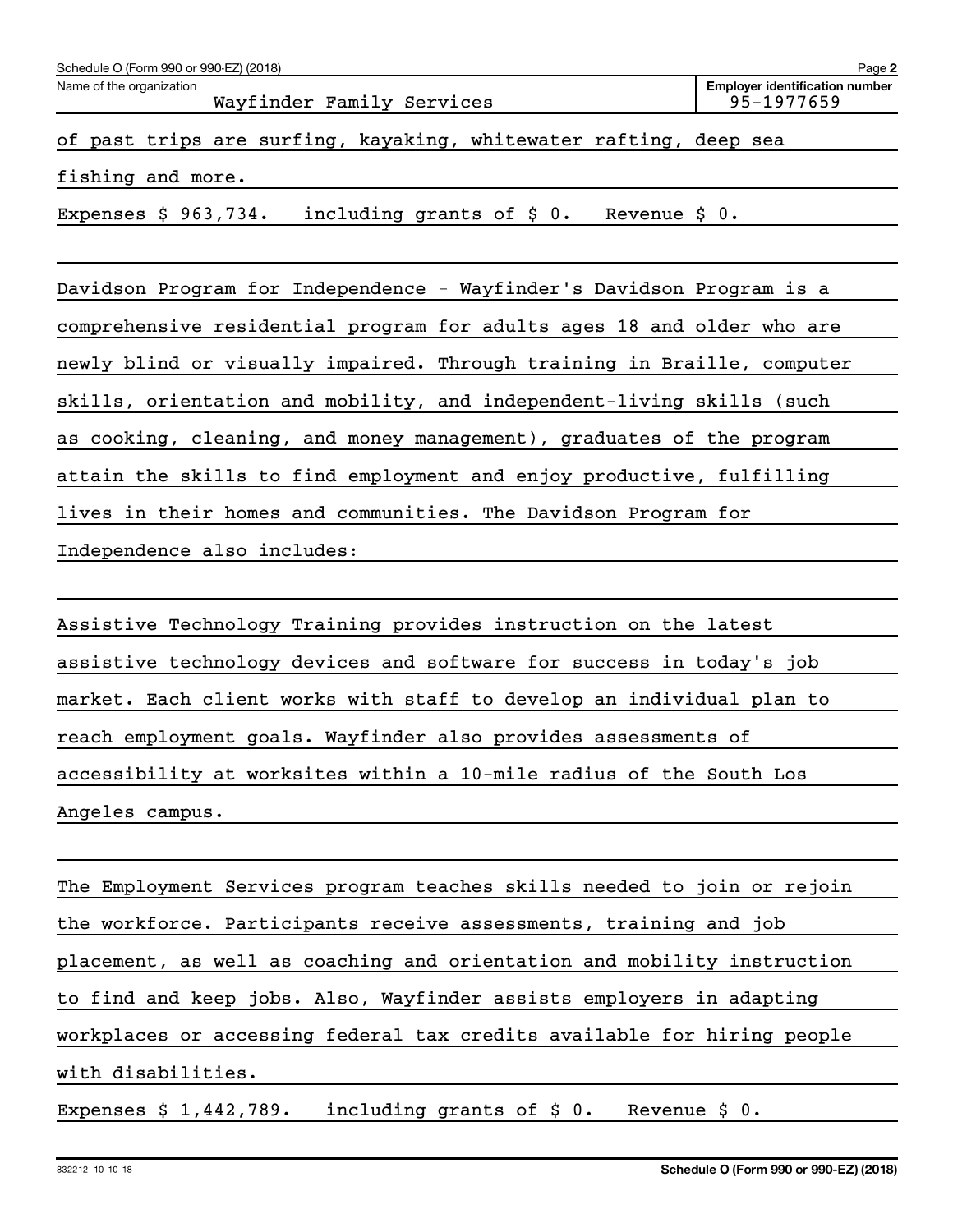| Schedule O (Form 990 or 990-EZ) (2018)                                  | Page 2                                              |
|-------------------------------------------------------------------------|-----------------------------------------------------|
| Name of the organization<br>Wayfinder Family Services                   | <b>Employer identification number</b><br>95-1977659 |
| The Hatlen Center - Wayfinder's Hatlen Center in San Pablo, California, |                                                     |
| is a comprehensive residential program for adults ages 18 and older who |                                                     |
| are blind or visually impaired. In the program's unique residential     |                                                     |
| model, participants accept all of the responsibilities of apartment     |                                                     |
| living, including maintaining their household, paying rent, shopping    |                                                     |
| for groceries, and travel to school, work or recreation. With the       |                                                     |
| assistance of on-site instructors, participants acquire living skills   |                                                     |
| that lead to a confident transition to an independent life.             |                                                     |
| Expenses $$746,716$ . including grants of $$0$ . Revenue $$0$ .         |                                                     |
|                                                                         |                                                     |
| Strategic Initiatives - Initiative funds are used as seed funds for new |                                                     |

programs or for the expansion of existing programs. This year,

initiative funds supported data driven technology enhancements,

research of new funding opportunities and the agency-wide roll out of

trauma-informed collaborative problem solving methods.

Expenses \$ 79,366. including grants of \$ 0. Revenue \$ 0.

Special Education School - Wayfinder's Special Education School offers

children and youth, ages 5 to 21, who are visually impaired or have

multiple disabilities a safe, positive environment for learning and

growth. Teachers work with students to develop their communication,

mobility and independent living skills.

Expenses \$ 2,222,880. including grants of \$ 0. Revenue \$ 0.

Early Intervention Program & Blind Babies Foundation - Located in

Southern and Northern California, respectively, these programs provide

in-home early intervention services for young children with vision loss

832212 10-10-18 **Schedule O (Form 990 or 990-EZ) (2018)** and other disabilities. The two-part programs provides intensive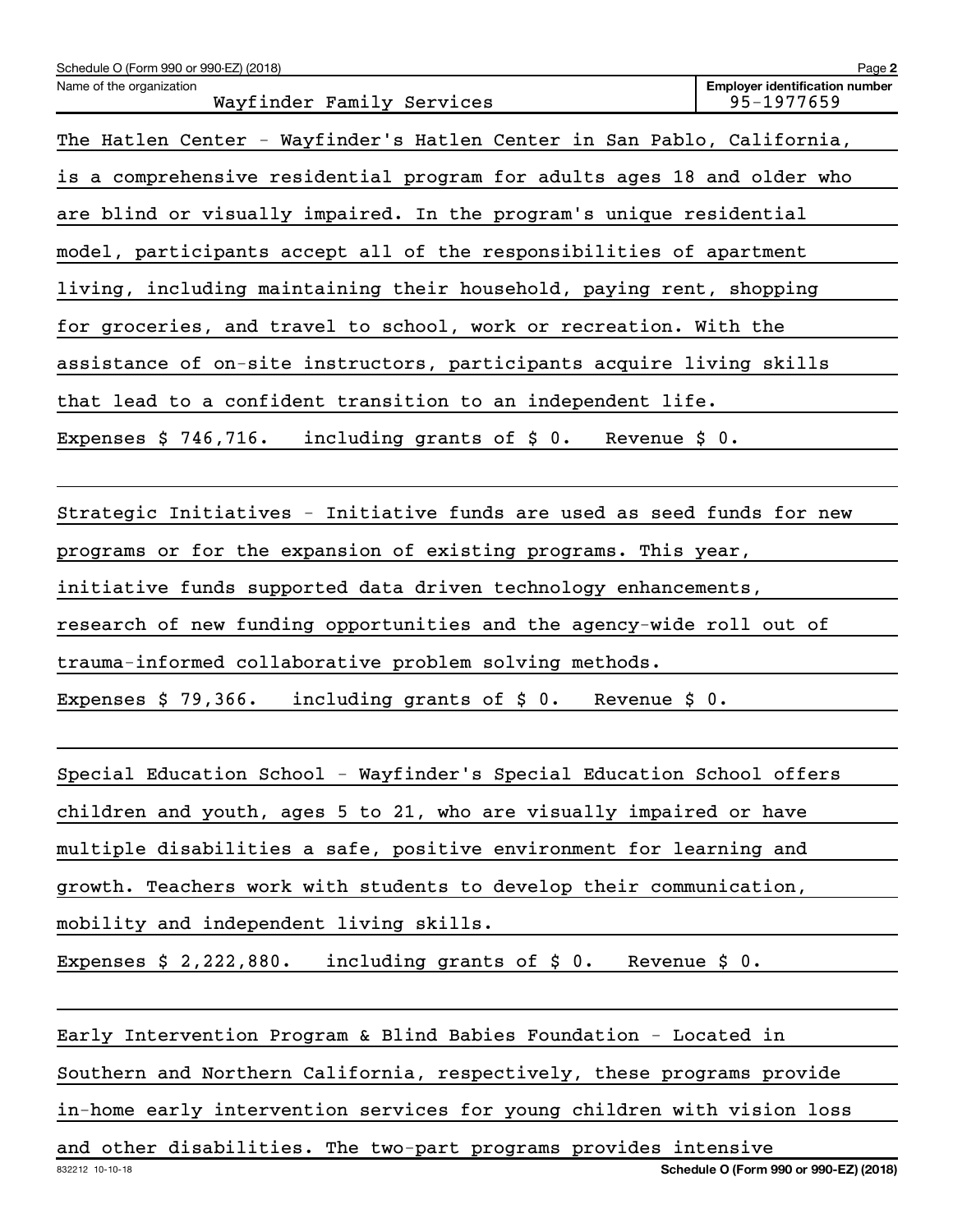| Schedule O (Form 990 or 990-EZ) (2018)                                         | Page 2                                              |
|--------------------------------------------------------------------------------|-----------------------------------------------------|
| Name of the organization<br>Wayfinder Family Services                          | <b>Employer identification number</b><br>95-1977659 |
| stimulation services for children up to age 3 to help prevent and              |                                                     |
| correct developmental delays. For children ages 3 to 6, the programs           |                                                     |
| assist with their transition to the public special-education system,           |                                                     |
| while empowering parents with greater knowledge and the skills to              |                                                     |
| become their child's advocate.                                                 |                                                     |
| including grants of $\sharp$ 0. Revenue $\sharp$ 0.<br>Expenses $$2,512,218.$  |                                                     |
| Public Education Program - Through public education, Wayfinder informs         |                                                     |
| and educates students, families and professionals about important              |                                                     |
| issues in the areas of disabilities and child welfare.                         |                                                     |
| Expenses $$479,376.$<br>including grants of $\sharp$ 0.<br>Revenue $$0.$       |                                                     |
|                                                                                |                                                     |
| Temporary Shelter Care Program, also known as, The Cottage, is a 10-day        |                                                     |
| shelter on our campus for children, 0 through 17, who have just been           |                                                     |
| removed from their homes due to abuse or neglect. These children need          |                                                     |
| temporary refuge until they can be placed with family members or foster        |                                                     |
| families. Our professional staff stabilize children in crisis so they          |                                                     |
| are ready to transition into placement. Wayfinder is one of only four          |                                                     |
| agencies selected by the Los Angeles County Department of Children and         |                                                     |
| Family Services to provide this service, and the only one that accepts         |                                                     |
| infants and toddlers.                                                          |                                                     |
| including grants of $\sharp$ 0. Revenue $\sharp$ 0.<br>Expenses $$3,714,848$ . |                                                     |
|                                                                                |                                                     |
| Form 990, Part VI, Section B, line 11b:                                        |                                                     |
| Reviewed by Audit Committee and reported to the Board by Audit Chairman and    |                                                     |
| our Auditor (Harrington Group).                                                |                                                     |
|                                                                                |                                                     |
| Form 990, Part VI, Section B, Line 12c:                                        |                                                     |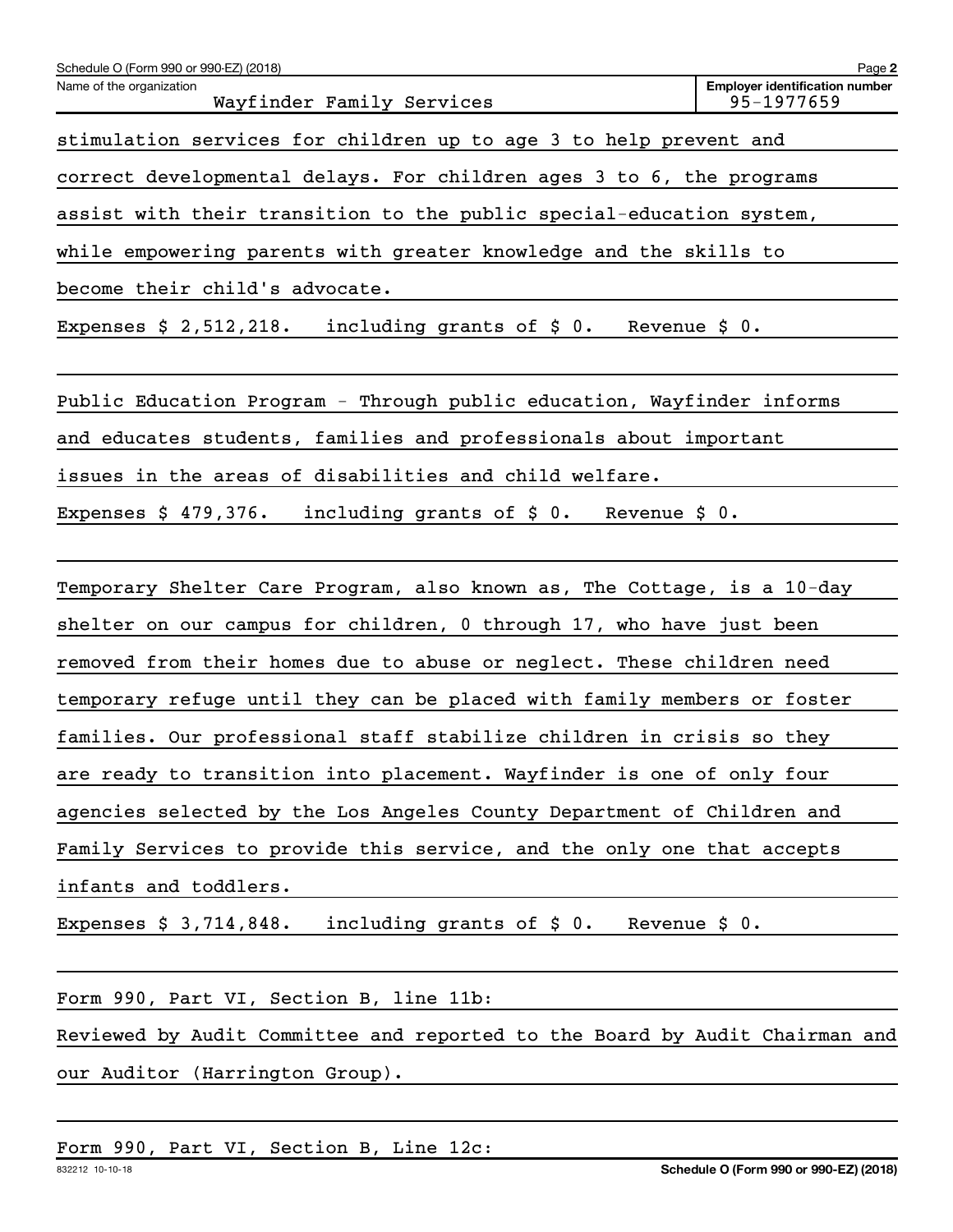| Schedule O (Form 990 or 990-EZ) (2018)                                      | Page 2                                              |
|-----------------------------------------------------------------------------|-----------------------------------------------------|
| Name of the organization<br>Wayfinder Family Services                       | <b>Employer identification number</b><br>95-1977659 |
| The Board of Directors is required to read and sign a comprehensive         |                                                     |
| Conflict of Interest Policy every year. 100% participation is mandatory.    |                                                     |
|                                                                             |                                                     |
| Form 990, Part VI, Section B, Line 15:                                      |                                                     |
| The Compensation Committee of the Board provides oversight with respect to  |                                                     |
| executive compensation at Wayfinder. Executive compensation is defined      |                                                     |
| as the compensation to the organization's CEO and his/her direct reports    |                                                     |
| (COO, CFAO, CDO). The Committee: Reviews the annual salary and compensation |                                                     |
| package of the President/CEO and key employees.                             |                                                     |
| - Annually reviews the President/CEO's performance and the annual salary    |                                                     |
| and compensation package of the President/CEO's direct reports.             |                                                     |
| - Reviews and approves executive employment agreements (if and when         |                                                     |
| appropriate), severance arrangements (if and when appropriate), and changes |                                                     |
| in control provisions/agreements (if and when appropriate).                 |                                                     |
| - Retains (and terminates) any consulting firms to be used to assist in the |                                                     |
| evaluation of executive compensation. This is done at the time of hiring,   |                                                     |
| and when appropriate thereafter. Reviews comparable industry salary of the  |                                                     |

CEO, CFAO, COO and CDO.

Form 990, Part VI, Line 17, List of States receiving copy of Form 990: CA,CT,FL,GA,HI,IL,KS,KY,MD,MI,MN,NJ,NM,NY,NC,OR,PA,RI,SC,TN,UT,VA,WI,MA

Form 990, Part VI, Section C, Line 19:

The Conflict of Interest Policy is available upon request to the public.

The Form 990 and financial statements are available on our website, on

request and also on Guidestar.org.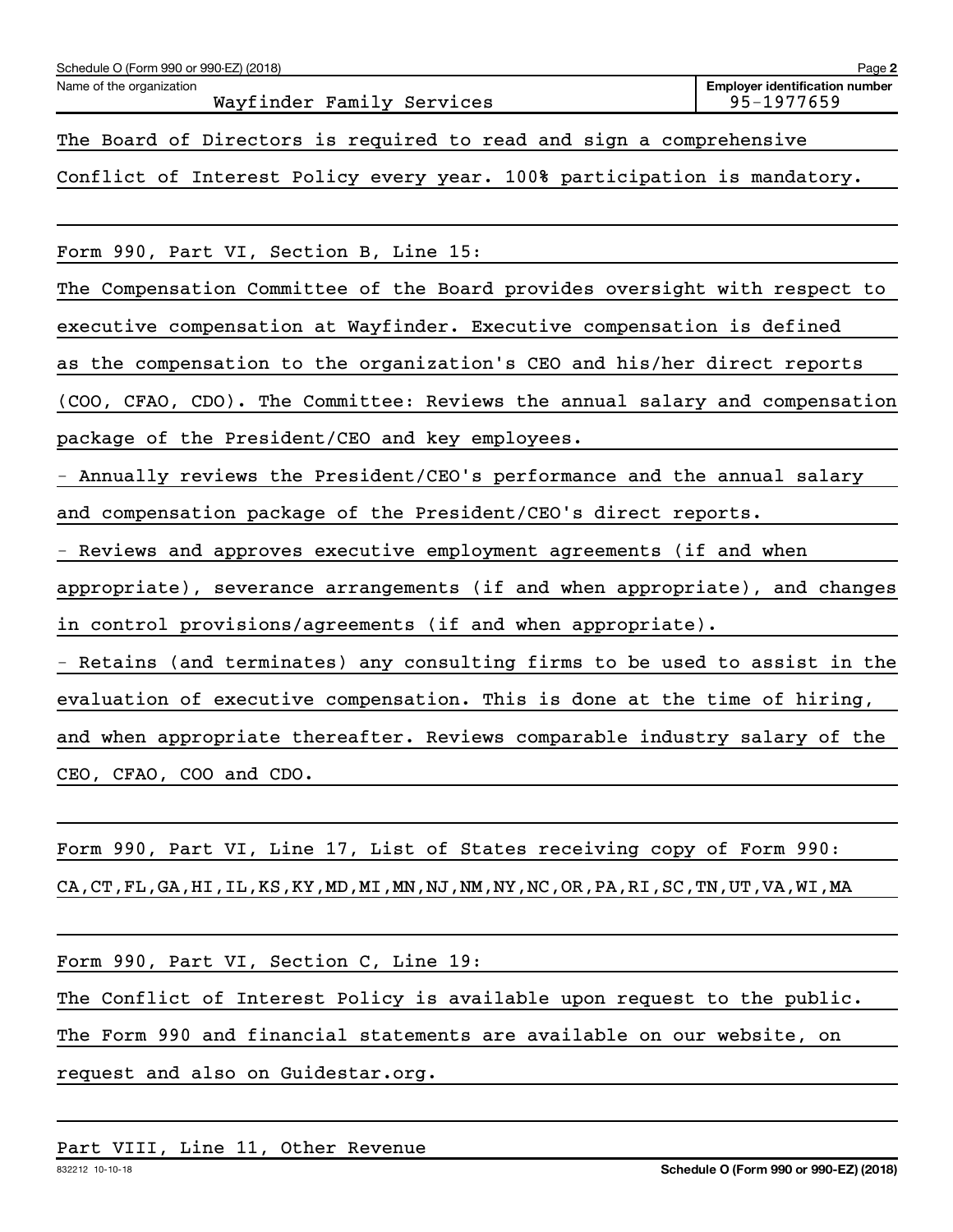| Schedule O (Form 990 or 990-EZ) (2018)                                 | Page 2                                              |
|------------------------------------------------------------------------|-----------------------------------------------------|
| Name of the organization<br>Wayfinder Family Services                  | <b>Employer identification number</b><br>95-1977659 |
| In November 2018, an unfortunate wildfire destroyed Camp Bloomfield    |                                                     |
| located in Malibu, California. As a result, management wrote off the   |                                                     |
| property and equipment located in the facility. The total loss as part |                                                     |
| of the disposal and insurance claims for the losses are reflected on   |                                                     |
| Part VIII, Line 11.                                                    |                                                     |
|                                                                        |                                                     |
|                                                                        |                                                     |
|                                                                        |                                                     |
|                                                                        |                                                     |
|                                                                        |                                                     |
|                                                                        |                                                     |
|                                                                        |                                                     |
|                                                                        |                                                     |
|                                                                        |                                                     |
|                                                                        |                                                     |
|                                                                        |                                                     |
|                                                                        |                                                     |
|                                                                        |                                                     |
|                                                                        |                                                     |
|                                                                        |                                                     |
|                                                                        |                                                     |
|                                                                        |                                                     |
|                                                                        |                                                     |
|                                                                        |                                                     |
|                                                                        |                                                     |
|                                                                        |                                                     |
|                                                                        |                                                     |
|                                                                        |                                                     |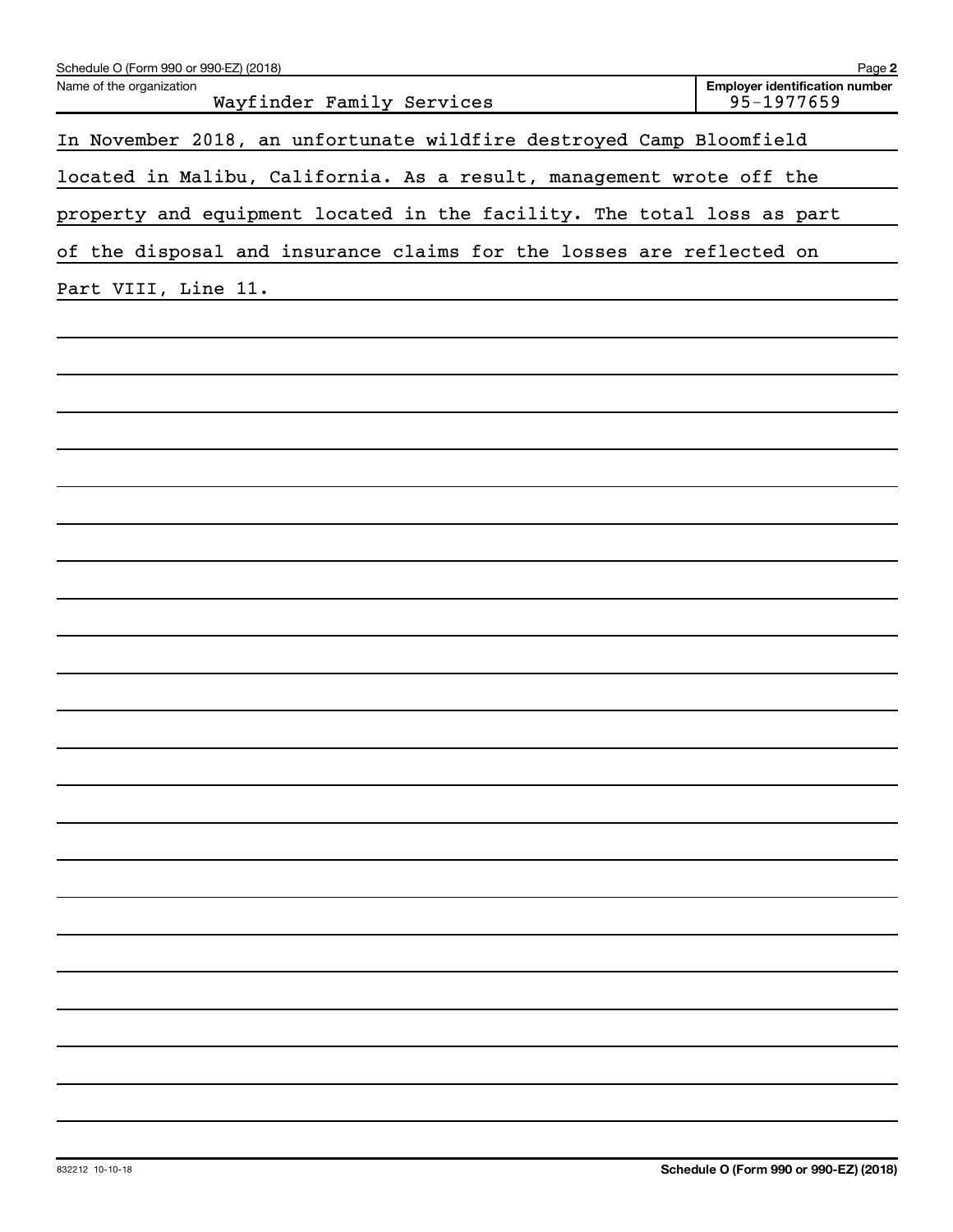| <b>SCHEDULE R</b> |
|-------------------|
|                   |

Department of the Treasury Internal Revenue Service

## **Related Organizations and Unrelated Partnerships**

**(Form 990) Complete if the organization answered "Yes" on Form 990, Part IV, line 33, 34, 35b, 36, or 37.** |

**Attach to Form 990. Contract to Public** 

**2018**<br>Open to Public

**Employer identification number**

OMB No. 1545-0047

**| Go to www.irs.gov/Form990 for instructions and the latest information. Inspection**

Name of the organization

Wayfinder Family Services

Part I ldentification of Disregarded Entities. Complete if the organization answered "Yes" on Form 990, Part IV, line 33.

| (a)                                    | (b)                  | (c)                      | (d)          | (e)                 | (f)                |
|----------------------------------------|----------------------|--------------------------|--------------|---------------------|--------------------|
| Name, address, and EIN (if applicable) | Primary activity     | Legal domicile (state or | Total income | End-of-year assets  | Direct controlling |
| of disregarded entity                  |                      | foreign country)         |              |                     | entity             |
| Concept 7, Inc. - 23-7334271           |                      |                          |              |                     |                    |
| 13020 Bailey St.                       |                      |                          |              |                     | Wayfinder Family   |
| Whittier, CA 90601                     | Foster Family Agency | California               | 705, 294.    | 1,217,860. Services |                    |
|                                        |                      |                          |              |                     |                    |
|                                        |                      |                          |              |                     |                    |
|                                        |                      |                          |              |                     |                    |
|                                        |                      |                          |              |                     |                    |
|                                        |                      |                          |              |                     |                    |
|                                        |                      |                          |              |                     |                    |
|                                        |                      |                          |              |                     |                    |
|                                        |                      |                          |              |                     |                    |
|                                        |                      |                          |              |                     |                    |

**Part II** Identification of Related Tax-Exempt Organizations. Complete if the organization answered "Yes" on Form 990, Part IV, line 34, because it had one or more related tax-exempt<br>Part II acconizations during the tax ye organizations during the tax year.

| (a)<br>Name, address, and EIN<br>of related organization | (b)<br>Primary activity | (c)<br>Legal domicile (state or<br>foreign country) | (d)<br><b>Exempt Code</b><br>section | (e)<br>Public charity<br>status (if section | (f)<br>Direct controlling<br>entity | $(g)$<br>Section 512(b)(13)<br>controlled | entity? |
|----------------------------------------------------------|-------------------------|-----------------------------------------------------|--------------------------------------|---------------------------------------------|-------------------------------------|-------------------------------------------|---------|
|                                                          |                         |                                                     |                                      | 501(c)(3))                                  |                                     | Yes                                       | No      |
|                                                          |                         |                                                     |                                      |                                             |                                     |                                           |         |
|                                                          |                         |                                                     |                                      |                                             |                                     |                                           |         |
|                                                          |                         |                                                     |                                      |                                             |                                     |                                           |         |
|                                                          |                         |                                                     |                                      |                                             |                                     |                                           |         |
|                                                          |                         |                                                     |                                      |                                             |                                     |                                           |         |
|                                                          |                         |                                                     |                                      |                                             |                                     |                                           |         |
|                                                          |                         |                                                     |                                      |                                             |                                     |                                           |         |
|                                                          |                         |                                                     |                                      |                                             |                                     |                                           |         |
|                                                          |                         |                                                     |                                      |                                             |                                     |                                           |         |
|                                                          |                         |                                                     |                                      |                                             |                                     |                                           |         |
|                                                          |                         |                                                     |                                      |                                             |                                     |                                           |         |
|                                                          |                         |                                                     |                                      |                                             |                                     |                                           |         |

**For Paperwork Reduction Act Notice, see the Instructions for Form 990. Schedule R (Form 990) 2018**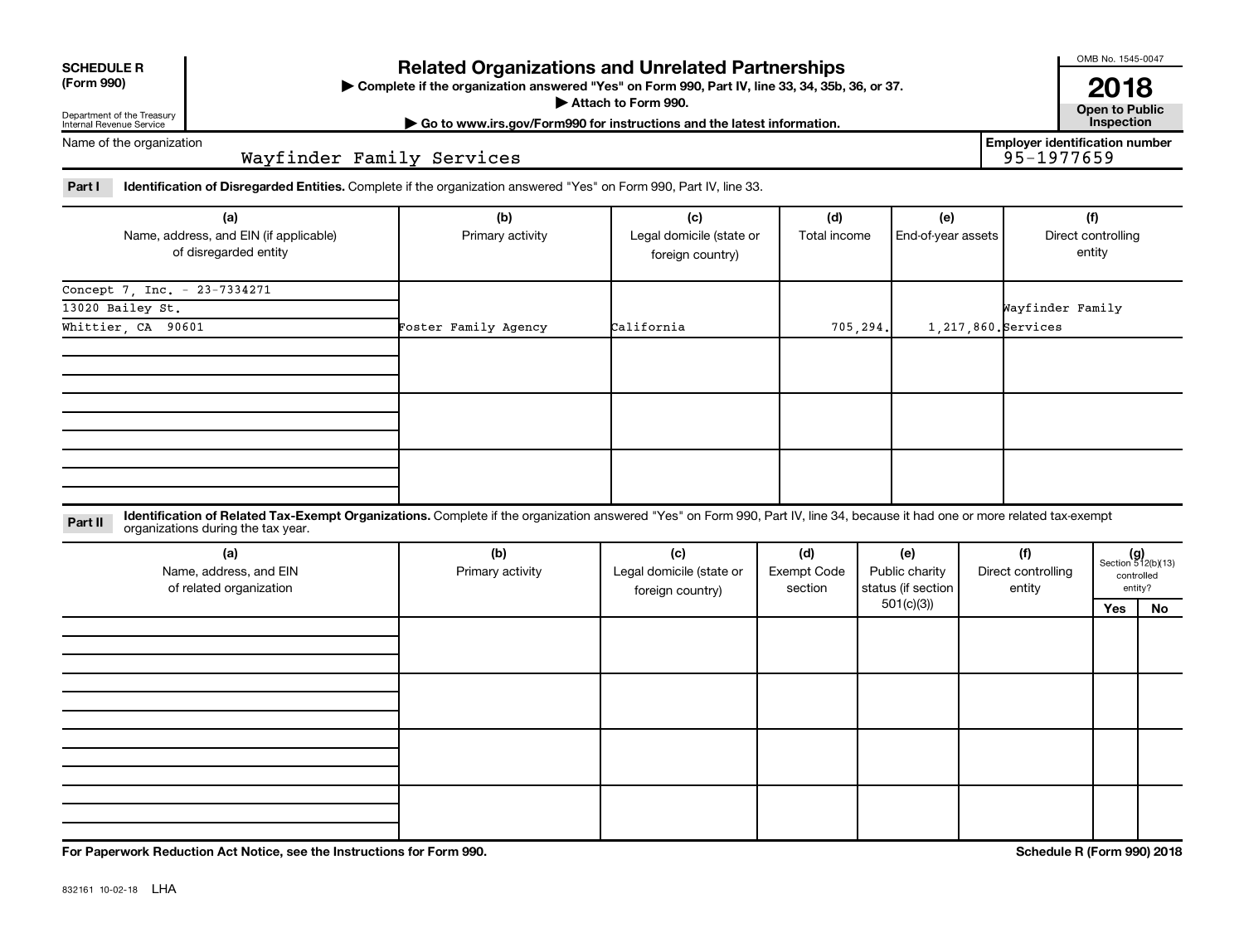Part III Identification of Related Organizations Taxable as a Partnership. Complete if the organization answered "Yes" on Form 990, Part IV, line 34, because it had one or more related<br>Read to the organizations tracted as organizations treated as a partnership during the tax year.

| organizations treated as a partnership during the tax year.                                                                                                                                                                                                                 |                  |                     |                    |                                       |                                                                                            |                                    |                |                          |             |              |                  |                                 |           |                                |                     |  |
|-----------------------------------------------------------------------------------------------------------------------------------------------------------------------------------------------------------------------------------------------------------------------------|------------------|---------------------|--------------------|---------------------------------------|--------------------------------------------------------------------------------------------|------------------------------------|----------------|--------------------------|-------------|--------------|------------------|---------------------------------|-----------|--------------------------------|---------------------|--|
| (a)                                                                                                                                                                                                                                                                         | (b)              | (c)                 | (d)                |                                       | (e)                                                                                        |                                    | (f)            |                          | (g)         |              | (h)              | (i)                             |           | (i)                            | (k)                 |  |
| Name, address, and EIN                                                                                                                                                                                                                                                      | Primary activity | Legal<br>domicile   | Direct controlling |                                       |                                                                                            |                                    | Share of total |                          | Share of    |              | Disproportionate | Code V-UBI                      |           | General or Percentage          |                     |  |
| of related organization                                                                                                                                                                                                                                                     |                  | (state or           | entity             |                                       | Predominant income<br>(related, unrelated,<br>excluded from tax under<br>sections 512-514) |                                    | income         |                          | end-of-year | allocations? |                  | amount in box<br>20 of Schedule |           | managing ownership<br>partner? |                     |  |
|                                                                                                                                                                                                                                                                             |                  | foreign<br>country) |                    |                                       |                                                                                            |                                    |                |                          | assets      | Yes          | No               | K-1 (Form 1065) Yes No          |           |                                |                     |  |
|                                                                                                                                                                                                                                                                             |                  |                     |                    |                                       |                                                                                            |                                    |                |                          |             |              |                  |                                 |           |                                |                     |  |
|                                                                                                                                                                                                                                                                             |                  |                     |                    |                                       |                                                                                            |                                    |                |                          |             |              |                  |                                 |           |                                |                     |  |
|                                                                                                                                                                                                                                                                             |                  |                     |                    |                                       |                                                                                            |                                    |                |                          |             |              |                  |                                 |           |                                |                     |  |
|                                                                                                                                                                                                                                                                             |                  |                     |                    |                                       |                                                                                            |                                    |                |                          |             |              |                  |                                 |           |                                |                     |  |
|                                                                                                                                                                                                                                                                             |                  |                     |                    |                                       |                                                                                            |                                    |                |                          |             |              |                  |                                 |           |                                |                     |  |
|                                                                                                                                                                                                                                                                             |                  |                     |                    |                                       |                                                                                            |                                    |                |                          |             |              |                  |                                 |           |                                |                     |  |
|                                                                                                                                                                                                                                                                             |                  |                     |                    |                                       |                                                                                            |                                    |                |                          |             |              |                  |                                 |           |                                |                     |  |
|                                                                                                                                                                                                                                                                             |                  |                     |                    |                                       |                                                                                            |                                    |                |                          |             |              |                  |                                 |           |                                |                     |  |
|                                                                                                                                                                                                                                                                             |                  |                     |                    |                                       |                                                                                            |                                    |                |                          |             |              |                  |                                 |           |                                |                     |  |
|                                                                                                                                                                                                                                                                             |                  |                     |                    |                                       |                                                                                            |                                    |                |                          |             |              |                  |                                 |           |                                |                     |  |
|                                                                                                                                                                                                                                                                             |                  |                     |                    |                                       |                                                                                            |                                    |                |                          |             |              |                  |                                 |           |                                |                     |  |
|                                                                                                                                                                                                                                                                             |                  |                     |                    |                                       |                                                                                            |                                    |                |                          |             |              |                  |                                 |           |                                |                     |  |
|                                                                                                                                                                                                                                                                             |                  |                     |                    |                                       |                                                                                            |                                    |                |                          |             |              |                  |                                 |           |                                |                     |  |
|                                                                                                                                                                                                                                                                             |                  |                     |                    |                                       |                                                                                            |                                    |                |                          |             |              |                  |                                 |           |                                |                     |  |
|                                                                                                                                                                                                                                                                             |                  |                     |                    |                                       |                                                                                            |                                    |                |                          |             |              |                  |                                 |           |                                |                     |  |
|                                                                                                                                                                                                                                                                             |                  |                     |                    |                                       |                                                                                            |                                    |                |                          |             |              |                  |                                 |           |                                |                     |  |
| Identification of Related Organizations Taxable as a Corporation or Trust. Complete if the organization answered "Yes" on Form 990, Part IV, line 34, because it had one or more related<br>Part IV<br>organizations treated as a corporation or trust during the tax year. |                  |                     |                    |                                       |                                                                                            |                                    |                |                          |             |              |                  |                                 |           |                                |                     |  |
| (a)                                                                                                                                                                                                                                                                         |                  |                     |                    | (c)                                   | (d)                                                                                        |                                    |                |                          | (f)         |              |                  | (g)                             |           | (h)                            |                     |  |
| Name, address, and EIN                                                                                                                                                                                                                                                      |                  | (b)                 |                    |                                       | Direct controlling                                                                         |                                    | (e)            |                          |             |              |                  | Share of                        |           | Percentage                     | (i)<br>Section      |  |
| of related organization                                                                                                                                                                                                                                                     |                  | Primary activity    |                    | Legal domicile<br>(state or<br>entity |                                                                                            | Type of entity<br>(C corp, S corp, |                | Share of total<br>income |             | end-of-year  |                  |                                 | ownership | $512(b)(13)$<br>controlled     |                     |  |
|                                                                                                                                                                                                                                                                             |                  |                     |                    | foreign<br>country)                   |                                                                                            | or trust)                          |                |                          |             |              |                  | assets                          |           |                                | entity?<br>Yes   No |  |
|                                                                                                                                                                                                                                                                             |                  |                     |                    |                                       |                                                                                            |                                    |                |                          |             |              |                  |                                 |           |                                |                     |  |
|                                                                                                                                                                                                                                                                             |                  |                     |                    |                                       |                                                                                            |                                    |                |                          |             |              |                  |                                 |           |                                |                     |  |
|                                                                                                                                                                                                                                                                             |                  |                     |                    |                                       |                                                                                            |                                    |                |                          |             |              |                  |                                 |           |                                |                     |  |
|                                                                                                                                                                                                                                                                             |                  |                     |                    |                                       |                                                                                            |                                    |                |                          |             |              |                  |                                 |           |                                |                     |  |
|                                                                                                                                                                                                                                                                             |                  |                     |                    |                                       |                                                                                            |                                    |                |                          |             |              |                  |                                 |           |                                |                     |  |
|                                                                                                                                                                                                                                                                             |                  |                     |                    |                                       |                                                                                            |                                    |                |                          |             |              |                  |                                 |           |                                |                     |  |
|                                                                                                                                                                                                                                                                             |                  |                     |                    |                                       |                                                                                            |                                    |                |                          |             |              |                  |                                 |           |                                |                     |  |
|                                                                                                                                                                                                                                                                             |                  |                     |                    |                                       |                                                                                            |                                    |                |                          |             |              |                  |                                 |           |                                |                     |  |
|                                                                                                                                                                                                                                                                             |                  |                     |                    |                                       |                                                                                            |                                    |                |                          |             |              |                  |                                 |           |                                |                     |  |
|                                                                                                                                                                                                                                                                             |                  |                     |                    |                                       |                                                                                            |                                    |                |                          |             |              |                  |                                 |           |                                |                     |  |
|                                                                                                                                                                                                                                                                             |                  |                     |                    |                                       |                                                                                            |                                    |                |                          |             |              |                  |                                 |           |                                |                     |  |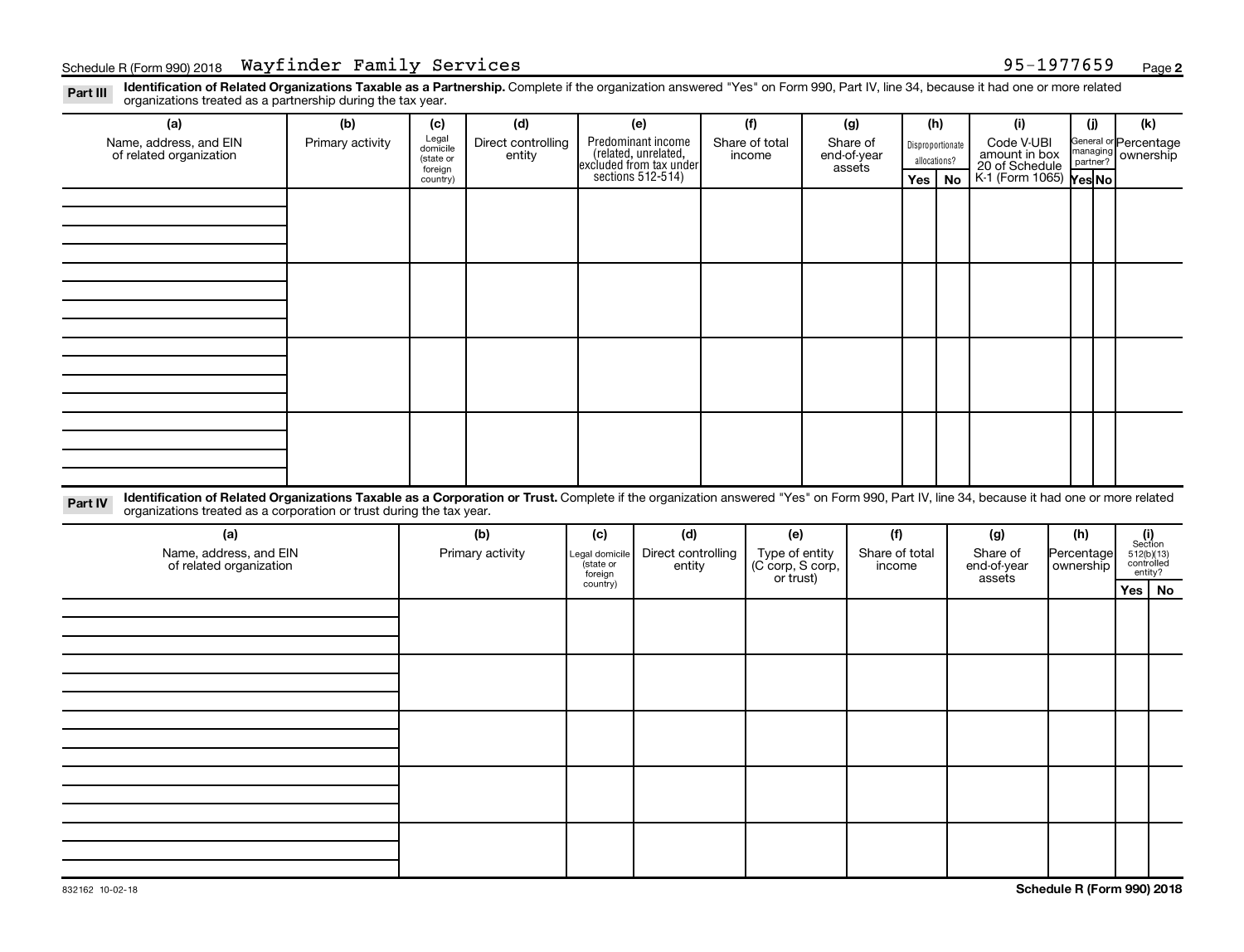| Part V Transactions With Related Organizations. Complete if the organization answered "Yes" on Form 990, Part IV, line 34, 35b, or 36. |  |  |
|----------------------------------------------------------------------------------------------------------------------------------------|--|--|
|                                                                                                                                        |  |  |

| <b>Note:</b> Complete line 1 if any entity is listed in Parts II, III, or IV of this schedule. |                                                                                                                                                                                                                                |                |  |  |  |
|------------------------------------------------------------------------------------------------|--------------------------------------------------------------------------------------------------------------------------------------------------------------------------------------------------------------------------------|----------------|--|--|--|
|                                                                                                | During the tax year, did the organization engage in any of the following transactions with one or more related organizations listed in Parts II-IV?                                                                            |                |  |  |  |
|                                                                                                |                                                                                                                                                                                                                                | 1a             |  |  |  |
|                                                                                                | b Gift, grant, or capital contribution to related organization(s) manufaction content and content and contribution to related organization(s) manufaction content and content and contribution to related organization(s) manu | 1 <sub>b</sub> |  |  |  |
|                                                                                                | c Gift, grant, or capital contribution from related organization(s) manufaction(s) and contribution from related organization(s) manufaction contribution from related organization(s) manufaction contribution contribution f | 1c             |  |  |  |
|                                                                                                | d Loans or loan guarantees to or for related organization(s) www.communically.com/www.communically.com/www.communically.com/www.communically.com/www.communically.com/www.communically.com/www.communically.com/www.communical | 1 <sub>d</sub> |  |  |  |
|                                                                                                |                                                                                                                                                                                                                                | 1e             |  |  |  |
|                                                                                                |                                                                                                                                                                                                                                |                |  |  |  |
|                                                                                                | Dividends from related organization(s) www.andron.com/www.andron.com/www.andron.com/www.andron.com/www.andron.com/www.andron.com/www.andron.com/www.andron.com/www.andron.com/www.andron.com/www.andron.com/www.andron.com/www | 1f             |  |  |  |
|                                                                                                | g Sale of assets to related organization(s) manufactured assembly contained as a set of assets to related organization(s) manufactured assets to related organization(s)                                                       | 1 <sub>g</sub> |  |  |  |
|                                                                                                |                                                                                                                                                                                                                                | 1 <sub>h</sub> |  |  |  |
|                                                                                                |                                                                                                                                                                                                                                | 1i             |  |  |  |
|                                                                                                |                                                                                                                                                                                                                                | 1j             |  |  |  |
|                                                                                                |                                                                                                                                                                                                                                |                |  |  |  |
|                                                                                                |                                                                                                                                                                                                                                | 1k             |  |  |  |
|                                                                                                |                                                                                                                                                                                                                                | 11             |  |  |  |
|                                                                                                |                                                                                                                                                                                                                                | 1 <sub>m</sub> |  |  |  |
|                                                                                                |                                                                                                                                                                                                                                | 1n             |  |  |  |
|                                                                                                |                                                                                                                                                                                                                                | 1o             |  |  |  |
|                                                                                                |                                                                                                                                                                                                                                |                |  |  |  |
| <b>p</b>                                                                                       |                                                                                                                                                                                                                                | 1p             |  |  |  |
|                                                                                                |                                                                                                                                                                                                                                | 1q             |  |  |  |
|                                                                                                |                                                                                                                                                                                                                                |                |  |  |  |
|                                                                                                | Other transfer of cash or property to related organization(s) CONFIDENTIAL CONFIDENTIAL CONFIDENTIAL CONFIDENTIAL CONFIDENTIAL CONFIDENTIAL CONFIDENTIAL CONFIDENTIAL CONFIDENTIAL CONFIDENTIAL CONFIDENTIAL CONFIDENTIAL CONF | 1r             |  |  |  |
|                                                                                                |                                                                                                                                                                                                                                | 1s             |  |  |  |
|                                                                                                | 2 If the answer to any of the above is "Yes," see the instructions for information on who must complete this line, including covered relationships and transaction thresholds.                                                 |                |  |  |  |

|     | (a)<br>Name of related organization | (b)<br>Transaction<br>type (a-s) | (c)<br>Amount involved | (d)<br>Method of determining amount involved |
|-----|-------------------------------------|----------------------------------|------------------------|----------------------------------------------|
| (1) |                                     |                                  |                        |                                              |
| (2) |                                     |                                  |                        |                                              |
| (3) |                                     |                                  |                        |                                              |
| (4) |                                     |                                  |                        |                                              |
| (5) |                                     |                                  |                        |                                              |
| (6) |                                     |                                  |                        |                                              |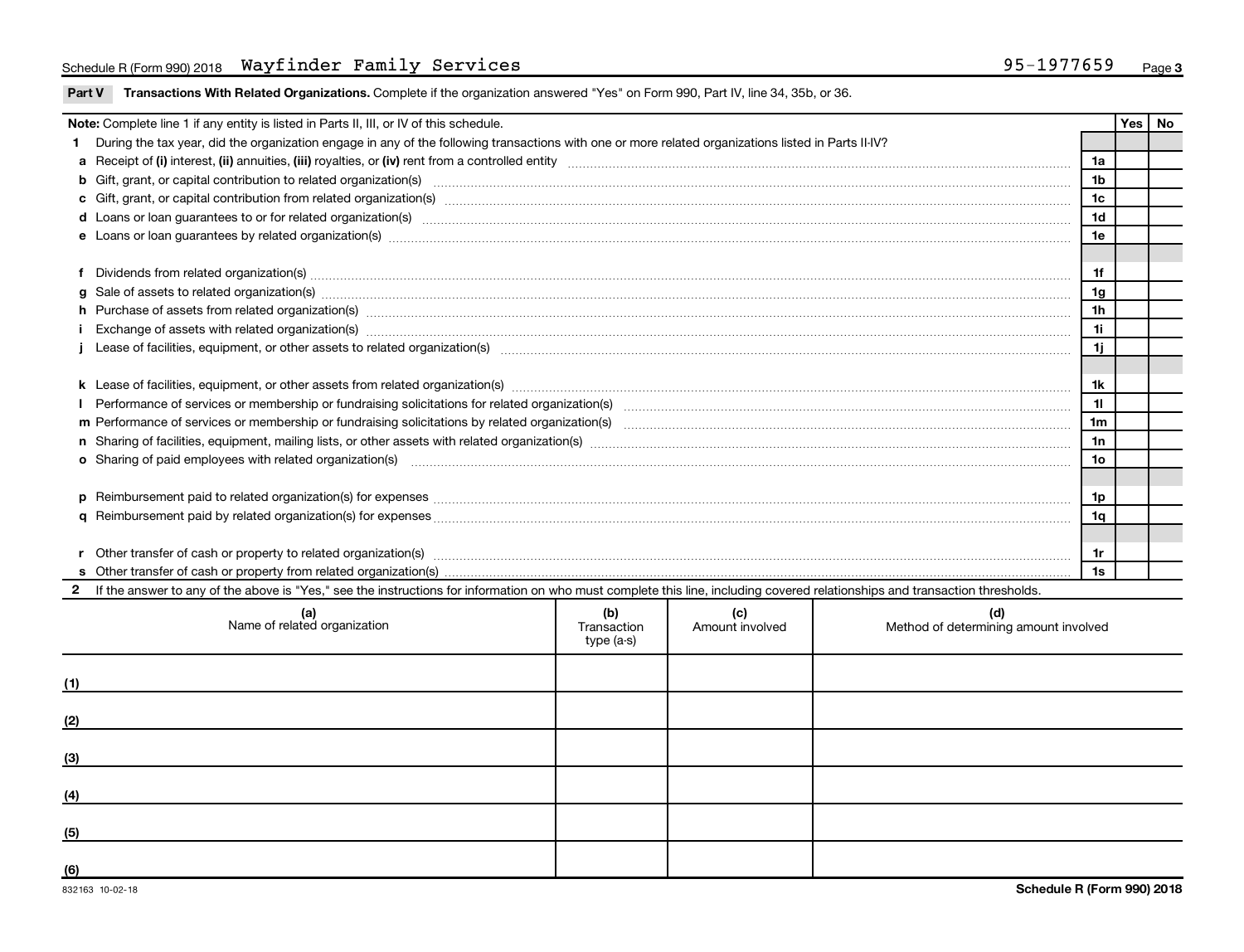#### Schedule R (Form 990) 2018 Page Wayfinder Family Services 95-1977659

Part VI Unrelated Organizations Taxable as a Partnership. Complete if the organization answered "Yes" on Form 990, Part IV, line 37.

Provide the following information for each entity taxed as a partnership through which the organization conducted more than five percent of its activities (measured by total assets or gross revenue) that was not a related organization. See instructions regarding exclusion for certain investment partnerships.

| (a)<br>Name, address, and EIN<br>of entity | . ت<br>(b)<br>Primary activity | (c)<br>Legal domicile<br>(state or foreign<br>country) | (d)<br>Predominant income<br>(related, unrelated,<br>excluded from tax under<br>sections 512-514) | (e)<br>Are all<br>partners sec.<br>$501(c)(3)$<br>orgs.?<br>Yes No | (f)<br>Share of<br>total<br>income | (g)<br>Share of<br>end-of-year<br>assets | (h)<br>Dispropor-<br>tionate<br>allocations?<br>Yes No | (i)<br>Code V-UBI<br>amount in box 20 managing<br>of Schedule K-1<br>(Form 1065)<br>$\overline{V}$ ves No | (i)<br>Yes NO | $(\mathsf{k})$ |
|--------------------------------------------|--------------------------------|--------------------------------------------------------|---------------------------------------------------------------------------------------------------|--------------------------------------------------------------------|------------------------------------|------------------------------------------|--------------------------------------------------------|-----------------------------------------------------------------------------------------------------------|---------------|----------------|
|                                            |                                |                                                        |                                                                                                   |                                                                    |                                    |                                          |                                                        |                                                                                                           |               |                |
|                                            |                                |                                                        |                                                                                                   |                                                                    |                                    |                                          |                                                        |                                                                                                           |               |                |
|                                            |                                |                                                        |                                                                                                   |                                                                    |                                    |                                          |                                                        |                                                                                                           |               |                |
|                                            |                                |                                                        |                                                                                                   |                                                                    |                                    |                                          |                                                        |                                                                                                           |               |                |
|                                            |                                |                                                        |                                                                                                   |                                                                    |                                    |                                          |                                                        |                                                                                                           |               |                |
|                                            |                                |                                                        |                                                                                                   |                                                                    |                                    |                                          |                                                        |                                                                                                           |               |                |
|                                            |                                |                                                        |                                                                                                   |                                                                    |                                    |                                          |                                                        |                                                                                                           |               |                |
|                                            |                                |                                                        |                                                                                                   |                                                                    |                                    |                                          |                                                        |                                                                                                           |               |                |

**Schedule R (Form 990) 2018**